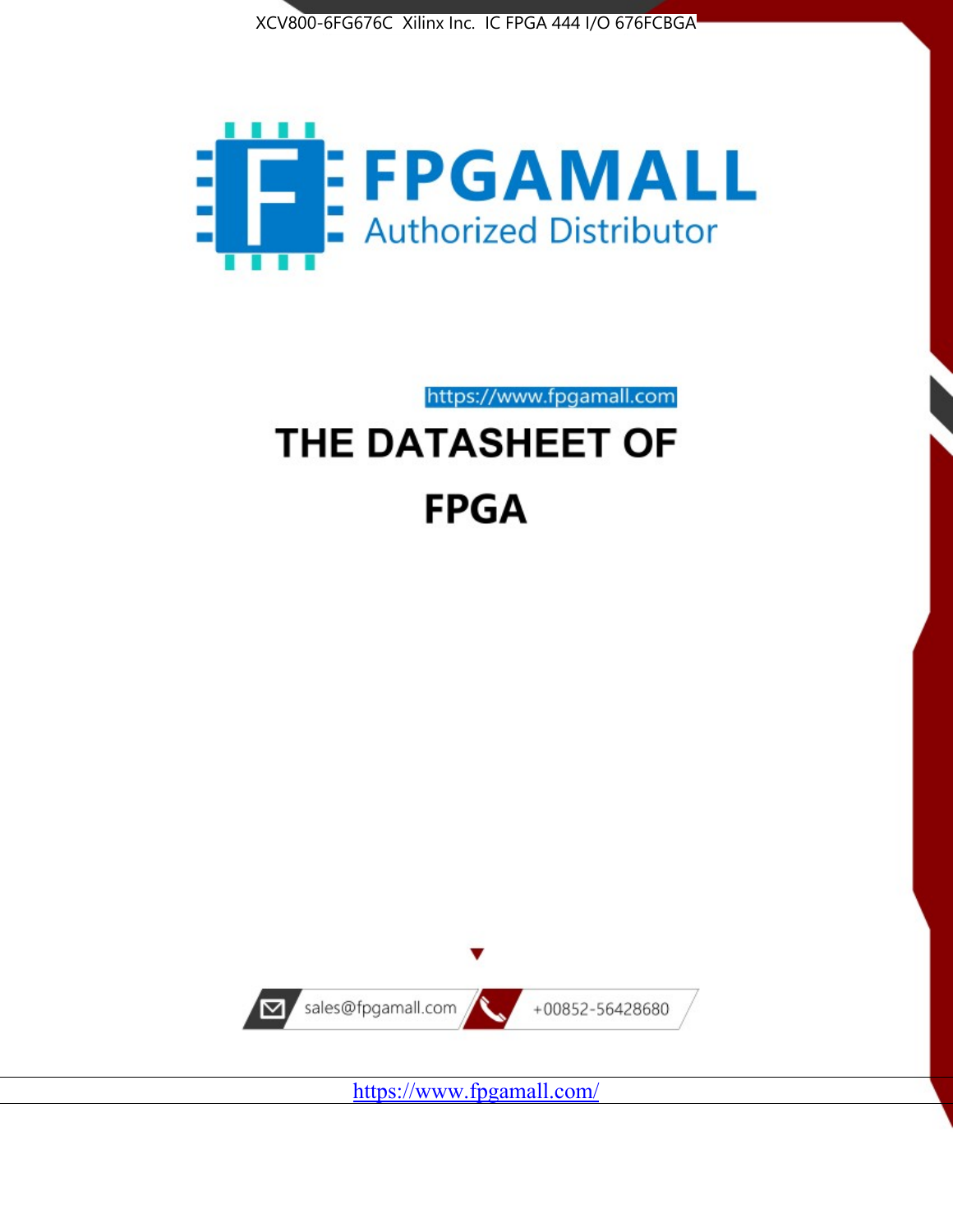

DS003-1 (v4.0) March 1, 2013 **0 0 Product Specification**

# **Virtex™ 2.5 V Field Programmable Gate Arrays**

# **Features**

- Fast, high-density Field Programmable Gate Arrays
	- Densities from 50k to 1M system gates
	- System performance up to 200 MHz
	- 66-MHz PCI Compliant
	- Hot-swappable for Compact PCI
- Multi-standard SelectIO™ interfaces
	- 16 high-performance interface standards
	- Connects directly to ZBTRAM devices
- Built-in clock-management circuitry
	- Four dedicated delay-locked loops (DLLs) for advanced clock control
	- Four primary low-skew global clock distribution nets, plus 24 secondary local clock nets
- Hierarchical memory system
	- LUTs configurable as 16-bit RAM, 32-bit RAM, 16-bit dual-ported RAM, or 16-bit Shift Register
	- Configurable synchronous dual-ported 4k-bit RAMs
	- Fast interfaces to external high-performance RAMs
	- Flexible architecture that balances speed and density
		- Dedicated carry logic for high-speed arithmetic
		- Dedicated multiplier support
		- Cascade chain for wide-input functions
		- Abundant registers/latches with clock enable, and dual synchronous/asynchronous set and reset
		- Internal 3-state bussing
		- IEEE 1149.1 boundary-scan logic
		- Die-temperature sensor diode
- Supported by FPGA Foundation™ and Alliance Development Systems
	- Complete support for Unified Libraries, Relationally Placed Macros, and Design Manager
	- Wide selection of PC and workstation platforms
- SRAM-based in-system configuration
	- Unlimited re-programmability
	- Four programming modes
- 0.22 μm 5-layer metal process
- 100% factory tested

# **Description**

The Virtex FPGA family delivers high-performance, high-capacity programmable logic solutions. Dramatic increases in silicon efficiency result from optimizing the new architecture for place-and-route efficiency and exploiting an aggressive 5-layer-metal 0.22 μm CMOS process. These advances make Virtex FPGAs powerful and flexible alternatives to mask-programmed gate arrays. The Virtex family comprises the nine members shown in Table 1.

Building on experience gained from previous generations of FPGAs, the Virtex family represents a revolutionary step forward in programmable logic design. Combining a wide variety of programmable system features, a rich hierarchy of fast, flexible interconnect resources, and advanced process technology, the Virtex family delivers a high-speed and high-capacity programmable logic solution that enhances design flexibility while reducing time-to-market.

| <b>Device</b>     | <b>System Gates</b> | <b>CLB Array</b> | <b>Logic Cells</b> | <b>Maximum</b><br>Available I/O | <b>Block RAM</b><br><b>Bits</b> | <b>Maximum</b><br>SelectRAM+ <sup>™</sup> Bits |
|-------------------|---------------------|------------------|--------------------|---------------------------------|---------------------------------|------------------------------------------------|
| XCV <sub>50</sub> | 57.906              | 16x24            | 1,728              | 180                             | 32,768                          | 24.576                                         |
| <b>XCV100</b>     | 108,904             | 20x30            | 2,700              | 180                             | 40,960                          | 38,400                                         |
| <b>XCV150</b>     | 164.674             | 24x36            | 3,888              | 260                             | 49,152                          | 55,296                                         |
| <b>XCV200</b>     | 236,666             | 28x42            | 5,292              | 284                             | 57,344                          | 75,264                                         |
| XCV300            | 322,970             | 32x48            | 6.912              | 316                             | 65,536                          | 98.304                                         |
| <b>XCV400</b>     | 468,252             | 40x60            | 10,800             | 404                             | 81,920                          | 153,600                                        |
| <b>XCV600</b>     | 661.111             | 48x72            | 15,552             | 512                             | 98.304                          | 221,184                                        |
| <b>XCV800</b>     | 888,439             | 56x84            | 21,168             | 512                             | 114.688                         | 301.056                                        |
| XCV1000           | 1,124,022           | 64x96            | 27.648             | 512                             | 131.072                         | 393.216                                        |

*Table 1:* **Virtex Field Programmable Gate Array Family Members**

© 2001-2013 Xilinx, Inc. All rights reserved. All Xilinx trademarks, registered trademarks, patents, and disclaimers are as listed at **<http://www.xilinx.com/legal.htm>**. All other trademarks and registered trademarks are the property of their respective owners. All specifications are subject to change without notice.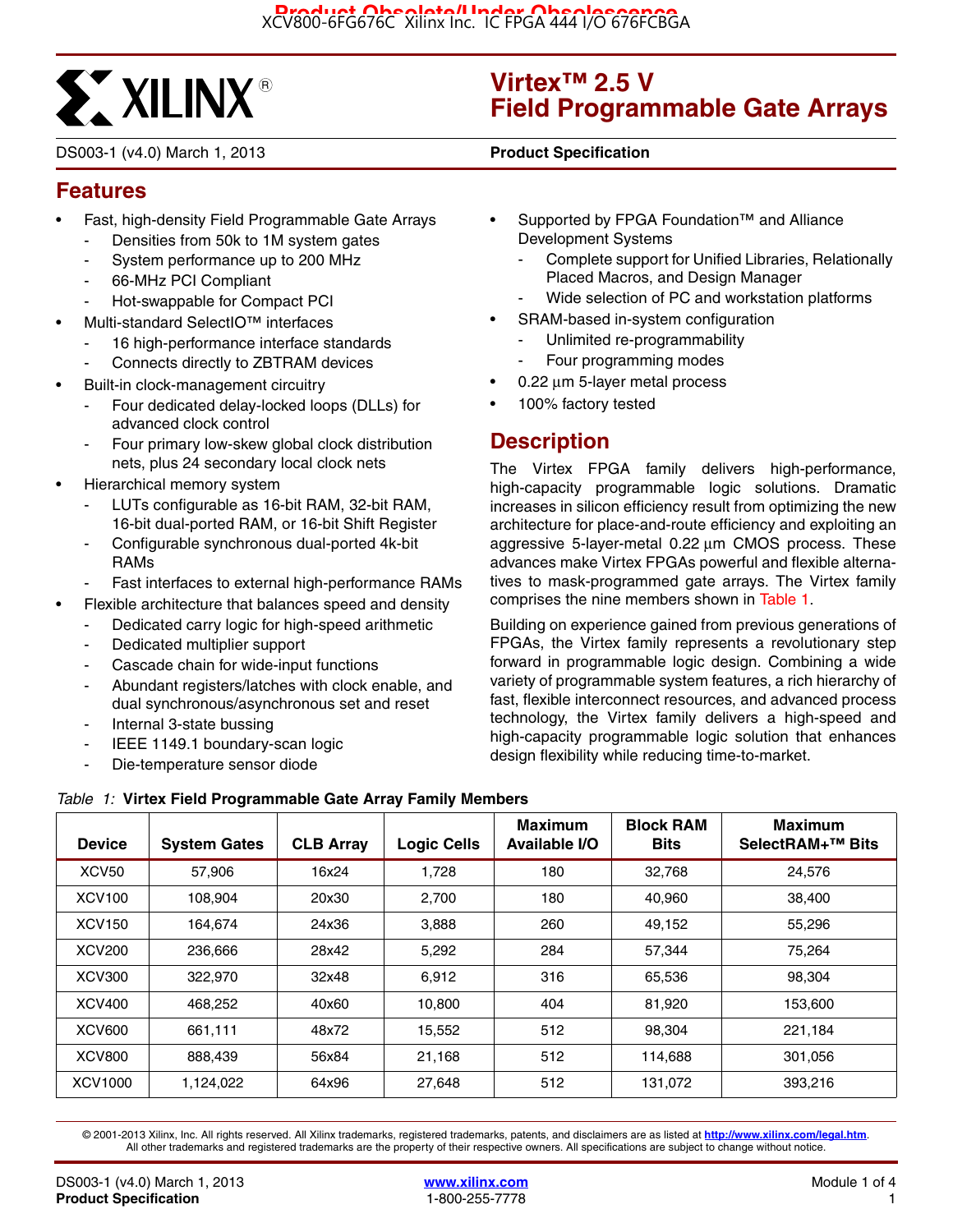# **Virtex Architecture**

Virtex devices feature a flexible, regular architecture that comprises an array of configurable logic blocks (CLBs) surrounded by programmable input/output blocks (IOBs), all interconnected by a rich hierarchy of fast, versatile routing resources. The abundance of routing resources permits the Virtex family to accommodate even the largest and most complex designs.

Virtex FPGAs are SRAM-based, and are customized by loading configuration data into internal memory cells. In some modes, the FPGA reads its own configuration data from an external PROM (master serial mode). Otherwise, the configuration data is written into the FPGA (Select-MAP™, slave serial, and JTAG modes).

The standard Xilinx Foundation™ and Alliance Series™ Development systems deliver complete design support for Virtex, covering every aspect from behavioral and schematic entry, through simulation, automatic design translation and implementation, to the creation, downloading, and readback of a configuration bit stream.

#### **Higher Performance**

Virtex devices provide better performance than previous generations of FPGA. Designs can achieve synchronous system clock rates up to 200 MHz including I/O. Virtex inputs and outputs comply fully with PCI specifications, and interfaces can be implemented that operate at 33 MHz or 66 MHz. Additionally, Virtex supports the hot-swapping requirements of Compact PCI.

Xilinx thoroughly benchmarked the Virtex family. While performance is design-dependent, many designs operated internally at speeds in excess of 100 MHz and can achieve 200 MHz. Table 2 shows performance data for representative circuits, using worst-case timing parameters.

#### *Table 2:* **Performance for Common Circuit Functions**

| <b>Function</b>             | Bits    | Virtex -6 |
|-----------------------------|---------|-----------|
| Register-to-Register        |         |           |
| Adder                       | 16      | $5.0$ ns  |
|                             | 64      | $7.2$ ns  |
| <b>Pipelined Multiplier</b> | 8 x 8   | $5.1$ ns  |
|                             | 16 x 16 | $6.0$ ns  |
| Address Decoder             | 16      | $4.4$ ns  |
|                             | 64      | $6.4$ ns  |
| 16:1 Multiplexer            |         | $5.4$ ns  |
| Parity Tree                 | 9       | $4.1$ ns  |
|                             | 18      | $5.0$ ns  |
|                             | 36      | $6.9$ ns  |
| Chip-to-Chip                |         |           |
| <b>HSTL Class IV</b>        |         | 200 MHz   |
| LVTTL,16mA, fast slew       |         | 180 MHz   |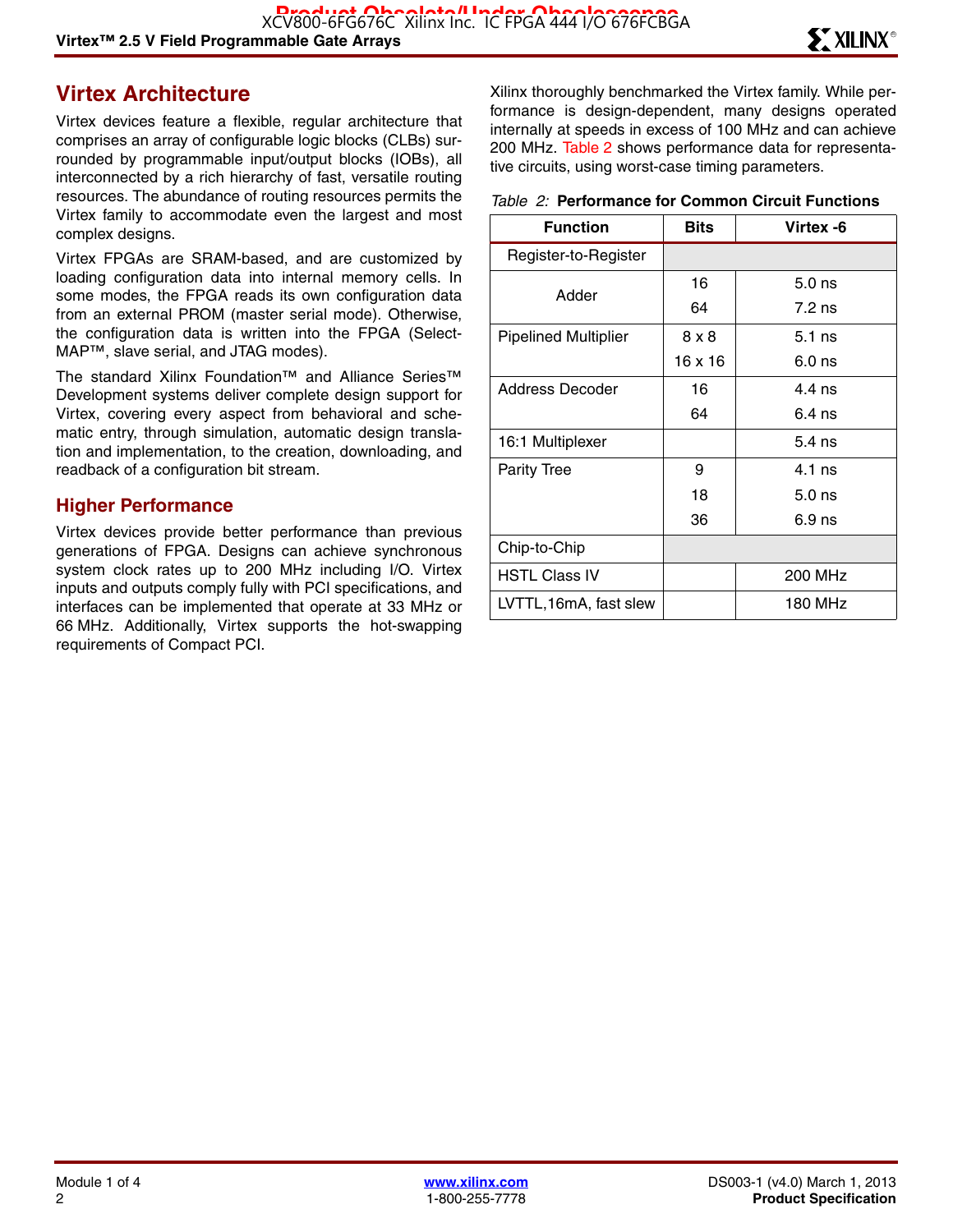# **Virtex Device/Package Combinations and Maximum I/O**

| Package      | <b>XCV50</b> | <b>XCV100</b> | <b>XCV150</b> | <b>XCV200</b> | <b>XCV300</b> | <b>XCV400</b> | <b>XCV600</b> | <b>XCV800</b> | <b>XCV1000</b> |
|--------------|--------------|---------------|---------------|---------------|---------------|---------------|---------------|---------------|----------------|
| <b>CS144</b> | 94           | 94            |               |               |               |               |               |               |                |
| <b>TQ144</b> | 98           | 98            |               |               |               |               |               |               |                |
| PQ240        | 166          | 166           | 166           | 166           | 166           |               |               |               |                |
| HQ240        |              |               |               |               |               | 166           | 166           | 166           |                |
| <b>BG256</b> | 180          | 180           | 180           | 180           |               |               |               |               |                |
| <b>BG352</b> |              |               | 260           | 260           | 260           |               |               |               |                |
| <b>BG432</b> |              |               |               |               | 316           | 316           | 316           | 316           |                |
| <b>BG560</b> |              |               |               |               |               | 404           | 404           | 404           | 404            |
| FG256        | 176          | 176           | 176           | 176           |               |               |               |               |                |
| FG456        |              |               | 260           | 284           | 312           |               |               |               |                |
| FG676        |              |               |               |               |               | 404           | 444           | 444           |                |
| FG680        |              |               |               |               |               |               | 512           | 512           | 512            |

# **Virtex Ordering Information**



*Figure 1:* **Virtex Ordering Information**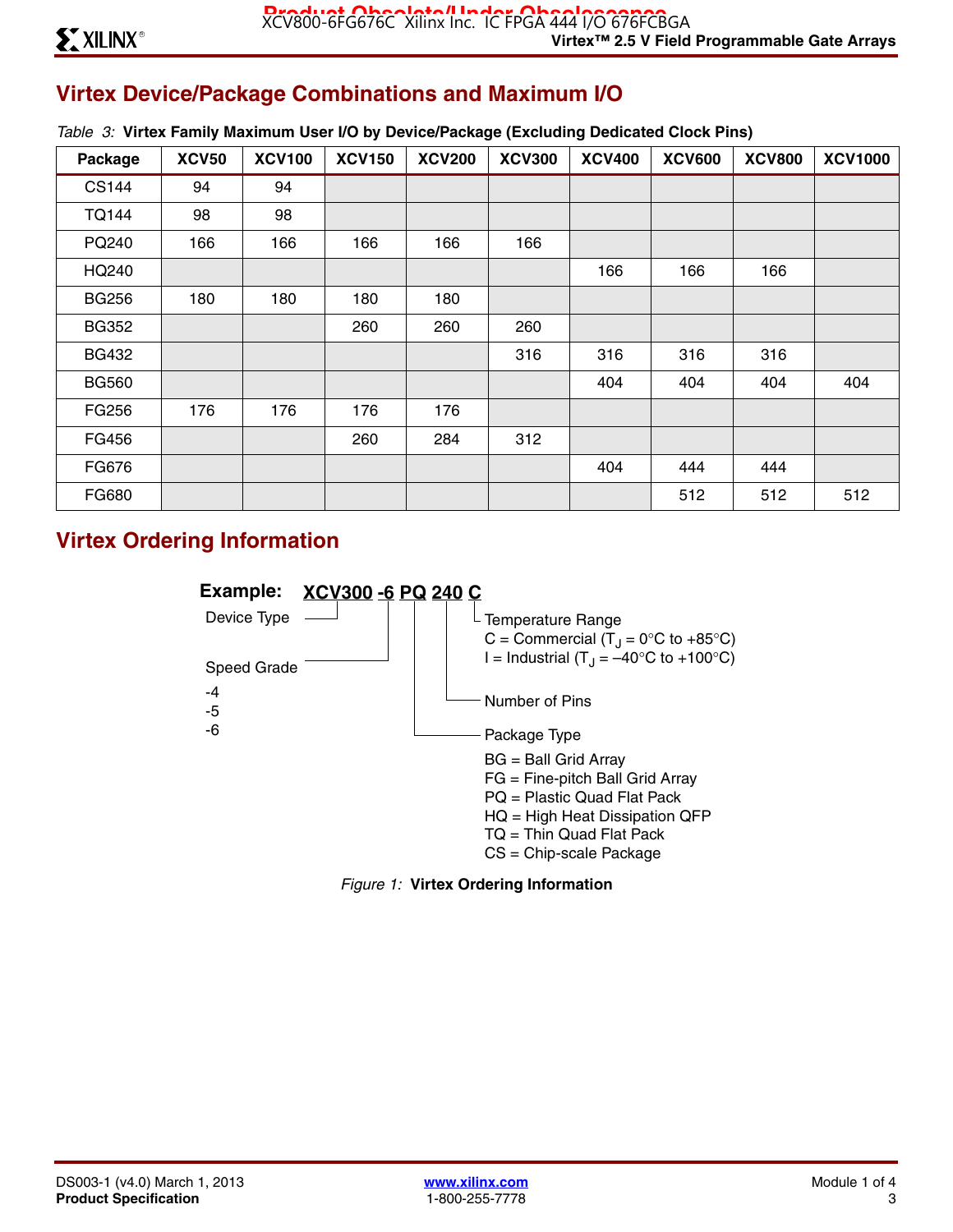# **Revision History**

| <b>Date</b> | <b>Version</b> | <b>Revision</b>                                                                                                                                                                                                                                                                                                                                                                                                                                                                                                                                                                                                                                                                             |
|-------------|----------------|---------------------------------------------------------------------------------------------------------------------------------------------------------------------------------------------------------------------------------------------------------------------------------------------------------------------------------------------------------------------------------------------------------------------------------------------------------------------------------------------------------------------------------------------------------------------------------------------------------------------------------------------------------------------------------------------|
| 11/98       | 1.0            | Initial Xilinx release.                                                                                                                                                                                                                                                                                                                                                                                                                                                                                                                                                                                                                                                                     |
| 01/99-02/99 | $1.2 - 1.3$    | Both versions updated package drawings and specs.                                                                                                                                                                                                                                                                                                                                                                                                                                                                                                                                                                                                                                           |
| 05/99       | 1.4            | Addition of package drawings and specifications.                                                                                                                                                                                                                                                                                                                                                                                                                                                                                                                                                                                                                                            |
| 05/99       | 1.5            | Replaced FG 676 & FG680 package drawings.                                                                                                                                                                                                                                                                                                                                                                                                                                                                                                                                                                                                                                                   |
| 07/99       | 1.6            | Changed Boundary Scan Information and changed Figure 11, Boundary Scan Bit<br>Sequence. Updated IOB Input & Output delays. Added Capacitance info for different I/O<br>Standards. Added 5 V tolerant information. Added DLL Parameters and waveforms and<br>new Pin-to-pin Input and Output Parameter tables for Global Clock Input to Output and<br>Setup and Hold. Changed Configuration Information including Figures 12, 14, 17 & 19.<br>Added device-dependent listings for quiescent currents ICCINTQ and ICCOQ. Updated<br>IOB Input and Output Delays based on default standard of LVTTL, 12 mA, Fast Slew Rate.<br>Added IOB Input Switching Characteristics Standard Adjustments. |
| 09/99       | 1.7            | Speed grade update to preliminary status, Power-on specification and Clock-to-Out<br>Minimums additions, "0" hold time listing explanation, quiescent current listing update, and<br>Figure 6 ADDRA input label correction. Added T <sub>IJITCC</sub> parameter, changed T <sub>OJIT</sub> to<br>TOPHASE.                                                                                                                                                                                                                                                                                                                                                                                   |
| 01/00       | 1.8            | Update to speed.txt file 1.96. Corrections for CRs 111036,111137, 112697, 115479,<br>117153, 117154, and 117612. Modified notes for Recommended Operating Conditions<br>(voltage and temperature). Changed Bank information for V <sub>CCO</sub> in CS144 package on p.43.                                                                                                                                                                                                                                                                                                                                                                                                                  |
| 01/00       | 1.9            | Updated DLL Jitter Parameter table and waveforms, added Delay Measurement<br>Methodology table for different I/O standards, changed buffered Hex line info and<br>Input/Output Timing measurement notes.                                                                                                                                                                                                                                                                                                                                                                                                                                                                                    |
| 03/00       | 2.0            | New TBCKO values; corrected FG680 package connection drawing; new note about status<br>of CCLK pin after configuration.                                                                                                                                                                                                                                                                                                                                                                                                                                                                                                                                                                     |
| 05/00       | 2.1            | Modified "Pins not listed" statement. Speed grade update to Final status.                                                                                                                                                                                                                                                                                                                                                                                                                                                                                                                                                                                                                   |
| 05/00       | 2.2            | Modified Table 18.                                                                                                                                                                                                                                                                                                                                                                                                                                                                                                                                                                                                                                                                          |
| 09/00       | 2.3            | Added XCV400 values to table under Minimum Clock-to-Out for Virtex Devices.<br>$\bullet$<br>Corrected Units column in table under IOB Input Switching Characteristics.<br>Added values to table under CLB SelectRAM Switching Characteristics.                                                                                                                                                                                                                                                                                                                                                                                                                                              |
| 10/00       | 2.4            | Corrected Pinout information for devices in the BG256, BG432, and BG560 packages in<br>Table 18.<br>Corrected BG256 Pin Function Diagram.<br>$\bullet$                                                                                                                                                                                                                                                                                                                                                                                                                                                                                                                                      |
| 04/01       | 2.5            | Revised minimums for Global Clock Set-Up and Hold for LVTTL Standard, with DLL.<br>$\bullet$<br>Converted file to modularized format. See Virtex Data Sheet section.<br>$\bullet$                                                                                                                                                                                                                                                                                                                                                                                                                                                                                                           |
| 03/13       | 4.0            | The products listed in this data sheet are obsolete. See <b>XCN10016</b> for further information.                                                                                                                                                                                                                                                                                                                                                                                                                                                                                                                                                                                           |

# **Virtex Data Sheet**

The Virtex Data Sheet contains the following modules:

- DS003-1, Virtex 2.5V FPGAs: Introduction and Ordering Information (Module 1)
- DS003-2, Virtex 2.5V FPGAs: Functional Description (Module 2)
- DS003-3, Virtex 2.5V FPGAs: DC and Switching Characteristics (Module 3)
- DS003-4, Virtex 2.5V FPGAs: Pinout Tables (Module 4)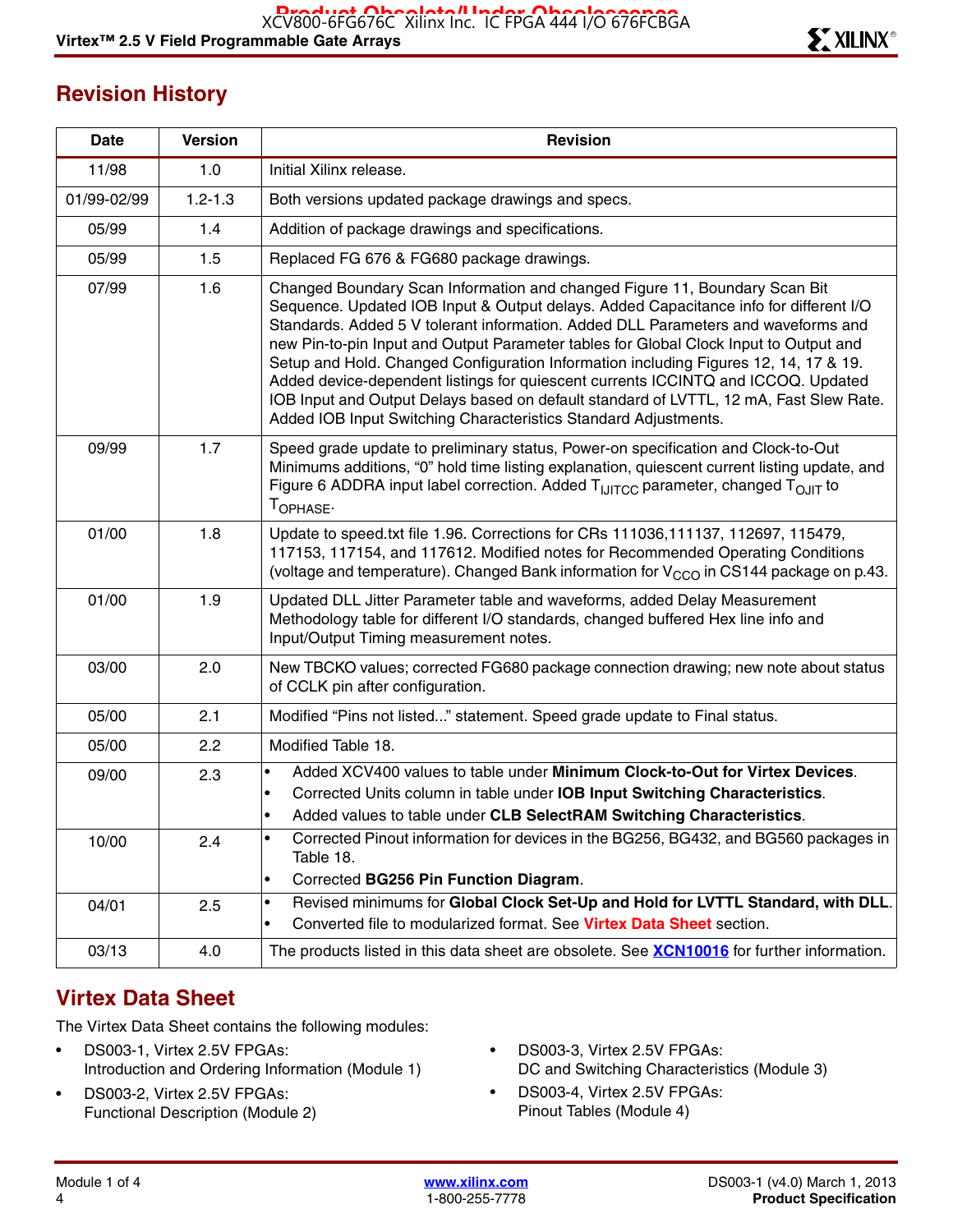

#### DS003-2 (v4.0) March 1, 2013 **0 0 Product Specification**

# **Architectural Description**

#### **Virtex Array**

The Virtex user-programmable gate array, shown in Figure 1, comprises two major configurable elements: configurable logic blocks (CLBs) and input/output blocks (IOBs).

- CLBs provide the functional elements for constructing logic
- IOBs provide the interface between the package pins and the CLBs

CLBs interconnect through a general routing matrix (GRM). The GRM comprises an array of routing switches located at the intersections of horizontal and vertical routing channels. Each CLB nests into a VersaBlock™ that also provides local routing resources to connect the CLB to the GRM.

The VersaRing™ I/O interface provides additional routing resources around the periphery of the device. This routing improves I/O routability and facilitates pin locking.

The Virtex architecture also includes the following circuits that connect to the GRM.

- Dedicated block memories of 4096 bits each
- Clock DLLs for clock-distribution delay compensation and clock domain control
- 3-State buffers (BUFTs) associated with each CLB that drive dedicated segmentable horizontal routing resources

Values stored in static memory cells control the configurable logic elements and interconnect resources. These values load into the memory cells on power-up, and can reload if necessary to change the function of the device.

#### **Input/Output Block**

The Virtex IOB, Figure 2, features SelectIO™ inputs and outputs that support a wide variety of I/O signalling standards, see Table 1.

The three IOB storage elements function either as edge-triggered D-type flip-flops or as level sensitive latches. Each IOB has a clock signal (CLK) shared by the three flip-flops and independent clock enable signals for each flip-flop.

In addition to the CLK and CE control signals, the three flip-flops share a Set/Reset (SR). For each flip-flop, this signal can be independently configured as a synchronous Set, a synchronous Reset, an asynchronous Preset, or an asynchronous Clear.

# **Virtex™ 2.5 V Field Programmable Gate Arrays**

The output buffer and all of the IOB control signals have independent polarity controls.



**vao\_b.eps**

*Figure 1:* **Virtex Architecture Overview**

All pads are protected against damage from electrostatic discharge (ESD) and from over-voltage transients. Two forms of over-voltage protection are provided, one that permits 5 V compliance, and one that does not. For 5 V compliance, a Zener-like structure connected to ground turns on when the output rises to approximately 6.5 V. When PCI 3.3 V compliance is required, a conventional clamp diode is connected to the output supply voltage,  $V_{CCO}$ .

Optional pull-up and pull-down resistors and an optional weak-keeper circuit are attached to each pad. Prior to configuration, all pins not involved in configuration are forced into their high-impedance state. The pull-down resistors and the weak-keeper circuits are inactive, but inputs can optionally be pulled up.

The activation of pull-up resistors prior to configuration is controlled on a global basis by the configuration mode pins. If the pull-up resistors are not activated, all the pins will float. Consequently, external pull-up or pull-down resistors must be provided on pins required to be at a well-defined logic level prior to configuration.

All Virtex IOBs support IEEE 1149.1-compatible boundary scan testing.

<sup>© 1999-2013</sup> Xilinx, Inc. All rights reserved. All Xilinx trademarks, registered trademarks, patents, and disclaimers are as listed at **<http://www.xilinx.com/legal.htm>**. All other trademarks and registered trademarks are the property of their respective owners. All specifications are subject to change without notice.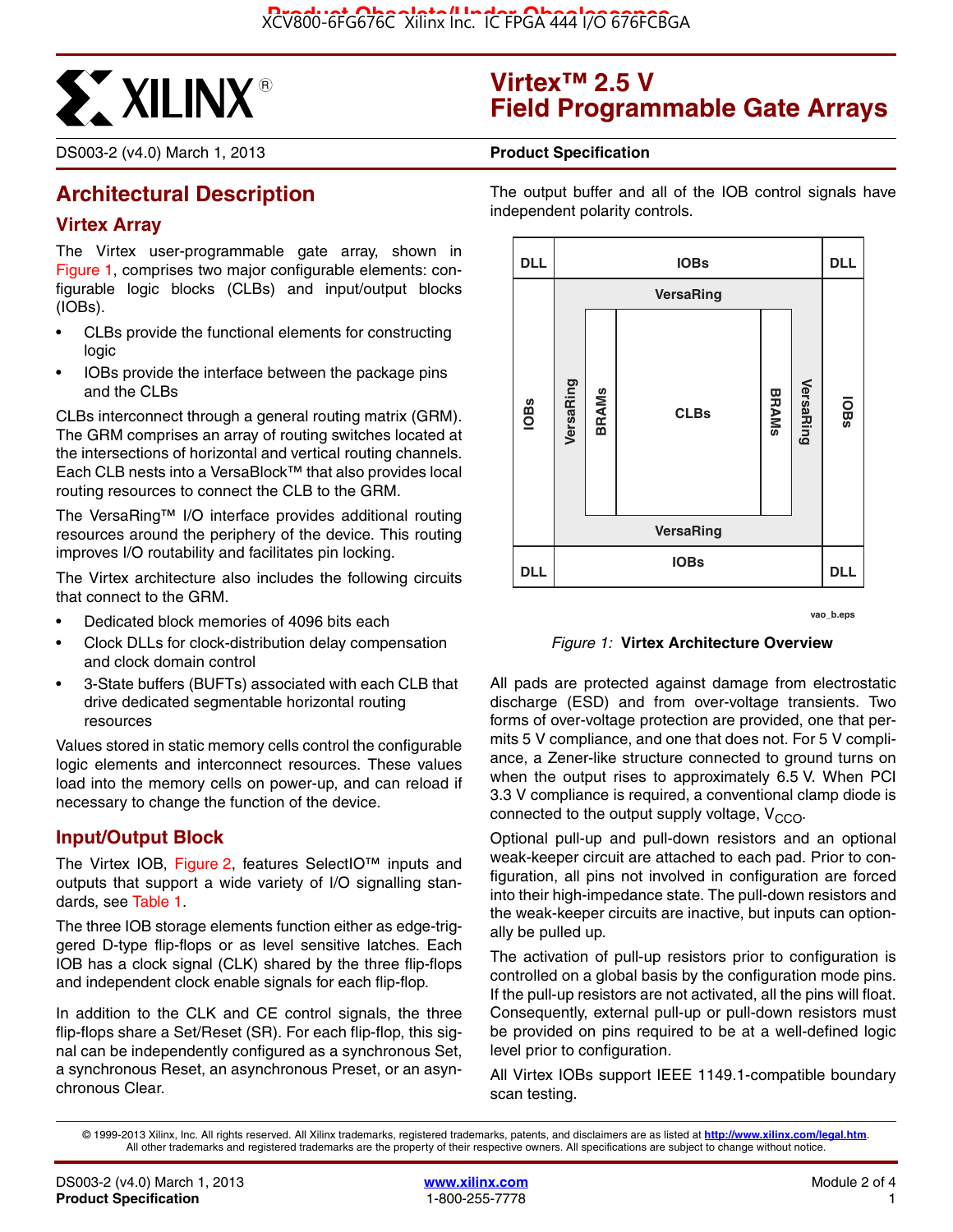

*Figure 2:* **Virtex Input/Output Block (IOB)**

| I/O Standard          | <b>Input Reference</b><br>Voltage (V <sub>REF</sub> ) | <b>Output Source</b><br>Voltage (V <sub>CCO</sub> ) | <b>Board Termination</b><br>Voltage $(V_{TT})$ | 5 V Tolerant |
|-----------------------|-------------------------------------------------------|-----------------------------------------------------|------------------------------------------------|--------------|
| LVTTL $2 - 24$ mA     | N/A                                                   | 3.3                                                 | N/A                                            | Yes          |
| LVCMOS2               | N/A                                                   | 2.5                                                 | N/A                                            | Yes          |
| PCI, 5 V              | N/A                                                   | 3.3                                                 | N/A                                            | Yes          |
| PCI, 3.3 V            | N/A                                                   | 3.3                                                 | N/A                                            | No           |
| <b>GTL</b>            | 0.8                                                   | N/A                                                 | 1.2                                            | No           |
| $GTL+$                | 1.0                                                   | N/A                                                 | 1.5                                            | No           |
| <b>HSTL Class I</b>   | 0.75                                                  | 1.5                                                 | 0.75                                           | No           |
| <b>HSTL Class III</b> | 0.9                                                   | 1.5                                                 | 1.5                                            | No           |
| <b>HSTL Class IV</b>  | 0.9                                                   | 1.5                                                 | 1.5                                            | No           |
| SSTL3 Class I &II     | 1.5                                                   | 3.3                                                 | 1.5                                            | No           |
| SSTL2 Class I & II    | 1.25                                                  | 2.5                                                 | 1.25                                           | No           |
| <b>CTT</b>            | 1.5                                                   | 3.3                                                 | 1.5                                            | No           |
| <b>AGP</b>            | 1.32                                                  | 3.3                                                 | N/A                                            | <b>No</b>    |

#### *Table 1:* **Supported Select I/O Standards**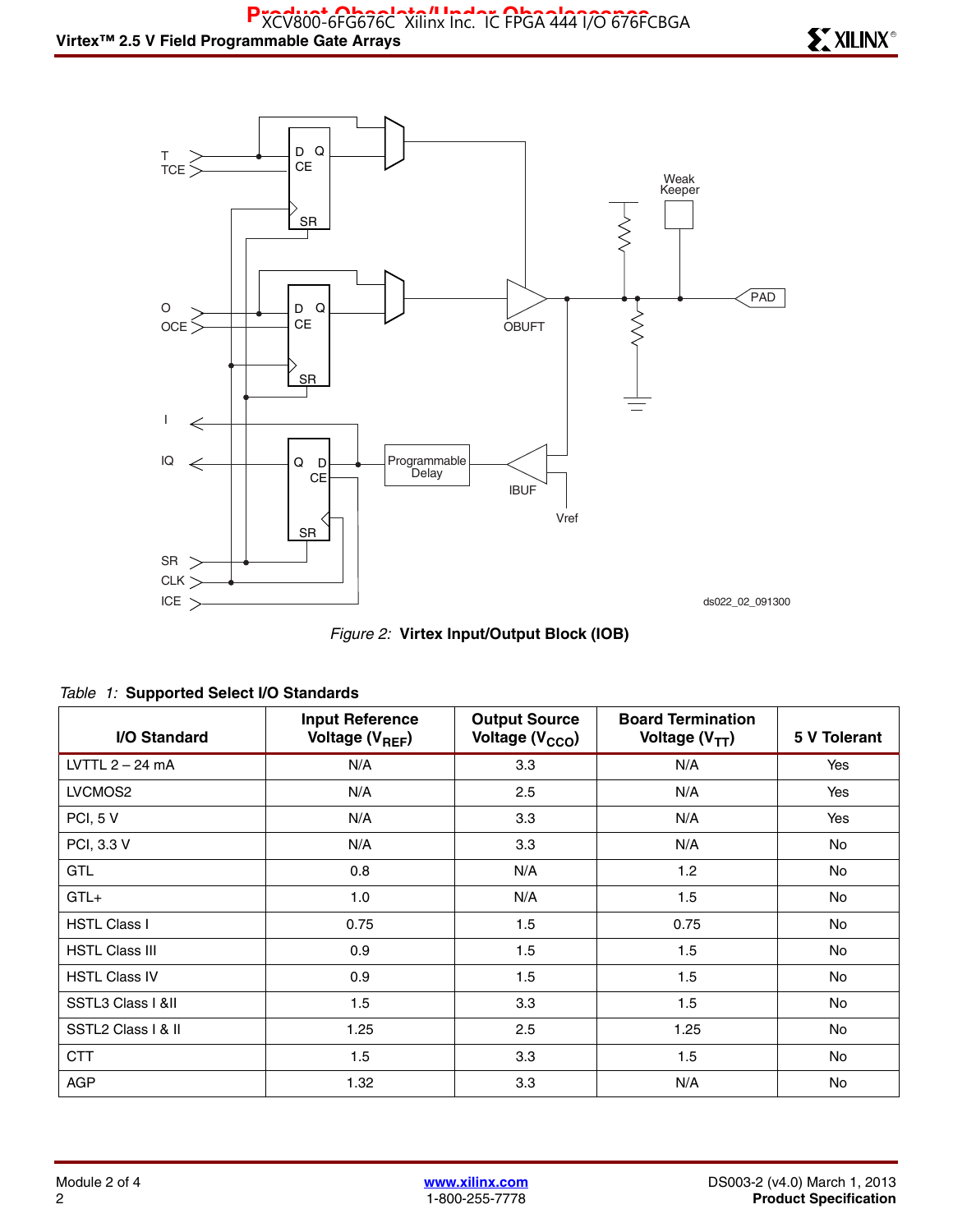# *Input Path*

A buffer In the Virtex IOB input path routes the input signal either directly to internal logic or through an optional input flip-flop.

An optional delay element at the D-input of this flip-flop eliminates pad-to-pad hold time. The delay is matched to the internal clock-distribution delay of the FPGA, and when used, assures that the pad-to-pad hold time is zero.

Each input buffer can be configured to conform to any of the low-voltage signalling standards supported. In some of these standards the input buffer utilizes a user-supplied threshold voltage,  $V_{\text{RFE}}$  The need to supply  $V_{\text{RFE}}$  imposes constraints on which standards can used in close proximity to each other. See **I/O Banking**, page 3.

There are optional pull-up and pull-down resistors at each user I/O input for use after configuration. Their value is in the range 50 kΩ – 100 kΩ.

# *Output Path*

The output path includes a 3-state output buffer that drives the output signal onto the pad. The output signal can be routed to the buffer directly from the internal logic or through an optional IOB output flip-flop.

The 3-state control of the output can also be routed directly from the internal logic or through a flip-flip that provides synchronous enable and disable.

Each output driver can be individually programmed for a wide range of low-voltage signalling standards. Each output buffer can source up to 24 mA and sink up to 48mA. Drive strength and slew rate controls minimize bus transients.

In most signalling standards, the output High voltage depends on an externally supplied  $V_{CCO}$  voltage. The need to supply  $V_{CCO}$  imposes constraints on which standards can be used in close proximity to each other. See **I/O Banking**, page 3.

An optional weak-keeper circuit is connected to each output. When selected, the circuit monitors the voltage on the pad and weakly drives the pin High or Low to match the input signal. If the pin is connected to a multiple-source signal, the weak keeper holds the signal in its last state if all drivers are disabled. Maintaining a valid logic level in this way eliminates bus chatter.

Because the weak-keeper circuit uses the IOB input buffer to monitor the input level, an appropriate  $V_{\text{RFF}}$  voltage must be provided if the signalling standard requires one. The provision of this voltage must comply with the I/O banking rules.

### *I/O Banking*

Some of the I/O standards described above require  $V<sub>CCO</sub>$ and/or  $V_{REF}$  voltages. These voltages externally and connected to device pins that serve groups of IOBs, called banks. Consequently, restrictions exist about which I/O standards can be combined within a given bank.

Eight I/O banks result from separating each edge of the FPGA into two banks, as shown in Figure 3. Each bank has multiple  $V_{CCO}$  pins, all of which must be connected to the same voltage. This voltage is determined by the output standards in use.



**X8778\_b**

*Figure 3:* **Virtex I/O Banks**

Within a bank, output standards can be mixed only if they use the same  $V_{CCO}$ . Compatible standards are shown in Table 2. GTL and GTL+ appear under all voltages because their open-drain outputs do not depend on V<sub>CCO</sub>.

*Table 2:* **Compatible Output Standards**

| V <sub>CCO</sub> | <b>Compatible Standards</b>                             |
|------------------|---------------------------------------------------------|
| 3.3V             | PCI, LVTTL, SSTL3 I, SSTL3 II, CTT, AGP, GTL,<br>$GTL+$ |
| 2.5V             | SSTL2 I, SSTL2 II, LVCMOS2, GTL, GTL+                   |
| 1.5V             | HSTL I, HSTL III, HSTL IV, GTL, GTL+                    |

Some input standards require a user-supplied threshold voltage,  $V_{BFF}$  In this case, certain user-I/O pins are automatically configured as inputs for the  $V_{REF}$  voltage. Approximately one in six of the I/O pins in the bank assume this role.

The  $V_{REF}$  pins within a bank are interconnected internally and consequently only one  $V_{REF}$  voltage can be used within each bank. All  $V_{REF}$  pins in the bank, however, must be connected to the external voltage source for correct operation.

Within a bank, inputs that require  $V_{REF}$  can be mixed with those that do not. However, only one  $V_{REF}$  voltage can be used within a bank. Input buffers that use  $V_{REF}$  are not 5 V tolerant. LVTTL, LVCMOS2, and PCI 33 MHz 5 V, are 5 V tolerant.

The  $V_{CCO}$  and  $V_{REF}$  pins for each bank appear in the device Pinout tables and diagrams. The diagrams also show the bank affiliation of each I/O.

Within a given package, the number of  $V_{REF}$  and  $V_{CCO}$  pins can vary depending on the size of device. In larger devices,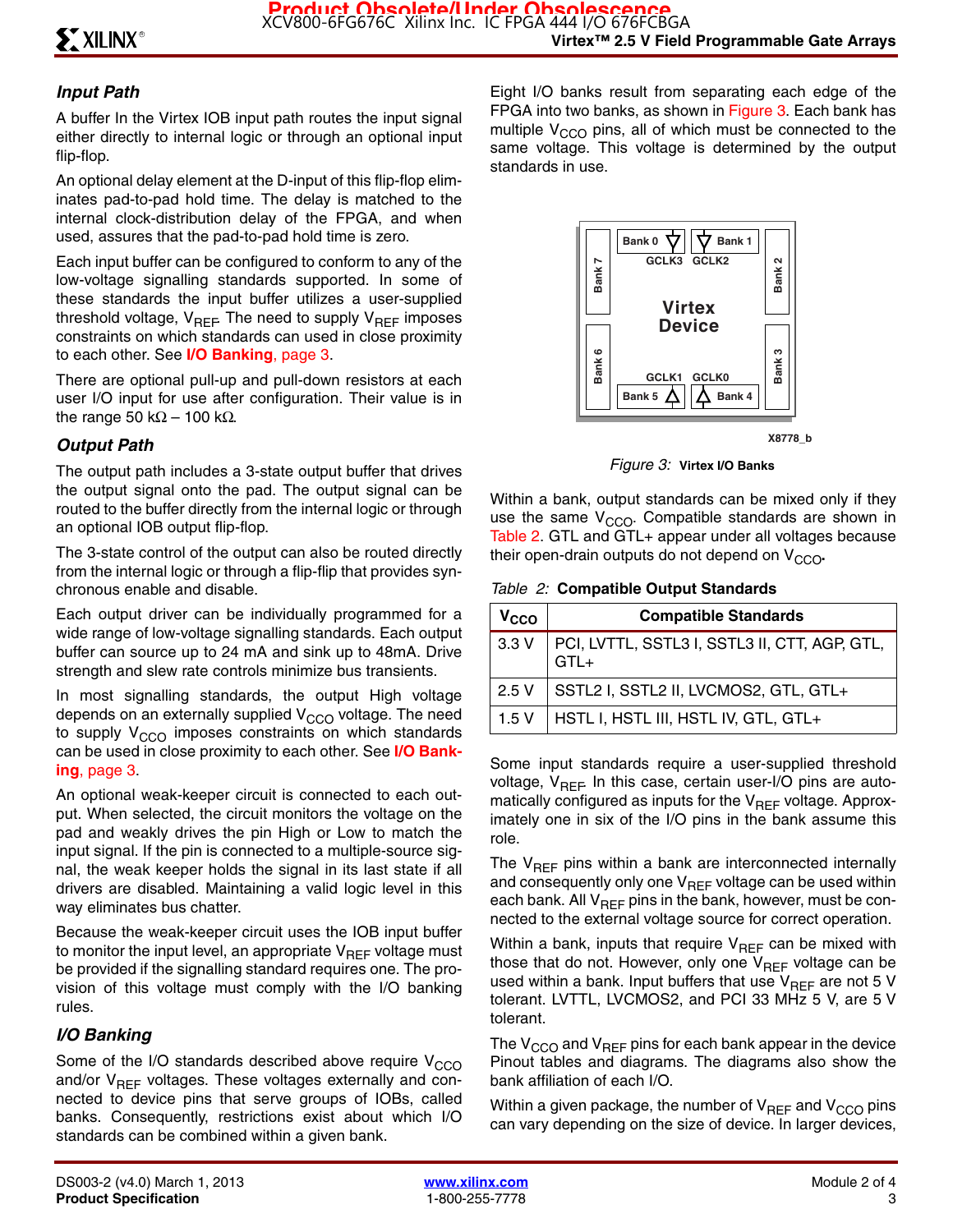more I/O pins convert to  $V_{REF}$  pins. Since these are always a superset of the  $V_{REF}$  pins used for smaller devices, it is possible to design a PCB that permits migration to a larger device if necessary. All the  $V_{REF}$  pins for the largest device anticipated must be connected to the  $V_{\text{RFF}}$  voltage, and not used for I/O.

In smaller devices, some  $V<sub>CCO</sub>$  pins used in larger devices do not connect within the package. These unconnected pins can be left unconnected externally, or can be connected to the  $V_{CCO}$  voltage to permit migration to a larger device if necessary.

In TQ144 and PQ/HQ240 packages, all  $V_{CCO}$  pins are bonded together internally, and consequently the same  $V_{\text{CCO}}$  voltage must be connected to all of them. In the CS144 package, bank pairs that share a side are interconnected internally, permitting four choices for  $V_{CCO}$ . In both cases, the  $V_{REF}$  pins remain internally connected as eight banks, and can be used as described previously.

#### **Configurable Logic Block**

The basic building block of the Virtex CLB is the logic cell (LC). An LC includes a 4-input function generator, carry logic, and a storage element. The output from the function generator in each LC drives both the CLB output and the D input of the flip-flop. Each Virtex CLB contains four LCs, organized in two similar slices, as shown in Figure 4.

Figure 5 shows a more detailed view of a single slice.

In addition to the four basic LCs, the Virtex CLB contains logic that combines function generators to provide functions of five or six inputs. Consequently, when estimating the number of system gates provided by a given device, each CLB counts as 4.5 LCs.

#### *Look-Up Tables*

Virtex function generators are implemented as 4-input look-up tables (LUTs). In addition to operating as a function generator, each LUT can provide a 16 x 1-bit synchronous RAM. Furthermore, the two LUTs within a slice can be combined to create a 16 x 2-bit or 32 x 1-bit synchronous RAM, or a 16x1-bit dual-port synchronous RAM.

The Virtex LUT can also provide a 16-bit shift register that is ideal for capturing high-speed or burst-mode data. This mode can also be used to store data in applications such as Digital Signal Processing.

#### *Storage Elements*

The storage elements in the Virtex slice can be configured either as edge-triggered D-type flip-flops or as level-sensitive latches. The D inputs can be driven either by the function generators within the slice or directly from slice inputs, bypassing the function generators.

In addition to Clock and Clock Enable signals, each Slice has synchronous set and reset signals (SR and BY). SR forces a storage element into the initialization state specified for it in the configuration. BY forces it into the opposite state. Alternatively, these signals can be configured to operate asynchronously. All of the control signals are independently invertible, and are shared by the two flip-flops within the slice.



*Figure 4:* **2-Slice Virtex CLB**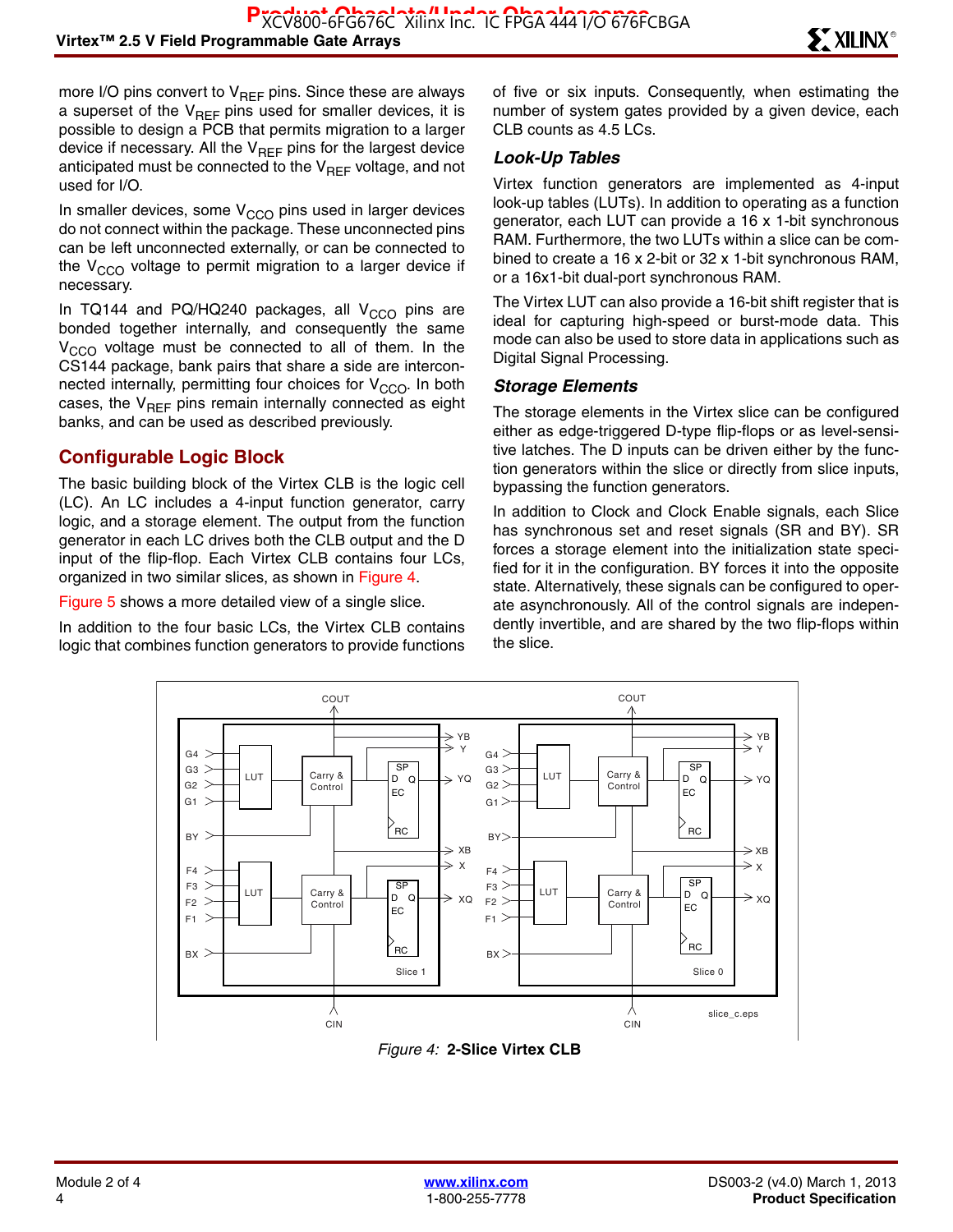

*Figure 5:* **Detailed View of Virtex Slice**

#### *Additional Logic*

The F5 multiplexer in each slice combines the function generator outputs. This combination provides either a function generator that can implement any 5-input function, a 4:1 multiplexer, or selected functions of up to nine inputs.

Similarly, the F6 multiplexer combines the outputs of all four function generators in the CLB by selecting one of the F5-multiplexer outputs. This permits the implementation of any 6-input function, an 8:1 multiplexer, or selected functions of up to 19 inputs.

Each CLB has four direct feedthrough paths, one per LC. These paths provide extra data input lines or additional local routing that does not consume logic resources.

#### *Arithmetic Logic*

Dedicated carry logic provides fast arithmetic carry capability for high-speed arithmetic functions. The Virtex CLB supports two separate carry chains, one per Slice. The height of the carry chains is two bits per CLB.

The arithmetic logic includes an XOR gate that allows a 1-bit full adder to be implemented within an LC. In addition, a dedicated AND gate improves the efficiency of multiplier implementation.

The dedicated carry path can also be used to cascade function generators for implementing wide logic functions.

#### *BUFTs*

Each Virtex CLB contains two 3-state drivers (BUFTs) that can drive on-chip busses. See **Dedicated Routing**, page 7. Each Virtex BUFT has an independent 3-state control pin and an independent input pin.

#### *Block SelectRAM*

Virtex FPGAs incorporate several large block SelectRAM memories. These complement the distributed LUT SelectRAMs that provide shallow RAM structures implemented in CLBs.

Block SelectRAM memory blocks are organized in columns. All Virtex devices contain two such columns, one along each vertical edge. These columns extend the full height of the chip. Each memory block is four CLBs high, and consequently, a Virtex device 64 CLBs high contains 16 memory blocks per column, and a total of 32 blocks.

Table 3 shows the amount of block SelectRAM memory that is available in each Virtex device.

| Table 3: Virtex Block SelectRAM Amounts |  |
|-----------------------------------------|--|
|-----------------------------------------|--|

| <b>Device</b> | # of Blocks | <b>Total Block SelectRAM Bits</b> |
|---------------|-------------|-----------------------------------|
| <b>XCV50</b>  | 8           | 32,768                            |
| <b>XCV100</b> | 10          | 40,960                            |
| <b>XCV150</b> | 12          | 49,152                            |
| <b>XCV200</b> | 14          | 57,344                            |
| <b>XCV300</b> | 16          | 65,536                            |
| <b>XCV400</b> | 20          | 81,920                            |
| <b>XCV600</b> | 24          | 98,304                            |
| <b>XCV800</b> | 28          | 114,688                           |
| XCV1000<br>32 |             | 131,072                           |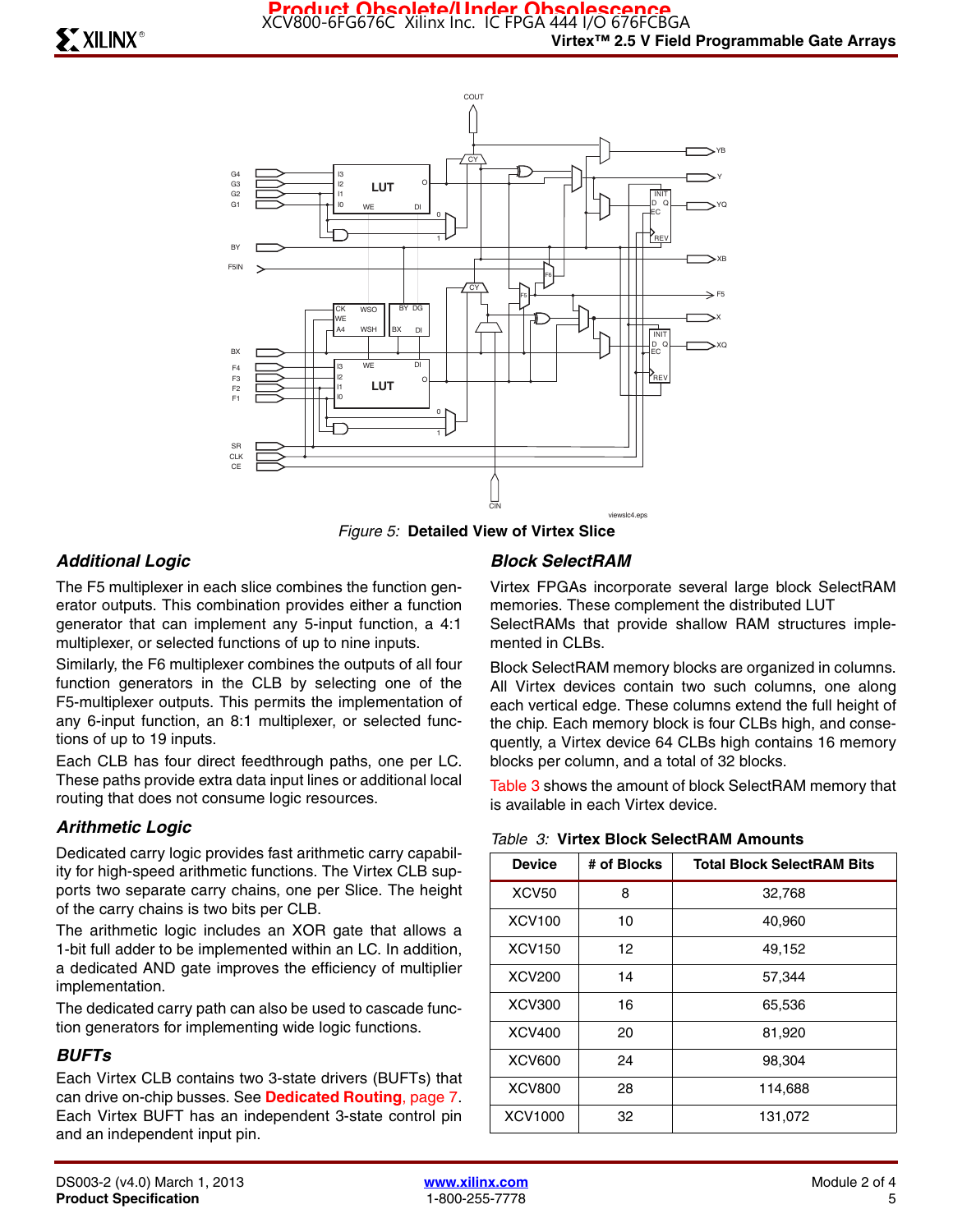Each block SelectRAM cell, as illustrated in Figure 6, is a fully synchronous dual-ported 4096-bit RAM with independent control signals for each port. The data widths of the two ports can be configured independently, providing built-in bus-width conversion.



*Figure 6:* **Dual-Port Block SelectRAM**

Table 4 shows the depth and width aspect ratios for the block SelectRAM.

#### *Table 4:* **Block SelectRAM Port Aspect Ratios**

| Width | <b>Depth</b> | <b>ADDR Bus</b> | Data Bus    |
|-------|--------------|-----------------|-------------|
|       | 4096         | ADDR<11:0>      | DATA<0>     |
| 2     | 2048         | ADDR<10:0>      | DATA<1:0>   |
| 4     | 1024         | ADDR < 9:0>     | DATA<3:0>   |
| 8     | 512          | ADDR < 8:0>     | DATA < 7:0> |
| 16    | 256          | ADDR < 7:0>     | DATA<15:0>  |

The Virtex block SelectRAM also includes dedicated routing to provide an efficient interface with both CLBs and other block SelectRAMs. Refer to XAPP130 for block SelectRAM timing waveforms.

#### **Programmable Routing Matrix**

It is the longest delay path that limits the speed of any worst-case design. Consequently, the Virtex routing architecture and its place-and-route software were defined in a single optimization process. This joint optimization minimizes long-path delays, and consequently, yields the best system performance.

The joint optimization also reduces design compilation times because the architecture is software-friendly. Design cycles are correspondingly reduced due to shorter design iteration times.





#### *Local Routing*

The VersaBlock provides local routing resources, as shown in Figure 7, providing the following three types of connections.

- Interconnections among the LUTs, flip-flops, and GRM
- Internal CLB feedback paths that provide high-speed connections to LUTs within the same CLB, chaining them together with minimal routing delay
- Direct paths that provide high-speed connections between horizontally adjacent CLBs, eliminating the delay of the GRM.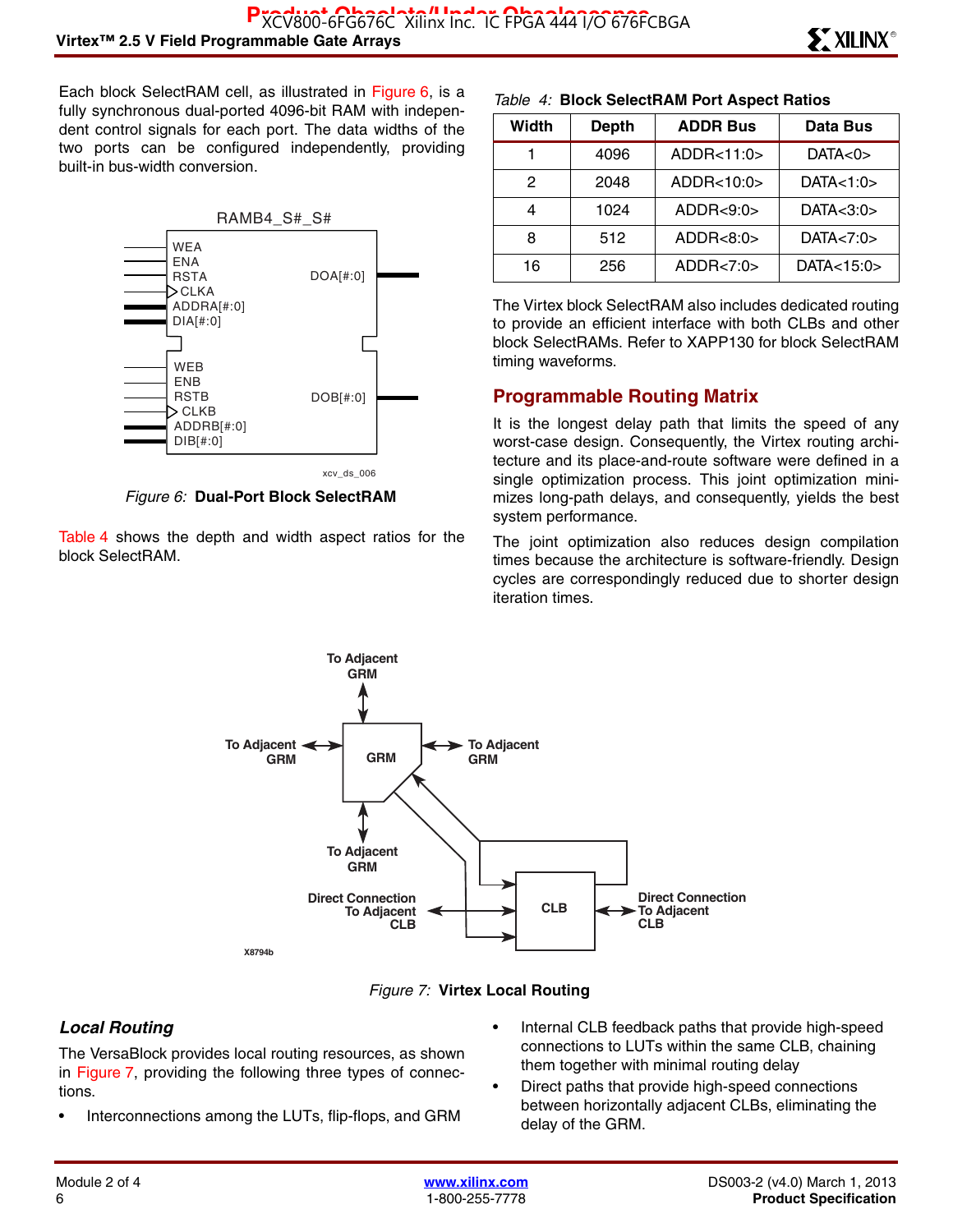#### *General Purpose Routing*

Most Virtex signals are routed on the general purpose routing, and consequently, the majority of interconnect resources are associated with this level of the routing hierarchy. The general routing resources are located in horizontal and vertical routing channels associated with the rows and columns CLBs. The general-purpose routing resources are listed below.

- Adjacent to each CLB is a General Routing Matrix (GRM). The GRM is the switch matrix through which horizontal and vertical routing resources connect, and is also the means by which the CLB gains access to the general purpose routing.
- 24 single-length lines route GRM signals to adjacent GRMs in each of the four directions.
- 12 buffered Hex lines route GRM signals to another GRMs six-blocks away in each one of the four directions. Organized in a staggered pattern, Hex lines can be driven only at their endpoints. Hex-line signals can be accessed either at the endpoints or at the midpoint (three blocks from the source). One third of the Hex lines are bidirectional, while the remaining ones are uni-directional.

• 12 Longlines are buffered, bidirectional wires that distribute signals across the device quickly and efficiently. Vertical Longlines span the full height of the device, and horizontal ones span the full width of the device.

#### *I/O Routing*

Virtex devices have additional routing resources around their periphery that form an interface between the CLB array and the IOBs. This additional routing, called the VersaRing, facilitates pin-swapping and pin-locking, such that logic redesigns can adapt to existing PCB layouts. Time-to-market is reduced, since PCBs and other system components can be manufactured while the logic design is still in progress.

#### *Dedicated Routing*

Some classes of signal require dedicated routing resources to maximize performance. In the Virtex architecture, dedicated routing resources are provided for two classes of signal.

- Horizontal routing resources are provided for on-chip 3-state busses. Four partitionable bus lines are provided per CLB row, permitting multiple busses within a row, as shown in Figure 8.
- Two dedicated nets per CLB propagate carry signals vertically to the adjacent CLB.



*Figure 8:* **BUFT Connections to Dedicated Horizontal Bus Lines**

#### *Global Routing*

Global Routing resources distribute clocks and other signals with very high fanout throughout the device. Virtex devices include two tiers of global routing resources referred to as primary global and secondary local clock routing resources.

- The primary global routing resources are four dedicated global nets with dedicated input pins that are designed to distribute high-fanout clock signals with minimal skew. Each global clock net can drive all CLB, IOB, and block RAM clock pins. The primary global nets can only be driven by global buffers. There are four global buffers, one for each global net.
- The secondary local clock routing resources consist of 24 backbone lines, 12 across the top of the chip and 12 across bottom. From these lines, up to 12 unique signals per column can be distributed via the 12 longlines in the column. These secondary resources are more flexible than the primary resources since they are not restricted to routing only to clock pins.

#### *Clock Distribution*

Virtex provides high-speed, low-skew clock distribution through the primary global routing resources described above. A typical clock distribution net is shown in Figure 9.

Four global buffers are provided, two at the top center of the device and two at the bottom center. These drive the four primary global nets that in turn drive any clock pin.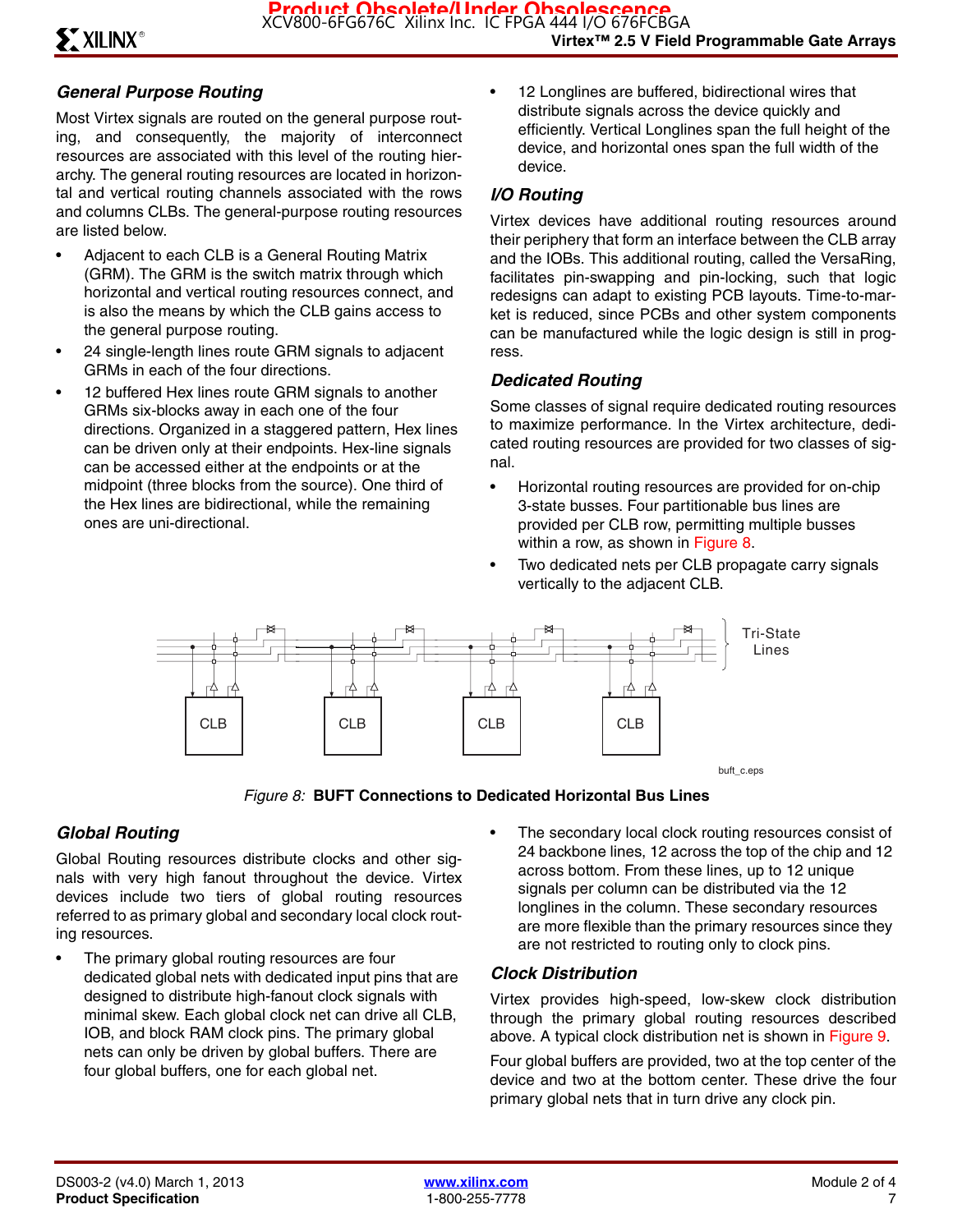Four dedicated clock pads are provided, one adjacent to each of the global buffers. The input to the global buffer is selected either from these pads or from signals in the general purpose routing.



*Figure 9:* **Global Clock Distribution Network**

#### *Delay-Locked Loop (DLL)*

Associated with each global clock input buffer is a fully digital Delay-Locked Loop (DLL) that can eliminate skew between the clock input pad and internal clock-input pins throughout the device. Each DLL can drive two global clock networks.The DLL monitors the input clock and the distributed clock, and automatically adjusts a clock delay element. Clock edges reach internal flip-flops one to four clock periods after they arrive at the input. This closed-loop system effectively eliminates clock-distribution delay by ensuring that clock edges arrive at internal flip-flops in synchronism with clock edges arriving at the input.

In addition to eliminating clock-distribution delay, the DLL provides advanced control of multiple clock domains. The DLL provides four quadrature phases of the source clock, can double the clock, or divide the clock by 1.5, 2, 2.5, 3, 4, 5, 8, or 16.

The DLL also operates as a clock mirror. By driving the output from a DLL off-chip and then back on again, the DLL can be used to de-skew a board level clock among multiple Virtex devices.

In order to guarantee that the system clock is operating correctly prior to the FPGA starting up after configuration, the DLL can delay the completion of the configuration process until after it has achieved lock.

See **DLL Timing Parameters**, page 21 of Module 3, for frequency range information.

#### **Boundary Scan**

Virtex devices support all the mandatory boundary-scan instructions specified in the IEEE standard 1149.1. A Test Access Port (TAP) and registers are provided that implement the EXTEST, INTEST, SAMPLE/PRELOAD, BYPASS, IDCODE, USERCODE, and HIGHZ instructions. The TAP also supports two internal scan chains and configuration/readback of the device.The TAP uses dedicated package pins that always operate using LVTTL. For TDO to operate using LVTTL, the  $V_{CCO}$  for Bank 2 should be 3.3 V. Otherwise, TDO switches rail-to-rail between ground and  $V_{CCO}$ .

Boundary-scan operation is independent of individual IOB configurations, and unaffected by package type. All IOBs, including un-bonded ones, are treated as independent 3-state bidirectional pins in a single scan chain. Retention of the bidirectional test capability after configuration facilitates the testing of external interconnections, provided the user design or application is turned off.

Table 5 lists the boundary-scan instructions supported in Virtex FPGAs. Internal signals can be captured during EXTEST by connecting them to un-bonded or unused IOBs. They can also be connected to the unused outputs of IOBs defined as unidirectional input pins.

Before the device is configured, all instructions except USER1 and USER2 are available. After configuration, all instructions are available. During configuration, it is recommended that those operations using the boundary-scan register (SAMPLE/PRELOAD, INTEST, EXTEST) not be performed.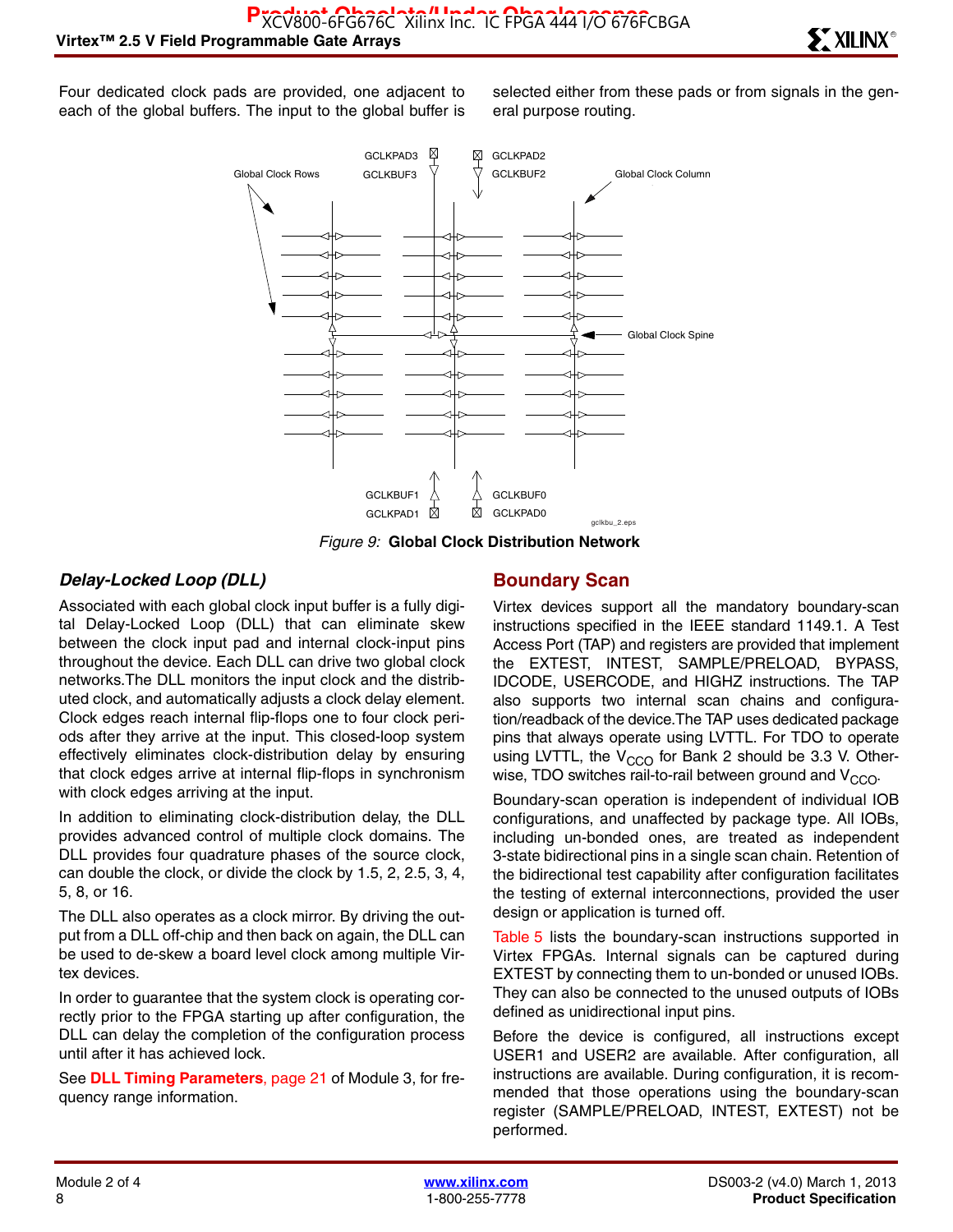In addition to the test instructions outlined above, the boundary-scan circuitry can be used to configure the FPGA, and also to read back the configuration data.

Figure 10 is a diagram of the Virtex Series boundary scan logic. It includes three bits of Data Register per IOB, the IEEE 1149.1 Test Access Port controller, and the Instruction Register with decodes.

#### *Instruction Set*

The Virtex Series boundary scan instruction set also includes instructions to configure the device and read back configuration data (CFG\_IN, CFG\_OUT, and JSTART). The complete instruction set is coded as shown in Table 5.

#### *Data Registers*

The primary data register is the boundary scan register. For each IOB pin in the FPGA, bonded or not, it includes three bits for In, Out, and 3-State Control. Non-IOB pins have appropriate partial bit population if input-only or output-only. Each EXTEST CAPTURED-OR state captures all In, Out, and 3-state pins.

The other standard data register is the single flip-flop BYPASS register. It synchronizes data being passed through the FPGA to the next downstream boundary scan device.

The FPGA supports up to two additional internal scan chains that can be specified using the BSCAN macro. The macro provides two user pins (SEL1 and SEL2) which are decodes of the USER1 and USER2 instructions respectively. For these instructions, two corresponding pins (TDO1 and TDO2) allow user scan data to be shifted out of TDO.

Likewise, there are individual clock pins (DRCK1 and DRCK2) for each user register. There is a common input pin (TDI) and shared output pins that represent the state of the TAP controller (RESET, SHIFT, and UPDATE).

#### *Bit Sequence*

The order within each IOB is: In, Out, 3-State. The input-only pins contribute only the In bit to the boundary scan I/O data register, while the output-only pins contributes all three bits.

From a cavity-up view of the chip (as shown in EPIC), starting in the upper right chip corner, the boundary scan data-register bits are ordered as shown in Figure 11.

BSDL (Boundary Scan Description Language) files for Virtex Series devices are available on the Xilinx web site in the File Download area.



*Figure 10:* **Virtex Series Boundary Scan Logic**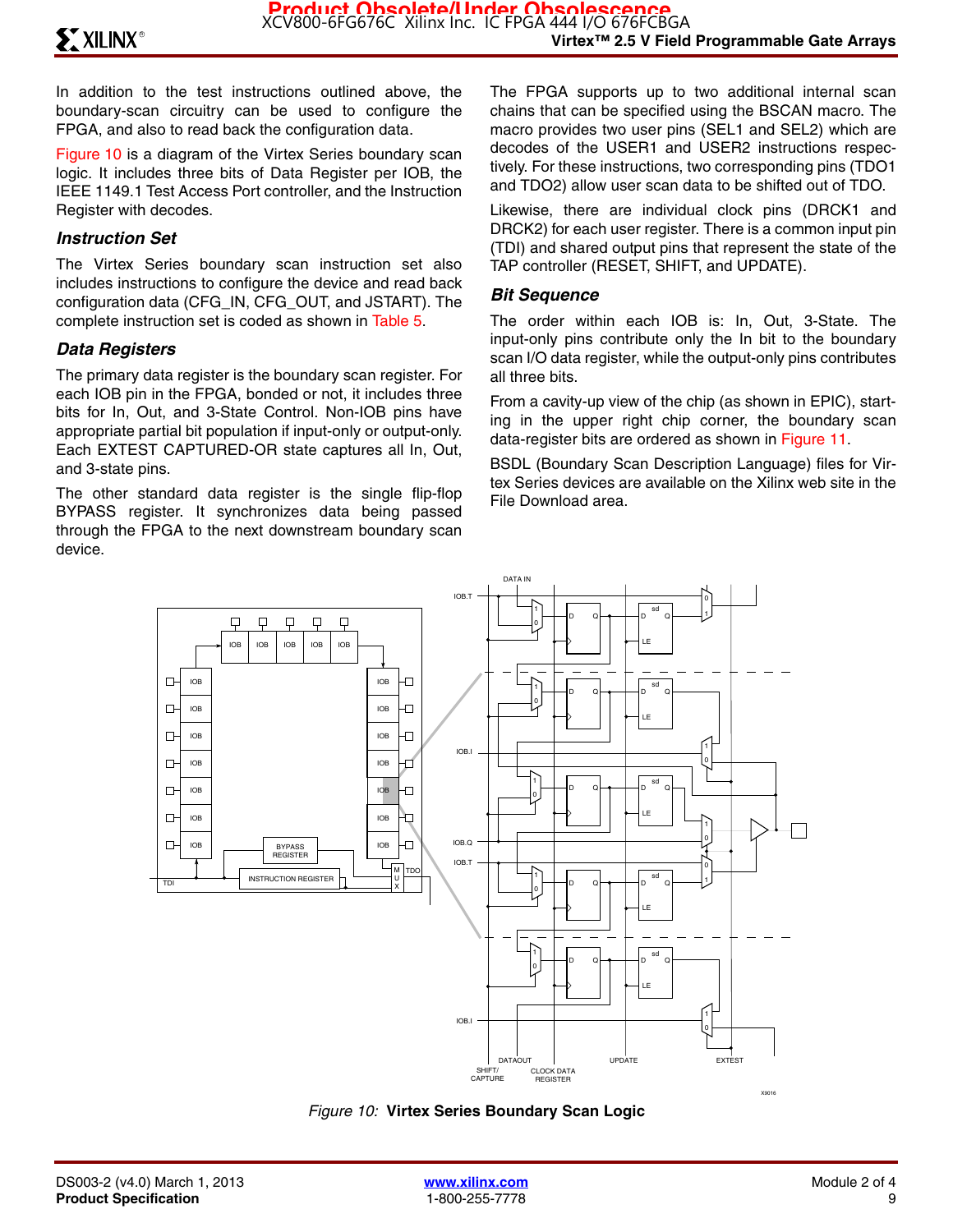| Bit 0 (TDO end)<br>Rit 1 | Right half of Top-edge IOBs (Right-to-Left)    |
|--------------------------|------------------------------------------------|
| Bit 2                    | GCLK <sub>2</sub><br>GCLK3                     |
|                          |                                                |
|                          | Left half of Top-edge IOBs (Right-to-Left)     |
|                          | Left-edge IOBs (Top-to-Bottom)                 |
|                          | M1<br>M <sub>0</sub>                           |
|                          | M <sub>2</sub>                                 |
|                          | Left half of Bottom-edge IOBs (Left-to-Right)  |
|                          | GCLK1<br><b>GCLK0</b>                          |
|                          | Right half of Bottom-edge IOBs (Left-to-Right) |
|                          | <b>DONE</b><br>PROG                            |
|                          | Right-edge IOBs (Bottom -to-Top)               |
| (TDI end)                | CCLK                                           |
|                          | 990602001                                      |

*Figure 11:* **Boundary Scan Bit Sequence**

#### *Table 5:* **Boundary Scan Instructions**

| <b>Boundary-Scan</b><br>Command | <b>Binary</b><br>Code(4:0) | <b>Description</b>                                            |
|---------------------------------|----------------------------|---------------------------------------------------------------|
| <b>EXTEST</b>                   | 00000                      | Enables boundary-scan<br><b>EXTEST</b> operation              |
| SAMPLE/PRELOAD                  | 00001                      | Enables boundary-scan<br>SAMPLE/PRELOAD<br>operation          |
| USER <sub>1</sub>               | 00010                      | Access user-defined<br>register 1                             |
| USER <sub>2</sub>               | 00011                      | Access user-defined<br>register 2                             |
| CFG_OUT                         | 00100                      | Access the configuration<br>bus for read operations.          |
| CFG_IN                          | 00101                      | Access the configuration<br>bus for write operations.         |
| <b>INTEST</b>                   | 00111                      | Enables boundary-scan<br><b>INTEST</b> operation              |
| <b>USERCODE</b>                 | 01000                      | Enables shifting out<br><b>USER</b> code                      |
| <b>IDCODE</b>                   | 01001                      | Enables shifting out of ID<br>Code                            |
| <b>HIGHZ</b>                    | 01010                      | 3-states output pins while<br>enabling the Bypass<br>Register |
| <b>JSTART</b>                   | 01100                      | Clock the start-up<br>sequence when<br>StartupClk is TCK      |
| <b>BYPASS</b>                   | 11111                      | <b>Enables BYPASS</b>                                         |
| <b>RESERVED</b>                 | All other<br>codes         | Xilinx reserved<br>instructions                               |

#### *Identification Registers*

The IDCODE register is supported. By using the IDCODE, the device connected to the JTAG port can be determined.

The IDCODE register has the following binary format:

vvvv:ffff:fffa:aaaa:aaaa:cccc:cccc:ccc1

where

 $v =$  the die version number

 $f =$  the family code (03h for Virtex family)

 $a =$  the number of CLB rows (ranges from 010h for XCV50 to 040h for XCV1000)

 $c =$  the company code (49h for Xilinx)

The USERCODE register is supported. By using the USER-CODE, a user-programmable identification code can be loaded and shifted out for examination. The identification code is embedded in the bitstream during bitstream generation and is valid only after configuration.

| <b>FPGA</b>   | <b>IDCODE</b> |
|---------------|---------------|
| <b>XCV50</b>  | v0610093h     |
| <b>XCV100</b> | v0614093h     |
| <b>XCV150</b> | v0618093h     |
| <b>XCV200</b> | v061C093h     |
| <b>XCV300</b> | v0620093h     |
| <b>XCV400</b> | v0628093h     |
| <b>XCV600</b> | v0630093h     |
| <b>XCV800</b> | v0638093h     |
| XCV1000       | v0640093h     |

#### *Table 6:* **IDCODEs Assigned to Virtex FPGAs**

#### *Including Boundary Scan in a Design*

Since the boundary scan pins are dedicated, no special element needs to be added to the design unless an internal data register (USER1 or USER2) is desired.

If an internal data register is used, insert the boundary scan symbol and connect the necessary pins as appropriate.

# **Development System**

Virtex FPGAs are supported by the Xilinx Foundation and Alliance CAE tools. The basic methodology for Virtex design consists of three interrelated steps: design entry, implementation, and verification. Industry-standard tools are used for design entry and simulation (for example, Synopsys FPGA Express), while Xilinx provides proprietary architecture-specific tools for implementation.

The Xilinx development system is integrated under the Xilinx Design Manager (XDM™) software, providing design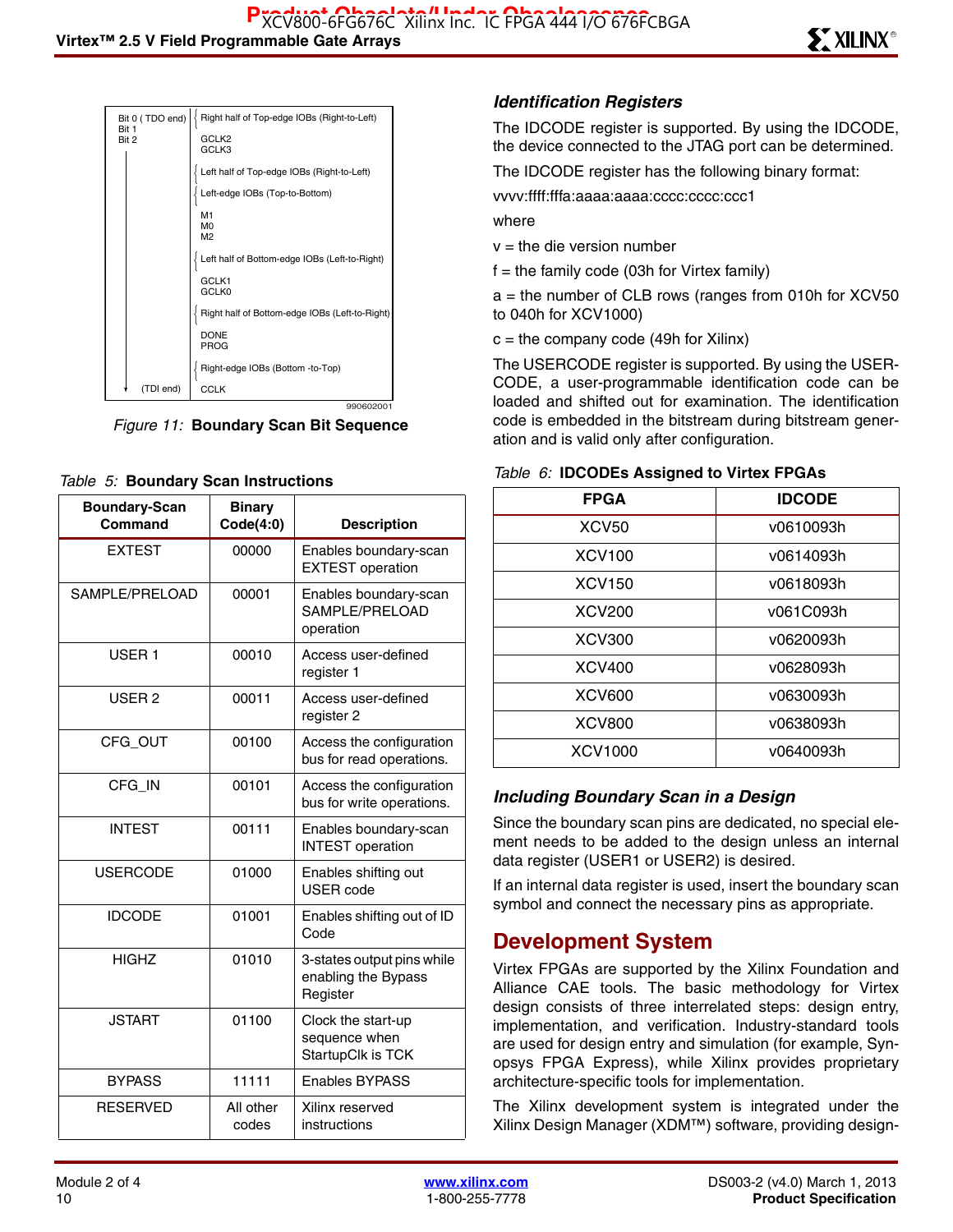ers with a common user interface regardless of their choice of entry and verification tools. The XDM software simplifies the selection of implementation options with pull-down menus and on-line help.

Application programs ranging from schematic capture to Placement and Routing (PAR) can be accessed through the XDM software. The program command sequence is generated prior to execution, and stored for documentation.

Several advanced software features facilitate Virtex design. RPMs, for example, are schematic-based macros with relative location constraints to guide their placement. They help ensure optimal implementation of common functions.

For HDL design entry, the Xilinx FPGA Foundation development system provides interfaces to the following synthesis design environments.

- Synopsys (FPGA Compiler, FPGA Express)
- Exemplar (Spectrum)
- Synplicity (Synplify)

For schematic design entry, the Xilinx FPGA Foundation and alliance development system provides interfaces to the following schematic-capture design environments.

- Mentor Graphics V8 (Design Architect, QuickSim II)
- Viewlogic Systems (Viewdraw)

Third-party vendors support many other environments.

A standard interface-file specification, Electronic Design Interchange Format (EDIF), simplifies file transfers into and out of the development system.

Virtex FPGAs supported by a unified library of standard functions. This library contains over 400 primitives and macros, ranging from 2-input AND gates to 16-bit accumulators, and includes arithmetic functions, comparators, counters, data registers, decoders, encoders, I/O functions, latches, Boolean functions, multiplexers, shift registers, and barrel shifters.

The "soft macro" portion of the library contains detailed descriptions of common logic functions, but does not contain any partitioning or placement information. The performance of these macros depends, therefore, on the partitioning and placement obtained during implementation.

RPMs, on the other hand, do contain predetermined partitioning and placement information that permits optimal implementation of these functions. Users can create their own library of soft macros or RPMs based on the macros and primitives in the standard library.

The design environment supports hierarchical design entry, with high-level schematics that comprise major functional blocks, while lower-level schematics define the logic in these blocks. These hierarchical design elements are automatically combined by the implementation tools. Different design entry tools can be combined within a hierarchical

design, thus allowing the most convenient entry method to be used for each portion of the design.

#### **Design Implementation**

The place-and-route tools (PAR) automatically provide the implementation flow described in this section. The partitioner takes the EDIF net list for the design and maps the logic into the architectural resources of the FPGA (CLBs and IOBs, for example). The placer then determines the best locations for these blocks based on their interconnections and the desired performance. Finally, the router interconnects the blocks.

The PAR algorithms support fully automatic implementation of most designs. For demanding applications, however, the user can exercise various degrees of control over the process. User partitioning, placement, and routing information is optionally specified during the design-entry process. The implementation of highly structured designs can benefit greatly from basic floor planning.

The implementation software incorporates Timing Wizard<sup>®</sup> timing-driven placement and routing. Designers specify timing requirements along entire paths during design entry. The timing path analysis routines in PAR then recognize these user-specified requirements and accommodate them.

Timing requirements are entered on a schematic in a form directly relating to the system requirements, such as the targeted clock frequency, or the maximum allowable delay between two registers. In this way, the overall performance of the system along entire signal paths is automatically tailored to user-generated specifications. Specific timing information for individual nets is unnecessary.

#### **Design Verification**

In addition to conventional software simulation, FPGA users can use in-circuit debugging techniques. Because Xilinx devices are infinitely reprogrammable, designs can be verified in real time without the need for extensive sets of software simulation vectors.

The development system supports both software simulation and in-circuit debugging techniques. For simulation, the system extracts the post-layout timing information from the design database, and back-annotates this information into the net list for use by the simulator. Alternatively, the user can verify timing-critical portions of the design using the TRACE® static timing analyzer.

For in-circuit debugging, the development system includes a download and readback cable. This cable connects the FPGA in the target system to a PC or workstation. After downloading the design into the FPGA, the designer can single-step the logic, readback the contents of the flip-flops, and so observe the internal logic state. Simple modifications can be downloaded into the system in a matter of minutes.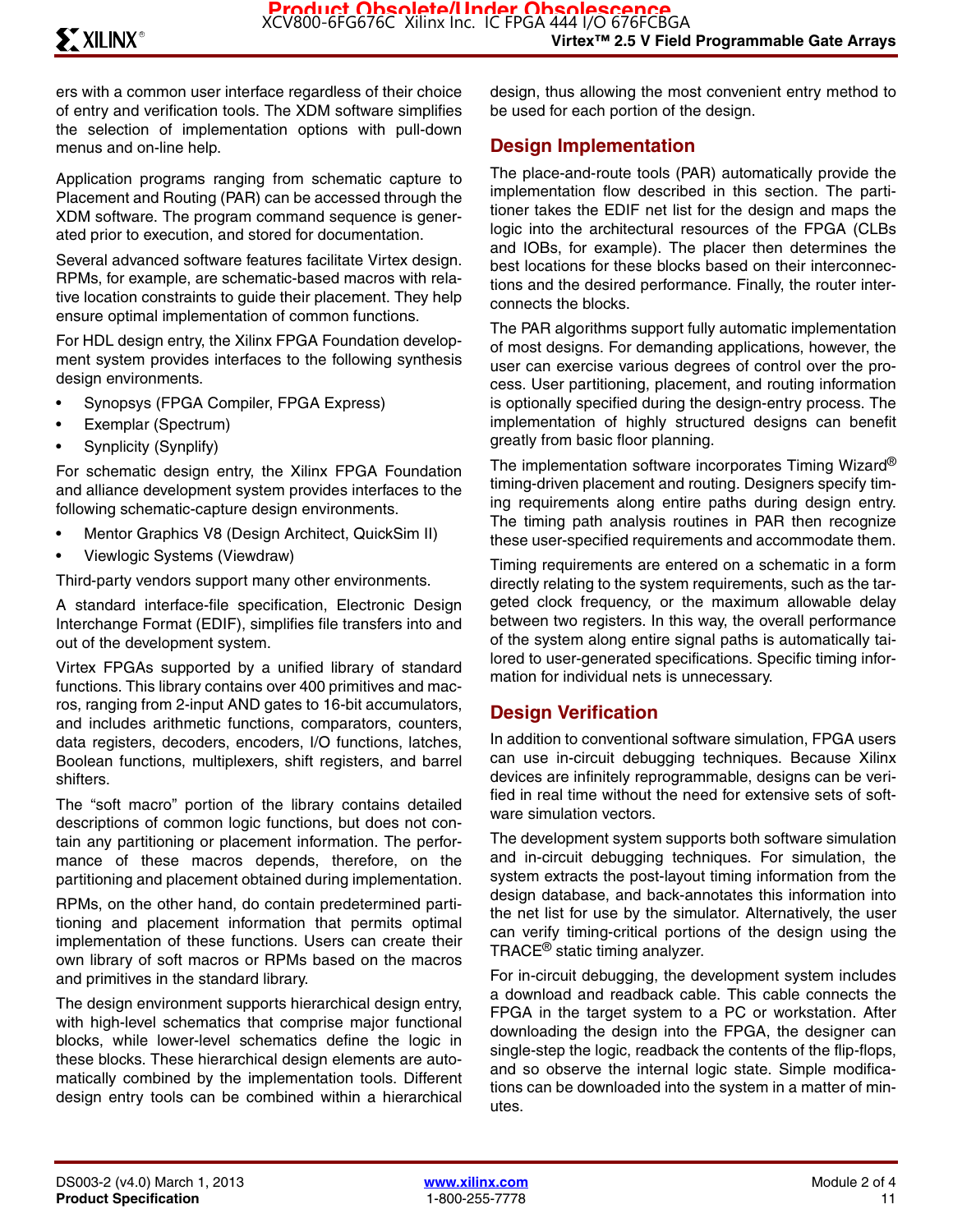# **Configuration**

Virtex devices are configured by loading configuration data into the internal configuration memory. Some of the pins used for this are dedicated configuration pins, while others can be re-used as general purpose inputs and outputs once configuration is complete.

The following are dedicated pins:

- Mode pins (M2, M1, M0)
- Configuration clock pin (CCLK)
- PROGRAM pin
- DONE pin
- Boundary-scan pins (TDI, TDO, TMS, TCK)

Depending on the configuration mode chosen, CCLK can be an output generated by the FPGA, or it can be generated externally and provided to the FPGA as an input. The PROGRAM pin must be pulled High prior to reconfiguration.

Note that some configuration pins can act as outputs. For correct operation, these pins can require a  $V_{CCO}$  of 3.3 V to permit LVTTL operation. All the pins affected are in banks 2 or 3. The configuration pins needed for SelectMap (CS, Write) are located in bank 1.

After Virtex devices are configured, unused IOBs function as 3-state OBUFTs with weak pull downs. For a more detailed description than that given below, see the XAPP138, Virtex Configuration and Readback.

#### **Configuration Modes**

Virtex supports the following four configuration modes.

- Slave-serial mode
- Master-serial mode
- SelectMAP mode
- Boundary-scan mode

The Configuration mode pins (M2, M1, M0) select among these configuration modes with the option in each case of having the IOB pins either pulled up or left floating prior to configuration. The selection codes are listed in Table 7.

Configuration through the boundary-scan port is always available, independent of the mode selection. Selecting the boundary-scan mode simply turns off the other modes. The three mode pins have internal pull-up resistors, and default to a logic High if left unconnected. However, it is recommended to drive the configuration mode pins externally.

| <b>Configuration Mode</b> | M2       | M1 | M <sub>0</sub> | <b>CCLK Direction</b> | Data Width | Serial D <sub>out</sub> | <b>Configuration Pull-ups</b> |
|---------------------------|----------|----|----------------|-----------------------|------------|-------------------------|-------------------------------|
| Master-serial mode        | 0        | 0  | 0              | Out                   |            | Yes                     | No.                           |
| Boundary-scan mode        |          | 0  |                | N/A                   |            | No.                     | <b>No</b>                     |
| SelectMAP mode            |          |    | $\Omega$       | In.                   | 8          | No                      | No                            |
| Slave-serial mode         |          |    |                | In.                   |            | Yes                     | No.                           |
| Master-serial mode        |          | 0  | $\Omega$       | Out                   |            | Yes                     | Yes                           |
| Boundary-scan mode        | $\Omega$ | 0  |                | N/A                   |            | No                      | Yes                           |
| SelectMAP mode            | 0        |    | 0              | In.                   | 8          | No.                     | Yes                           |
| Slave-serial mode         | 0        |    |                | In                    |            | Yes                     | Yes                           |

#### *Table 7:* **Configuration Codes**

#### *Slave-Serial Mode*

In slave-serial mode, the FPGA receives configuration data in bit-serial form from a serial PROM or other source of serial configuration data. The serial bitstream must be setup at the DIN input pin a short time before each rising edge of an externally generated CCLK.

For more information on serial PROMs, see the PROM data sheet at:

http://www.xilinx.com/bvdocs/publications/ds026.pdf.

Multiple FPGAs can be daisy-chained for configuration from a single source. After a particular FPGA has been configured, the data for the next device is routed to the DOUT pin. The data on the DOUT pin changes on the rising edge of CCLK.

The change of DOUT on the rising edge of CCLK differs from previous families, but does not cause a problem for

mixed configuration chains. This change was made to improve serial configuration rates for Virtex-only chains.

Figure 12 shows a full master/slave system. A Virtex device in slave-serial mode should be connected as shown in the third device from the left.

Slave-serial mode is selected by applying <111> or <011> to the mode pins (M2, M1, M0). A weak pull-up on the mode pins makes slave-serial the default mode if the pins are left unconnected. However, it is recommended to drive the configuration mode pins externally. Figure 13 shows slave-serial mode programming switching characteristics.

Table 8 provides more detail about the characteristics shown in Figure 13. Configuration must be delayed until the INIT pins of all daisy-chained FPGAs are High.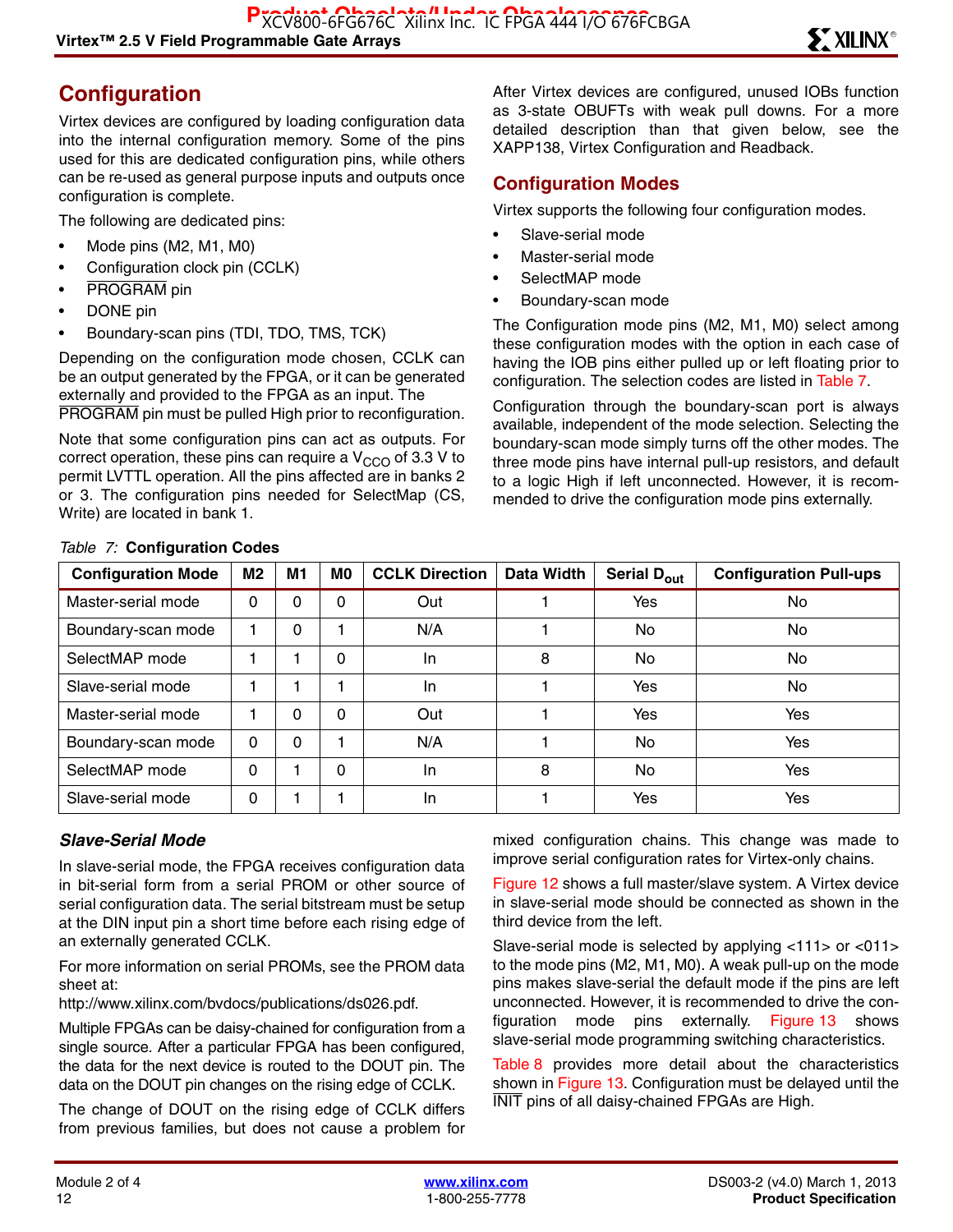#### *Table 8:* **Master/Slave Serial Mode Programming Switching**

|             | <b>Description</b>                    | <b>Figure</b><br><b>References</b> | Symbol                               | <b>Values</b> | <b>Units</b> |
|-------------|---------------------------------------|------------------------------------|--------------------------------------|---------------|--------------|
|             | DIN setup/hold, slave mode            | 1/2                                | $T_{\text{DCC}}/T_{\text{CCD}}$      | 5.0/0         | ns, min      |
| <b>CCLK</b> | DIN setup/hold, master mode           | 1/2                                | T <sub>DSCK</sub> /T <sub>CKDS</sub> | 5.0/0         | ns, min      |
|             | <b>DOUT</b>                           | 3                                  | $\mathsf{T}_{\text{CCO}}$            | 12.0          | ns, max      |
|             | High time                             | 4                                  | Тссн                                 | 5.0           | ns, min      |
|             | Low time                              | 5                                  | $\mathsf{T}_{\mathsf{CCL}}$          | 5.0           | ns, min      |
|             | <b>Maximum Frequency</b>              |                                    | $F_{CC}$                             | 66            | MHz, max     |
|             | Frequency Tolerance, master mode with |                                    |                                      | $+45%$        |              |
|             | respect to nominal                    |                                    |                                      | $-30%$        |              |



xcv\_12\_050103 **Note 1**: If none of the Virtex FPGAs have been selected to drive DONE, an external pull-up resistor of 330  $\Omega$  should be added to the common DONE line. (For Spartan-XL devices, add a 4.7K  $\Omega$  pull-up resistor.) This pull-up is not needed if the DriveDONE attribute is set. If used, DriveDONE should be selected only for the last device in the configuration chain.





*Figure 13:* **Slave-Serial Mode Programming Switching Characteristics**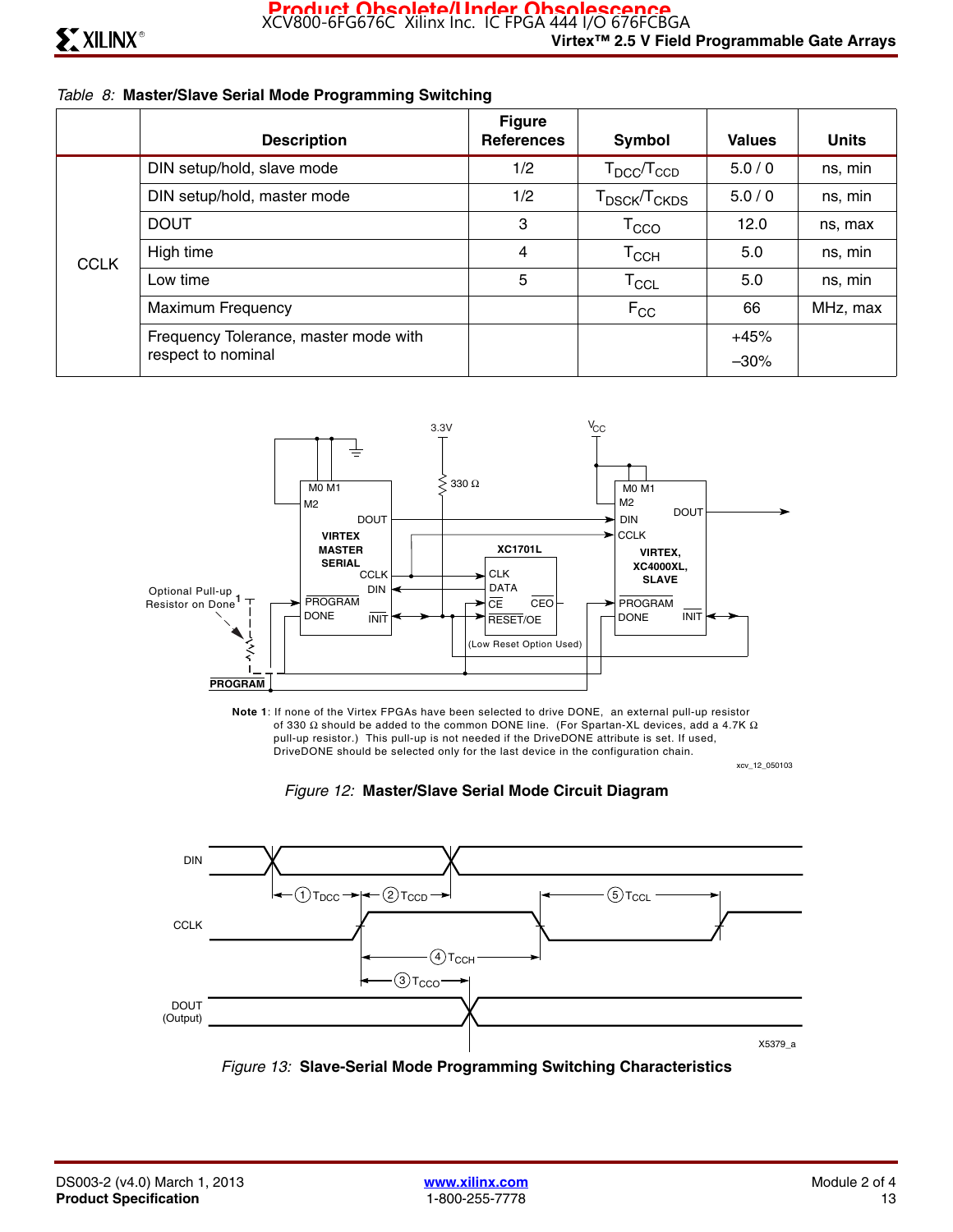#### *Master-Serial Mode*

In master-serial mode, the CCLK output of the FPGA drives a Xilinx Serial PROM that feeds bit-serial data to the DIN input. The FPGA accepts this data on each rising CCLK edge. After the FPGA has been loaded, the data for the next device in a daisy-chain is presented on the DOUT pin after the rising CCLK edge.

The interface is identical to slave-serial except that an internal oscillator is used to generate the configuration clock (CCLK). A wide range of frequencies can be selected for CCLK which always starts at a slow default frequency. Configuration bits then switch CCLK to a higher frequency for the remainder of the configuration. Switching to a lower frequency is prohibited.

The CCLK frequency is set using the ConfigRate option in the bitstream generation software. The maximum CCLK frequency that can be selected is 60 MHz. When selecting a CCLK frequency, ensure that the serial PROM and any daisy-chained FPGAs are fast enough to support the clock rate.

On power-up, the CCLK frequency is 2.5 MHz. This frequency is used until the ConfigRate bits have been loaded when the frequency changes to the selected ConfigRate. Unless a different frequency is specified in the design, the default ConfigRate is 4 MHz.

Figure 12 shows a full master/slave system. In this system, the left-most device operates in master-serial mode. The remaining devices operate in slave-serial mode. The SPROM RESET pin is driven by INIT, and the CE input is driven by DONE. There is the potential for contention on the DONE pin, depending on the start-up sequence options chosen.

Figure 14 shows the timing of master-serial configuration. Master-serial mode is selected by a <000> or <100> on the mode pins (M2, M1, M0). Table 8 shows the timing information for Figure 14.



*Figure 14:* **Master-Serial Mode Programming Switching Characteristics**

At power-up,  $V_{CC}$  must rise from 1.0 V to  $V_{CC}$  min in less than 50 ms, otherwise delay configuration by pulling PROGRAM Low until  $V_{CC}$  is valid.

The sequence of operations necessary to configure a Virtex FPGA serially appears in Figure 15.

#### *SelectMAP Mode*

The SelectMAP mode is the fastest configuration option. Byte-wide data is written into the FPGA with a BUSY flag controlling the flow of data.

An external data source provides a byte stream, CCLK, a Chip Select  $(\overline{CS})$  signal and a Write signal  $(\overline{WRITE})$ . If BUSY is asserted (High) by the FPGA, the data must be held until BUSY goes Low.

Data can also be read using the SelectMAP mode. If WRITE is not asserted, configuration data is read out of the FPGA as part of a readback operation.

In the SelectMAP mode, multiple Virtex devices can be chained in parallel. DATA pins (D7:D0), CCLK, WRITE, BUSY, PROGRAM, DONE, and INIT can be connected in parallel between all the FPGAs. Note that the data is organized with the MSB of each byte on pin DO and the LSB of each byte on D7. The  $\overline{\text{CS}}$  pins are kept separate, insuring that each FPGA can be selected individually. WRITE should be Low before loading the first bitstream and returned High after the last device has been programmed. Use  $\overline{CS}$  to select the appropriate FPGA for loading the bitstream and sending the configuration data. at the end of the bitstream, deselect the loaded device and select the next target FPGA by setting its  $\overline{CS}$  pin High. A free-running oscillator or other externally generated signal can be used for CCLK. The BUSY signal can be ignored for frequencies below 50 MHz. For details about frequencies above 50 MHz, see XAPP138, Virtex Configuration and Readback. Once all the devices have been programmed, the DONE pin goes High.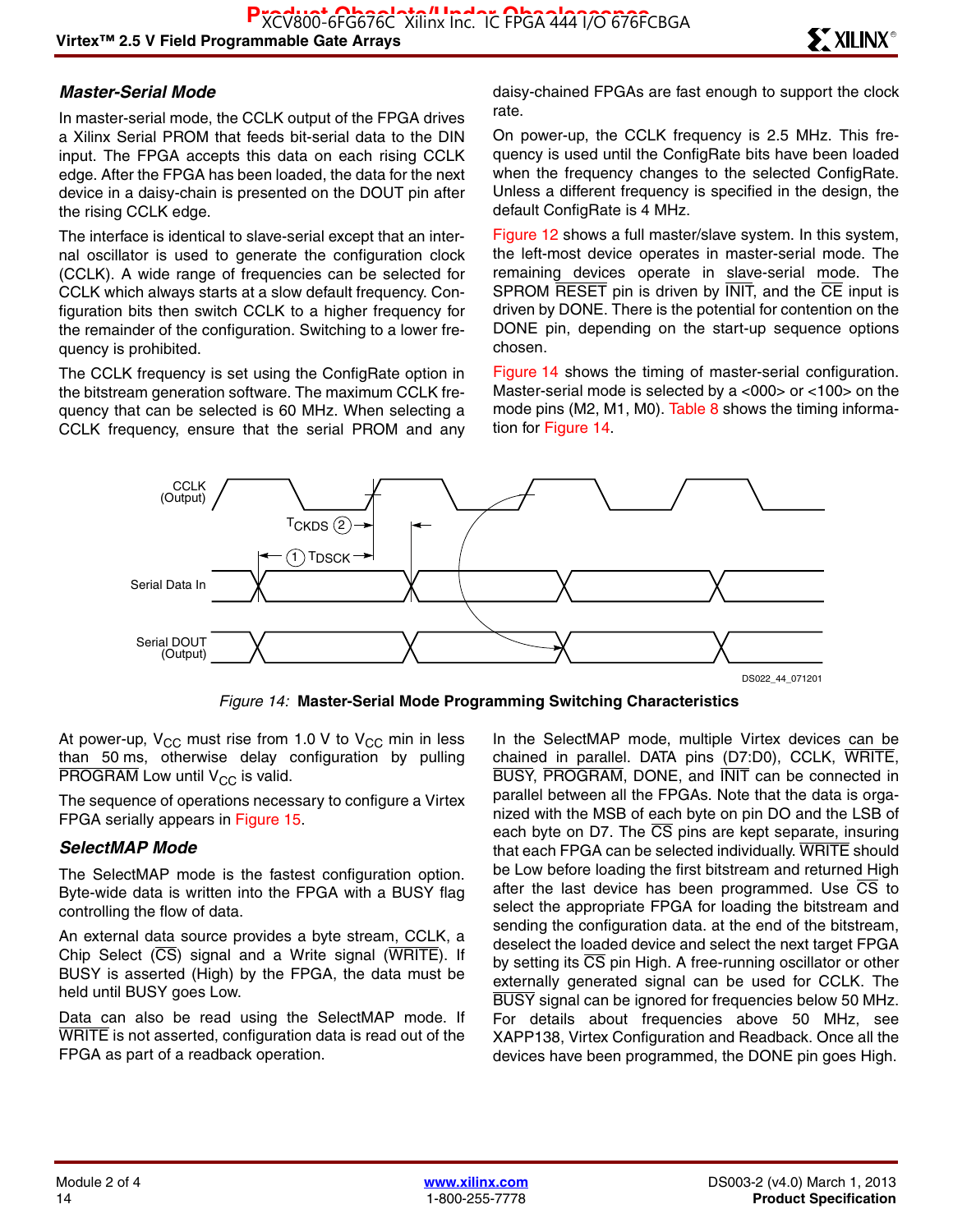

**ds003\_154\_111799**

*Figure 15:* **Serial Configuration Flowchart**

After configuration, the pins of the SelectMAP port can be used as additional user I/O. Alternatively, the port can be retained to permit high-speed 8-bit readback.

Retention of the SelectMAP port is selectable on a design-by-design basis when the bitstream is generated. If retention is selected, PROHIBIT constraints are required to prevent the SelectMAP-port pins from being used as user I/O.

Multiple Virtex FPGAs can be configured using the Select-MAP mode, and be made to start-up simultaneously. To configure multiple devices in this way, wire the individual CCLK, Data, WRITE, and BUSY pins of all the devices in parallel. The individual devices are loaded separately by asserting the  $\overline{CS}$  pin of each device in turn and writing the appropriate data. See Table 9 for SelectMAP Write Timing Characteristics.

|             | <b>Description</b>                  |     | Symbol                                                                |           | <b>Units</b> |
|-------------|-------------------------------------|-----|-----------------------------------------------------------------------|-----------|--------------|
| <b>CCLK</b> | $D_{0-7}$ Setup/Hold                | 1/2 | ${\sf T}_{\sf SMDCC}/{\sf T}_{\sf SMCCD}$                             | 5.0/1.7   | ns, min      |
|             | CS Setup/Hold                       | 3/4 | $\mathsf{\Gamma}_{\text{SMCSCC}}$ / $\mathsf{\Gamma}_{\text{SMCCCS}}$ | 7.0 / 1.7 | ns, min      |
|             | <b>WRITE Setup/Hold</b>             | 5/6 | $\sf{T}_{SMCCW}\!/\sf{T}_{SMWCC}$                                     | 7.0 / 1.7 | ns, min      |
|             | <b>BUSY Propagation Delay</b>       | 7   | <sup>I</sup> SMCKBY                                                   | 12.0      | ns, max      |
|             | <b>Maximum Frequency</b>            |     | $F_{CC}$                                                              | 66        | MHz, max     |
|             | Maximum Frequency with no handshake |     | $F_{CCNH}$                                                            | 50        | MHz, max     |

#### *Table 9:* **SelectMAP Write Timing Characteristics**

#### *Write*

Write operations send packets of configuration data into the FPGA. The sequence of operations for a multi-cycle write operation is shown below. Note that a configuration packet can be split into many such sequences. The packet does not have to complete within one assertion of CS, illustrated in Figure 16.

- 1. Assert  $\overline{WRITE}$  and  $\overline{CS}$  Low. Note that when  $\overline{CS}$  is asserted on successive CCLKs, WRITE must remain either asserted or de-asserted. Otherwise an abort will be initiated, as described below.
- 2. Drive data onto D[7:0]. Note that to avoid contention, the data source should not be enabled while  $\overline{CS}$  is Low and WRITE is High. Similarly, while WRITE is High, no more that one CS should be asserted.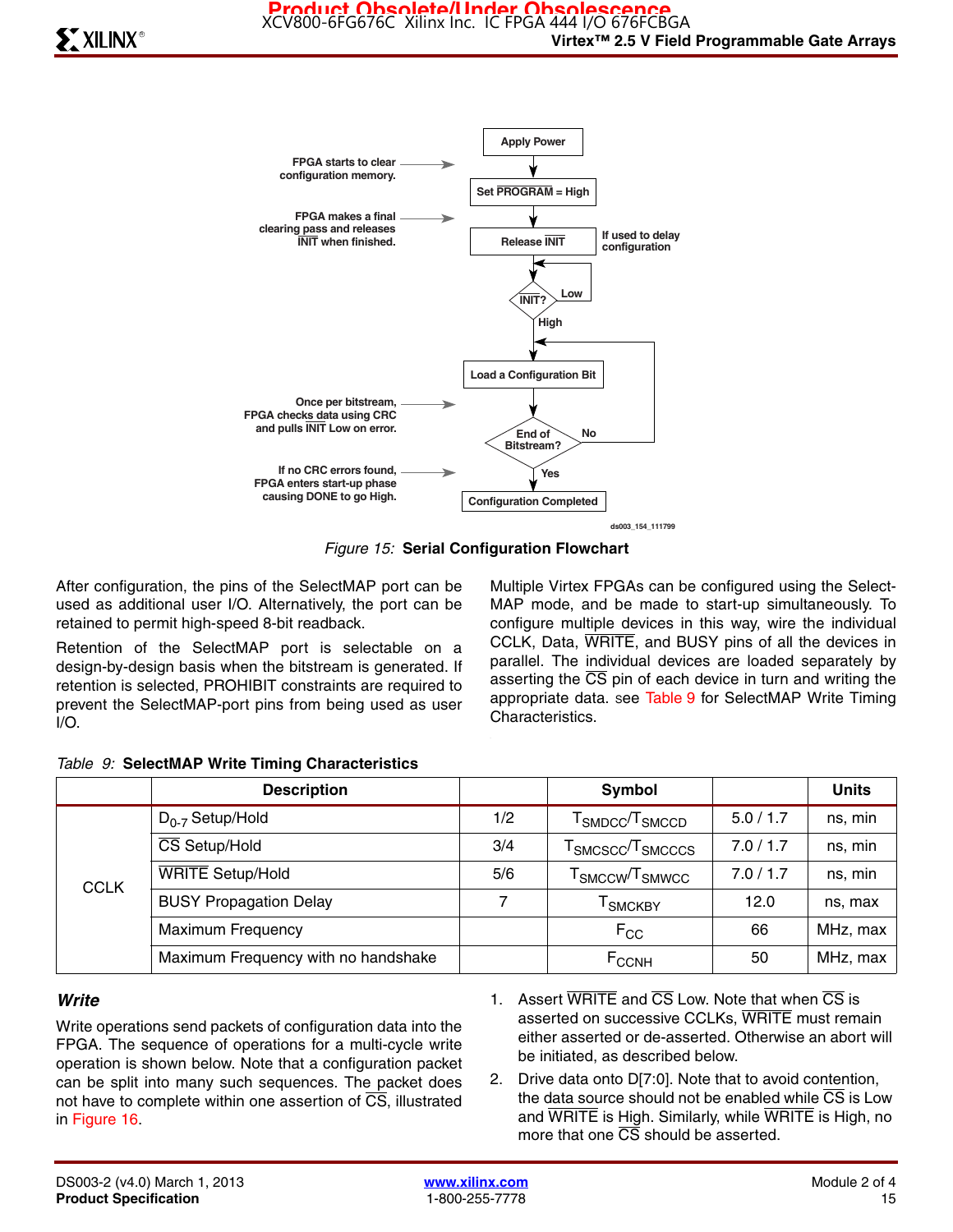- 3. At the rising edge of CCLK: If BUSY is Low, the data is accepted on this clock. If BUSY is High (from a previous write), the data is not accepted. Acceptance will instead occur on the first clock after BUSY goes Low, and the data must be held until this has happened.
- 4. Repeat steps 2 and 3 until all the data has been sent.
- 5. De-assert CS and WRITE.

A flowchart for the write operation appears in Figure 17. Note that if CCLK is slower than  $f_{\text{CCNH}}$ , the FPGA never asserts BUSY. In this case, the above handshake is unnecessary, and data can simply be entered into the FPGA every CCLK cycle.



*Figure 16:* **Write Operations**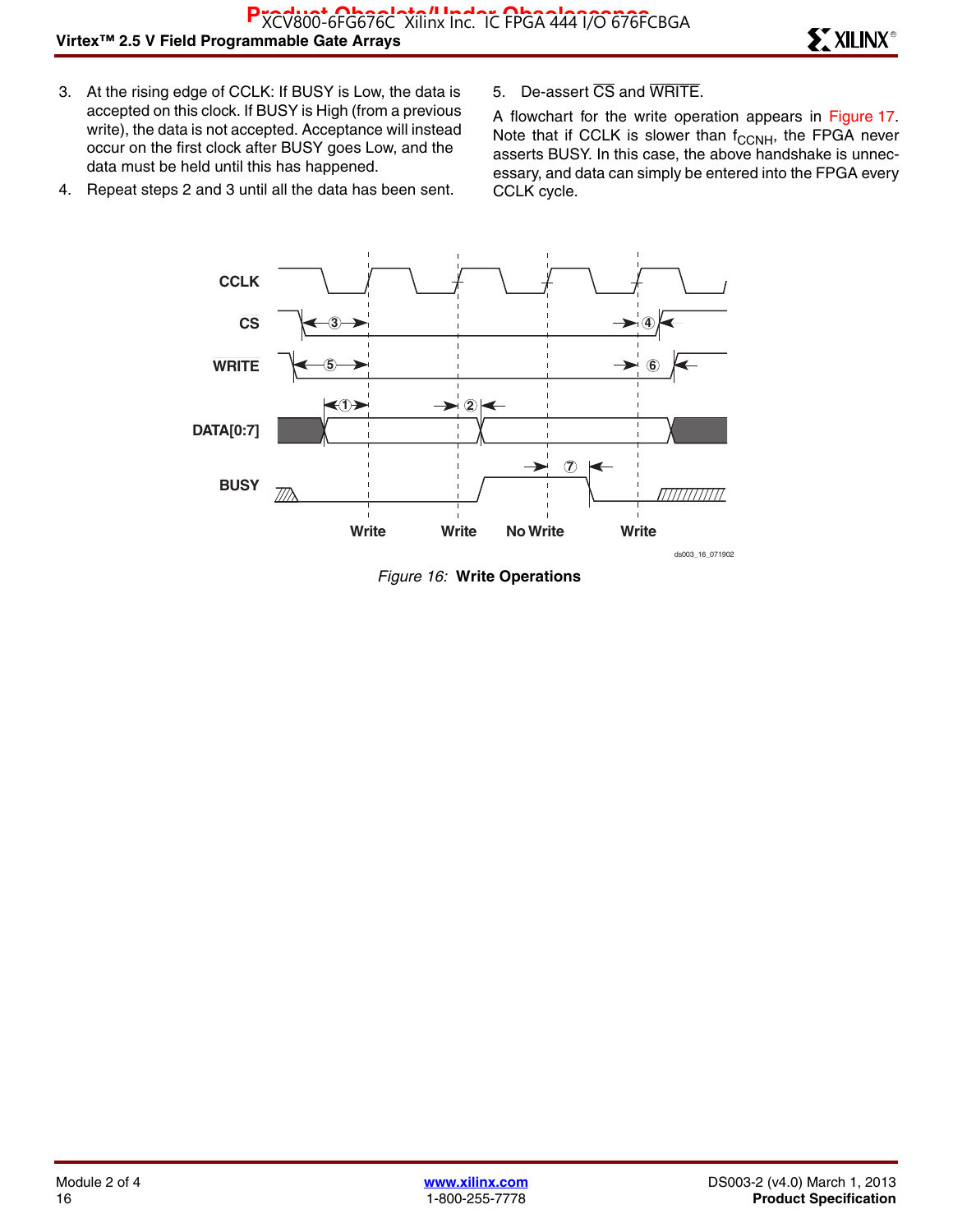



#### *Abort*

During a given assertion of  $\overline{CS}$ , the user cannot switch from a write to a read, or vice-versa. This action causes the current packet command to be aborted. The device will remain BUSY until the aborted operation has completed. Following an abort, data is assumed to be unaligned to word boundaries, and the FPGA requires a new synchronization word prior to accepting any new packets.

To initiate an abort during a write operation, de-assert WRITE. At the rising edge of CCLK, an abort is initiated, as shown in Figure 18.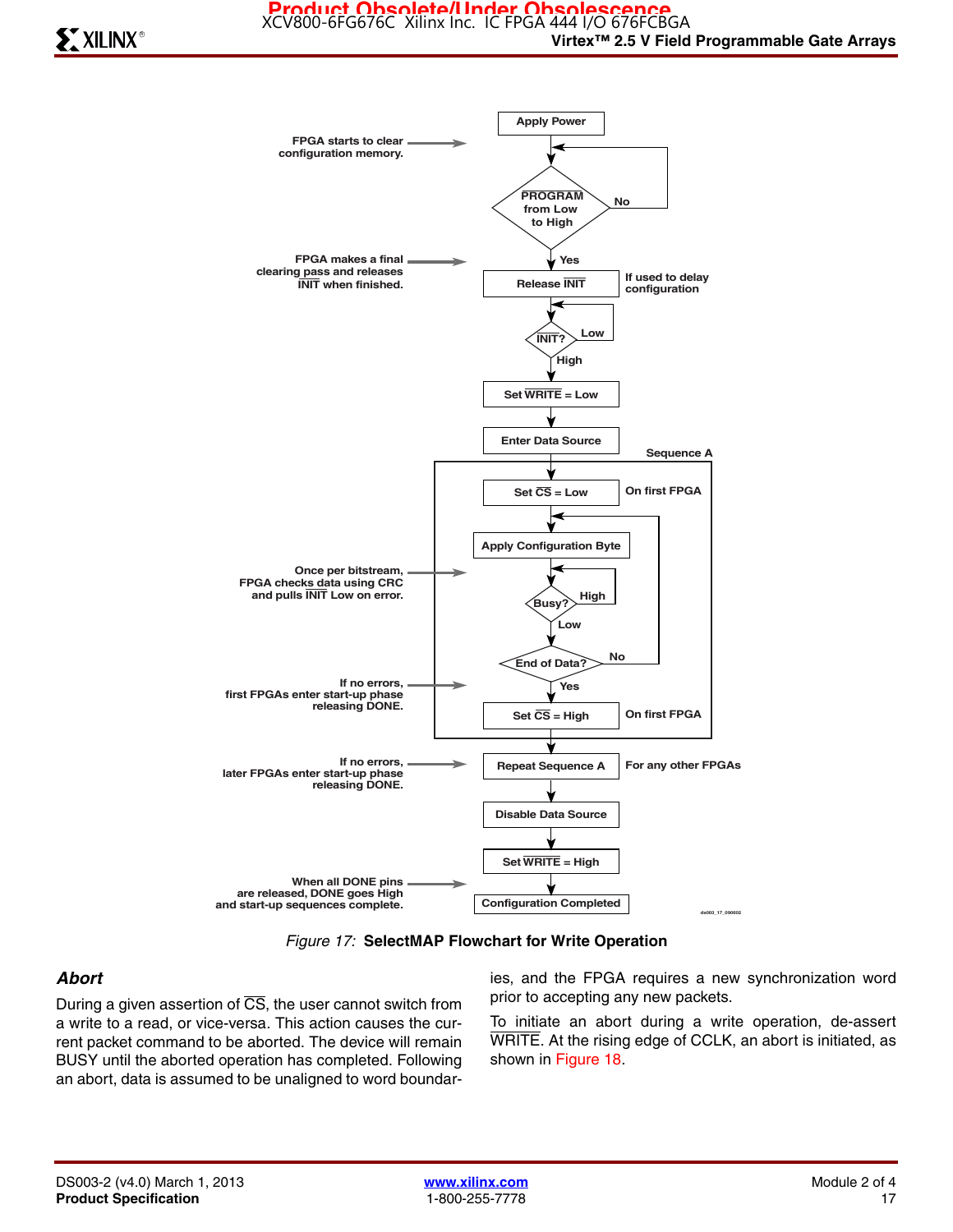

#### *Figure 18:* **SelectMAP Write Abort Waveforms**

#### *Boundary-Scan Mode*

In the boundary-scan mode, configuration is done through the IEEE 1149.1 Test Access Port. Note that the

PROGRAM pin must be pulled High prior to reconfiguration. A Low on the PROGRAM pin resets the TAP controller and no JTAG operations can be performed.

Configuration through the TAP uses the CFG\_IN instruction. This instruction allows data input on TDI to be converted into data packets for the internal configuration bus.

The following steps are required to configure the FPGA through the boundary-scan port (when using TCK as a start-up clock).

- 1. Load the CFG\_IN instruction into the boundary-scan instruction register (IR)
- 2. Enter the Shift-DR (SDR) state
- 3. Shift a configuration bitstream into TDI
- 4. Return to Run-Test-Idle (RTI)
- 5. Load the JSTART instruction into IR
- 6. Enter the SDR state
- 7. Clock TCK through the startup sequence
- 8. Return to RTI

Configuration and readback via the TAP is always available. The boundary-scan mode is selected by a <101> or 001> on the mode pins (M2, M1, M0). For details on TAP characteristics, refer to XAPP139.

#### **Configuration Sequence**

The configuration of Virtex devices is a three-phase process. First, the configuration memory is cleared. Next, configuration data is loaded into the memory, and finally, the logic is activated by a start-up process.

Configuration is automatically initiated on power-up unless it is delayed by the user, as described below. The configuration process can also be initiated by asserting PROGRAM. The end of the memory-clearing phase is signalled by  $\overline{\text{INIT}}$ going High, and the completion of the entire process is signalled by DONE going High.

The power-up timing of configuration signals is shown in Figure 19. The corresponding timing characteristics are listed in Table 10.





#### *Table 10:* **Power-up Timing Characteristics**

| <b>Description</b>         | Symbol                      | Value | <b>Units</b> |  |  |  |
|----------------------------|-----------------------------|-------|--------------|--|--|--|
| Power-on Reset             | $\mathsf{T}_{\mathsf{POR}}$ | 2.0   | ms, max      |  |  |  |
| Program Latency            | $\mathsf{T}_{\mathsf{PL}}$  | 100.0 | us, max      |  |  |  |
| <b>CCLK</b> (output) Delay | T <sub>ICCK</sub>           | 0.5   | $\mu$ s, min |  |  |  |
|                            |                             | 4.0   | μs, max      |  |  |  |
| Program Pulse Width        | <b>TPROGRAM</b>             | 300   | ns, min      |  |  |  |

#### *Delaying Configuration*

INIT can be held Low using an open-drain driver. An open-drain is required since INIT is a bidirectional open-drain pin that is held Low by the FPGA while the configuration memory is being cleared. Extending the time that the pin is Low causes the configuration sequencer to wait. Thus, configuration is delayed by preventing entry into the phase where data is loaded.

#### *Start-Up Sequence*

The default Start-up sequence is that one CCLK cycle after DONE goes High, the global 3-state signal (GTS) is released. This permits device outputs to turn on as necessary.

One CCLK cycle later, the Global Set/Reset (GSR) and Global Write Enable (GWE) signals are released. This permits the internal storage elements to begin changing state in response to the logic and the user clock.

The relative timing of these events can be changed. In addition, the GTS, GSR, and GWE events can be made dependent on the DONE pins of multiple devices all going High, forcing the devices to start in synchronism. The sequence can also be paused at any stage until lock has been achieved on any or all DLLs.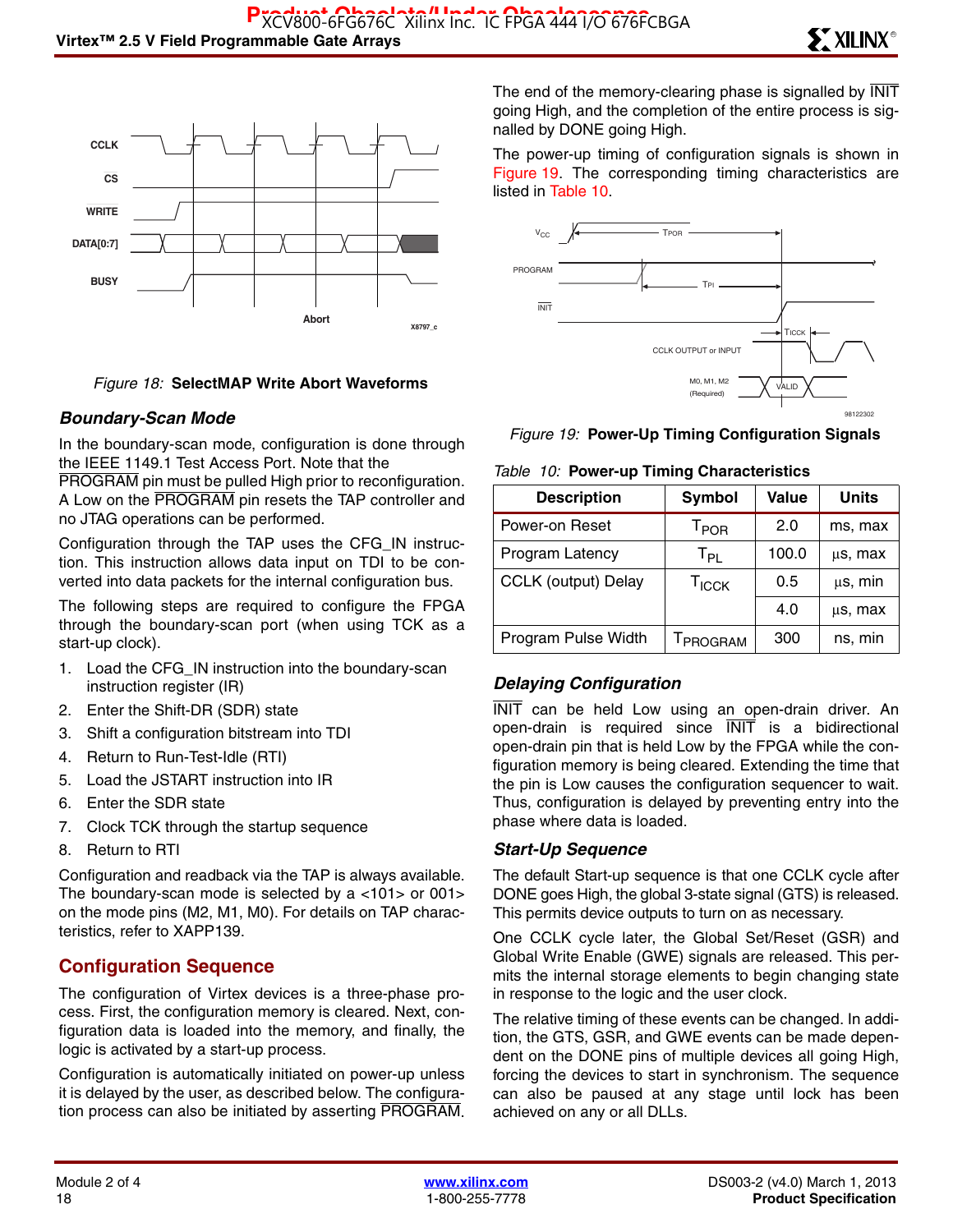### **Data Stream Format**

Virtex devices are configured by sequentially loading frames of data. Table 11 lists the total number of bits required to configure each device. For more detailed information, see application note XAPP151 "Virtex Configuration Architecture Advanced Users Guide".

|  |  |  | Table 11: Virtex Bit-Stream Lengths |  |
|--|--|--|-------------------------------------|--|
|--|--|--|-------------------------------------|--|

| <b>Device</b> | # of Configuration Bits |
|---------------|-------------------------|
| <b>XCV50</b>  | 559,200                 |
| <b>XCV100</b> | 781,216                 |
| <b>XCV150</b> | 1,040,096               |
| <b>XCV200</b> | 1,335,840               |
| <b>XCV300</b> | 1,751,808               |
| <b>XCV400</b> | 2,546,048               |
| <b>XCV600</b> | 3,607,968               |
| <b>XCV800</b> | 4,715,616               |
| XCV1000       | 6,127,744               |

# **Readback**

The configuration data stored in the Virtex configuration memory can be readback for verification. Along with the configuration data it is possible to readback the contents all flip-flops/latches, LUTRAMs, and block RAMs. This capability is used for real-time debugging.

For more detailed information, see Application Note XAPP138**:** *Virtex FPGA Series Configuration and Readback*, available online at **[www.xilinx.com](http://www.xilinx.com)**.

# **Revision History**

| Date  | <b>Version</b> | <b>Revision</b>                                                                                                                                                                                                                                                                                                                                                                                                                                                                                                                                                                                                                                                                             |
|-------|----------------|---------------------------------------------------------------------------------------------------------------------------------------------------------------------------------------------------------------------------------------------------------------------------------------------------------------------------------------------------------------------------------------------------------------------------------------------------------------------------------------------------------------------------------------------------------------------------------------------------------------------------------------------------------------------------------------------|
| 11/98 | 1.0            | Initial Xilinx release.                                                                                                                                                                                                                                                                                                                                                                                                                                                                                                                                                                                                                                                                     |
| 01/99 | 1.2            | Updated package drawings and specs.                                                                                                                                                                                                                                                                                                                                                                                                                                                                                                                                                                                                                                                         |
| 02/99 | 1.3            | Update of package drawings, updated specifications.                                                                                                                                                                                                                                                                                                                                                                                                                                                                                                                                                                                                                                         |
| 05/99 | 1.4            | Addition of package drawings and specifications.                                                                                                                                                                                                                                                                                                                                                                                                                                                                                                                                                                                                                                            |
| 05/99 | 1.5            | Replaced FG 676 & FG680 package drawings.                                                                                                                                                                                                                                                                                                                                                                                                                                                                                                                                                                                                                                                   |
| 07/99 | 1.6            | Changed Boundary Scan Information and changed Figure 11, Boundary Scan Bit<br>Sequence. Updated IOB Input & Output delays. Added Capacitance info for different I/O<br>Standards. Added 5 V tolerant information. Added DLL Parameters and waveforms and<br>new Pin-to-pin Input and Output Parameter tables for Global Clock Input to Output and<br>Setup and Hold. Changed Configuration Information including Figures 12, 14, 17 & 19.<br>Added device-dependent listings for quiescent currents ICCINTQ and ICCOQ. Updated<br>IOB Input and Output Delays based on default standard of LVTTL, 12 mA, Fast Slew Rate.<br>Added IOB Input Switching Characteristics Standard Adjustments. |
| 09/99 | 1.7            | Speed grade update to preliminary status, Power-on specification and Clock-to-Out<br>Minimums additions, "0" hold time listing explanation, quiescent current listing update, and<br>Figure 6 ADDRA input label correction. Added T <sub>IJITCC</sub> parameter, changed T <sub>OJIT</sub> to T <sub>OPHASE</sub> .                                                                                                                                                                                                                                                                                                                                                                         |
| 01/00 | 1.8            | Update to speed.txt file 1.96. Corrections for CRs 111036,111137, 112697, 115479,<br>117153, 117154, and 117612. Modified notes for Recommended Operating Conditions<br>(voltage and temperature). Changed Bank information for $V_{CCO}$ in CS144 package on p.43.                                                                                                                                                                                                                                                                                                                                                                                                                         |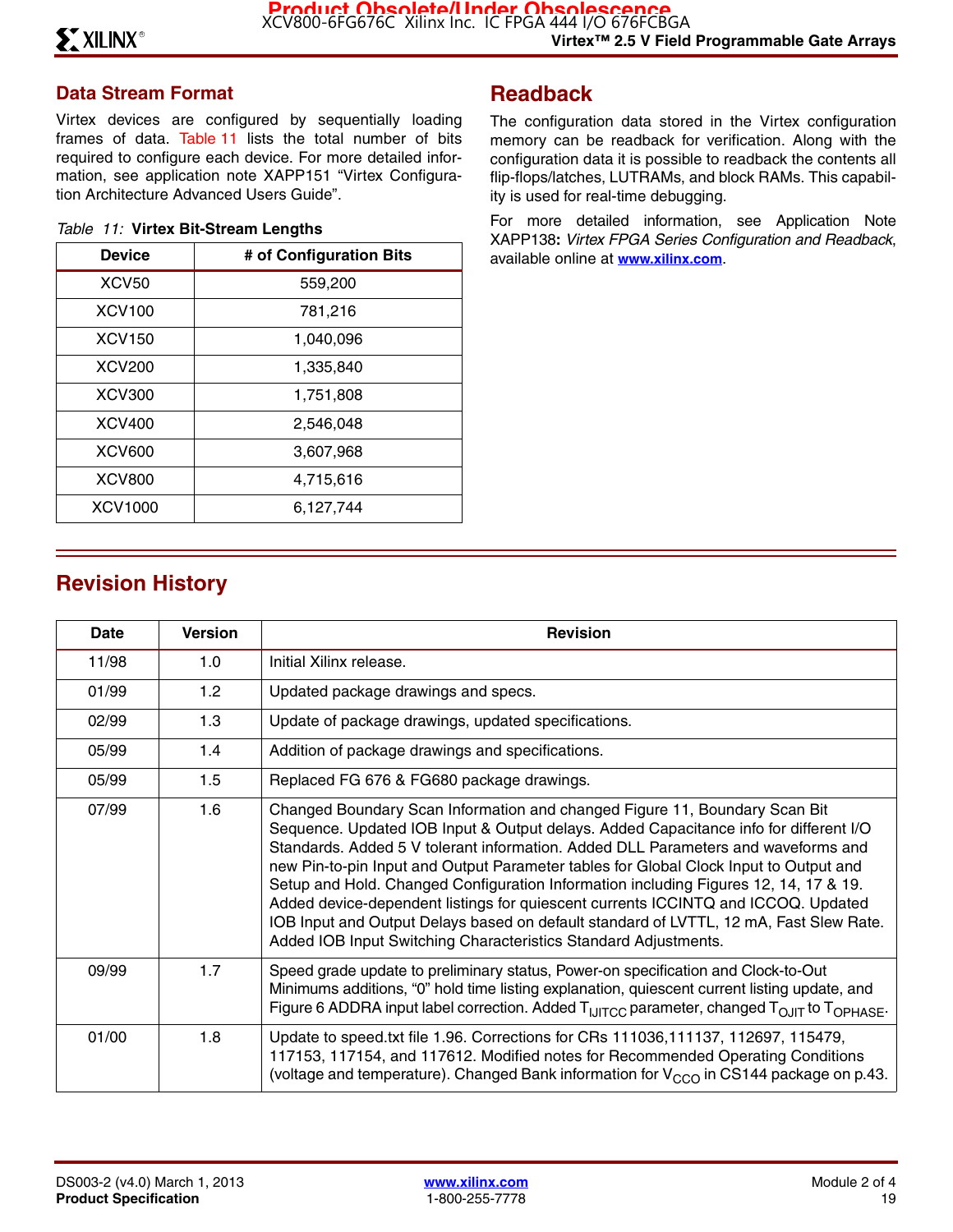# Virtex™ 2.5 V Field Programmable Gate Arrays Research Control of the Second Library® Research **SMUNIX**®

| <b>Date</b> | <b>Version</b> | <b>Revision</b>                                                                                                                                                                                                                                                          |
|-------------|----------------|--------------------------------------------------------------------------------------------------------------------------------------------------------------------------------------------------------------------------------------------------------------------------|
| 01/00       | 1.9            | Updated DLL Jitter Parameter table and waveforms, added Delay Measurement<br>Methodology table for different I/O standards, changed buffered Hex line info and<br>Input/Output Timing measurement notes.                                                                 |
| 03/00       | 2.0            | New TBCKO values; corrected FG680 package connection drawing; new note about status<br>of CCLK pin after configuration.                                                                                                                                                  |
| 05/00       | 2.1            | Modified "Pins not listed" statement. Speed grade update to Final status.                                                                                                                                                                                                |
| 05/00       | 2.2            | Modified Table 18.                                                                                                                                                                                                                                                       |
| 09/00       | 2.3            | Added XCV400 values to table under Minimum Clock-to-Out for Virtex Devices.<br>$\bullet$<br>Corrected Units column in table under IOB Input Switching Characteristics.<br>$\bullet$<br>Added values to table under CLB SelectRAM Switching Characteristics.<br>$\bullet$ |
| 10/00       | 2.4            | Corrected Pinout information for devices in the BG256, BG432, and BG560 packages in<br>$\bullet$<br>Table 18.<br>Corrected BG256 Pin Function Diagram.<br>$\bullet$                                                                                                      |
| 04/01       | 2.5            | Revised minimums for Global Clock Set-Up and Hold for LVTTL Standard, with DLL.<br>$\bullet$<br>Updated SelectMAP Write Timing Characteristics values in Table 9.<br>Converted file to modularized format. See the Virtex Data Sheet section.<br>$\bullet$               |
| 07/19/01    | 2.6            | Made minor edits to text under <b>Configuration</b> .<br>$\bullet$                                                                                                                                                                                                       |
| 07/19/02    | 2.7            | Made minor edit to Figure 16 and Figure 18.<br>$\bullet$                                                                                                                                                                                                                 |
| 09/10/02    | 2.8            | Added clarifications in the Configuration, Boundary-Scan Mode, and Block<br>$\bullet$<br><b>SelectRAM</b> sections. Revised Figure 17.                                                                                                                                   |
| 12/09/02    | 2.8.1          | Added clarification in the <b>Boundary Scan</b> section.<br>$\bullet$<br>Corrected number of buffered Hex lines listed in General Purpose Routing section.<br>$\bullet$                                                                                                  |
| 03/01/13    | 4.0            | The products listed in this data sheet are obsolete. See <b>XCN10016</b> for further information.                                                                                                                                                                        |

# **Virtex Data Sheet**

The Virtex Data Sheet contains the following modules:

- DS003-1, Virtex 2.5V FPGAs: Introduction and Ordering Information (Module 1)
- DS003-2, Virtex 2.5V FPGAs: Functional Description (Module 2)
- DS003-3, Virtex 2.5V FPGAs: DC and Switching Characteristics (Module 3)
- DS003-4, Virtex 2.5V FPGAs: Pinout Tables (Module 4)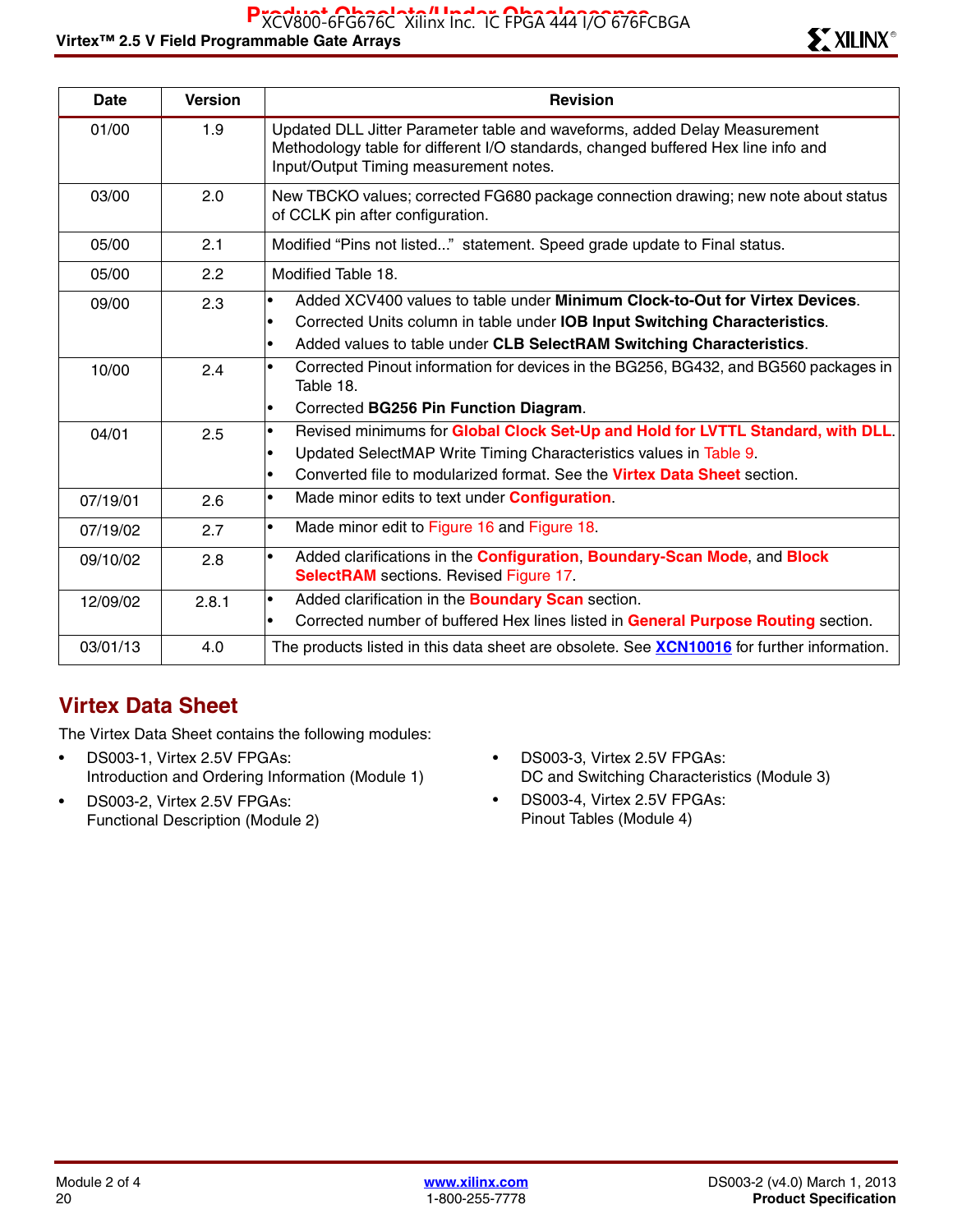

# **Virtex™ 2.5 V Field Programmable Gate Arrays**

DS003-3 (v4.0) March 1, 2013 **0 0 Production Product Specification**

# **Virtex Electrical Characteristics**

#### **Definition of Terms**

Electrical and switching characteristics are specified on a per-speed-grade basis and can be designated as Advance, Preliminary, or Production. Each designation is defined as follows:

**Advance**: These speed files are based on simulations only and are typically available soon after device design specifications are frozen. Although speed grades with this designation are considered relatively stable and conservative, some under-reporting might still occur.

**Preliminary**: These speed files are based on complete ES (engineering sample) silicon characterization. Devices and speed grades with this designation are intended to give a better indication of the expected performance of production silicon. The probability of under-reporting delays is greatly reduced as compared to Advance data.

**Production**: These speed files are released once enough production silicon of a particular device family member has been characterized to provide full correlation between speed files and devices over numerous production lots. There is no under-reporting of delays, and customers receive formal notification of any subsequent changes. Typically, the slowest speed grades transition to Production before faster speed grades.

All specifications are representative of worst-case supply voltage and junction temperature conditions. The parameters included are common to popular designs and typical applications. Contact the factory for design considerations requiring more detailed information.

Table 1 correlates the current status of each Virtex device with a corresponding speed file designation.

|  |  |  | Table 1: Virtex Device Speed Grade Designations |
|--|--|--|-------------------------------------------------|
|--|--|--|-------------------------------------------------|

|                    | <b>Speed Grade Designations</b> |             |                   |  |  |
|--------------------|---------------------------------|-------------|-------------------|--|--|
| Device             | <b>Advance</b>                  | Preliminary | <b>Production</b> |  |  |
| XCV <sub>50</sub>  |                                 |             | $-6, -5, -4$      |  |  |
| <b>XCV100</b>      |                                 |             | $-6, -5, -4$      |  |  |
| XCV <sub>150</sub> |                                 |             | $-6, -5, -4$      |  |  |
| <b>XCV200</b>      |                                 |             | $-6, -5, -4$      |  |  |
| <b>XCV300</b>      |                                 |             | $-6, -5, -4$      |  |  |
| <b>XCV400</b>      |                                 |             | $-6, -5, -4$      |  |  |
| <b>XCV600</b>      |                                 |             | $-6, -5, -4$      |  |  |
| <b>XCV800</b>      |                                 |             | –6. –5. –4        |  |  |
| XCV1000            |                                 |             | $-6, -5, -4$      |  |  |

All specifications are subject to change without notice.

© 1999-2013 Xilinx, Inc. All rights reserved. All Xilinx trademarks, registered trademarks, patents, and disclaimers are as listed at **<http://www.xilinx.com/legal.htm>**. All other trademarks and registered trademarks are the property of their respective owners. All specifications are subject to change without notice.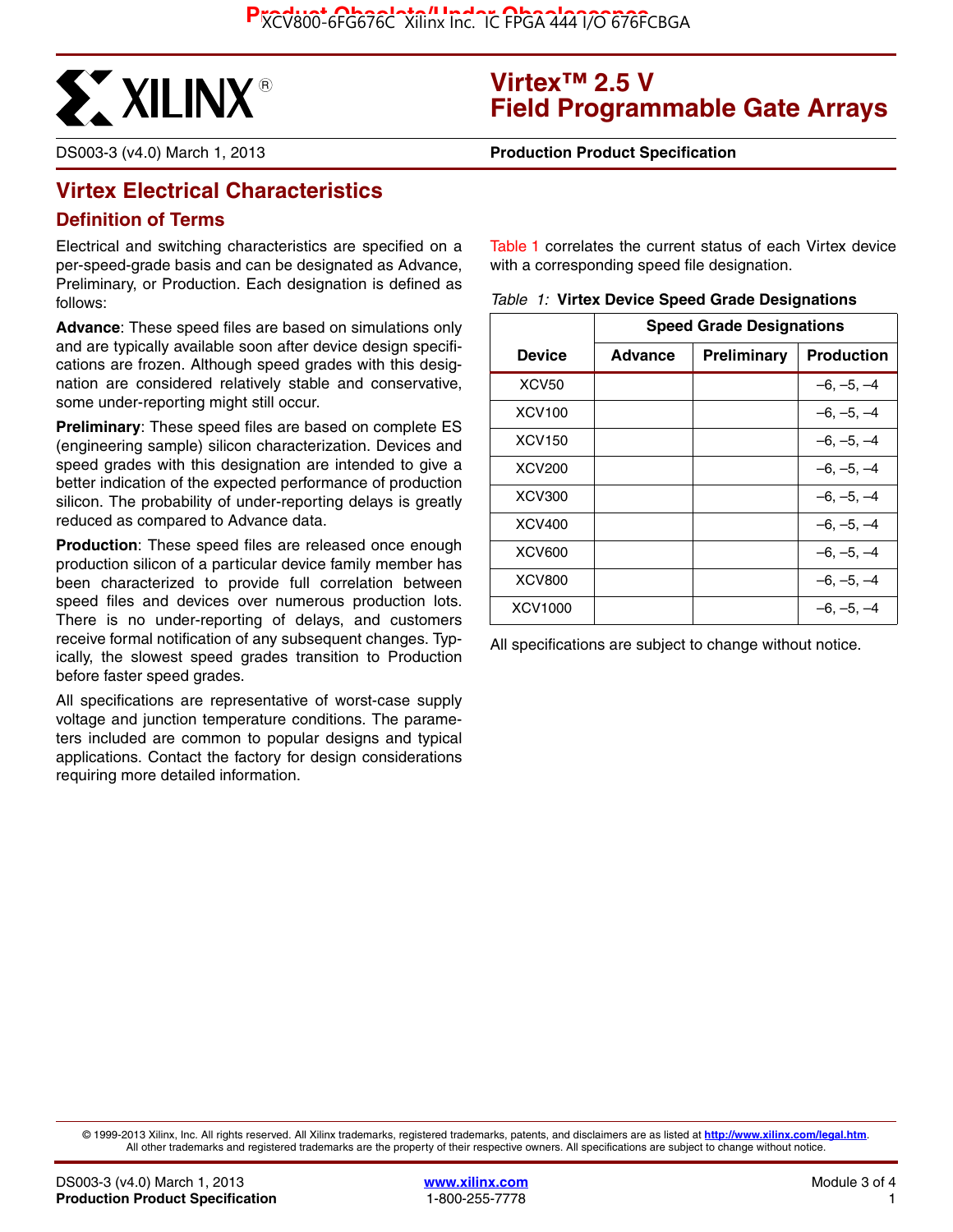# **Virtex DC Characteristics**

#### **Absolute Maximum Ratings**

| Symbol                   | Description <sup>(1)</sup>                      |                         | <b>Units</b>  |             |
|--------------------------|-------------------------------------------------|-------------------------|---------------|-------------|
| <b>V<sub>CCINT</sub></b> | Supply voltage relative to GND <sup>(2)</sup>   |                         | $-0.5$ to 3.0 | V           |
| V <sub>CCO</sub>         | Supply voltage relative to GND <sup>(2)</sup>   |                         | $-0.5$ to 4.0 | V           |
| $V_{REF}$                | Input Reference Voltage                         | $-0.5$ to 3.6           | v             |             |
|                          | Input voltage relative to GND <sup>(3)</sup>    | Using $V_{REF}$         | $-0.5$ to 3.6 | v           |
| $V_{IN}$                 |                                                 | Internal threshold      | $-0.5$ to 5.5 | $\vee$      |
| V <sub>TS</sub>          | Voltage applied to 3-state output               | $-0.5$ to 5.5           | $\vee$        |             |
| $V_{\rm CC}$             | Longest Supply Voltage Rise Time from 1V-2.375V | 50                      | ms            |             |
| $T_{\rm STG}$            | Storage temperature (ambient)                   | $-65$ to $+150$         | $^{\circ}$ C  |             |
| $T_{\text{J}}$           | Junction temperature <sup>(4)</sup>             | <b>Plastic Packages</b> | $+125$        | $^{\circ}C$ |

**Notes:** 

1. Stresses beyond those listed under Absolute Maximum Ratings can cause permanent damage to the device. These are stress ratings only, and functional operation of the device at these or any other conditions beyond those listed under Operating Conditions is not implied. Exposure to Absolute Maximum Ratings conditions for extended periods of time can affect device reliability.

2. Power supplies can turn on in any order.

3. For protracted periods (e.g., longer than a day),  $V_{IN}$  should not exceed  $V_{CCO}$  by more than 3.6 V.<br>4. For soldering quidelines and thermal considerations, see the "Device Packaging" information on t

4. For soldering guidelines and thermal considerations, see the "Device Packaging" information on **[www.xilinx.com](http://www.xilinx.com)**.

### **Recommended Operating Conditions**

| <b>Symbol</b>            | <b>Description</b>                                                                                      | Min        | Max        | Units      |    |
|--------------------------|---------------------------------------------------------------------------------------------------------|------------|------------|------------|----|
| $V_{\text{CCINT}}^{(1)}$ | Input Supply voltage relative to GND, $T_J = 0$ °C to +85°C                                             | Commercial | $2.5 - 5%$ | $2.5 + 5%$ | v  |
|                          | Input Supply voltage relative to GND, $T_{\text{d}} = -40^{\circ} \text{C}$ to +100 $^{\circ} \text{C}$ | Industrial | $2.5 - 5%$ | $2.5 + 5%$ | v  |
| $V_{CCO}$ <sup>(4)</sup> | Supply voltage relative to GND, $T_1 = 0$ °C to +85°C                                                   | Commercial | 1.4        | 3.6        |    |
|                          | Supply voltage relative to GND, $T_{\text{J}} = -40^{\circ} \text{C}$ to +100°C                         | Industrial | 1.4        | 3.6        | v  |
| T <sub>IN</sub>          | Input signal transition time                                                                            |            |            | 250        | ns |

**Notes:** 

1. Correct operation is guaranteed with a minimum V<sub>CCINT</sub> of 2.375 V (Nominal V<sub>CCINT</sub> –5%). Below the minimum value, all delay parameters increase by 3% for each 50-mV reduction in V $_{\rm CCINT}$  below the specified range.

2. At junction temperatures above those listed as Operating Conditions, delay parameters do increase. Please refer to the TRCE report.

3. Input and output measurement threshold is  $~50\%$  of V<sub>CC</sub>.<br>4. Min and Max values for V<sub>CCO</sub> are I/O Standard dependant

Min and Max values for  $V_{CCO}$  are I/O Standard dependant.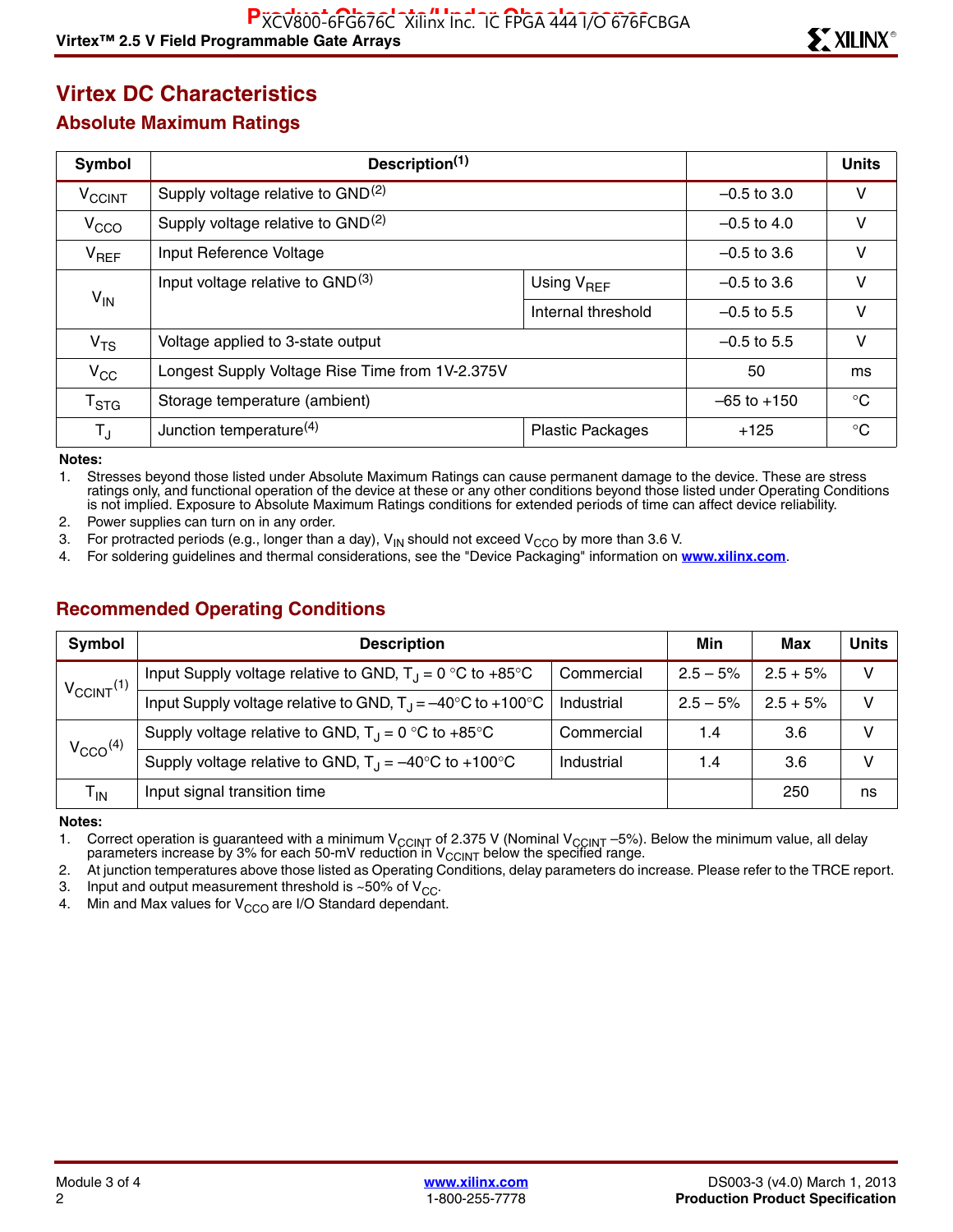# **DC Characteristics Over Recommended Operating Conditions**

| <b>Symbol</b>             | <b>Description</b>                                                                  | <b>Device</b>  | Min        | <b>Max</b>     | <b>Units</b> |
|---------------------------|-------------------------------------------------------------------------------------|----------------|------------|----------------|--------------|
|                           | Data Retention V <sub>CCINT</sub> Voltage                                           | All            | 2.0        |                | $\vee$       |
| <b>V</b> <sub>DRINT</sub> | (below which configuration data can be lost)                                        |                |            |                |              |
| $V_{DRIO}$                | Data Retention V <sub>CCO</sub> Voltage                                             | All            | 1.2        |                | $\mathsf{V}$ |
|                           | (below which configuration data can be lost)                                        |                |            |                |              |
| <b>ICCINTQ</b>            | Quiescent V <sub>CCINT</sub> supply current <sup>(1,3)</sup>                        | XCV50          |            | 50             | mA           |
|                           |                                                                                     | <b>XCV100</b>  |            | 50             | mA           |
|                           |                                                                                     | <b>XCV150</b>  |            | 50             | mA           |
|                           |                                                                                     | <b>XCV200</b>  |            | 75             | mA           |
|                           |                                                                                     | <b>XCV300</b>  |            | 75             | mA           |
|                           |                                                                                     | <b>XCV400</b>  |            | 75             | mA           |
|                           |                                                                                     | <b>XCV600</b>  |            | 100            | mA           |
|                           |                                                                                     | <b>XCV800</b>  |            | 100            | mA           |
|                           |                                                                                     | <b>XCV1000</b> |            | 100            | mA           |
| Iccoo                     | Quiescent V <sub>CCO</sub> supply current <sup>(1)</sup>                            | <b>XCV50</b>   |            | $\mathbf{2}$   | mA           |
|                           |                                                                                     | <b>XCV100</b>  |            | $\mathbf{2}$   | mA           |
|                           |                                                                                     | <b>XCV150</b>  |            | $\overline{c}$ | mA           |
|                           |                                                                                     | <b>XCV200</b>  |            | $\mathbf{2}$   | mA           |
|                           |                                                                                     | <b>XCV300</b>  |            | $\mathbf{2}$   | mA           |
|                           |                                                                                     | <b>XCV400</b>  |            | $\overline{c}$ | mA           |
|                           |                                                                                     | <b>XCV600</b>  |            | $\mathbf{2}$   | mA           |
|                           |                                                                                     | <b>XCV800</b>  |            | $\overline{c}$ | mA           |
|                           |                                                                                     | <b>XCV1000</b> |            | $\mathbf{2}$   | mA           |
| $I_{REF}$                 | V <sub>REF</sub> current per V <sub>REF</sub> pin                                   | All            |            | 20             | $\mu$ A      |
| $I_L$                     | Input or output leakage current                                                     | All            | $-10$      | $+10$          | $\mu$ A      |
| $C_{IN}$                  | BGA, PQ, HQ, packages<br>Input capacitance (sample tested)                          | All            |            | 8              | pF           |
| <b>I</b> RPU              | Pad pull-up (when selected) @ $V_{in} = 0$ V, $V_{CCO} = 3.3$ V (sample<br>tested)  | All            | Note $(2)$ | 0.25           | mA           |
| <b>I</b> RPD              | Pad pull-down (when selected) $\mathcal{Q}$ V <sub>in</sub> = 3.6 V (sample tested) |                | Note $(2)$ | 0.15           | mA           |

#### **Notes:**

1. With no output current loads, no active input pull-up resistors, all I/O pins 3-stated and floating.

2. Internal pull-up and pull-down resistors guarantee valid logic levels at unconnected input pins. These pull-up and pull-down resistors do not guarantee valid logic levels when input pins are connected to other circuits.

3. Multiply  $I_{\text{CCINTQ}}$  limit by two for industrial grade.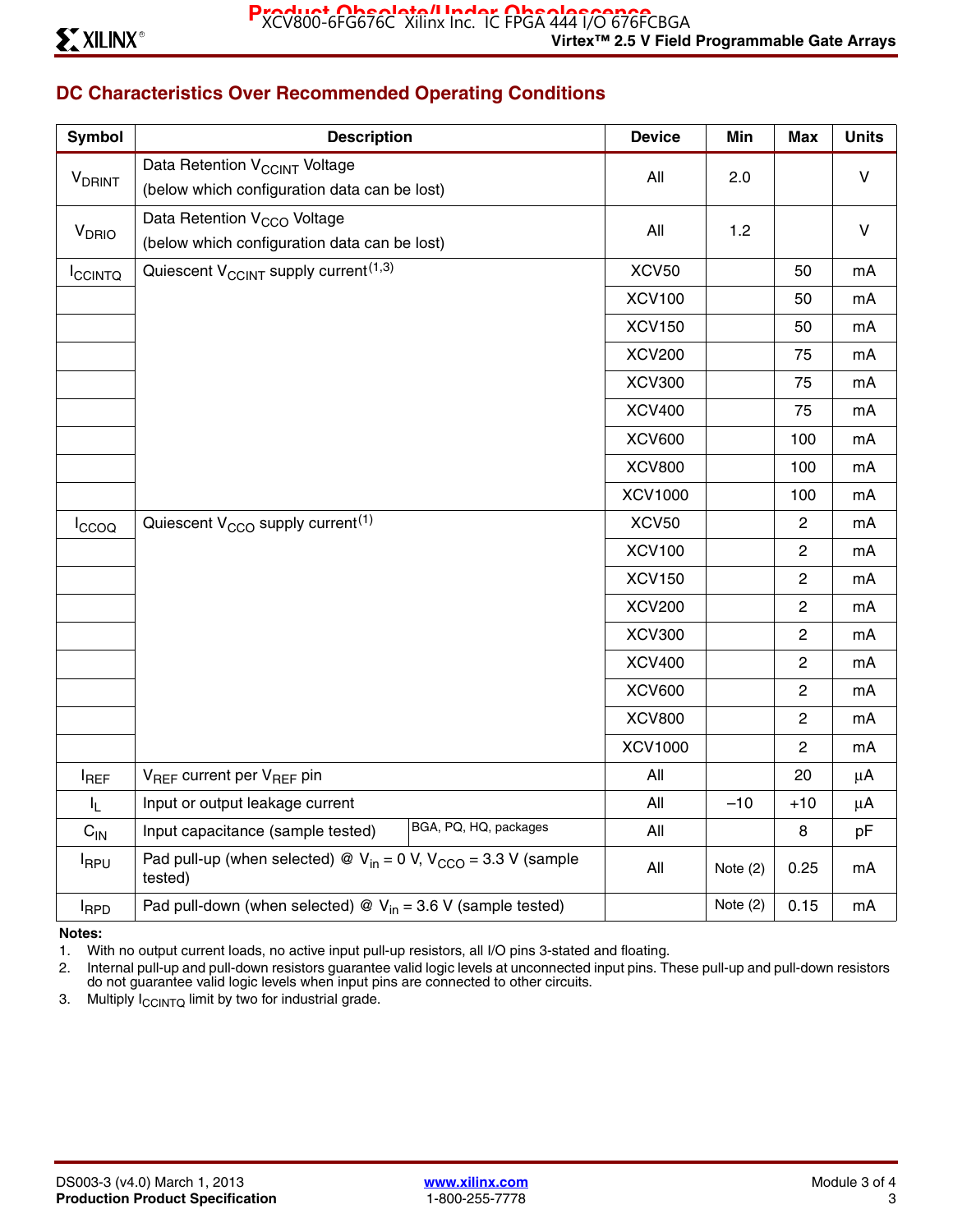# **Power-On Power Supply Requirements**

Xilinx FPGAs require a certain amount of supply current during power-on to insure proper device operation. The actual current consumed depends on the power-on ramp rate of the power supply. This is the time required to reach the nominal power supply voltage of the device<sup>(1)</sup> from 0 V. The current is highest at the fastest suggested ramp rate (0 V to nominal voltage in 2 ms) and is lowest at the slowest allowed ramp rate (0 V to nominal voltage in 50 ms). For more details on power supply requirements, see Application Note XAPP158 on **[www.xilinx.com](http://www.xilinx.com)**.

| <b>Product</b>                  | Description <sup>(2)</sup>      | <b>Current Requirement</b> <sup>(1,3)</sup> |
|---------------------------------|---------------------------------|---------------------------------------------|
| Virtex Family, Commercial Grade | Minimum required current supply | 500 mA                                      |
| Virtex Family, Industrial Grade | Minimum required current supply | 2 A                                         |

#### **Notes:**

1. Ramp rate used for this specification is from 0 - 2.7 VDC. Peak current occurs on or near the internal power-on reset threshold of 1.0V and lasts for less than 3 ms.

2. Devices are guaranteed to initialize properly with the minimum current available from the power supply as noted above.

3. Larger currents can result if ramp rates are forced to be faster.

### **DC Input and Output Levels**

Values for V<sub>IL</sub> and V<sub>IH</sub> are recommended input voltages. Values for I<sub>OL</sub> and I<sub>OH</sub> are guaranteed output currents over the recommended operating conditions at the V<sub>OL</sub> and V<sub>OH</sub> test points. Only selected standards are tested. These are chosen to ensure that all standards meet their specifications. The selected standards are tested at minimum V $_{\rm{CCO}}$  for each standard with the respective  $V_{OL}$  and  $V_{OH}$  voltage levels shown. Other standards are sample tested.

| Input/Output          |        | $V_{IL}$                   | $V_{\text{IH}}$            |                        | $V_{OL}$             | $V_{OH}$               | $I_{OL}$        | I <sub>OH</sub> |
|-----------------------|--------|----------------------------|----------------------------|------------------------|----------------------|------------------------|-----------------|-----------------|
| <b>Standard</b>       | V, min | V, max                     | V, min                     | V, max                 | V, Max               | V, Min                 | mA              | mA              |
| LVTTL <sup>(1)</sup>  | $-0.5$ | 0.8                        | 2.0                        | 5.5                    | 0.4                  | 2.4                    | 24              | $-24$           |
| LVCMOS2               | $-0.5$ | $\cdot$ 7                  | 1.7                        | 5.5                    | 0.4                  | 1.9                    | 12 <sup>2</sup> | $-12$           |
| PCI, 3.3 V            | $-0.5$ | $44\%$ $\rm V_{\rm CCINT}$ | $60\%$ $\rm V_{\rm CCINT}$ | $V_{\text{CCO}} + 0.5$ | 10% V <sub>CCO</sub> | 90% V <sub>CCO</sub>   | Note 2          | Note 2          |
| PCI, 5.0 V            | $-0.5$ | 0.8                        | 2.0                        | 5.5                    | 0.55                 | 2.4                    | Note 2          | Note 2          |
| <b>GTL</b>            | $-0.5$ | $V_{REF}$ – 0.05           | $V_{REF}$ + 0.05           | 3.6                    | 0.4                  | n/a                    | 40              | n/a             |
| $GTL+$                | $-0.5$ | $V_{REF}$ – 0.1            | $V_{REF}$ + 0.1            | 3.6                    | 0.6                  | n/a                    | 36              | n/a             |
| HSTL I <sup>(3)</sup> | $-0.5$ | $V_{REF}$ – 0.1            | $V_{REF}$ + 0.1            | 3.6                    | 0.4                  | $V_{\text{CCO}} - 0.4$ | 8               | $-8$            |
| <b>HSTL III</b>       | $-0.5$ | $V_{REF}$ – 0.1            | $V_{REF}$ + 0.1            | 3.6                    | 0.4                  | $V_{\text{CCO}}$ – 0.4 | 24              | $-8$            |
| <b>HSTLIV</b>         | $-0.5$ | $V_{REF}$ – 0.1            | $V_{REF}$ + 0.1            | 3.6                    | 0.4                  | $V_{\text{CCO}}$ – 0.4 | 48              | $-8$            |
| SSTL31                | $-0.5$ | $V_{REF}$ – 0.2            | $V_{REF}$ + 0.2            | 3.6                    | $V_{REF}$ – 0.6      | $V_{REF}$ + 0.6        | 8               | $-8$            |
| <b>SSTL3 II</b>       | $-0.5$ | $V_{REF}$ – 0.2            | $V_{REF}$ + 0.2            | 3.6                    | $V_{REF}$ – 0.8      | $V_{REF}$ + 0.8        | 16              | $-16$           |
| SSTL <sub>2</sub> I   | $-0.5$ | $V_{REF}$ – 0.2            | $V_{REF}$ + 0.2            | 3.6                    | $V_{REF}$ – 0.61     | $V_{REF}$ + 0.61       | 7.6             | $-7.6$          |
| SSTL2 II              | $-0.5$ | $V_{REF}$ – 0.2            | $V_{REF}$ + 0.2            | 3.6                    | $V_{REF}$ – 0.80     | $V_{REF} + 0.80$       | 15.2            | $-15.2$         |
| <b>CTT</b>            | $-0.5$ | $V_{REF}$ – 0.2            | $V_{REF}$ + 0.2            | 3.6                    | $V_{REF}$ – 0.4      | $V_{REF}$ + 0.4        | 8               | $-8$            |
| <b>AGP</b>            | $-0.5$ | $V_{REF}$ – 0.2            | $V_{REF}$ + 0.2            | 3.6                    | 10% $VCCO$           | 90% V <sub>CCO</sub>   | Note 2          | Note 2          |

#### **Notes:**

1.  $V_{OL}$  and  $V_{OH}$  for lower drive currents are sample tested.

2. Tested according to the relevant specifications.

3. DC input and output levels for HSTL18 (HSTL I/O standard with  $V_{CCO}$  of 1.8 V) are provided in an HSTL white paper on **[www.xilinx.com](http://www.xilinx.com)**.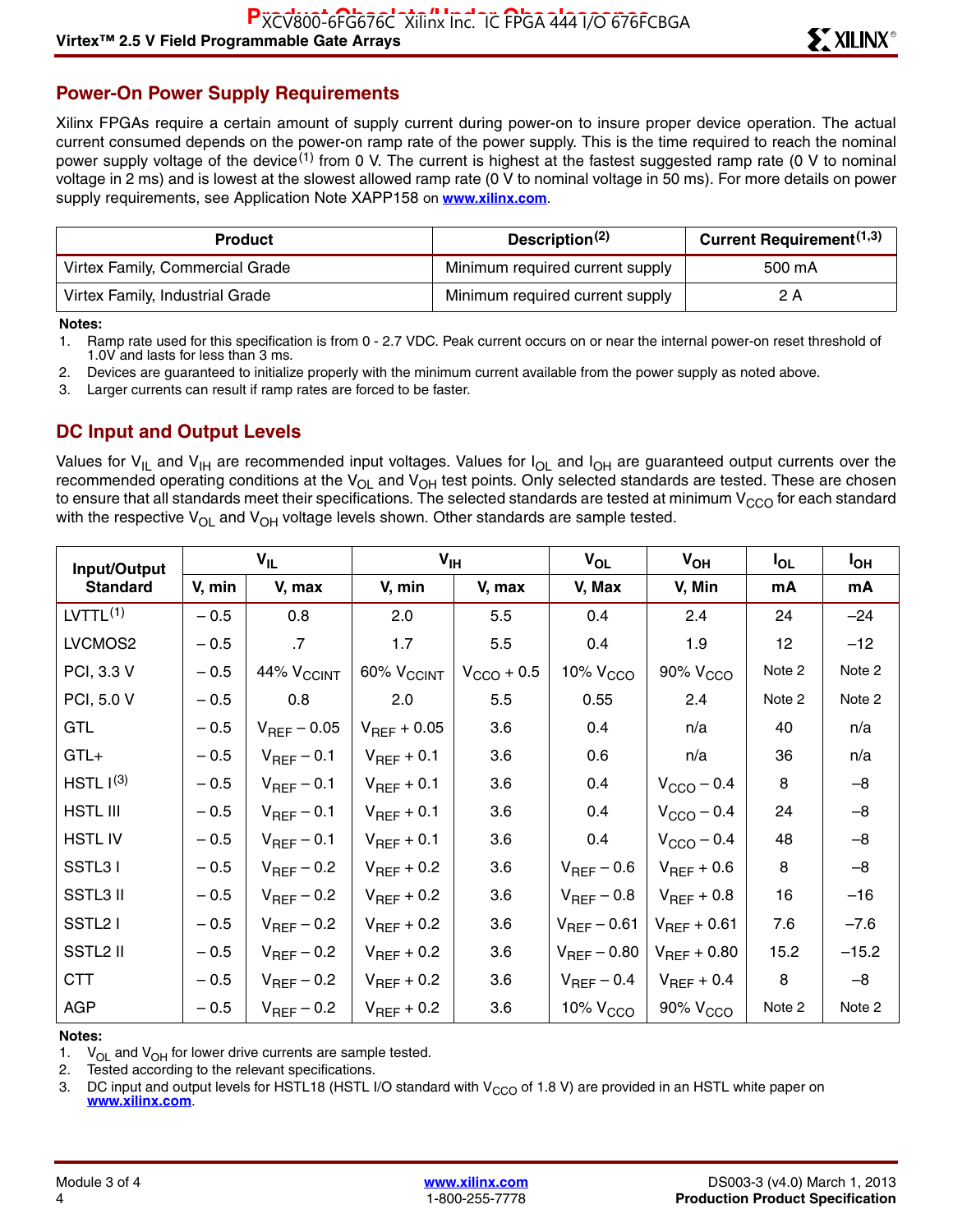# **Virtex Switching Characteristics**

All devices are 100% functionally tested. Internal timing parameters are derived from measuring internal test patterns. Listed below are representative values. For more specific, more precise, and worst-case guaranteed data, use the values reported by the static timing analyzer (TRCE in the Xilinx Development System) and back-annotated to the simulation net list. All timing parameters assume worst-case operating conditions (supply voltage and junction temperature). Values apply to all Virtex devices unless otherwise noted.

#### **IOB Input Switching Characteristics**

Input delays associated with the pad are specified for LVTTL levels. For other standards, adjust the delays with the values shown in , page 6.

|                                                     |                |                            | <b>Speed Grade</b> |     |      |     |              |
|-----------------------------------------------------|----------------|----------------------------|--------------------|-----|------|-----|--------------|
| <b>Description</b>                                  | <b>Device</b>  | <b>Symbol</b>              | Min                | -6  | $-5$ | -4  | <b>Units</b> |
| <b>Propagation Delays</b>                           |                |                            |                    |     |      |     |              |
| Pad to I output, no delay                           | All            | <b>TIOPI</b>               | 0.39               | 0.8 | 0.9  | 1.0 | ns, max      |
| Pad to I output, with delay                         | XCV50          | <b>TIOPID</b>              | 0.8                | 1.5 | 1.7  | 1.9 | ns, max      |
|                                                     | <b>XCV100</b>  |                            | 0.8                | 1.5 | 1.7  | 1.9 | ns, max      |
|                                                     | <b>XCV150</b>  |                            | 0.8                | 1.5 | 1.7  | 1.9 | ns, max      |
|                                                     | <b>XCV200</b>  |                            | 0.8                | 1.5 | 1.7  | 1.9 | ns, max      |
|                                                     | <b>XCV300</b>  |                            | 0.8                | 1.5 | 1.7  | 1.9 | ns, max      |
|                                                     | <b>XCV400</b>  |                            | 0.9                | 1.8 | 2.0  | 2.3 | ns, max      |
|                                                     | <b>XCV600</b>  |                            | 0.9                | 1.8 | 2.0  | 2.3 | ns, max      |
|                                                     | <b>XCV800</b>  |                            | 1.1                | 2.1 | 2.4  | 2.7 | ns, max      |
|                                                     | <b>XCV1000</b> |                            | 1.1                | 2.1 | 2.4  | 2.7 | ns, max      |
| Pad to output IQ via transparent<br>latch, no delay | All            | <b>TIOPLI</b>              | 0.8                | 1.6 | 1.8  | 2.0 | ns, max      |
| Pad to output IQ via transparent                    | <b>XCV50</b>   | TIOPLID                    | 1.9                | 3.7 | 4.2  | 4.8 | ns, max      |
| latch, with delay                                   | <b>XCV100</b>  |                            | 1.9                | 3.7 | 4.2  | 4.8 | ns, max      |
|                                                     | <b>XCV150</b>  |                            | 2.0                | 3.9 | 4.3  | 4.9 | ns, max      |
|                                                     | <b>XCV200</b>  |                            | 2.0                | 4.0 | 4.4  | 5.1 | ns, max      |
|                                                     | <b>XCV300</b>  |                            | 2.0                | 4.0 | 4.4  | 5.1 | ns, max      |
|                                                     | <b>XCV400</b>  |                            | 2.1                | 4.1 | 4.6  | 5.3 | ns, max      |
|                                                     | <b>XCV600</b>  |                            | 2.1                | 4.2 | 4.7  | 5.4 | ns, max      |
|                                                     | <b>XCV800</b>  |                            | 2.2                | 4.4 | 4.9  | 5.6 | ns, max      |
|                                                     | <b>XCV1000</b> |                            | 2.3                | 4.5 | 5.1  | 5.8 | ns, max      |
| <b>Sequential Delays</b>                            |                |                            |                    |     |      |     |              |
| Clock CLK                                           | All            |                            |                    |     |      |     |              |
| Minimum Pulse Width, High                           |                | $T_{CH}$                   | 0.8                | 1.5 | 1.7  | 2.0 | ns, min      |
| Minimum Pulse Width, Low                            |                | $\mathsf{T}_{\mathsf{CL}}$ | 0.8                | 1.5 | 1.7  | 2.0 | ns, min      |
| Clock CLK to output IQ                              |                | TIOCKIQ                    | 0.2                | 0.7 | 0.7  | 0.8 | ns, max      |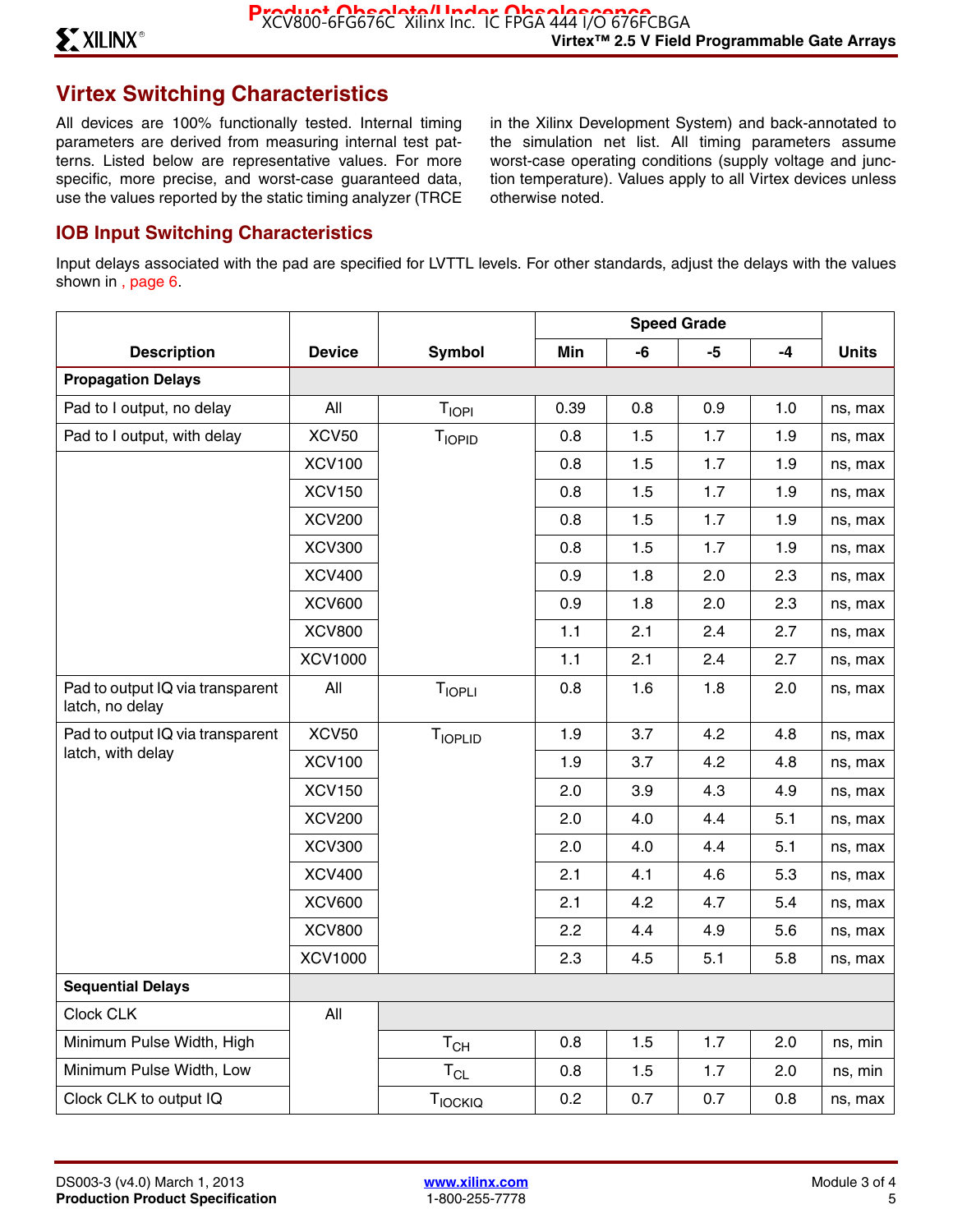|                                                                                        |                   |                               | <b>Speed Grade</b> |       |                               |       |              |
|----------------------------------------------------------------------------------------|-------------------|-------------------------------|--------------------|-------|-------------------------------|-------|--------------|
| <b>Description</b>                                                                     | <b>Device</b>     | Symbol                        | Min                | -6    | -5                            | $-4$  | <b>Units</b> |
| Setup and Hold Times with respect to Clock CLK at IOB input<br>register <sup>(1)</sup> |                   |                               |                    |       | <b>Setup Time / Hold Time</b> |       |              |
| Pad, no delay                                                                          | All               | TIOPICK <sup>T</sup> IOICKP   | 0.8/0              | 1.6/0 | 1.8/0                         | 2.0/0 | ns, min      |
| Pad, with delay                                                                        | XCV <sub>50</sub> | TIOPICKD <sup>T</sup> IOICKPD | 1.9/0              | 3.7/0 | 4.1/0                         | 4.7/0 | ns, min      |
|                                                                                        | <b>XCV100</b>     |                               | 1.9/0              | 3.7/0 | 4.1/0                         | 4.7/0 | ns, min      |
|                                                                                        | <b>XCV150</b>     |                               | 1.9/0              | 3.8/0 | 4.3/0                         | 4.9/0 | ns, min      |
|                                                                                        | <b>XCV200</b>     |                               | 2.0/0              | 3.9/0 | 4.4/0                         | 5.0/0 | ns, min      |
|                                                                                        | <b>XCV300</b>     |                               | 2.0/0              | 3.9/0 | 4.4/0                         | 5.0/0 | ns, min      |
|                                                                                        | <b>XCV400</b>     |                               | 2.1/0              | 4.1/0 | 4.6/0                         | 5.3/0 | ns, min      |
|                                                                                        | <b>XCV600</b>     |                               | 2.1/0              | 4.2/0 | 4.7/0                         | 5.4/0 | ns, min      |
|                                                                                        | <b>XCV800</b>     |                               | 2.2/0              | 4.4/0 | 4.9/0                         | 5.6/0 | ns, min      |
|                                                                                        | XCV1000           |                               | 2.3/0              | 4.5/0 | 5.0/0                         | 5.8/0 | ns, min      |
| ICE input                                                                              | All               | TIOICECK/TIOCKICE             | 0.37/0             | 0.8/0 | 0.9/0                         | 1.0/0 | ns, max      |
| <b>Set/Reset Delays</b>                                                                |                   |                               |                    |       |                               |       |              |
| SR input (IFF, synchronous)                                                            | All               | <b>TIOSRCKI</b>               | 0.49               | 1.0   | 1.1                           | 1.3   | ns, max      |
| SR input to IQ (asynchronous)                                                          | All               | <b>TIOSRIQ</b>                | 0.70               | 1.4   | 1.6                           | 1.8   | ns, max      |
| GSR to output IQ                                                                       | All               | T <sub>GSRQ</sub>             | 4.9                | 9.7   | 10.9                          | 12.5  | ns, max      |

#### **Notes:**

1. A Zero "0" Hold Time listing indicates no hold time or a negative hold time. Negative values cannot be guaranteed "best-case", but if a "0" is listed, there is no positive hold time.

2. Input timing for LVTTL is measured at 1.4 V. For other I/O standards, see Table 3.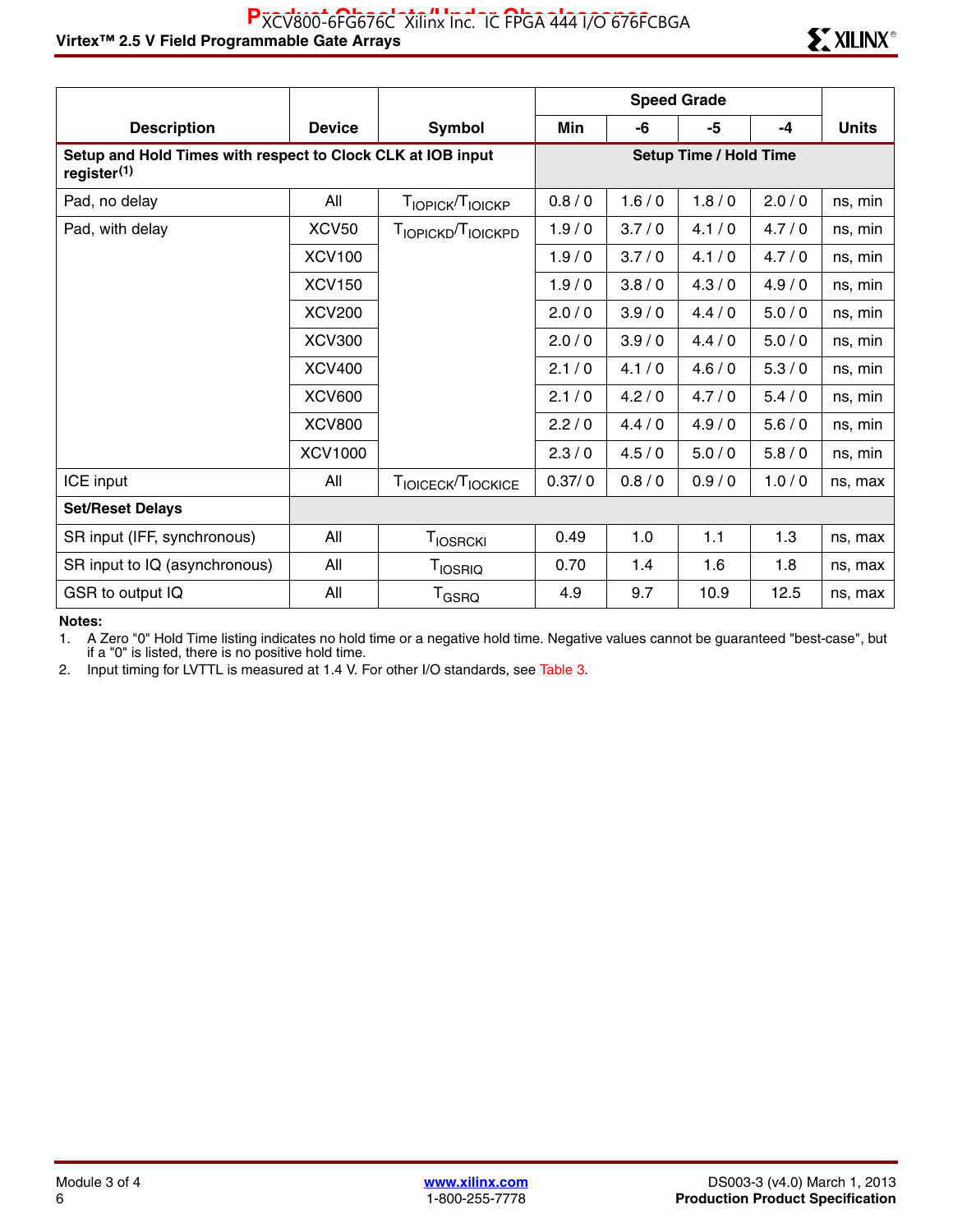# **IOB Input Switching Characteristics Standard Adjustments**

|                                     |                              |                         |         |         | <b>Speed Grade</b> |         |              |
|-------------------------------------|------------------------------|-------------------------|---------|---------|--------------------|---------|--------------|
| <b>Description</b>                  | Symbol                       | Standard <sup>(1)</sup> | Min     | -6      | -5                 | $-4$    | <b>Units</b> |
| <b>Data Input Delay Adjustments</b> |                              |                         |         |         |                    |         |              |
| Standard-specific data input delay  | <b>TILVTTL</b>               | <b>LVTTL</b>            | 0       | 0       | 0                  | 0       | ns           |
| adjustments                         | TILVCMOS2                    | LVCMOS2                 | $-0.02$ | $-0.04$ | $-0.04$            | $-0.05$ | ns           |
|                                     | $TIPCI33_3$                  | PCI, 33 MHz, 3.3 V      | $-0.05$ | $-0.11$ | $-0.12$            | $-0.14$ | ns           |
|                                     | $T_{\text{IPCI33}_5}$        | PCI, 33 MHz, 5.0 V      | 0.13    | 0.25    | 0.28               | 0.33    | ns           |
|                                     | $T_{\text{IPCl66\_3}}$       | PCI, 66 MHz, 3.3 V      | $-0.05$ | $-0.11$ | $-0.12$            | $-0.14$ | ns           |
|                                     | T <sub>IGTL</sub>            | <b>GTL</b>              | 0.10    | 0.20    | 0.23               | 0.26    | ns           |
|                                     | T <sub>IGTLP</sub>           | $GTL+$                  | 0.06    | 0.11    | 0.12               | 0.14    | ns           |
|                                     | T <sub>IHSTL</sub>           | <b>HSTL</b>             | 0.02    | 0.03    | 0.03               | 0.04    | ns           |
|                                     | T <sub>ISSTL2</sub>          | SSTL <sub>2</sub>       | $-0.04$ | $-0.08$ | $-0.09$            | $-0.10$ | ns           |
|                                     | $T_{\text{ISSTL3}}$          | SSTL <sub>3</sub>       | $-0.02$ | $-0.04$ | $-0.05$            | $-0.06$ | ns           |
|                                     | $\mathsf{T}_{\mathsf{ICTT}}$ | <b>CTT</b>              | 0.01    | 0.02    | 0.02               | 0.02    | ns           |
|                                     | <b>T<sub>IAGP</sub></b>      | <b>AGP</b>              | $-0.03$ | $-0.06$ | $-0.07$            | $-0.08$ | ns           |

#### **Notes:**

1. Input timing for LVTTL is measured at 1.4 V. For other I/O standards, see Table 3.

### **IOB Output Switching Characteristics**

Output delays terminating at a pad are specified for LVTTL with 12 mA drive and fast slew rate. For other standards, adjust the delays with the values shown in **IOB Output Switching Characteristics Standard Adjustments**, page 9.

|                                                                       |                             | <b>Speed Grade</b> |     |     |     |              |
|-----------------------------------------------------------------------|-----------------------------|--------------------|-----|-----|-----|--------------|
| <b>Description</b>                                                    | Symbol                      | Min                | -6  | -5  | -4  | <b>Units</b> |
| <b>Propagation Delays</b>                                             |                             |                    |     |     |     |              |
| O input to Pad                                                        | T <sub>IOOP</sub>           | 1.2                | 2.9 | 3.2 | 3.5 | ns, max      |
| O input to Pad via transparent latch                                  | <b>T</b> IOOLP              | 1.4                | 3.4 | 3.7 | 4.0 | ns, max      |
| <b>3-State Delays</b>                                                 |                             |                    |     |     |     |              |
| T input to Pad high-impedance $(1)$                                   | <b>T</b> <sub>IOTHZ</sub>   | 1.0                | 2.0 | 2.2 | 2.4 | ns, max      |
| T input to valid data on Pad                                          | <b>TIOTON</b>               | 1.4                | 3.1 | 3.3 | 3.7 | ns, max      |
| T input to Pad high-impedance via<br>transparent latch <sup>(1)</sup> | <b>TIOTLPHZ</b>             | 1.2                | 2.4 | 2.6 | 3.0 | ns, max      |
| T input to valid data on Pad via<br>transparent latch                 | T <sub>IOTLPON</sub>        | 1.6                | 3.5 | 3.8 | 4.2 | ns, max      |
| GTS to Pad high impedance $(1)$                                       | $\mathsf{T}_{\texttt{GTS}}$ | 2.5                | 4.9 | 5.5 | 6.3 | ns, max      |
| <b>Sequential Delays</b>                                              |                             |                    |     |     |     |              |
| Clock CLK                                                             |                             |                    |     |     |     |              |
| Minimum Pulse Width, High                                             | $T_{CH}$                    | 0.8                | 1.5 | 1.7 | 2.0 | ns, min      |
| Minimum Pulse Width, Low                                              | $T_{CL}$                    | 0.8                | 1.5 | 1.7 | 2.0 | ns, min      |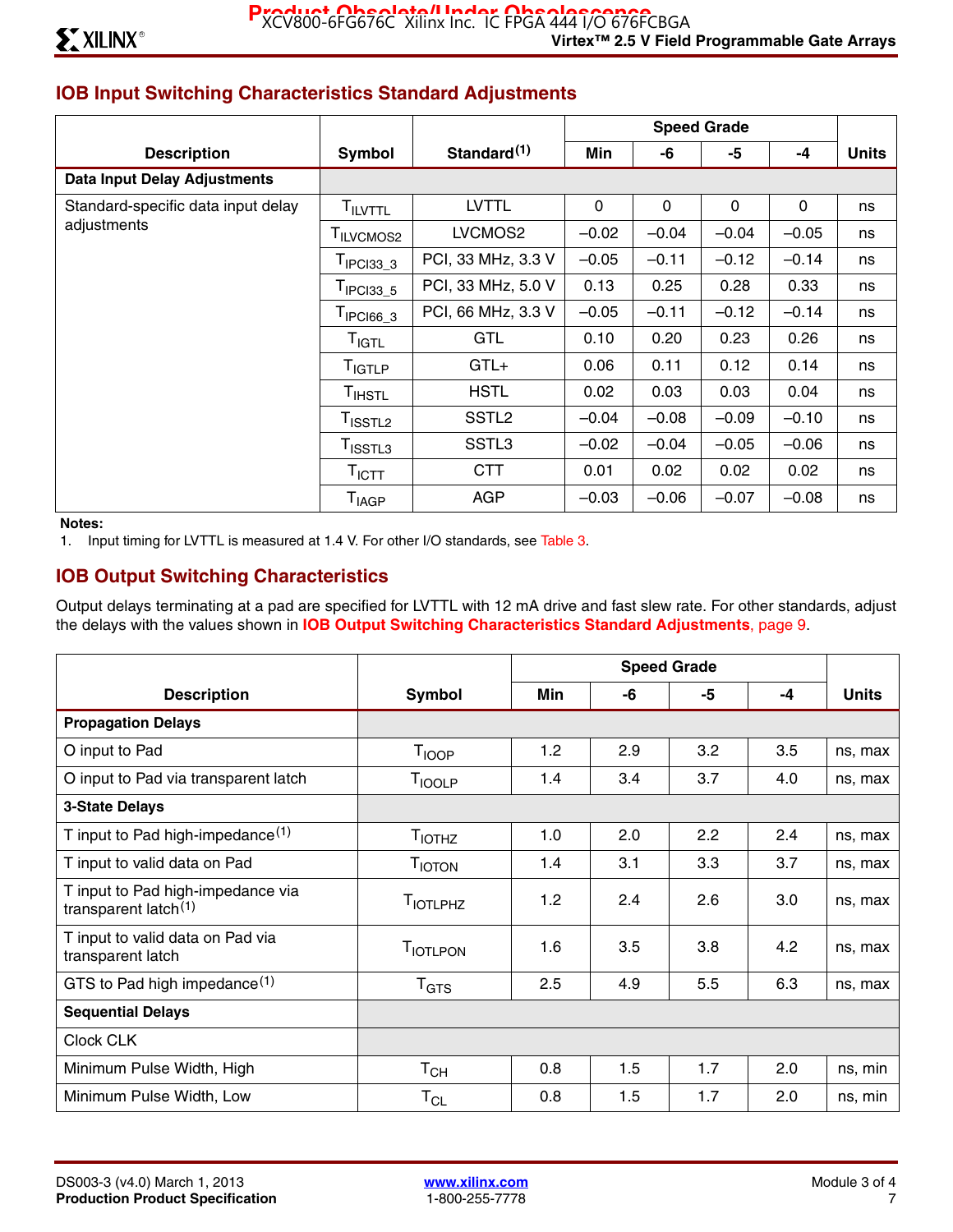#### Virtex™ 2.5 V Field Programmable Gate Arrays Research Arrays Research Mateur 2.5 V Field Programmable Gate Arrays PXCV800-6FG676C Xilinx Inc. IC FPGA 444 I/O 676FCBGA



|                                                                      |                                            | <b>Speed Grade</b> |                               |       |       |              |  |
|----------------------------------------------------------------------|--------------------------------------------|--------------------|-------------------------------|-------|-------|--------------|--|
| <b>Description</b>                                                   | Symbol                                     | Min                | -6                            | -5    | $-4$  | <b>Units</b> |  |
| Clock CLK to Pad delay with OBUFT<br>enabled (non-3-state)           | T <sub>IOCKP</sub>                         | 1.0                | 2.9                           | 3.2   | 3.5   | ns, max      |  |
| Clock CLK to Pad high-impedance<br>(synchronous)(1)                  | T <sub>IOCKHZ</sub>                        | 1.1                | 2.3                           | 2.5   | 2.9   | ns, max      |  |
| Clock CLK to valid data on Pad delay, plus<br>enable delay for OBUFT | TIOCKON                                    | 1.5                | 3.4                           | 3.7   | 4.1   | ns, max      |  |
| Setup and Hold Times before/after Clock CLK <sup>(2)</sup>           |                                            |                    | <b>Setup Time / Hold Time</b> |       |       |              |  |
| O input                                                              | T <sub>IOOCK</sub> /T <sub>IOCKO</sub>     | 0.51/0             | 1.1/0                         | 1.2/0 | 1.3/0 | ns, min      |  |
| OCE input                                                            | TIOOCECK <sup>T</sup> IOCKOCE              | 0.37/0             | 0.8/0                         | 0.9/0 | 1.0/0 | ns, min      |  |
| SR input (OFF)                                                       | T <sub>IOSRCKO</sub> /T <sub>IOCKOSR</sub> | 0.52/0             | 1.1/0                         | 1.2/0 | 1.4/0 | ns, min      |  |
| 3-State Setup Times, T input                                         | TIOTCK <sup>T</sup> IOCKT                  | 0.34 / 0           | 0.7/0                         | 0.8/0 | 0.9/0 | ns, min      |  |
| 3-State Setup Times, TCE input                                       | TIOTCECK <sup>T</sup> IOCKTCE              | 0.41/0             | 0.9/0                         | 0.9/0 | 1.1/0 | ns, min      |  |
| 3-State Setup Times, SR input (TFF)                                  | TIOSRCKT <sup>T</sup> IOCKTSR              | 0.49/0             | 1.0/0                         | 1.1/0 | 1.3/0 | ns, min      |  |
| <b>Set/Reset Delays</b>                                              |                                            |                    |                               |       |       |              |  |
| SR input to Pad (asynchronous)                                       | <b>T</b> <sub>IOSRP</sub>                  | 1.6                | 3.8                           | 4.1   | 4.6   | ns, max      |  |
| SR input to Pad high-impedance<br>$(asynchronous)^{(1)}$             | <b>T</b> IOSRHZ                            | 1.6                | 3.1                           | 3.4   | 3.9   | ns, max      |  |
| SR input to valid data on Pad<br>(asynchronous)                      | <b>TIOSRON</b>                             | 2.0                | 4.2                           | 4.6   | 5.1   | ns, max      |  |
| GSR to Pad                                                           | <b>T</b> <sub>IOGSRQ</sub>                 | 4.9                | 9.7                           | 10.9  | 12.5  | ns, max      |  |

**Notes:** 

1. 3-state turn-off delays should not be adjusted.

2. A Zero "0" Hold Time listing indicates no hold time or a negative hold time. Negative values can not be guaranteed "best-case", but if a "0" is listed, there is no positive hold time.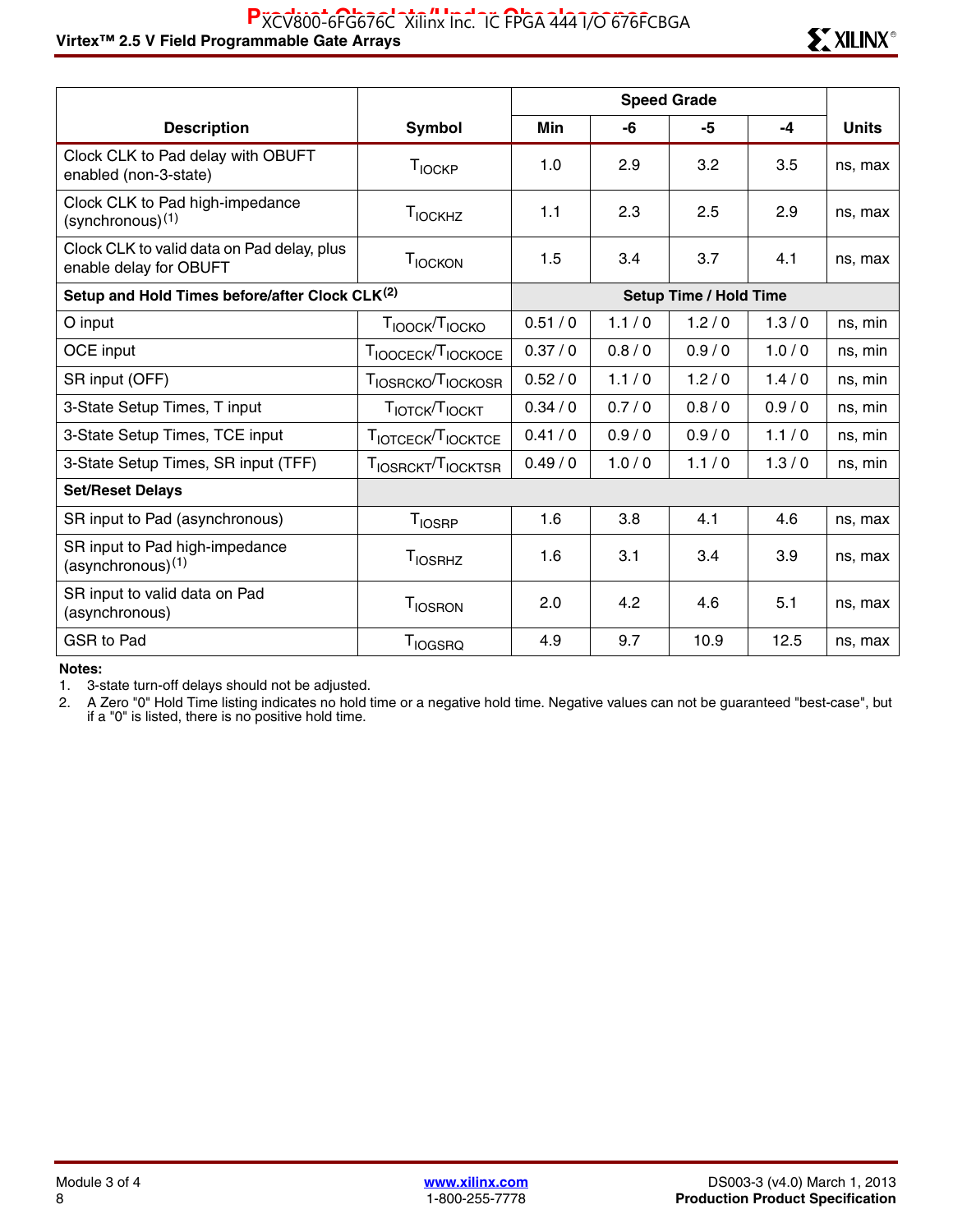# **IOB Output Switching Characteristics Standard Adjustments**

Output delays terminating at a pad are specified for LVTTL with 12 mA drive and fast slew rate. For other standards, adjust the delays by the values shown.

|                                                                          |                                                                                                  |                     | <b>Speed Grade</b> |              |              | Unit        |    |
|--------------------------------------------------------------------------|--------------------------------------------------------------------------------------------------|---------------------|--------------------|--------------|--------------|-------------|----|
| <b>Description</b>                                                       | <b>Symbol</b>                                                                                    | Standard $(1)$      | Min                | -6           | -5           | $-4$        | s  |
| <b>Output Delay Adjustments</b>                                          |                                                                                                  |                     |                    |              |              |             |    |
| Standard-specific adjustments for                                        | TOLVTTL S2                                                                                       | LVTTL, Slow, 2 mA   | 4.2                | 14.7         | 15.8         | 17.0        | ns |
| output delays terminating at pads<br>(based on standard capacitive load, | T <sub>OLVTTL_S4</sub>                                                                           | 4 mA                | 2.5                | 7.5          | 8.0          | 8.6         | ns |
| CsI)                                                                     | T <sub>OLVTTL_S6</sub>                                                                           | 6 mA                | 1.8                | 4.8          | 5.1          | 5.6         | ns |
|                                                                          | TOLVTTL_S8                                                                                       | 8 mA                | 1.2                | 3.0          | 3.3          | 3.5         | ns |
|                                                                          | TOLVTTL_S12                                                                                      | 12 mA               | 1.0                | 1.9          | 2.1          | 2.2         | ns |
|                                                                          | TOLVTTL_S16                                                                                      | 16 mA               | 0.9                | 1.7          | 1.9          | 2.0         | ns |
|                                                                          | TOLVTTL_S24                                                                                      | 24 mA               | 0.8                | 1.3          | 1.4          | 1.6         | ns |
|                                                                          | TOLVTTL_F2                                                                                       | LVTTL, Fast, 2mA    | 1.9                | 13.1         | 14.0         | 15.1        | ns |
|                                                                          | $\mathsf{T}_{\mathsf{OLVTTL\_F4}}$                                                               | 4 mA                | 0.7                | 5.3          | 5.7          | 6.1         | ns |
|                                                                          | TOLVTTL_F6                                                                                       | 6 mA                | 0.2                | 3.1          | 3.3          | 3.6         | ns |
|                                                                          | TOLVTTL_F8                                                                                       | 8 mA                | 0.1                | 1.0          | 1.1          | 1.2         | ns |
|                                                                          | TOLVTTL_F12                                                                                      | 12 mA               | $\mathsf{O}$       | $\mathsf{O}$ | $\mathsf{O}$ | $\mathbf 0$ | ns |
|                                                                          | TOLVTTL_F16                                                                                      | 16 mA               | $-0.10$            | $-0.05$      | $-0.05$      | $-0.05$     | ns |
|                                                                          | TOLVTTL_F24                                                                                      | 24 mA               | $-0.10$            | $-0.20$      | $-0.21$      | $-0.23$     | ns |
|                                                                          | T <sub>OLVCMOS2</sub>                                                                            | LVCMOS2             | 0.10               | 0.10         | 0.11         | 0.12        | ns |
|                                                                          | $TOPCI33_3$                                                                                      | PCI, 33 MHz, 3.3 V  | 0.50               | 2.3          | 2.5          | 2.7         | ns |
|                                                                          | $T_{OPC133\_5}$                                                                                  | PCI, 33 MHz, 5.0 V  | 0.40               | 2.8          | 3.0          | 3.3         | ns |
|                                                                          | $T$ OPCI66_3                                                                                     | PCI, 66 MHz, 3.3 V  | 0.10               | $-0.40$      | $-0.42$      | $-0.46$     | ns |
|                                                                          | <b>TOGTL</b>                                                                                     | <b>GTL</b>          | 0.6                | 0.50         | 0.54         | 0.6         | ns |
|                                                                          | <b>TOGTLP</b>                                                                                    | $GTL+$              | 0.7                | 0.8          | 0.9          | 1.0         | ns |
|                                                                          | T <sub>OHSTL_I</sub>                                                                             | HSTL I              | 0.10               | $-0.50$      | $-0.53$      | $-0.5$      | ns |
|                                                                          | TOHSTL_III                                                                                       | <b>HSTL III</b>     | $-0.10$            | $-0.9$       | $-0.9$       | $-1.0$      | ns |
|                                                                          | TOHSTL_IV                                                                                        | <b>HSTLIV</b>       | $-0.20$            | $-1.0$       | $-1.0$       | $-1.1$      | ns |
|                                                                          | $T_{OSSTL2\_I}$                                                                                  | SSTL <sub>2</sub> I | $-0.10$            | $-0.50$      | $-0.53$      | $-0.5$      | ns |
|                                                                          | T <sub>OSSLT2_II</sub>                                                                           | SSTL2 II            | $-0.20$            | $-0.9$       | $-0.9$       | $-1.0$      | ns |
|                                                                          | $T_{\text{OSSTL3\_I}}$                                                                           | SSTL31              | $-0.20$            | $-0.50$      | $-0.53$      | $-0.5$      | ns |
|                                                                          | $\mathsf{T}_{\mathsf{O} {\mathsf{S}} {\mathsf{S}}\mathsf{T} {\mathsf{L}} 3 \_{{\mathsf{I}} 1} }$ | <b>SSTL3 II</b>     | $-0.30$            | $-1.0$       | $-1.0$       | $-1.1$      | ns |
|                                                                          | $\mathsf{T}_{\mathsf{OCTT}}$                                                                     | <b>CTT</b>          | 0                  | $-0.6$       | $-0.6$       | $-0.6$      | ns |
|                                                                          | T <sub>OAGP</sub>                                                                                | AGP                 | 0                  | $-0.9$       | $-0.9$       | $-1.0$      | ns |

**Notes:** 

1. Output timing is measured at 1.4 V with 35 pF external capacitive load for LVTTL. For other I/O standards and different loads, see Table 2 and Table 3.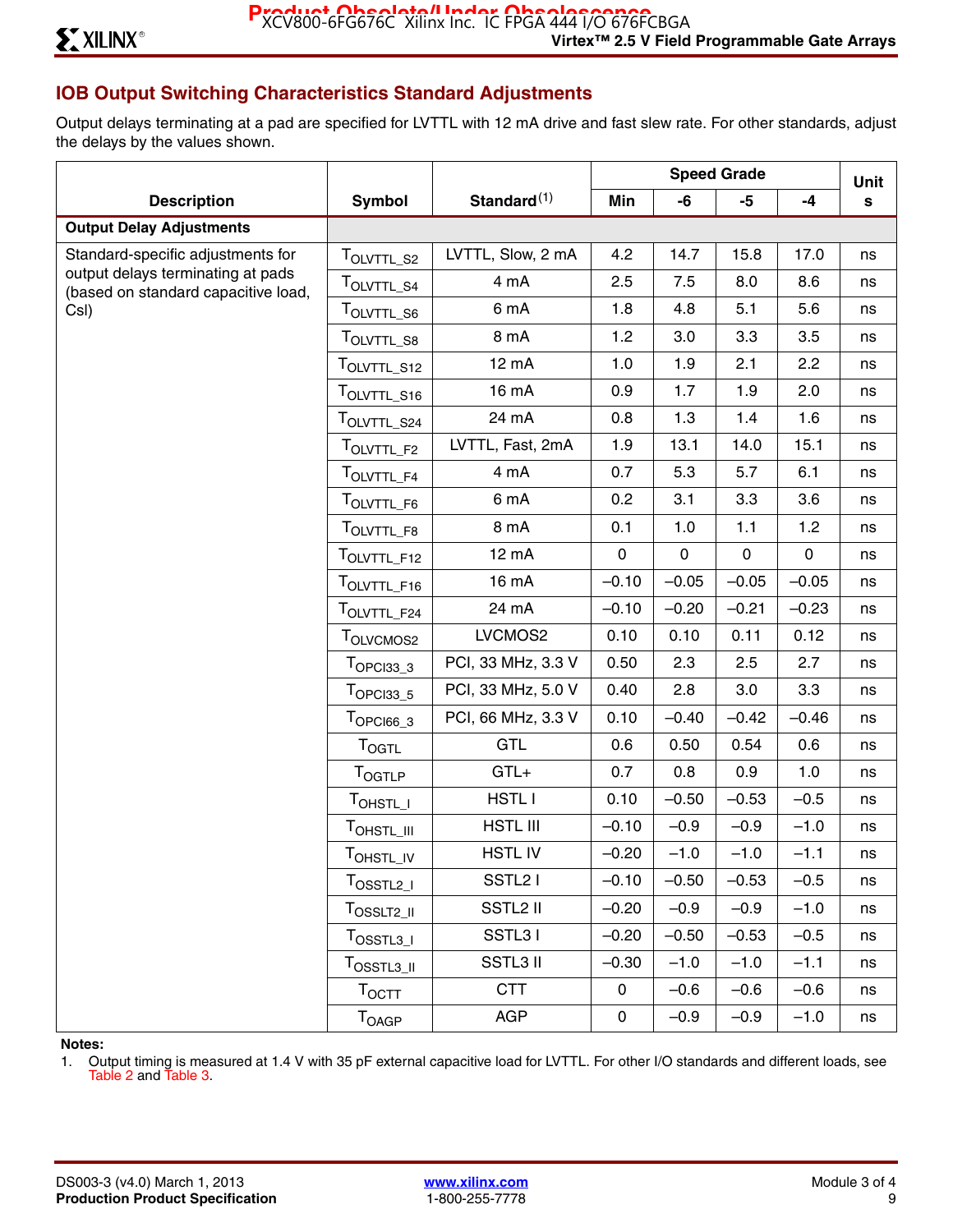#### **Calculation of T<sub>ioop</sub> as a Function of Capacitance**

T<sub>ioop</sub> is the propagation delay from the O Input of the IOB to the pad. The values for  $T_{\text{loop}}$  were based on the standard capacitive load (Csl) for each I/O standard as listed in Table 2.

|  |  |  |  | Table 2: Constants for Calculating T <sub>ioor</sub> |  |
|--|--|--|--|------------------------------------------------------|--|
|--|--|--|--|------------------------------------------------------|--|

|                                  | Csl  | fl      |
|----------------------------------|------|---------|
| <b>Standard</b>                  | (pF) | (ns/pF) |
| LVTTL Fast Slew Rate, 2mA drive  | 35   | 0.41    |
| LVTTL Fast Slew Rate, 4mA drive  | 35   | 0.20    |
| LVTTL Fast Slew Rate, 6mA drive  | 35   | 0.13    |
| LVTTL Fast Slew Rate, 8mA drive  | 35   | 0.079   |
| LVTTL Fast Slew Rate, 12mA drive | 35   | 0.044   |
| LVTTL Fast Slew Rate, 16mA drive | 35   | 0.043   |
| LVTTL Fast Slew Rate, 24mA drive | 35   | 0.033   |
| LVTTL Slow Slew Rate, 2mA drive  | 35   | 0.41    |
| LVTTL Slow Slew Rate, 4mA drive  | 35   | 0.20    |
| LVTTL Slow Slew Rate, 6mA drive  | 35   | 0.100   |
| LVTTL Slow Slew Rate, 8mA drive  | 35   | 0.086   |
| LVTTL Slow Slew Rate, 12mA drive | 35   | 0.058   |
| LVTTL Slow Slew Rate, 16mA drive | 35   | 0.050   |
| LVTTL Slow Slew Rate, 24mA drive | 35   | 0.048   |
| LVCMOS2                          | 35   | 0.041   |
| PCI 33MHz 5V                     | 50   | 0.050   |
| PCI 33MHZ 3.3 V                  | 10   | 0.050   |
| PCI 66 MHz 3.3 V                 | 10   | 0.033   |
| <b>GTL</b>                       | 0    | 0.014   |
| $GTL+$                           | 0    | 0.017   |
| HSTL Class I                     | 20   | 0.022   |
| <b>HSTL Class III</b>            | 20   | 0.016   |
| <b>HSTL Class IV</b>             | 20   | 0.014   |
| SSTL2 Class I                    | 30   | 0.028   |
| <b>SSTL2 Class II</b>            | 30   | 0.016   |
| SSTL3 Class I                    | 30   | 0.029   |
| <b>SSTL3 Class II</b>            | 30   | 0.016   |
| <b>CTT</b>                       | 20   | 0.035   |
| <b>AGP</b>                       | 10   | 0.037   |

**Notes:** 

2. I/O standard measurements are reflected in the IBIS model information except where the IBIS format precludes it.

For other capacitive loads, use the formulas below to calculate the corresponding  $T_{\text{ioop}}$ .

$$
T_{\text{ioop}} = T_{\text{ioop}} + T_{\text{opadjust}} + (C_{\text{load}} - C_{\text{sl}}) \cdot \text{fl}
$$

Where:

T<sub>opadjust</sub> is reported above in the Output Delay Adjustment section.

**C**<sub>load</sub> is the capacitive load for the design.

|  |  | Table 3: Delay Measurement Methodology |  |
|--|--|----------------------------------------|--|
|--|--|----------------------------------------|--|

| <b>Standard</b>       | $V_1(1)$                               | $V_H(1)$                               | Meas.<br>Point   | $\mathsf{v}_{\mathsf{REF}}$<br>$\mathsf{Typ}^{(2)}$ |
|-----------------------|----------------------------------------|----------------------------------------|------------------|-----------------------------------------------------|
| <b>LVTTL</b>          | 0                                      | 3                                      | 1.4              |                                                     |
| LVCMOS2               | 0                                      | 2.5                                    | 1.125            |                                                     |
| PCI33_5               | Per PCI Spec                           |                                        |                  |                                                     |
| PCI33_3               | Per PCI Spec                           |                                        |                  |                                                     |
| PCI66_3               | Per PCI Spec                           |                                        |                  |                                                     |
| GTL                   | $V_{\text{REF}}$ -0.2                  | $V_{\text{BFE}}$ +0.2                  | $V_{REF}$        | 0.80                                                |
| $GTL+$                | $V_{\text{REF}}$ -0.2                  | $V_{REF}$ +0.2                         | $V_{REF}$        | 1.0                                                 |
| <b>HSTL Class I</b>   | $V_{REF}$ -0.5                         | $V_{\text{RFF}}$ +0.5                  | $V_{REF}$        | 0.75                                                |
| <b>HSTL Class III</b> | $V_{REF}$ -0.5                         | $V_{\text{RFF}}$ +0.5                  | $V_{\text{RFF}}$ | 0.90                                                |
| <b>HSTL Class IV</b>  | $V_{REF}$ -0.5                         | $V_{REF}$ +0.5                         | $V_{REF}$        | 0.90                                                |
| SSTL3 I & II          | $V_{\text{REF}}$ –1.0                  | $V_{REF}$ +1.0                         | $V_{REF}$        | 1.5                                                 |
| SSTL2   & II          | $V_{REF}$ -0.75                        | $V_{REF}$ +0.75                        | $V_{REF}$        | 1.25                                                |
| <b>CTT</b>            | $V_{REF}$ -0.2                         | $V_{\text{REF}}$ +0.2                  | $V_{REF}$        | 1.5                                                 |
| AGP                   | $V_{REF}$ –<br>(0.2xV <sub>CCO</sub> ) | $V_{REF} +$<br>(0.2xV <sub>CCO</sub> ) | $V_{REF}$        | Per<br>AGP<br>Spec                                  |

#### **Notes:**

3. I/O parameter measurements are made with the capacitance values shown in Table 2. See Application Note XAPP133 on **[www.xilinx.com](http://www.xilinx.com)** for appropriate terminations.

4. I/O standard measurements are reflected in the IBIS model information except where the IBIS format precludes it.

<sup>1.</sup> I/O parameter measurements are made with the capacitance values shown above. See Application Note XAPP133 on **[www.xilinx.com](http://www.xilinx.com)** for appropriate terminations.

<sup>1.</sup> Input waveform switches between  $V_{L}$  and  $V_{H}$ .

<sup>2.</sup> Measurements are made at VREF (Typ), Maximum, and Minimum. Worst-case values are reported.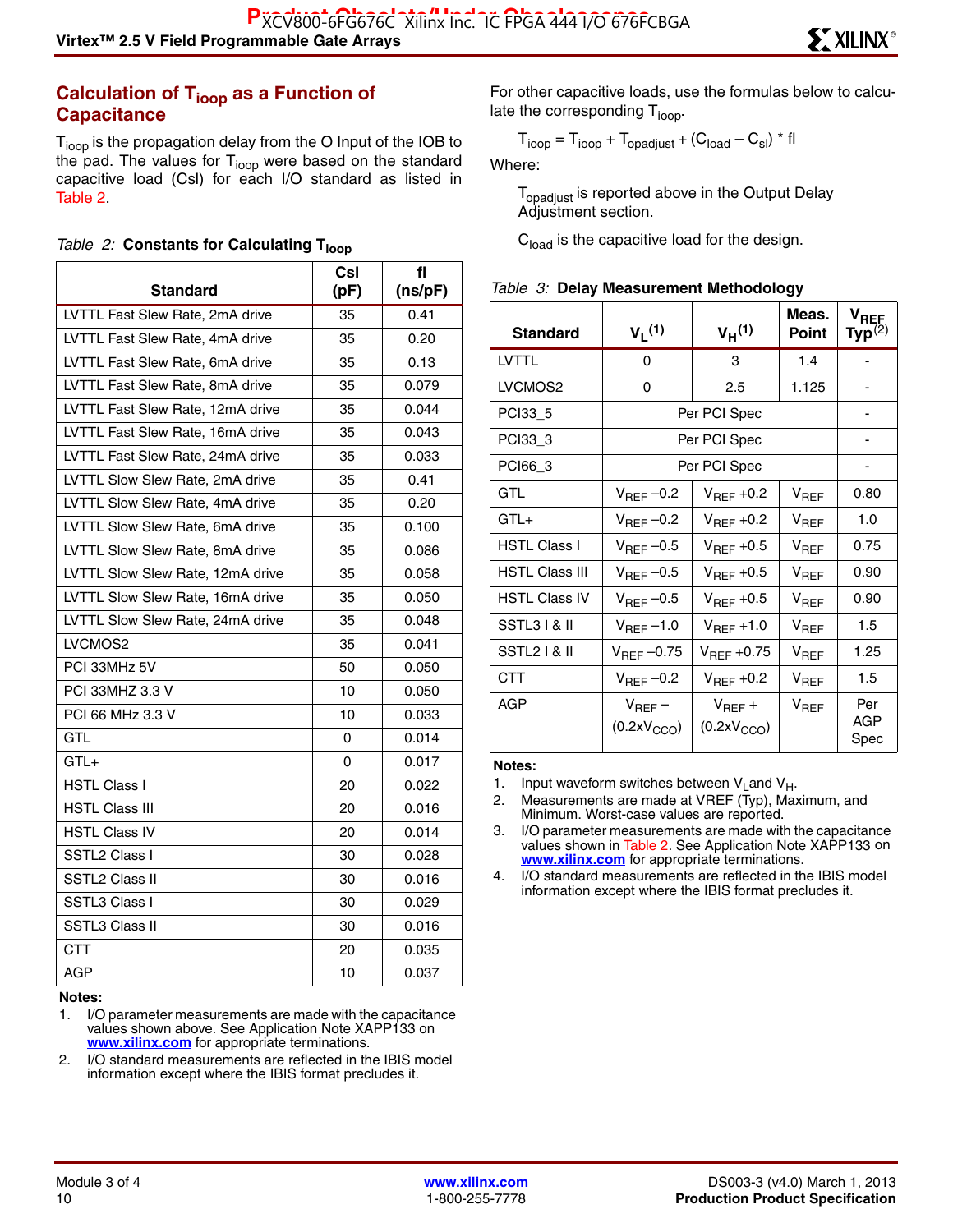# **Clock Distribution Guidelines**

|                                          |               |                   | <b>Speed Grade</b> |      |      |              |
|------------------------------------------|---------------|-------------------|--------------------|------|------|--------------|
| <b>Description</b>                       | <b>Device</b> | Symbol            | -6                 | -5   | -4   | <b>Units</b> |
| Global Clock Skew <sup>(1)</sup>         |               |                   |                    |      |      |              |
| Global Clock Skew between IOB Flip-flops | <b>XCV50</b>  | <b>T</b> GSKEWIOB | 0.10               | 0.12 | 0.14 | ns, max      |
|                                          | <b>XCV100</b> |                   | 0.12               | 0.13 | 0.15 | ns, max      |
|                                          | <b>XCV150</b> |                   | 0.12               | 0.13 | 0.15 | ns, max      |
|                                          | <b>XCV200</b> |                   | 0.13               | 0.14 | 0.16 | ns, max      |
|                                          | <b>XCV300</b> |                   | 0.14               | 0.16 | 0.18 | ns, max      |
|                                          | <b>XCV400</b> |                   | 0.13               | 0.13 | 0.14 | ns, max      |
|                                          | <b>XCV600</b> |                   | 0.14               | 0.15 | 0.17 | ns, max      |
|                                          | <b>XCV800</b> |                   | 0.16               | 0.17 | 0.20 | ns, max      |
|                                          | XCV1000       |                   | 0.20               | 0.23 | 0.25 | ns, max      |

#### **Notes:**

1. These clock-skew delays are provided for guidance only. They reflect the delays encountered in a typical design under worst-case conditions. Precise values for a particular design are provided by the timing analyzer.

### **Clock Distribution Switching Characteristics**

|                                         |                             | <b>Speed Grade</b> |     |     |     |              |
|-----------------------------------------|-----------------------------|--------------------|-----|-----|-----|--------------|
| <b>Description</b>                      | Symbol                      | Min                | -6  | -5  | -4  | <b>Units</b> |
| <b>GCLK IOB and Buffer</b>              |                             |                    |     |     |     |              |
| Global Clock PAD to output.             | <sup>l</sup> GPIO           | 0.33               | 0.7 | 0.8 | 0.9 | ns, max      |
| Global Clock Buffer I input to O output | $\mathsf{T}_{\mathsf{GIO}}$ | 0.34               | 0.7 | 0.8 | 0.9 | ns, max      |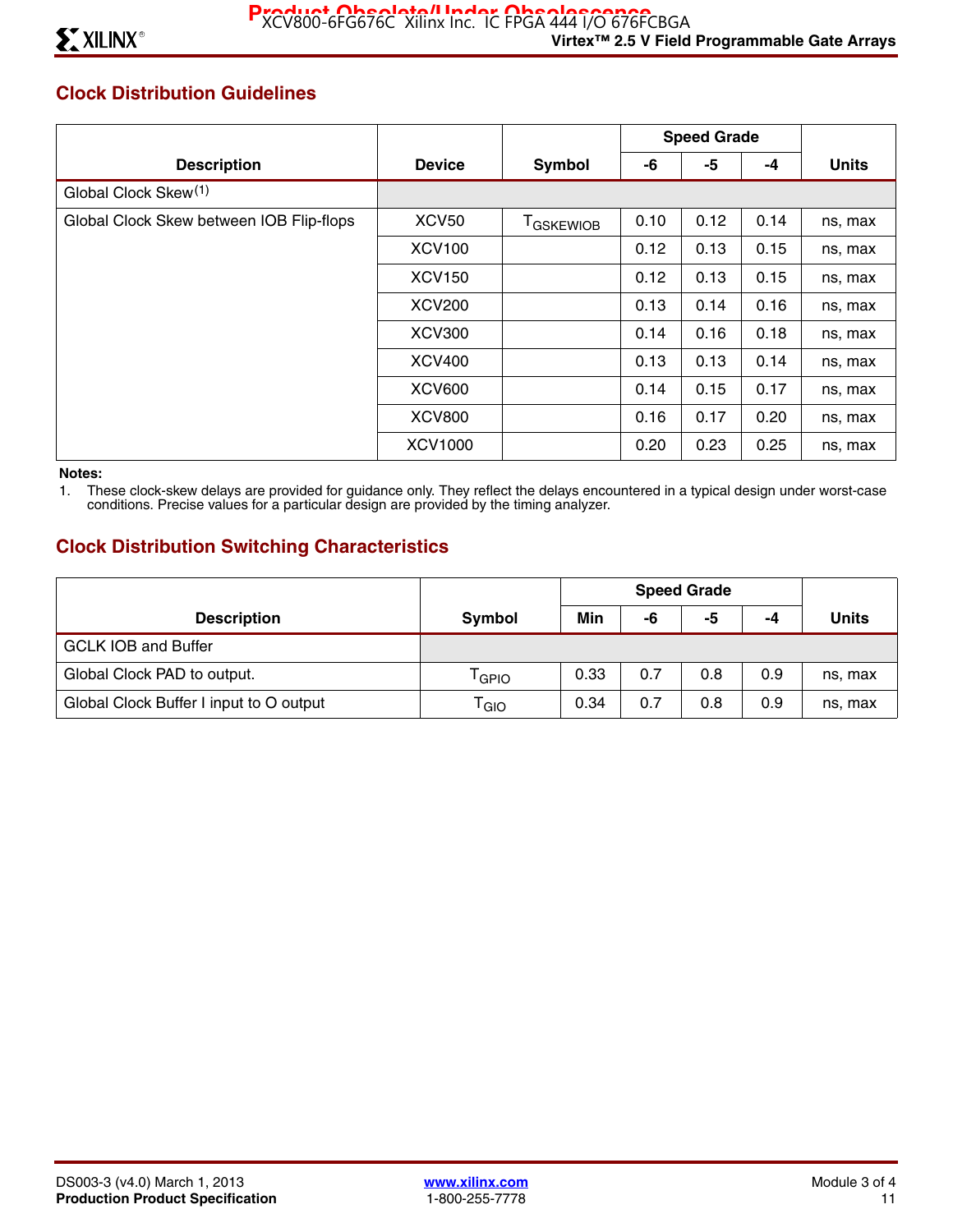# **I/O Standard Global Clock Input Adjustments**

|                                                           | <b>Speed Grade</b>                     |                                  |             |             |             |             |              |
|-----------------------------------------------------------|----------------------------------------|----------------------------------|-------------|-------------|-------------|-------------|--------------|
| <b>Description</b>                                        | Symbol                                 | Standard $(1)$                   | Min         | -6          | $-5$        | $-4$        | <b>Units</b> |
| Data Input Delay Adjustments                              |                                        |                                  |             |             |             |             |              |
| Standard-specific global clock input<br>delay adjustments | T <sub>GPLVTTL</sub>                   | <b>LVTTL</b>                     | $\mathbf 0$ | $\mathbf 0$ | $\mathbf 0$ | $\mathbf 0$ | ns,<br>max   |
|                                                           | T <sub>GPLVCMOS</sub><br>$\mathcal{P}$ | LVCMOS2                          | $-0.02$     | $-0.04$     | $-0.04$     | $-0.05$     | ns,<br>max   |
|                                                           | $TGPPCI33_3$                           | PCI, 33 MHz, 3.3<br>V            | $-0.05$     | $-0.11$     | $-0.12$     | $-0.14$     | ns,<br>max   |
|                                                           | TGPPCI33_5                             | PCI, 33 MHz, 5.0<br>$\mathsf{V}$ | 0.13        | 0.25        | 0.28        | 0.33        | ns,<br>max   |
|                                                           | $TGPPCI66_3$                           | PCI, 66 MHz, 3.3<br>V            | $-0.05$     | $-0.11$     | $-0.12$     | $-0.14$     | ns,<br>max   |
|                                                           | <b>T</b> GPGTL                         | <b>GTL</b>                       | 0.7         | 0.8         | 0.9         | 0.9         | ns,<br>max   |
|                                                           | TGPGTLP                                | $GTL+$                           | 0.7         | 0.8         | 0.8         | 0.8         | ns,<br>max   |
|                                                           | <b>TGPHSTL</b>                         | <b>HSTL</b>                      | 0.7         | 0.7         | 0.7         | 0.7         | ns,<br>max   |
|                                                           | T <sub>GPSSTL2</sub>                   | SSTL <sub>2</sub>                | 0.6         | 0.52        | 0.51        | 0.50        | ns,<br>max   |
|                                                           | T <sub>GPSSTL3</sub>                   | SSTL3                            | 0.6         | 0.6         | 0.55        | 0.54        | ns,<br>max   |
|                                                           | TGPCTT                                 | <b>CTT</b>                       | 0.7         | 0.7         | 0.7         | 0.7         | ns,<br>max   |
|                                                           | <b>T</b> GPAGP                         | <b>AGP</b>                       | 0.6         | 0.54        | 0.53        | 0.52        | ns,<br>max   |

#### **Notes:**

1. Input timing for GPLVTTL is measured at 1.4 V. For other I/O standards, see Table 3.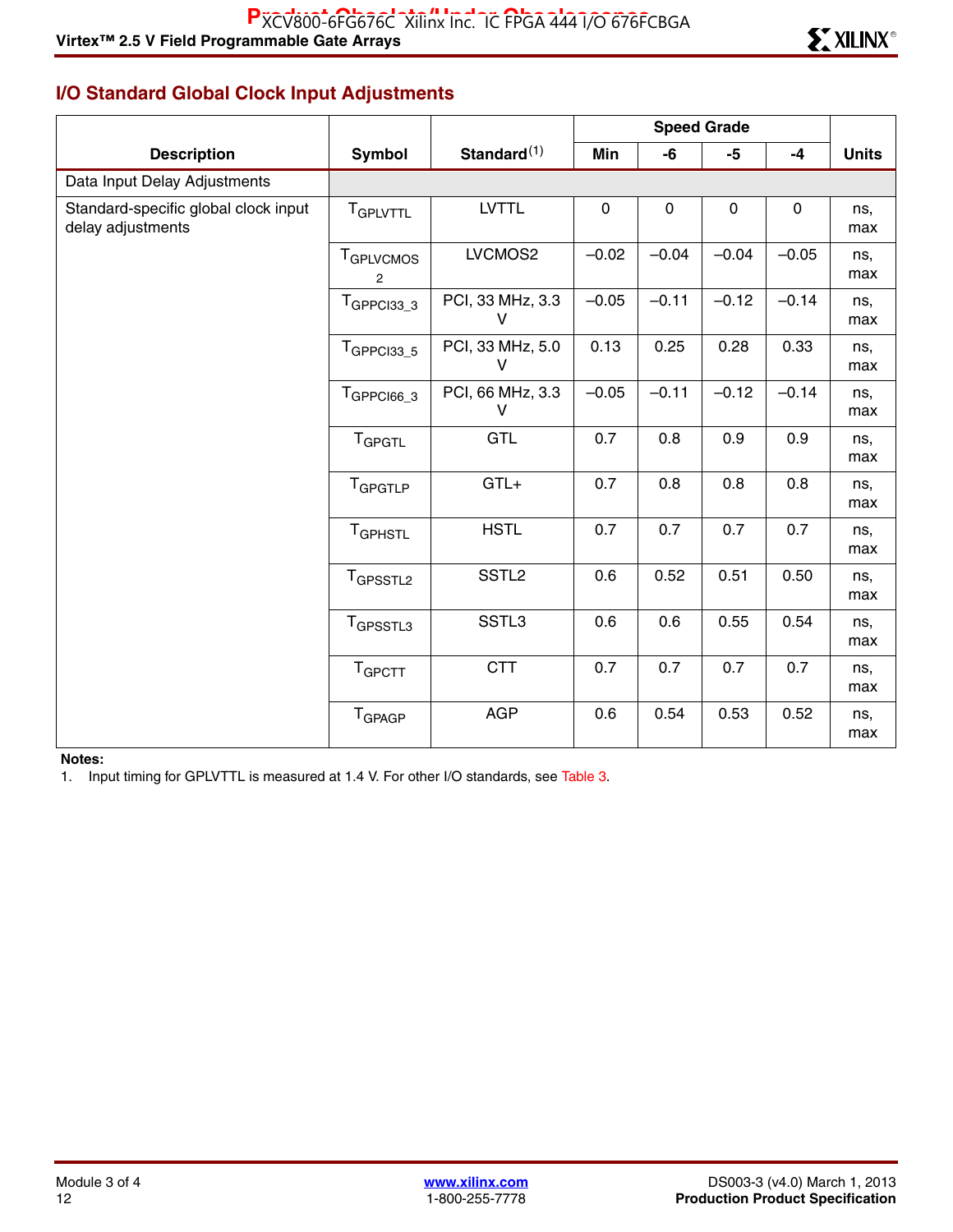# **CLB Switching Characteristics**

Delays originating at F/G inputs vary slightly according to the input used. The values listed below are worst-case. Precise values are provided by the timing analyzer.

|                                                                         |                                                      |          | <b>Speed Grade</b>     |         |         |              |
|-------------------------------------------------------------------------|------------------------------------------------------|----------|------------------------|---------|---------|--------------|
| <b>Description</b>                                                      | <b>Symbol</b>                                        | Min      | -6                     | $-5$    | $-4$    | <b>Units</b> |
| <b>Combinatorial Delays</b>                                             |                                                      |          |                        |         |         |              |
| 4-input function: F/G inputs to X/Y outputs                             | T <sub>ILO</sub>                                     | 0.29     | 0.6                    | 0.7     | 0.8     | ns, max      |
| 5-input function: F/G inputs to F5 output                               | $T_{IF5}$                                            | 0.32     | 0.7                    | 0.8     | 0.9     | ns, max      |
| 5-input function: F/G inputs to X output                                | $T_{IF5X}$                                           | 0.36     | 0.8                    | 0.8     | 1.0     | ns, max      |
| 6-input function: F/G inputs to Y output via F6 MUX                     | $T_{IF6Y}$                                           | 0.44     | 0.9                    | 1.0     | 1.2     | ns, max      |
| 6-input function: F5IN input to Y output                                | T <sub>F5INY</sub>                                   | 0.17     | 0.32                   | 0.36    | 0.42    | ns, max      |
| Incremental delay routing through transparent latch<br>to XQ/YQ outputs | TIFNCTL                                              | 0.31     | 0.7                    | 0.7     | 0.8     | ns, max      |
| BY input to YB output                                                   | <b>T</b> <sub>BYYB</sub>                             | 0.27     | 0.53                   | 0.6     | 0.7     | ns, max      |
| <b>Sequential Delays</b>                                                |                                                      |          |                        |         |         |              |
| FF Clock CLK to XQ/YQ outputs                                           | $T_{CKO}$                                            | 0.54     | $1.1$                  | 1.2     | 1.4     | ns, max      |
| Latch Clock CLK to XQ/YQ outputs                                        | <b>T<sub>CKLO</sub></b>                              | 0.6      | 1.2                    | 1.4     | 1.6     | ns, max      |
| Setup and Hold Times before/after Clock CLK <sup>(1)</sup>              |                                                      |          | Setup Time / Hold Time |         |         |              |
| 4-input function: F/G Inputs                                            | $T_{\text{ICK}}/T_{\text{CKI}}$                      | 0.6/0    | 1.2/0                  | 1.4/0   | 1.5/0   | ns, min      |
| 5-input function: F/G inputs                                            | T <sub>IF5CK</sub> /T <sub>CKIF5</sub>               | 0.7/0    | 1.3/0                  | 1.5/0   | 1.7/0   | ns, min      |
| 6-input function: F5IN input                                            | T <sub>F5INCK</sub> /T <sub>CKF5IN</sub>             | 0.46/0   | 1.0/0                  | 1.1/0   | 1.2/0   | ns, min      |
| 6-input function: F/G inputs via F6 MUX                                 | T <sub>IF6CK</sub> /T <sub>CKIF6</sub>               | 0.8/0    | 1.5/0                  | 1.7/0   | 1.9/0   | ns, min      |
| <b>BX/BY</b> inputs                                                     | T <sub>DICK</sub> /T <sub>CKDI</sub>                 | 0.30 / 0 | 0.6/0                  | 0.7/0   | 0.8 / 0 | ns, min      |
| CE input                                                                | T <sub>CECK</sub> /T <sub>CKCE</sub>                 | 0.37/0   | 0.8/0                  | 0.9/0   | 1.0/0   | ns, min      |
| SR/BY inputs (synchronous)                                              | $\mathsf{T}_{\mathsf{RCK}}\mathsf{T}_{\mathsf{CKR}}$ | 0.33/0   | 0.7/0                  | 0.8 / 0 | 0.9/0   | ns, min      |
| Clock CLK                                                               |                                                      |          |                        |         |         |              |
| Minimum Pulse Width, High                                               | $T_{CH}$                                             | 0.8      | 1.5                    | 1.7     | 2.0     | ns, min      |
| Minimum Pulse Width, Low                                                | $T_{CL}$                                             | 0.8      | 1.5                    | 1.7     | 2.0     | ns, min      |
| Set/Reset                                                               |                                                      |          |                        |         |         |              |
| Minimum Pulse Width, SR/BY inputs                                       | <b>T</b> <sub>RPW</sub>                              | 1.3      | 2.5                    | 2.8     | 3.3     | ns, min      |
| Delay from SR/BY inputs to XQ/YQ outputs<br>(asynchronous)              | $T_{\sf RQ}$                                         | 0.54     | 1.1                    | 1.3     | 1.4     | ns, max      |
| Delay from GSR to XQ/YQ outputs                                         | T <sub>IOGSRQ</sub>                                  | 4.9      | 9.7                    | 10.9    | 12.5    | ns, max      |
| Toggle Frequency (MHz) (for export control)                             | $F_{TOG}$ (MHz)                                      | 625      | 333                    | 294     | 250     | <b>MHz</b>   |

#### **Notes:**

1. A Zero "0" Hold Time listing indicates no hold time or a negative hold time. Negative values cannot be guaranteed "best-case", but if a "0" is listed, there is no positive hold time.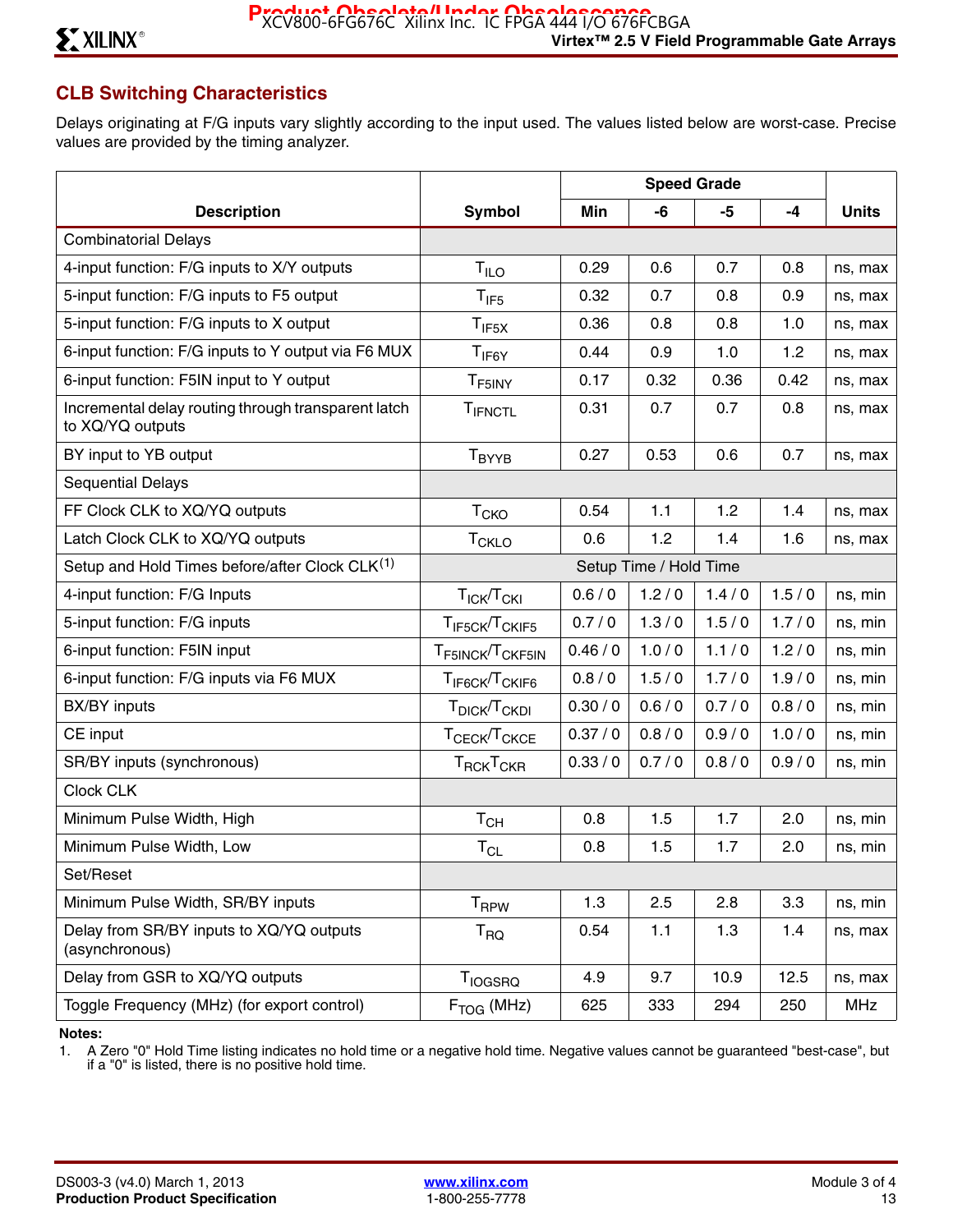# **CLB Arithmetic Switching Characteristics**

Setup times not listed explicitly can be approximated by decreasing the combinatorial delays by the setup time adjustment listed. Precise values are provided by the timing analyzer.

| <b>Description</b>                                         | <b>Symbol</b>                        | Min    | -6                     | -5    | $-4$  | <b>Units</b> |
|------------------------------------------------------------|--------------------------------------|--------|------------------------|-------|-------|--------------|
| <b>Combinatorial Delays</b>                                |                                      |        |                        |       |       |              |
| F operand inputs to X via XOR                              | $T_{OPX}$                            | 0.37   | 0.8                    | 0.9   | 1.0   | ns, max      |
| F operand input to XB output                               | T <sub>OPXB</sub>                    | 0.54   | 1.1                    | 1.3   | 1.4   | ns, max      |
| F operand input to Y via XOR                               | T <sub>OPY</sub>                     | 0.8    | 1.5                    | 1.7   | 2.0   | ns, max      |
| F operand input to YB output                               | TOPYB                                | 0.8    | 1.5                    | 1.7   | 2.0   | ns, max      |
| F operand input to COUT output                             | TOPCYF                               | 0.6    | 1.2                    | 1.3   | 1.5   | ns, max      |
| G operand inputs to Y via XOR                              | T <sub>OPGY</sub>                    | 0.46   | 1.0                    | 1.1   | 1.2   | ns, max      |
| G operand input to YB output                               | T <sub>OPGYB</sub>                   | 0.8    | 1.6                    | 1.8   | 2.1   | ns, max      |
| G operand input to COUT output                             | TOPCYG                               | 0.7    | 1.3                    | 1.4   | 1.6   | ns, max      |
| BX initialization input to COUT                            | $T_{\text{BXCY}}$                    | 0.41   | 0.9                    | 1.0   | 1.1   | ns, max      |
| CIN input to X output via XOR                              | $T_{CINX}$                           | 0.21   | 0.41                   | 0.46  | 0.53  | ns, max      |
| CIN input to XB                                            | <b>TCINXB</b>                        | 0.02   | 0.04                   | 0.05  | 0.06  | ns, max      |
| CIN input to Y via XOR                                     | <b>TCINY</b>                         | 0.23   | 0.46                   | 0.52  | 0.6   | ns, max      |
| CIN input to YB                                            | $\mathsf{T}_{\mathsf{CINYB}}$        | 0.23   | 0.45                   | 0.51  | 0.6   | ns, max      |
| CIN input to COUT output                                   | $T_{\sf BYP}$                        | 0.05   | 0.09                   | 0.10  | 0.11  | ns, max      |
| <b>Multiplier Operation</b>                                |                                      |        |                        |       |       |              |
| F1/2 operand inputs to XB output via AND                   | T <sub>FANDXB</sub>                  | 0.18   | 0.36                   | 0.40  | 0.46  | ns, max      |
| F1/2 operand inputs to YB output via AND                   | <b>TFANDYB</b>                       | 0.40   | 0.8                    | 0.9   | 1.1   | ns, max      |
| F1/2 operand inputs to COUT output via AND                 | <b>TFANDCY</b>                       | 0.22   | 0.43                   | 0.48  | 0.6   | ns, max      |
| G1/2 operand inputs to YB output via AND                   | T <sub>GANDYB</sub>                  | 0.25   | 0.50                   | 0.6   | 0.7   | ns, max      |
| G1/2 operand inputs to COUT output via AND                 | <b>T</b> GANDCY                      | 0.07   | 0.13                   | 0.15  | 0.17  | ns, max      |
| Setup and Hold Times before/after Clock CLK <sup>(1)</sup> |                                      |        | Setup Time / Hold Time |       |       |              |
| CIN input to FFX                                           | T <sub>CCKX</sub> /T <sub>CKCX</sub> | 0.50/0 | 1.0/0                  | 1.2/0 | 1.3/0 | ns, min      |
| CIN input to FFY                                           | T <sub>CCKY</sub> /T <sub>CKCY</sub> | 0.53/0 | 1.1/0                  | 1.2/0 | 1.4/0 | ns, min      |

**Notes:** 

1. A Zero "0" Hold Time listing indicates no hold time or a negative hold time. Negative values can not be guaranteed "best-case", but if a "0" is listed, there is no positive hold time.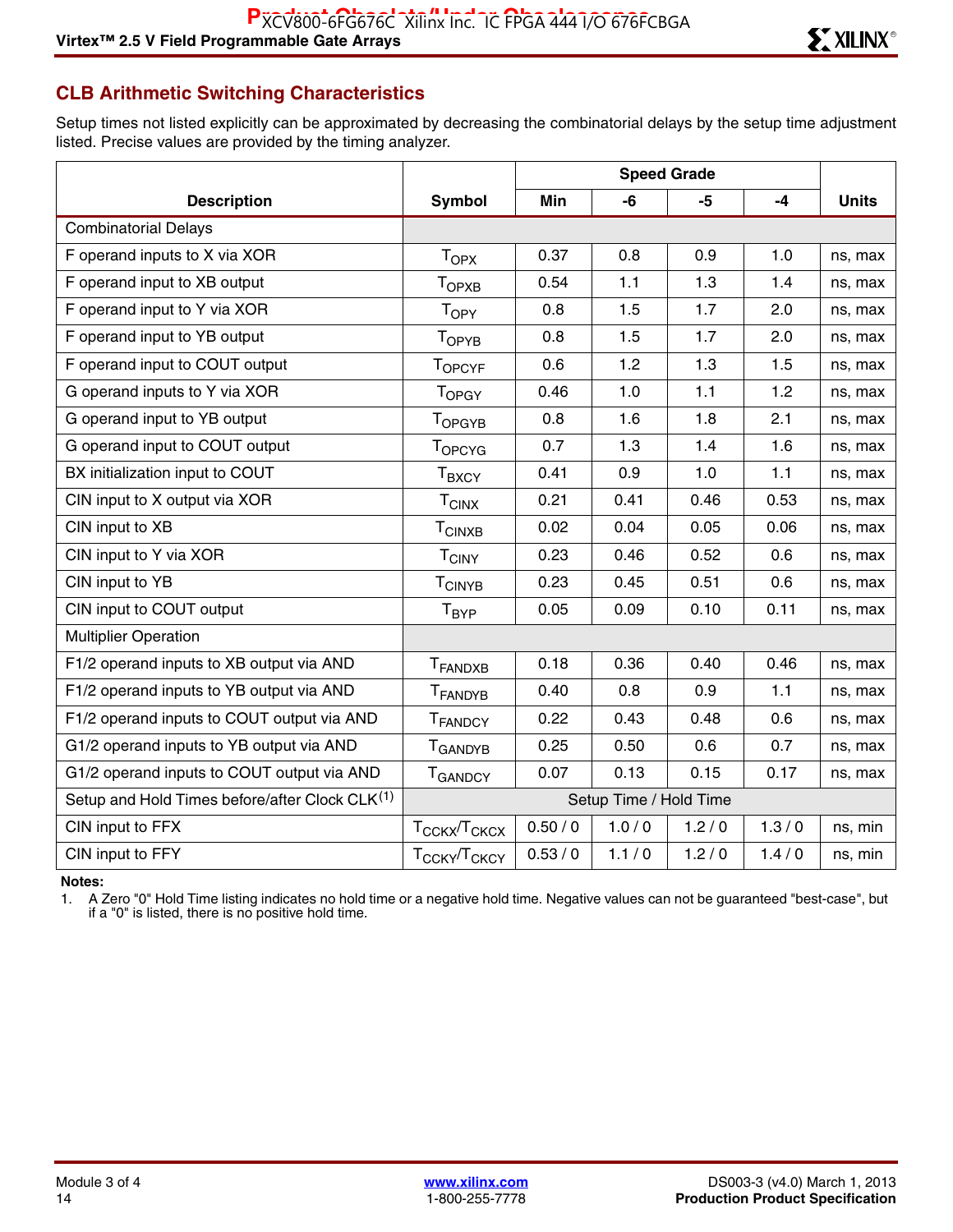# **CLB SelectRAM Switching Characteristics**

|                                                            |                          | <b>Speed Grade</b> |       |       |       |              |
|------------------------------------------------------------|--------------------------|--------------------|-------|-------|-------|--------------|
| <b>Description</b>                                         | Symbol                   | Min                | -6    | -5    | $-4$  | <b>Units</b> |
| <b>Sequential Delays</b>                                   |                          |                    |       |       |       |              |
| Clock CLK to X/Y outputs (WE active) 16 x 1 mode           | T <sub>SHCKO16</sub>     | 1.2                | 2.3   | 2.6   | 3.0   | ns, max      |
| Clock CLK to X/Y outputs (WE active) 32 x 1 mode           | T <sub>SHCKO32</sub>     | 1.2                | 2.7   | 3.1   | 3.5   | ns, max      |
| Shift-Register Mode                                        |                          |                    |       |       |       |              |
| Clock CLK to X/Y outputs                                   | $T_{\text{REG}}$         | 1.2                | 3.7   | 4.1   | 4.7   | ns, max      |
| Setup and Hold Times before/after Clock CLK <sup>(1)</sup> | Setup Time / Hold Time   |                    |       |       |       |              |
| F/G address inputs                                         | $T_{AS}/T_{AH}$          | 0.25/0             | 0.5/0 | 0.6/0 | 0.7/0 | ns, min      |
| BX/BY data inputs (DIN)                                    | $T_{DS}/T_{DH}$          | 0.34/0             | 0.7/0 | 0.8/0 | 0.9/0 | ns, min      |
| CE input (WE)                                              | $T_{WS}/T_{WH}$          | 0.38 / 0           | 0.8/0 | 0.9/0 | 1.0/0 | ns, min      |
| Shift-Register Mode                                        |                          |                    |       |       |       |              |
| BX/BY data inputs (DIN)                                    | <b>T</b> SHDICK          | 0.34               | 0.7   | 0.8   | 0.9   | ns, min      |
| CE input (WS)                                              | <b>T</b> SHCECK          | 0.38               | 0.8   | 0.9   | 1.0   | ns, min      |
| <b>Clock CLK</b>                                           |                          |                    |       |       |       |              |
| Minimum Pulse Width, High                                  | T <sub>WPH</sub>         | 1.2                | 2.4   | 2.7   | 3.1   | ns, min      |
| Minimum Pulse Width, Low                                   | T <sub>WPL</sub>         | 1.2                | 2.4   | 2.7   | 3.1   | ns, min      |
| Minimum clock period to meet address write cycle<br>time   | T <sub>WC</sub>          | 2.4                | 4.8   | 5.4   | 6.2   | ns, min      |
| Shift-Register Mode                                        |                          |                    |       |       |       |              |
| Minimum Pulse Width, High                                  | <b>T</b> <sub>SRPH</sub> | 1.2                | 2.4   | 2.7   | 3.1   | ns, min      |
| Minimum Pulse Width, Low                                   | <b>T<sub>SRPL</sub></b>  | 1.2                | 2.4   | 2.7   | 3.1   | ns, min      |

#### **Notes:**

1. A Zero "0" Hold Time listing indicates no hold time or a negative hold time. Negative values can not be guaranteed "best-case", but if a "0" is listed, there is no positive hold time.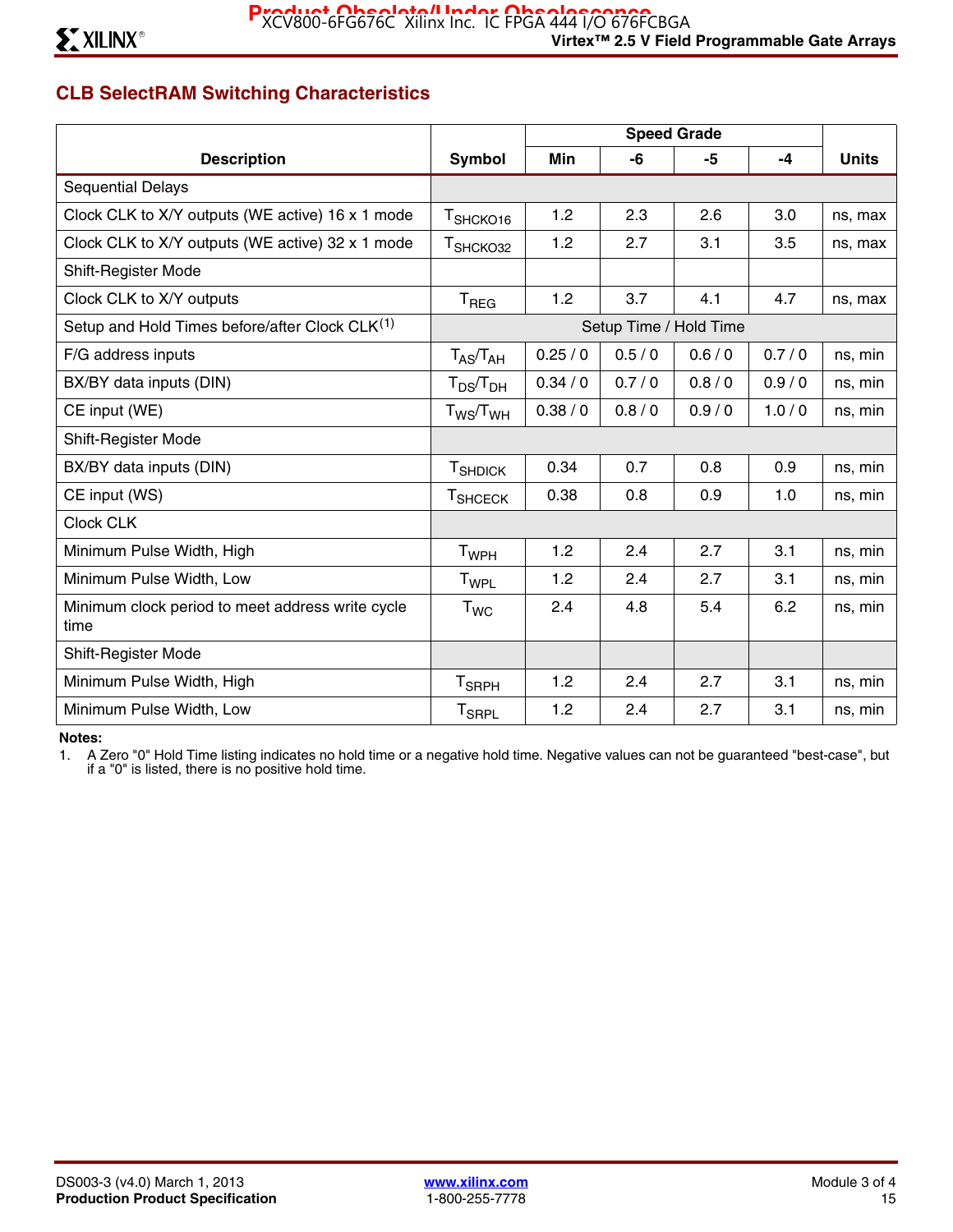# **Block RAM Switching Characteristics**

|                                                            | <b>Speed Grade</b>                                          |       |                        |       |       |              |
|------------------------------------------------------------|-------------------------------------------------------------|-------|------------------------|-------|-------|--------------|
| <b>Description</b>                                         | Symbol                                                      | Min   | -6                     | -5    | -4    | <b>Units</b> |
| <b>Sequential Delays</b>                                   |                                                             |       |                        |       |       |              |
| Clock CLK to DOUT output                                   | $T_{\scriptstyle{\text{BCKO}}}$                             | 1.7   | 3.4                    | 3.8   | 4.3   | ns, max      |
| Setup and Hold Times before/after Clock CLK <sup>(1)</sup> |                                                             |       | Setup Time / Hold Time |       |       |              |
| <b>ADDR</b> inputs                                         | T <sub>BACK</sub> /T <sub>BCKA</sub>                        | 0.6/0 | 1.2/0                  | 1.3/0 | 1.5/0 | ns, min      |
| DIN inputs                                                 | T <sub>BDCK</sub> /T <sub>BCKD</sub>                        | 0.6/0 | 1.2/0                  | 1.3/0 | 1.5/0 | ns, min      |
| EN input                                                   | $\mathsf{T}_{\mathsf{BECK}}$ / $\mathsf{T}_{\mathsf{BCKE}}$ | 1.3/0 | 2.6/0                  | 3.0/0 | 3.4/0 | ns, min      |
| <b>RST</b> input                                           | $\mathsf{T}_{\mathsf{BRCK}}\!/\!\mathsf{T}_{\mathsf{BCKR}}$ | 1.3/0 | 2.5/0                  | 2.7/0 | 3.2/0 | ns, min      |
| WEN input                                                  | T <sub>BWCK</sub> /T <sub>BCKW</sub>                        | 1.2/0 | 2.3/0                  | 2.6/0 | 3.0/0 | ns, min      |
| Clock CLK                                                  |                                                             |       |                        |       |       |              |
| Minimum Pulse Width, High                                  | T <sub>BPWH</sub>                                           | 0.8   | 1.5                    | 1.7   | 2.0   | ns, min      |
| Minimum Pulse Width, Low                                   | <b>T</b> <sub>BPWL</sub>                                    | 0.8   | 1.5                    | 1.7   | 2.0   | ns, min      |
| CLKA -> CLKB setup time for different ports                | $T_{\rm BCCS}$                                              |       | 3.0                    | 3.5   | 4.0   | ns, min      |

#### **Notes:**

1. A Zero "0" Hold Time listing indicates no hold time or a negative hold time. Negative values can not be guaranteed "best-case", but if a "0" is listed, there is no positive hold time.

## **TBUF Switching Characteristics**

|                                        |                             | <b>Speed Grade</b> |      |      |      |              |
|----------------------------------------|-----------------------------|--------------------|------|------|------|--------------|
| <b>Description</b>                     | Symbol                      | Min                | -6   | -5   | -4   | <b>Units</b> |
| <b>Combinatorial Delays</b>            |                             |                    |      |      |      |              |
| IN input to OUT output                 | T <sub>IO</sub>             | 0                  | 0    | 0    | 0    | ns, max      |
| TRI input to OUT output high-impedance | $\mathsf{T}_{\mathsf{OFF}}$ | 0.05               | 0.09 | 0.10 | 0.11 | ns, max      |
| TRI input to valid data on OUT output  | $\mathsf{T}_{\mathsf{ON}}$  | 0.05               | 0.09 | 0.10 | 0.11 | ns, max      |

## **JTAG Test Access Port Switching Characteristics**

|                                           |                     |      | <b>Speed Grade</b> |      |              |
|-------------------------------------------|---------------------|------|--------------------|------|--------------|
| <b>Description</b>                        | Symbol              | -6   | -5                 | -4   | <b>Units</b> |
| TMS and TDI Setup times before TCK        | TAPTCK              | 4.0  | 4.0                | 4.0  | ns, min      |
| TMS and TDI Hold times after TCK          | <sup>I</sup> TCKTAP | 2.0  | 2.0                | 2.0  | ns, min      |
| Output delay from clock TCK to output TDO | <sup>I</sup> TCKTDO | 11.0 | 11.0               | 11.0 | ns, max      |
| Maximum TCK clock frequency               | F <sub>TCK</sub>    | 33   | 33                 | 33   | MHz, max     |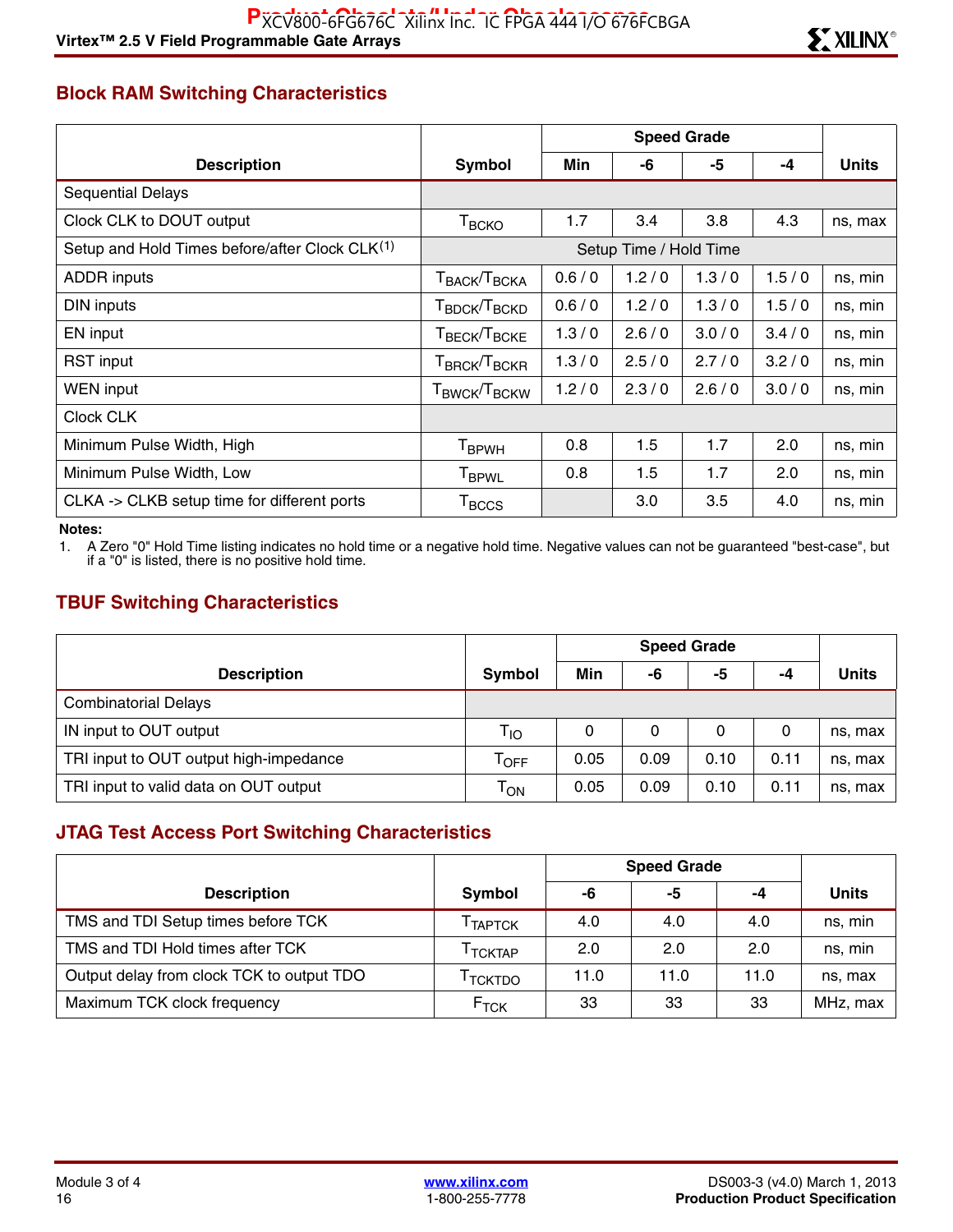# **Virtex Pin-to-Pin Output Parameter Guidelines**

All devices are 100% functionally tested. Listed below are representative values for typical pin locations and normal clock loading. Values are expressed in nanoseconds unless otherwise noted.

## **Global Clock Input to Output Delay for LVTTL, 12 mA, Fast Slew Rate,** *with* **DLL**

|                                                                                                                                                                                                                                 |                  |                   | <b>Speed Grade</b> |     |     |      |              |
|---------------------------------------------------------------------------------------------------------------------------------------------------------------------------------------------------------------------------------|------------------|-------------------|--------------------|-----|-----|------|--------------|
| <b>Description</b>                                                                                                                                                                                                              | Symbol           | <b>Device</b>     | Min                | -6  | -5  | $-4$ | <b>Units</b> |
| LVTTL Global Clock Input to Output Delay using<br>Output Flip-flop, 12 mA, Fast Slew Rate, with DLL.<br>For data <i>output</i> with different standards, adjust<br>delays with the values shown in Output Delay<br>Adjustments. | <b>TICKOFDLL</b> | XCV <sub>50</sub> | 1.0                | 3.1 | 3.3 | 3.6  | ns, max      |
|                                                                                                                                                                                                                                 |                  | <b>XCV100</b>     | 1.0                | 3.1 | 3.3 | 3.6  | ns, max      |
|                                                                                                                                                                                                                                 |                  | <b>XCV150</b>     | 1.0                | 3.1 | 3.3 | 3.6  | ns, max      |
|                                                                                                                                                                                                                                 |                  | <b>XCV200</b>     | 1.0                | 3.1 | 3.3 | 3.6  | ns, max      |
|                                                                                                                                                                                                                                 |                  | <b>XCV300</b>     | 1.0                | 3.1 | 3.3 | 3.6  | ns, max      |
|                                                                                                                                                                                                                                 |                  | <b>XCV400</b>     | 1.0                | 3.1 | 3.3 | 3.6  | ns, max      |
|                                                                                                                                                                                                                                 |                  | <b>XCV600</b>     | 1.0                | 3.1 | 3.3 | 3.6  | ns, max      |
|                                                                                                                                                                                                                                 |                  | <b>XCV800</b>     | 1.0                | 3.1 | 3.3 | 3.6  | ns, max      |
|                                                                                                                                                                                                                                 |                  | <b>XCV1000</b>    | 1.0                | 3.1 | 3.3 | 3.6  | ns, max      |

**Notes:** 

1. Listed above are representative values where one global clock input drives one vertical clock line in each accessible column, and where all accessible IOB and CLB flip-flops are clocked by the global clock net.

2. Output timing is measured at 1.4 V with 35 pF external capacitive load for LVTTL. The 35 pF load does not apply to the Min values. For other I/O standards and different loads, see Table 2 and Table 3.

3. DLL output jitter is already included in the timing calculation.

## **Global Clock Input-to-Output Delay for LVTTL, 12 mA, Fast Slew Rate,** *without* **DLL**

|                                                                                                                                                                                                                                                                                                           | <b>Speed Grade</b> |                |     |     |     |      |              |
|-----------------------------------------------------------------------------------------------------------------------------------------------------------------------------------------------------------------------------------------------------------------------------------------------------------|--------------------|----------------|-----|-----|-----|------|--------------|
| <b>Description</b>                                                                                                                                                                                                                                                                                        | Symbol             | <b>Device</b>  | Min | -6  | -5  | $-4$ | <b>Units</b> |
| LVTTL Global Clock Input to Output Delay using<br>Output Flip-flop, 12 mA, Fast Slew Rate, without DLL.<br>For data <i>output</i> with different standards, adjust<br>delays with the values shown in Input and Output<br>Delay Adjustments.<br>For I/O standards requiring $V_{\text{RFE}}$ such as GTL, | T <sub>ICKOF</sub> | <b>XCV50</b>   | 1.5 | 4.6 | 5.1 | 5.7  | ns, max      |
|                                                                                                                                                                                                                                                                                                           |                    | <b>XCV100</b>  | 1.5 | 4.6 | 5.1 | 5.7  | ns, max      |
|                                                                                                                                                                                                                                                                                                           |                    | <b>XCV150</b>  | 1.5 | 4.7 | 5.2 | 5.8  | ns, max      |
|                                                                                                                                                                                                                                                                                                           |                    | <b>XCV200</b>  | 1.5 | 4.7 | 5.2 | 5.8  | ns, max      |
| GTL+, SSTL, HSTL, CTT, and AGO, an additional                                                                                                                                                                                                                                                             |                    | <b>XCV300</b>  | 1.5 | 4.7 | 5.2 | 5.9  | ns, max      |
| 600 ps must be added.                                                                                                                                                                                                                                                                                     |                    | <b>XCV400</b>  | 1.5 | 4.8 | 5.3 | 6.0  | ns, max      |
|                                                                                                                                                                                                                                                                                                           |                    | <b>XCV600</b>  | 1.6 | 4.9 | 5.4 | 6.0  | ns, max      |
|                                                                                                                                                                                                                                                                                                           |                    | <b>XCV800</b>  | 1.6 | 4.9 | 5.5 | 6.2  | ns, max      |
|                                                                                                                                                                                                                                                                                                           |                    | <b>XCV1000</b> | 1.7 | 5.0 | 5.6 | 6.3  | ns, max      |

#### **Notes:**

1. Listed above are representative values where one global clock input drives one vertical clock line in each accessible column, and where all accessible IOB and CLB flip-flops are clocked by the global clock net.

2. Output timing is measured at 1.4 V with 35 pF external capacitive load for LVTTL. The 35 pF load does not apply to the Min values. For other I/O standards and different loads, see Table 2 and Table 3.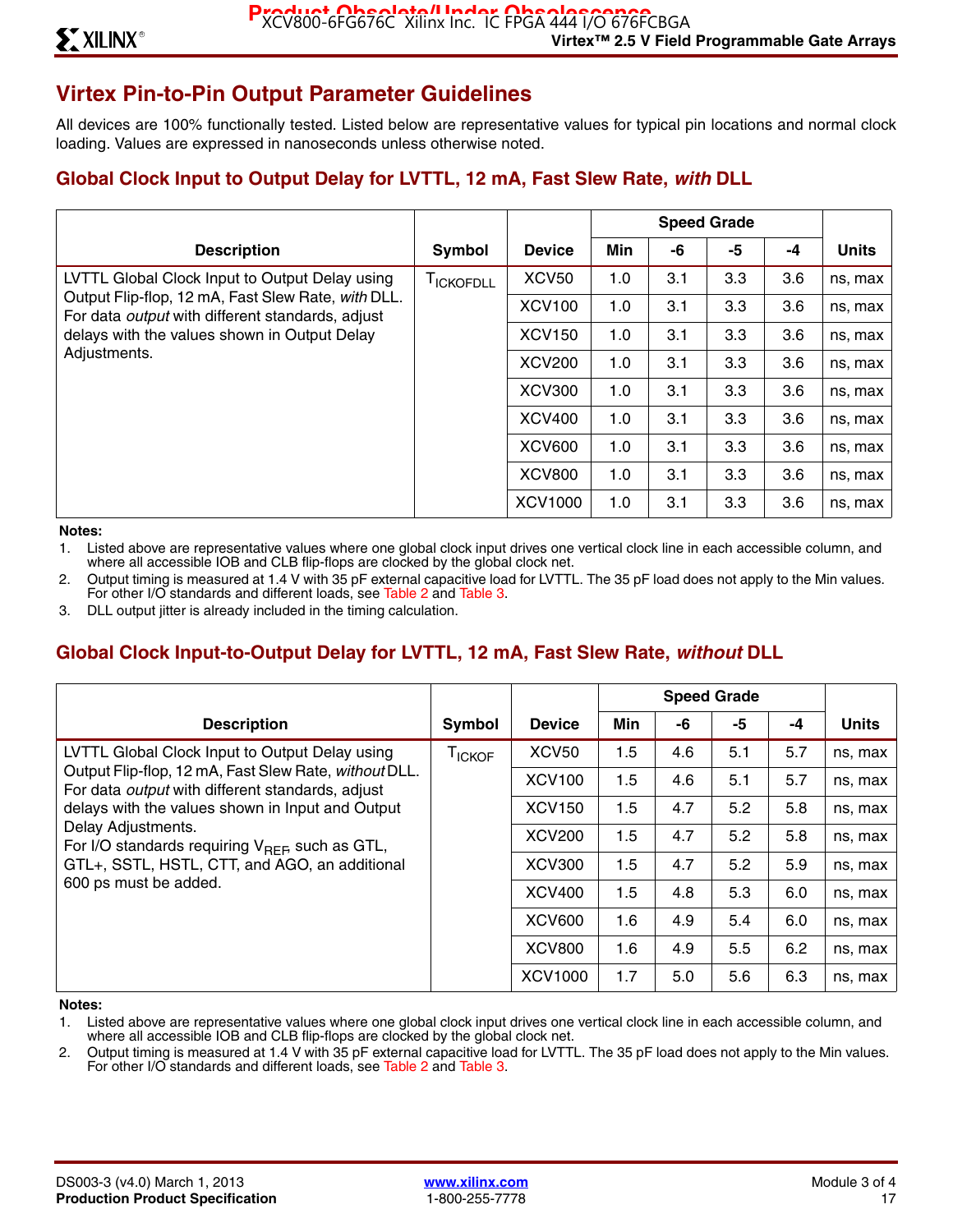## **Minimum Clock-to-Out for Virtex Devices**

|                      | <b>With DLL</b>    |            | <b>Without DLL</b> |      |             |             |             |             |             |       |              |
|----------------------|--------------------|------------|--------------------|------|-------------|-------------|-------------|-------------|-------------|-------|--------------|
| I/O Standard         | <b>All Devices</b> | <b>V50</b> | V100               | V150 | <b>V200</b> | <b>V300</b> | <b>V400</b> | <b>V600</b> | <b>V800</b> | V1000 | <b>Units</b> |
| *LVTTL_S2            | 5.2                | 6.0        | 6.0                | 6.0  | 6.0         | 6.1         | 6.1         | 6.1         | 6.1         | 6.1   | ns           |
| *LVTTL_S4            | 3.5                | 4.3        | 4.3                | 4.3  | 4.3         | 4.4         | 4.4         | 4.4         | 4.4         | 4.4   | ns           |
| *LVTTL_S6            | 2.8                | 3.6        | 3.6                | 3.6  | 3.6         | 3.7         | 3.7         | 3.7         | 3.7         | 3.7   | ns           |
| *LVTTL_S8            | 2.2                | 3.1        | 3.1                | 3.1  | 3.1         | 3.1         | 3.1         | 3.2         | 3.2         | 3.2   | ns           |
| *LVTTL_S12           | 2.0                | 2.9        | 2.9                | 2.9  | 2.9         | 2.9         | 2.9         | 3.0         | 3.0         | 3.0   | ns           |
| *LVTTL_S16           | 1.9                | 2.8        | 2.8                | 2.8  | 2.8         | 2.8         | 2.8         | 2.9         | 2.9         | 2.9   | ns           |
| *LVTTL_S24           | 1.8                | 2.6        | 2.6                | 2.7  | 2.7         | 2.7         | 2.7         | 2.7         | 2.7         | 2.8   | ns           |
| *LVTTL_F2            | 2.9                | 3.8        | 3.8                | 3.8  | 3.8         | 3.8         | 3.8         | 3.9         | 3.9         | 3.9   | ns           |
| *LVTTL_F4            | 1.7                | 2.6        | 2.6                | 2.6  | 2.6         | 2.6         | 2.6         | 2.7         | 2.7         | 2.7   | ns           |
| *LVTTL_F6            | 1.2                | 2.0        | 2.0                | 2.0  | 2.1         | 2.1         | 2.1         | 2.1         | 2.1         | 2.2   | ns           |
| *LVTTL_F8            | $1.1$              | 1.9        | 1.9                | 1.9  | 1.9         | 2.0         | 2.0         | 2.0         | 2.0         | 2.0   | ns           |
| *LVTTL_F12           | 1.0                | 1.8        | 1.8                | 1.8  | 1.8         | 1.9         | 1.9         | 1.9         | 1.9         | 1.9   | ns           |
| *LVTTL_F16           | 0.9                | 1.7        | 1.8                | 1.8  | 1.8         | 1.8         | 1.8         | 1.8         | 1.9         | 1.9   | ns           |
| *LVTTL_F24           | 0.9                | 1.7        | 1.7                | 1.7  | 1.8         | 1.8         | 1.8         | 1.8         | 1.8         | 1.9   | ns           |
| LVCMOS2              | $1.1$              | 1.9        | 1.9                | 1.9  | 2.0         | 2.0         | 2.0         | 2.0         | 2.0         | 2.1   | ns           |
| PCI33_3              | 1.5                | 2.4        | 2.4                | 2.4  | 2.4         | 2.4         | 2.4         | 2.5         | 2.5         | 2.5   | ns           |
| PCI33_5              | 1.4                | 2.2        | 2.2                | 2.3  | 2.3         | 2.3         | 2.3         | 2.3         | 2.3         | 2.4   | ns           |
| PCI66_3              | $1.1$              | 1.9        | 1.9                | 2.0  | 2.0         | 2.0         | 2.0         | 2.0         | 2.1         | 2.1   | ns           |
| GTL                  | 1.6                | 2.5        | 2.5                | 2.5  | 2.5         | 2.5         | 2.5         | 2.6         | 2.6         | 2.6   | ns           |
| $GTL+$               | 1.7                | 2.5        | 2.5                | 2.6  | 2.6         | 2.6         | 2.6         | 2.6         | 2.6         | 2.7   | ns           |
| <b>HSTLI</b>         | $1.1$              | 1.9        | 1.9                | 1.9  | 1.9         | 2.0         | 2.0         | 2.0         | 2.0         | 2.0   | ns           |
| <b>HSTL III</b>      | 0.9                | 1.7        | 1.7                | 1.8  | 1.8         | 1.8         | 1.8         | 1.8         | 1.8         | 1.9   | ns           |
| <b>HSTLIV</b>        | 0.8                | 1.6        | 1.6                | 1.6  | 1.7         | 1.7         | 1.7         | 1.7         | 1.7         | 1.8   | ns           |
| SSTL <sub>2</sub> I  | 0.9                | 1.7        | 1.7                | 1.7  | 1.7         | 1.8         | 1.8         | 1.8         | 1.8         | 1.8   | ns           |
| SSTL <sub>2</sub> II | 0.8                | 1.6        | 1.6                | 1.6  | 1.6         | 1.7         | 1.7         | 1.7         | 1.7         | 1.7   | ns           |
| SSTL31               | 0.8                | 1.6        | 1.7                | 1.7  | 1.7         | 1.7         | 1.7         | 1.7         | 1.8         | 1.8   | ns           |
| <b>SSTL3 II</b>      | 0.7                | 1.5        | 1.5                | 1.6  | 1.6         | 1.6         | 1.6         | 1.6         | 1.6         | 1.7   | ns           |
| <b>CTT</b>           | 1.0                | 1.8        | 1.8                | 1.8  | 1.9         | 1.9         | 1.9         | 1.9         | 1.9         | 2.0   | ns           |
| AGP                  | 1.0                | 1.8        | 1.8                | 1.9  | 1.9         | 1.9         | 1.9         | 1.9         | 1.9         | 2.0   | ns           |

 $*S =$  Slow Slew Rate,  $F =$  Fast Slew Rate

**Notes:** 

1. Listed above are representative values where one global clock input drives one vertical clock line in each accessible column, and where all accessible IOB and CLB flip-flops are clocked by the global clock net.

2. Input and output timing is measured at 1.4 V for LVTTL. For other I/O standards, see Table 3. In all cases, an 8 pF external capacitive load is used.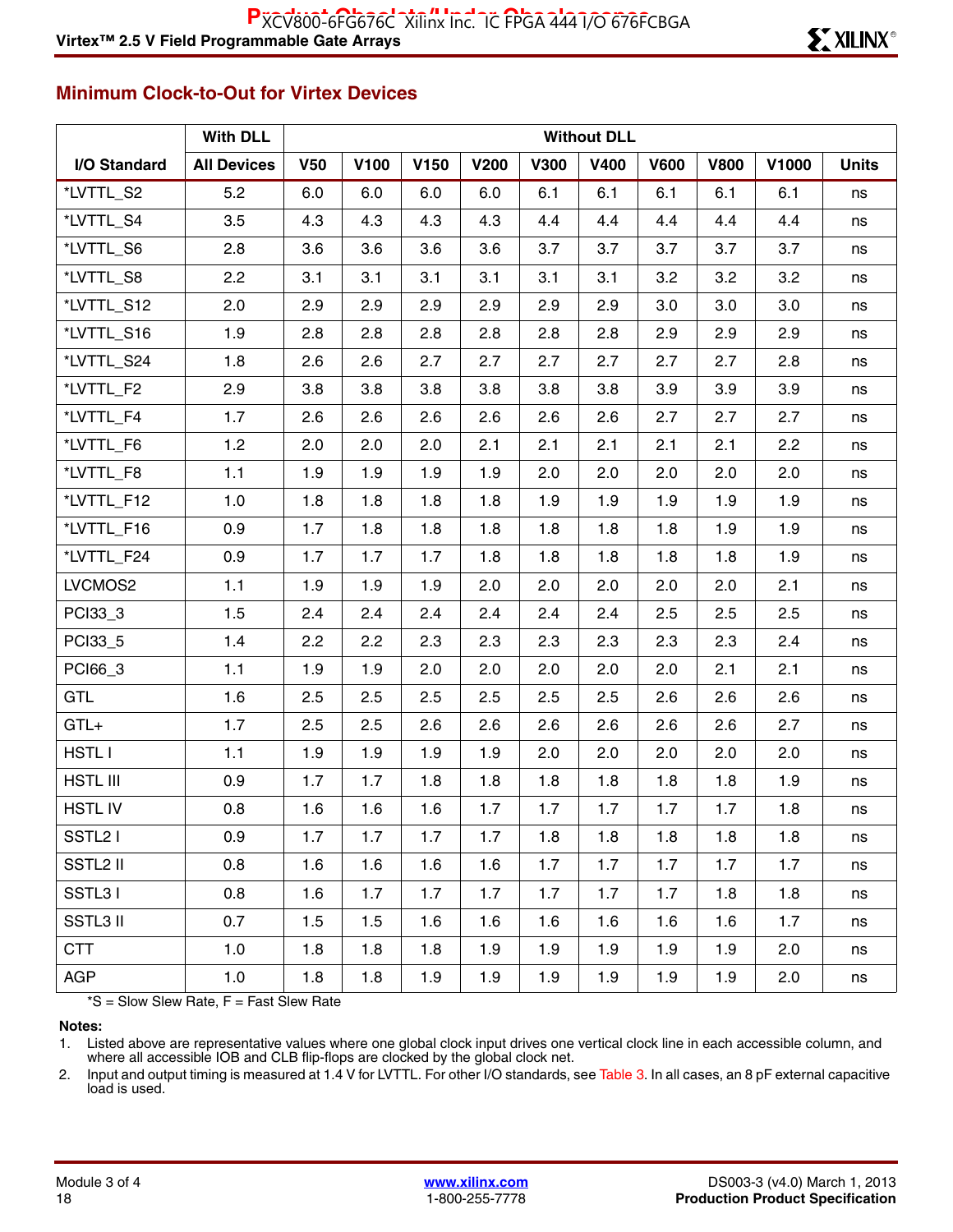# **Virtex Pin-to-Pin Input Parameter Guidelines**

All devices are 100% functionally tested. Listed below are representative values for typical pin locations and normal clock loading. Values are expressed in nanoseconds unless otherwise noted

## **Global Clock Set-Up and Hold for LVTTL Standard,** *with* **DLL**

| <b>Description</b>                                                                                                                                                                                          | Symbol                                 | <b>Device</b>  | Min           | -6         | -5         | $-4$         | <b>Units</b> |  |  |  |  |
|-------------------------------------------------------------------------------------------------------------------------------------------------------------------------------------------------------------|----------------------------------------|----------------|---------------|------------|------------|--------------|--------------|--|--|--|--|
| Input Setup and Hold Time Relative to Global Clock Input Signal for LVTTL Standard. For data input with different<br>standards, adjust the setup time delay by the values shown in Input Delay Adjustments. |                                        |                |               |            |            |              |              |  |  |  |  |
| No Delay<br>Global Clock and IFF, with DLL                                                                                                                                                                  | T <sub>PSDLL</sub> /T <sub>PHDLL</sub> | <b>XCV50</b>   | $0.40 / -0.4$ | $1.7/-0.4$ | $1.8/-0.4$ | $2.1 / -0.4$ | ns.<br>min   |  |  |  |  |
|                                                                                                                                                                                                             |                                        | <b>XCV100</b>  | $0.40/-0.4$   | $1.7/-0.4$ | $1.9/-0.4$ | $2.1 / -0.4$ | ns,<br>min   |  |  |  |  |
|                                                                                                                                                                                                             |                                        | <b>XCV150</b>  | $0.40/-0.4$   | $1.7/-0.4$ | $1.9/-0.4$ | $2.1 / -0.4$ | ns.<br>min   |  |  |  |  |
|                                                                                                                                                                                                             |                                        | <b>XCV200</b>  | $0.40/-0.4$   | $1.7/-0.4$ | $1.9/-0.4$ | $2.1 / -0.4$ | ns,<br>min   |  |  |  |  |
|                                                                                                                                                                                                             |                                        | <b>XCV300</b>  | $0.40/-0.4$   | $1.7/-0.4$ | $1.9/-0.4$ | $2.1 / -0.4$ | ns,<br>min   |  |  |  |  |
|                                                                                                                                                                                                             |                                        | <b>XCV400</b>  | $0.40/-0.4$   | $1.7/-0.4$ | $1.9/-0.4$ | $2.1 / -0.4$ | ns.<br>min   |  |  |  |  |
|                                                                                                                                                                                                             |                                        | <b>XCV600</b>  | $0.40/-0.4$   | $1.7/-0.4$ | $1.9/-0.4$ | $2.1 / -0.4$ | ns.<br>min   |  |  |  |  |
|                                                                                                                                                                                                             |                                        | <b>XCV800</b>  | $0.40/-0.4$   | $1.7/-0.4$ | $1.9/-0.4$ | $2.1 / -0.4$ | ns.<br>min   |  |  |  |  |
|                                                                                                                                                                                                             |                                        | <b>XCV1000</b> | $0.40/-0.4$   | $1.7/-0.4$ | $1.9/-0.4$ | $2.1 / -0.4$ | ns,<br>min   |  |  |  |  |

IFF = Input Flip-Flop or Latch

**Notes:** 

- 1. Set-up time is measured relative to the Global Clock input signal with the fastest route and the lightest load. Hold time is measured relative to the Global Clock input signal with the slowest route and heaviest load.
- 2. DLL output jitter is already included in the timing calculation.
- 3. A Zero "0" Hold Time listing indicates no hold time or a negative hold time. Negative values can not be guaranteed "best-case", but if a "0" is listed, there is no positive hold time.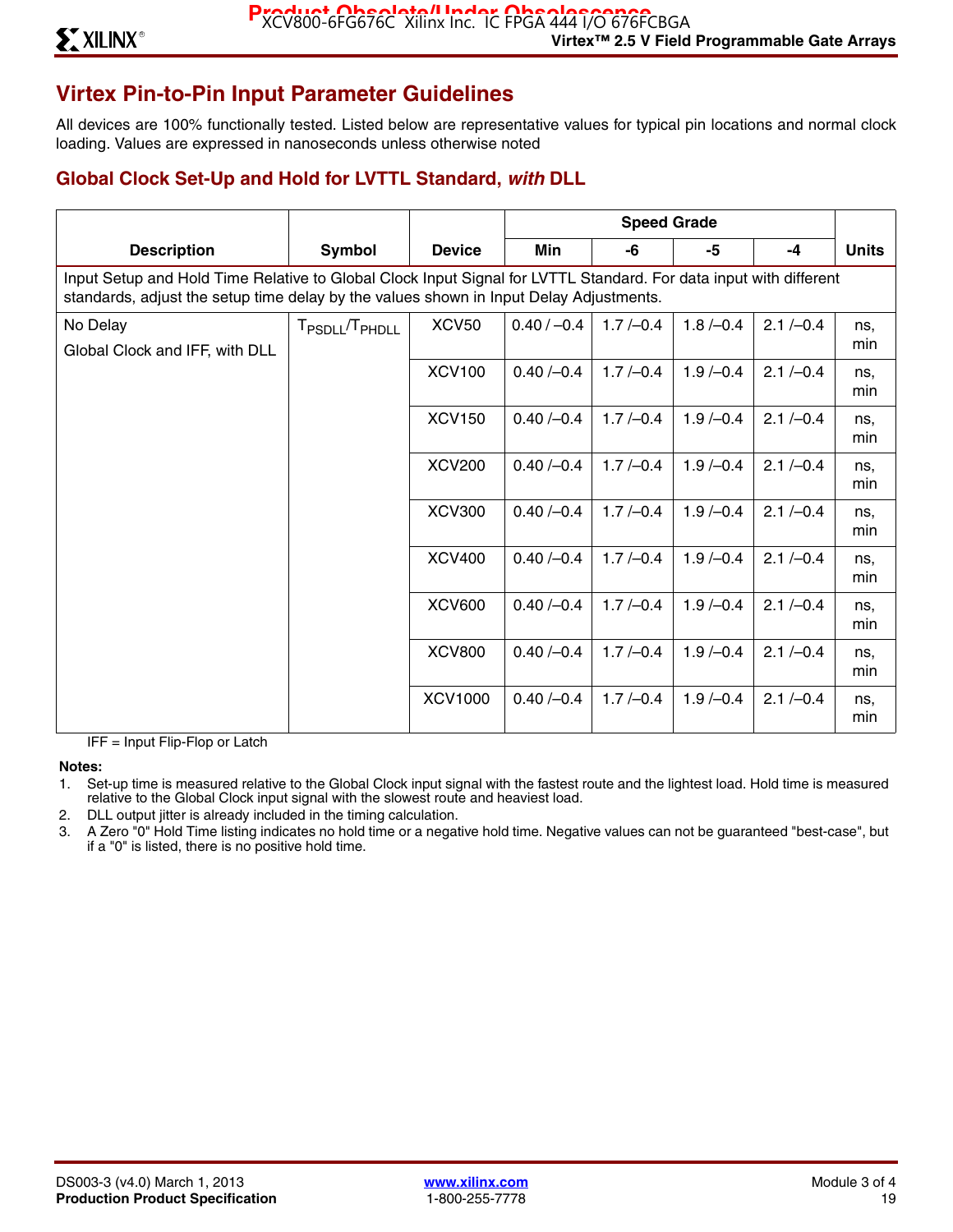# **Global Clock Set-Up and Hold for LVTTL Standard,** *without* **DLL**

| <b>Description</b>                                                                                                                                                                                                         | Symbol                               | <b>Device</b>  | Min   | -6    | -5    | $-4$  | <b>Units</b> |  |  |  |  |
|----------------------------------------------------------------------------------------------------------------------------------------------------------------------------------------------------------------------------|--------------------------------------|----------------|-------|-------|-------|-------|--------------|--|--|--|--|
| Input Setup and Hold Time Relative to Global Clock Input Signal for LVTTL Standard. <sup>(2)</sup> For data input with different<br>standards, adjust the setup time delay by the values shown in Input Delay Adjustments. |                                      |                |       |       |       |       |              |  |  |  |  |
| <b>Full Delay</b><br>Global Clock and IFF, without                                                                                                                                                                         | T <sub>PSFD</sub> /T <sub>PHFD</sub> | <b>XCV50</b>   | 0.6/0 | 2.3/0 | 2.6/0 | 2.9/0 | ns,<br>min   |  |  |  |  |
| <b>DLL</b>                                                                                                                                                                                                                 |                                      | <b>XCV100</b>  | 0.6/0 | 2.3/0 | 2.6/0 | 3.0/0 | ns,<br>min   |  |  |  |  |
|                                                                                                                                                                                                                            |                                      | <b>XCV150</b>  | 0.6/0 | 2.4/0 | 2.7/0 | 3.1/0 | ns,<br>min   |  |  |  |  |
|                                                                                                                                                                                                                            |                                      | <b>XCV200</b>  | 0.7/0 | 2.5/0 | 2.8/0 | 3.2/0 | ns,<br>min   |  |  |  |  |
|                                                                                                                                                                                                                            |                                      | <b>XCV300</b>  | 0.7/0 | 2.5/0 | 2.8/0 | 3.2/0 | ns,<br>min   |  |  |  |  |
|                                                                                                                                                                                                                            |                                      | <b>XCV400</b>  | 0.7/0 | 2.6/0 | 2.9/0 | 3.3/0 | ns,<br>min   |  |  |  |  |
|                                                                                                                                                                                                                            |                                      | <b>XCV600</b>  | 0.7/0 | 2.6/0 | 2.9/0 | 3.3/0 | ns,<br>min   |  |  |  |  |
|                                                                                                                                                                                                                            |                                      | <b>XCV800</b>  | 0.7/0 | 2.7/0 | 3.1/0 | 3.5/0 | ns,<br>min   |  |  |  |  |
|                                                                                                                                                                                                                            |                                      | <b>XCV1000</b> | 0.7/0 | 2.8/0 | 3.1/0 | 3.6/0 | ns,<br>min   |  |  |  |  |

IFF = Input Flip-Flop or Latch

#### **Notes: Notes:**

1. Set-up time is measured relative to the Global Clock input signal with the fastest route and the lightest load. Hold time is measured relative to the Global Clock input signal with the slowest route and heaviest load.

2. A Zero "0" Hold Time listing indicates no hold time or a negative hold time. Negative values can not be guaranteed "best-case", but if a "0" is listed, there is no positive hold time.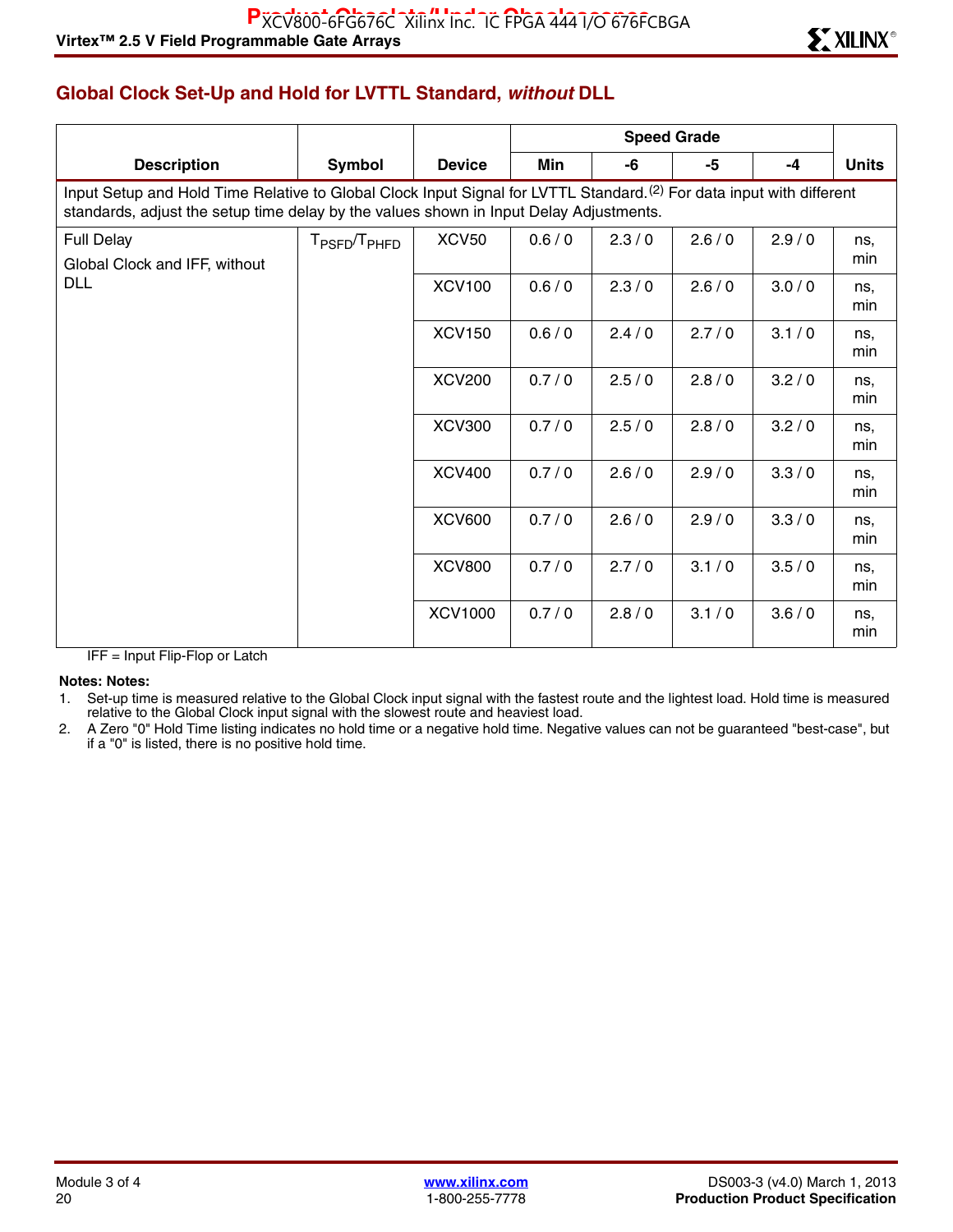## **DLL Timing Parameters**

All devices are 100 percent functionally tested. Because of the difficulty in directly measuring many internal timing parameters, those parameters are derived from benchmark timing patterns. The following guidelines reflect worst-case values across the recommended operating conditions.

|                                    |                  | <b>Speed Grade</b> |     |     |            |     |            |              |
|------------------------------------|------------------|--------------------|-----|-----|------------|-----|------------|--------------|
|                                    |                  |                    | -6  |     | -5         |     | -4         |              |
| <b>Description</b>                 | Symbol           | Min                | Max | Min | <b>Max</b> | Min | <b>Max</b> | <b>Units</b> |
| Input Clock Frequency (CLKDLLHF)   | <b>FCLKINHF</b>  | 60                 | 200 | 60  | 180        | 60  | 180        | <b>MHz</b>   |
| Input Clock Frequency (CLKDLL)     | <b>FCLKINLF</b>  | 25                 | 100 | 25  | 90         | 25  | 90         | <b>MHz</b>   |
| Input Clock Pulse Width (CLKDLLHF) | <b>DLLPWHF</b>   | 2.0                | ۰   | 2.4 |            | 2.4 |            | ns           |
| Input Clock Pulse Width (CLKDLL)   | <b>I</b> DLLPWLF | 2.5                | -   | 3.0 |            | 3.0 |            | ns           |

#### **Notes:**

1. All specifications correspond to Commercial Operating Temperatures ( $0^{\circ}$ C to + 85 $^{\circ}$ C).

## **DLL Clock Tolerance, Jitter, and Phase Information**

All DLL output jitter and phase specifications determined through statistical measurement at the package pins using a clock mirror configuration and matched drivers.

|                                                                        |                                                                         |             | <b>CLKDLLHF</b> |       | <b>CLKDLL</b>            |       |              |
|------------------------------------------------------------------------|-------------------------------------------------------------------------|-------------|-----------------|-------|--------------------------|-------|--------------|
| <b>Description</b>                                                     | Symbol                                                                  | $F_{CLKIN}$ | Min             | Max   | Min                      | Max   | <b>Units</b> |
| Input Clock Period Tolerance                                           | TIPTOL                                                                  |             |                 | 1.0   |                          | 1.0   | ns           |
| Input Clock Jitter Tolerance (Cycle to Cycle)                          | $T_{\mathsf{I} \mathsf{J} \mathsf{T} \mathsf{T} \mathsf{C} \mathsf{C}}$ |             | $\blacksquare$  | ± 150 |                          | ± 300 | ps           |
| Time Required for DLL to Acquire Lock                                  | $T_{\mathsf{LOCK}}$                                                     | $>60$ MHz   | $\blacksquare$  | 20    | $\overline{\phantom{a}}$ | 20    | μs           |
|                                                                        |                                                                         | 50 - 60 MHz | $\blacksquare$  | ۰     |                          | 25    | μs           |
|                                                                        |                                                                         | 40 - 50 MHz | $\blacksquare$  |       |                          | 50    | μs           |
|                                                                        |                                                                         | 30 - 40 MHz | $\blacksquare$  | ۰     |                          | 90    | μs           |
|                                                                        |                                                                         | 25 - 30 MHz | $\blacksquare$  |       |                          | 120   | μs           |
| Output Jitter (cycle-to-cycle) for any DLL Clock Output <sup>(1)</sup> | T <sub>OJITCC</sub>                                                     |             |                 | ± 60  |                          | ± 60  | ps           |
| Phase Offset between CLKIN and CLKO <sup>(2)</sup>                     | T <sub>PHIO</sub>                                                       |             |                 | ± 100 |                          | ± 100 | ps           |
| Phase Offset between Clock Outputs on the DLL <sup>(3)</sup>           | T <sub>PHOO</sub>                                                       |             |                 | ± 140 |                          | ± 140 | ps           |
| Maximum Phase Difference between CLKIN and<br>CLKO <sup>(4)</sup>      | T <sub>PHIOM</sub>                                                      |             |                 | ±160  |                          | ±160  | ps           |
| Maximum Phase Difference between Clock Outputs on<br>the $DLL(5)$      | T <sub>PHOOM</sub>                                                      |             |                 | ± 200 |                          | ± 200 | ps           |

#### **Notes:**

- 1. **Output Jitter** is cycle-to-cycle jitter measured on the DLL output clock, *excluding* input clock jitter.
- 2. **Phase Offset between CLKIN and CLKO** is the worst-case fixed time difference between rising edges of CLKIN and CLKO, *excluding* Output Jitter and input clock jitter.
- 3. **Phase Offset between Clock Outputs on the DLL** is the worst-case fixed time difference between rising edges of any two DLL outputs, *excluding* Output Jitter and input clock jitter.
- 4. **Maximum Phase Difference between CLKIN an CLKO** is the sum of Output Jitter and Phase Offset between CLKIN and CLKO, or the greatest difference between CLKIN and CLKO rising edges due to DLL alone (*excluding* input clock jitter).
- 5. **Maximum Phase DIfference between Clock Outputs on the DLL** is the sum of Output JItter and Phase Offset between any DLL clock outputs, or the greatest difference between any two DLL output rising edges sue to DLL alone (*excluding* input clock jitter).
- 6. All specifications correspond to Commercial Operating Temperatures (0°C to +85°C).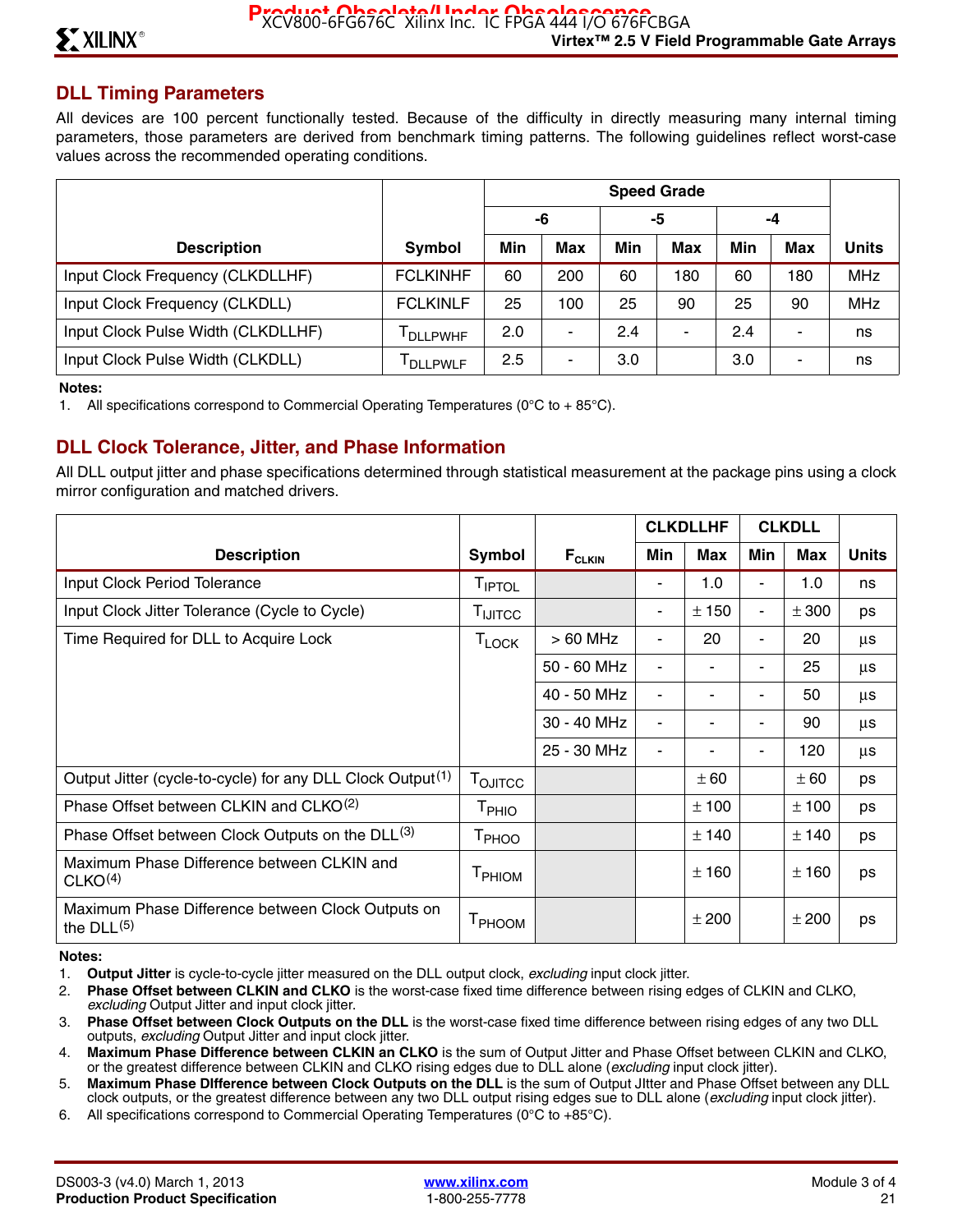*Period Tolerance:* the allowed input clock period change in nanoseconds.





*Output Jitter:* the difference between an ideal reference clock edge and the actual design.





*Phase Offset and Maximum Phase Difference*

*Figure 1:* **Frequency Tolerance and Clock Jitter**

| <b>Revision History</b> |  |
|-------------------------|--|
|                         |  |

| Date  | <b>Version</b> | <b>Revision</b>                                                                                                                                                                                                                                                                                                                                                                                                                                                                                                                                                                                                                                                                             |
|-------|----------------|---------------------------------------------------------------------------------------------------------------------------------------------------------------------------------------------------------------------------------------------------------------------------------------------------------------------------------------------------------------------------------------------------------------------------------------------------------------------------------------------------------------------------------------------------------------------------------------------------------------------------------------------------------------------------------------------|
| 11/98 | 1.0            | Initial Xilinx release.                                                                                                                                                                                                                                                                                                                                                                                                                                                                                                                                                                                                                                                                     |
| 01/99 | 1.2            | Updated package drawings and specs.                                                                                                                                                                                                                                                                                                                                                                                                                                                                                                                                                                                                                                                         |
| 02/99 | 1.3            | Update of package drawings, updated specifications.                                                                                                                                                                                                                                                                                                                                                                                                                                                                                                                                                                                                                                         |
| 05/99 | 1.4            | Addition of package drawings and specifications.                                                                                                                                                                                                                                                                                                                                                                                                                                                                                                                                                                                                                                            |
| 05/99 | 1.5            | Replaced FG 676 & FG680 package drawings.                                                                                                                                                                                                                                                                                                                                                                                                                                                                                                                                                                                                                                                   |
| 07/99 | 1.6            | Changed Boundary Scan Information and changed Figure 11, Boundary Scan Bit<br>Sequence. Updated IOB Input & Output delays. Added Capacitance info for different I/O<br>Standards. Added 5 V tolerant information. Added DLL Parameters and waveforms and<br>new Pin-to-pin Input and Output Parameter tables for Global Clock Input to Output and<br>Setup and Hold. Changed Configuration Information including Figures 12, 14, 17 & 19.<br>Added device-dependent listings for quiescent currents ICCINTQ and ICCOQ. Updated<br>IOB Input and Output Delays based on default standard of LVTTL, 12 mA, Fast Slew Rate.<br>Added IOB Input Switching Characteristics Standard Adjustments. |
| 09/99 | 1.7            | Speed grade update to preliminary status, Power-on specification and Clock-to-Out<br>Minimums additions, "0" hold time listing explanation, quiescent current listing update, and<br>Figure 6 ADDRA input label correction. Added T <sub>IJITCC</sub> parameter, changed T <sub>OJIT</sub> to T <sub>OPHASE</sub> .                                                                                                                                                                                                                                                                                                                                                                         |
| 01/00 | 1.8            | Update to speed.txt file 1.96. Corrections for CRs 111036, 111137, 112697, 115479,<br>117153, 117154, and 117612. Modified notes for Recommended Operating Conditions<br>(voltage and temperature). Changed Bank information for $V_{CCO}$ in CS144 package on p.43.                                                                                                                                                                                                                                                                                                                                                                                                                        |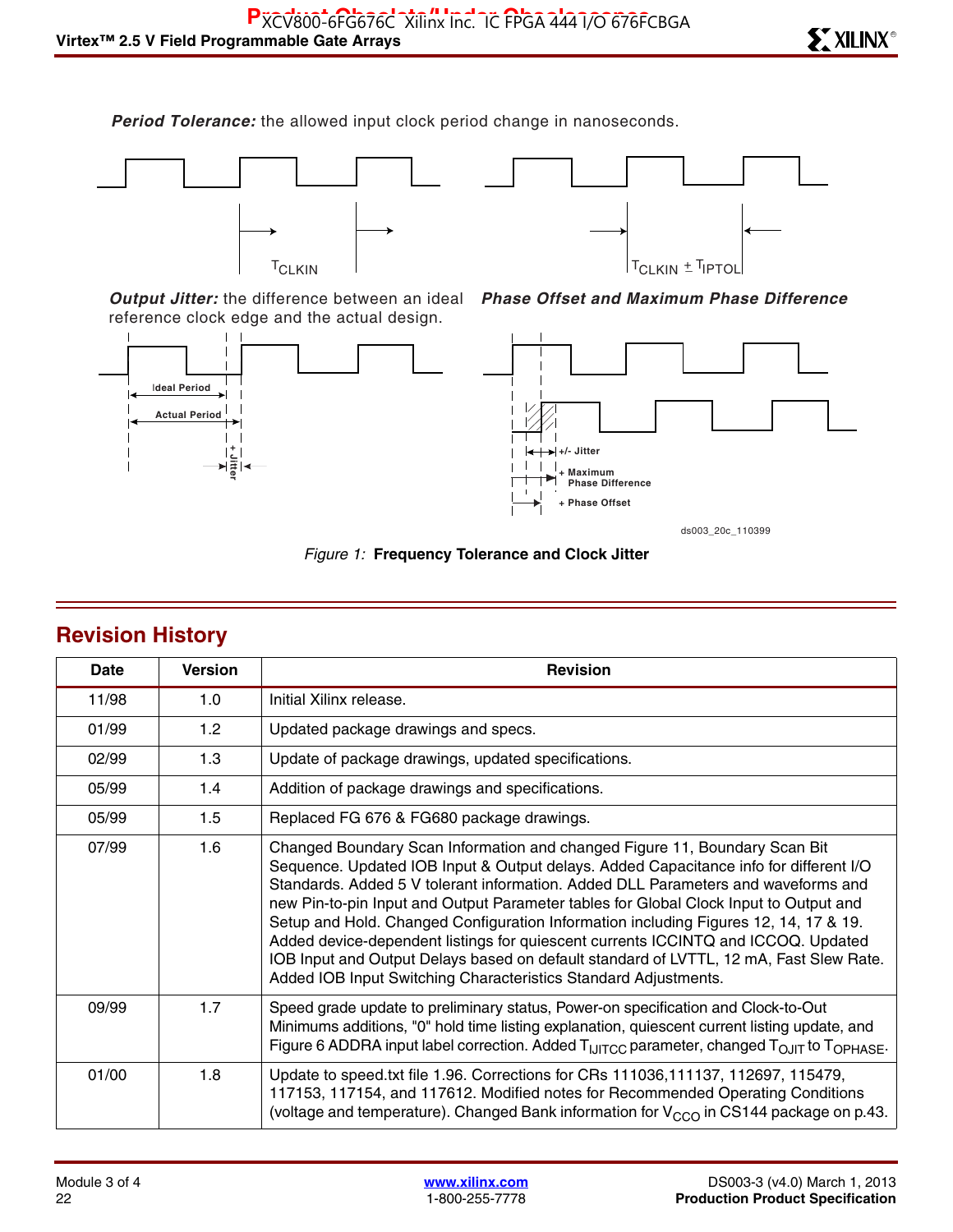Product Obsolete<sup>1</sup> Index Obsolescence<br>XCV800-6FG676C Xilinx Inc. IC FPGA 444 I/O 676FCBGA

| <b>Date</b> | <b>Version</b> | <b>Revision</b>                                                                                                                                                                                                                                                          |
|-------------|----------------|--------------------------------------------------------------------------------------------------------------------------------------------------------------------------------------------------------------------------------------------------------------------------|
| 01/00       | 1.9            | Updated DLL Jitter Parameter table and waveforms, added Delay Measurement<br>Methodology table for different I/O standards, changed buffered Hex line info and<br>Input/Output Timing measurement notes.                                                                 |
| 03/00       | 2.0            | New TBCKO values; corrected FG680 package connection drawing; new note about status<br>of CCLK pin after configuration.                                                                                                                                                  |
| 05/00       | 2.1            | Modified "Pins not listed" statement. Speed grade update to Final status.                                                                                                                                                                                                |
| 05/00       | 2.2            | Modified Table 18.                                                                                                                                                                                                                                                       |
| 09/00       | 2.3            | Added XCV400 values to table under Minimum Clock-to-Out for Virtex Devices.<br>$\bullet$<br>Corrected Units column in table under IOB Input Switching Characteristics.<br>$\bullet$<br>Added values to table under CLB SelectRAM Switching Characteristics.<br>$\bullet$ |
| 10/00       | 2.4            | Corrected Pinout information for devices in the BG256, BG432, and BG560 packages in<br>$\bullet$<br>Table 18.<br>Corrected BG256 Pin Function Diagram.<br>$\bullet$                                                                                                      |
| 04/02/01    | 2.5            | Revised minimums for Global Clock Set-Up and Hold for LVTTL Standard, with DLL.<br>$\bullet$<br>Converted file to modularized format. See the Virtex Data Sheet section.<br>$\bullet$                                                                                    |
| 04/19/01    | 2.6            | Clarified TIOCKP and TIOCKON IOB Output Switching Characteristics descriptors.<br>$\bullet$                                                                                                                                                                              |
| 07/19/01    | 2.7            | Under Absolute Maximum Ratings, changed $(T_{\text{SOI}})$ to 220 °C.<br>$\bullet$                                                                                                                                                                                       |
| 07/26/01    | 2.8            | Removed T <sub>SOL</sub> parameter and added footnote to <b>Absolute Maximum Ratings</b> table.<br>$\bullet$                                                                                                                                                             |
| 10/29/01    | 2.9            | Updated the speed grade designations used in data sheets, and added Table 1, which<br>$\bullet$<br>shows the current speed grade designation for each device.                                                                                                            |
| 02/01/02    | 3.0            | Added footnote to DC Input and Output Levels table.<br>$\bullet$                                                                                                                                                                                                         |
| 07/19/02    | 3.1            | Removed mention of MIL-M-38510/605 specification.<br>$\bullet$<br>Added link to xapp158 from the Power-On Power Supply Requirements section.<br>$\bullet$                                                                                                                |
| 09/10/02    | 3.2            | Added Clock CLK to IOB Input Switching Characteristics and IOB Output Switching<br>$\bullet$<br><b>Characteristics</b>                                                                                                                                                   |
| 03/01/13    | 4.0            | The products listed in this data sheet are obsolete. See <b>XCN10016</b> for further information.                                                                                                                                                                        |

# **Virtex Data Sheet**

The Virtex Data Sheet contains the following modules:

- DS003-1, Virtex 2.5V FPGAs: Introduction and Ordering Information (Module 1)
- DS003-2, Virtex 2.5V FPGAs: Functional Description (Module 2)
- DS003-3, Virtex 2.5V FPGAs: DC and Switching Characteristics (Module 3)
- DS003-4, Virtex 2.5V FPGAs: Pinout Tables (Module 4)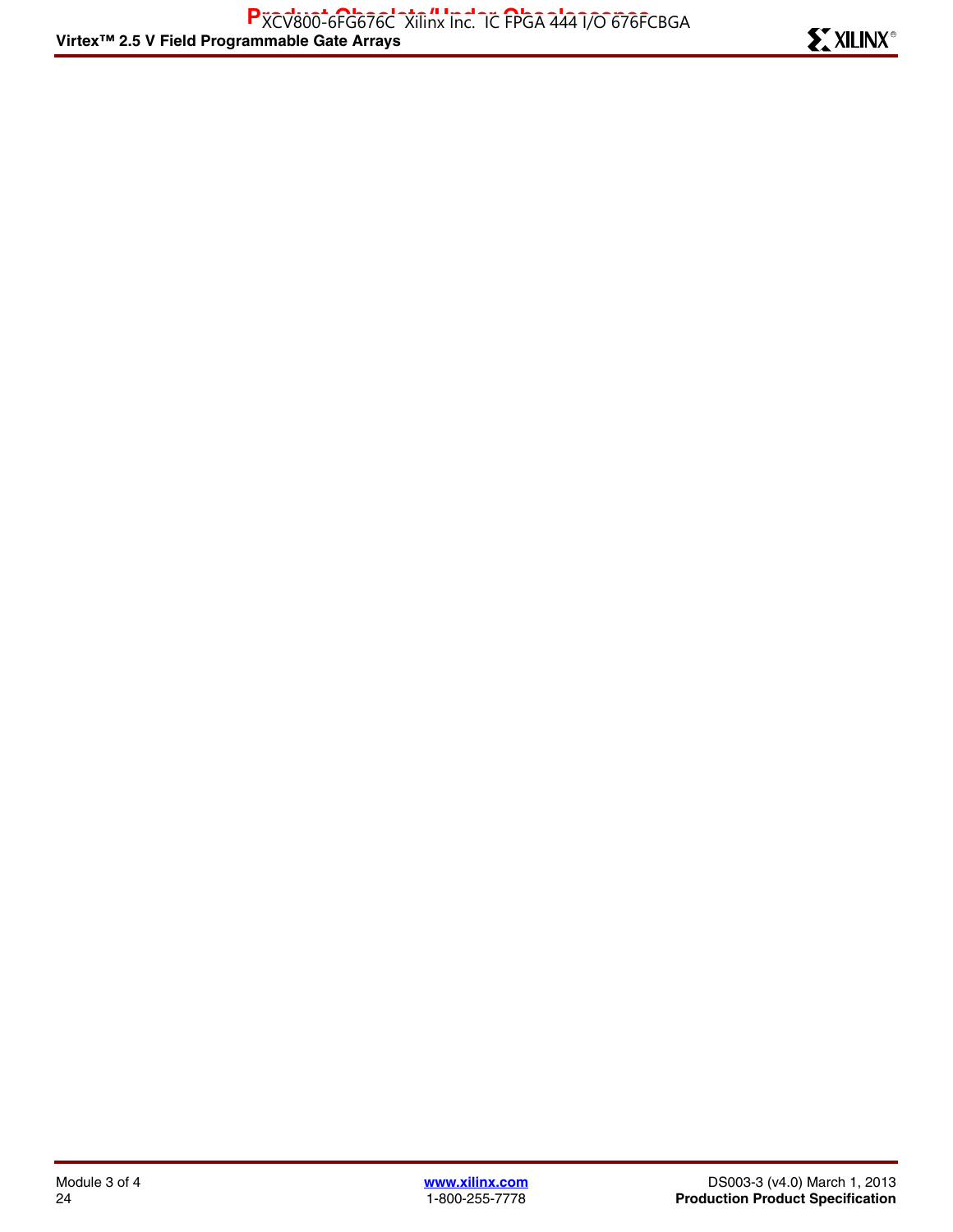

# **Virtex™ 2.5 V Field Programmable Gate Arrays**

DS003-4 (v4.0) March 1, 2013 **0 000 1000 1000 1000 Production Product Specification** 

# **Virtex Pin Definitions**

#### *Table 1:* **Special Purpose Pins**

| <b>Pin Name</b>               | <b>Dedicated</b><br>Pin | <b>Direction</b>                     | <b>Description</b>                                                                                                                                                                             |
|-------------------------------|-------------------------|--------------------------------------|------------------------------------------------------------------------------------------------------------------------------------------------------------------------------------------------|
| GCK0, GCK1,<br>GCK2, GCK3     | Yes                     | Input                                | Clock input pins that connect to Global Clock Buffers. These pins become<br>user inputs when not needed for clocks.                                                                            |
| M0, M1, M2                    | Yes                     | Input                                | Mode pins are used to specify the configuration mode.                                                                                                                                          |
| <b>CCLK</b>                   | Yes                     | Input or<br>Output                   | The configuration Clock I/O pin: it is an input for SelectMAP and<br>slave-serial modes, and output in master-serial mode. After configuration,<br>it is input only, logic level = Don't Care. |
| <b>PROGRAM</b>                | Yes                     | Input                                | Initiates a configuration sequence when asserted Low.                                                                                                                                          |
| <b>DONE</b>                   | Yes                     | <b>Bidirectional</b>                 | Indicates that configuration loading is complete, and that the start-up<br>sequence is in progress. The output can be open drain.                                                              |
| <b>INIT</b>                   | No                      | <b>Bidirectional</b><br>(Open-drain) | When Low, indicates that the configuration memory is being cleared. The<br>pin becomes a user I/O after configuration.                                                                         |
| BUSY/<br><b>DOUT</b>          | No                      | Output                               | In SelectMAP mode, BUSY controls the rate at which configuration data<br>is loaded. The pin becomes a user I/O after configuration unless the<br>SelectMAP port is retained.                   |
|                               |                         |                                      | In bit-serial modes, DOUT provides header information to downstream<br>devices in a daisy-chain. The pin becomes a user I/O after configuration.                                               |
| D0/DIN,<br>D1, D2,<br>D3, D4, | <b>No</b>               | Input or<br>Output                   | In SelectMAP mode, D0 - D7 are configuration data pins. These pins<br>become user I/Os after configuration unless the SelectMAP port is<br>retained.                                           |
| D5, D6,<br>D7                 |                         |                                      | In bit-serial modes, DIN is the single data input. This pin becomes a user<br>I/O after configuration.                                                                                         |
| WRITE                         | No                      | Input                                | In SelectMAP mode, the active-low Write Enable signal. The pin becomes<br>a user I/O after configuration unless the SelectMAP port is retained.                                                |
| <b>CS</b>                     | <b>No</b>               | Input                                | In SelectMAP mode, the active-low Chip Select signal. The pin becomes<br>a user I/O after configuration unless the SelectMAP port is retained.                                                 |
| TDI, TDO,<br>TMS, TCK         | Yes                     | Mixed                                | Boundary-scan Test-Access-Port pins, as defined in IEEE 1149.1.                                                                                                                                |
| DXN, DXP                      | Yes                     | N/A                                  | Temperature-sensing diode pins. (Anode: DXP, cathode: DXN)                                                                                                                                     |
| $V_{\text{CCINT}}$            | Yes                     | Input                                | Power-supply pins for the internal core logic.                                                                                                                                                 |
| V <sub>CCO</sub>              | Yes                     | Input                                | Power-supply pins for the output drivers (subject to banking rules)                                                                                                                            |
| $V_{REF}$                     | No                      | Input                                | Input threshold voltage pins. Become user I/Os when an external<br>threshold voltage is not needed (subject to banking rules).                                                                 |
| <b>GND</b>                    | Yes                     | Input                                | Ground                                                                                                                                                                                         |

© 1999-2013 Xilinx, Inc. All rights reserved. All Xilinx trademarks, registered trademarks, patents, and disclaimers are as listed at **<http://www.xilinx.com/legal.htm>**. All other trademarks and registered trademarks are the property of their respective owners. All specifications are subject to change without notice.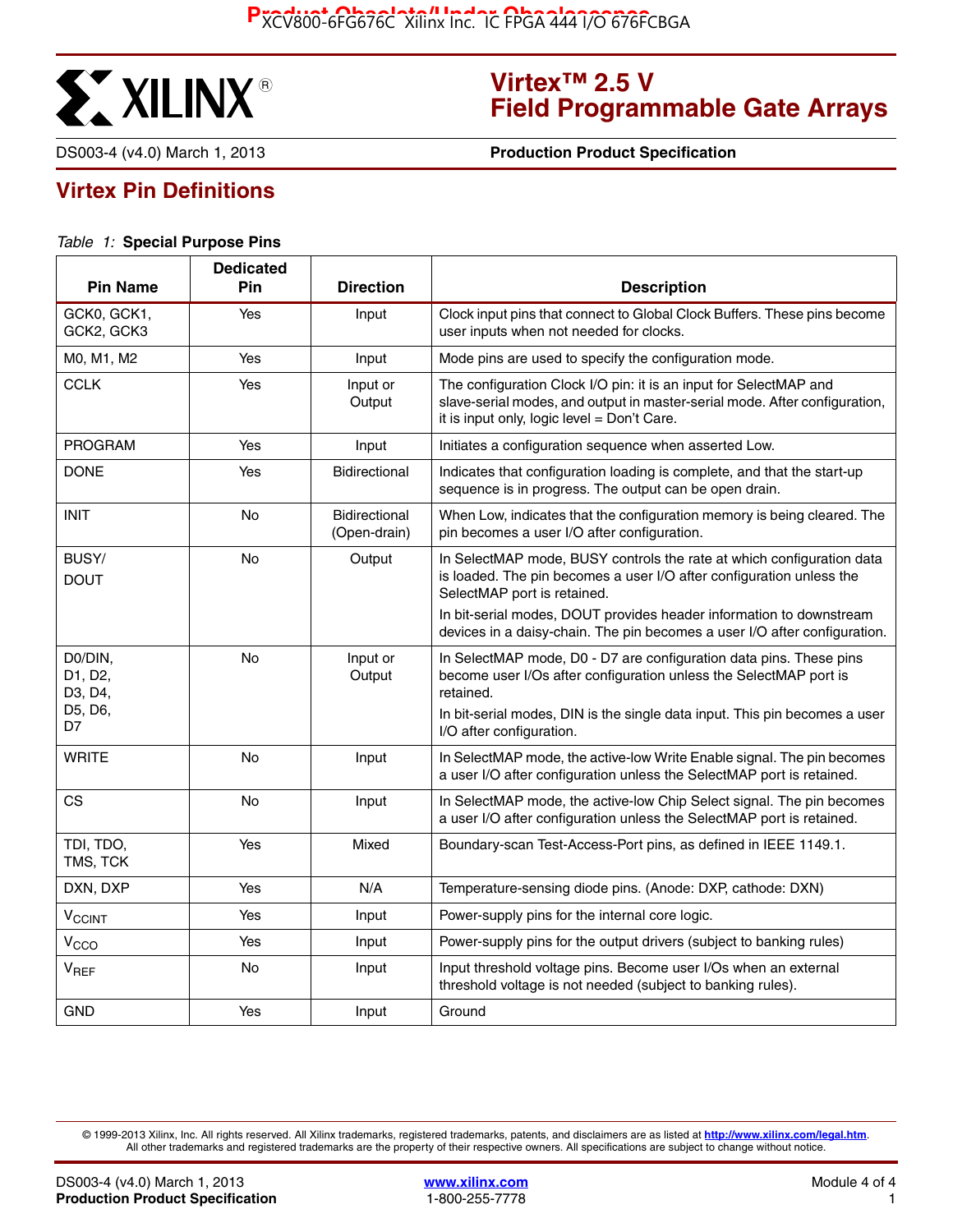# **Virtex Pinout Information**

## **Pinout Tables**

See **[www.xilinx.com](http://www.xilinx.com)** for updates or additional pinout information. For convenience, Table 2, Table 3 and Table 4 list the locations of special-purpose and power-supply pins. Pins not listed are either user I/Os or not connected, depending on the device/package combination. See the Pinout Diagrams starting on page 17 for any pins not listed for a particular part/package combination.

| <b>Pin Name</b>          | <b>Device</b> | <b>CS144</b>                       | <b>TQ144</b>                       | <b>PQ/HQ240</b>                                             |
|--------------------------|---------------|------------------------------------|------------------------------------|-------------------------------------------------------------|
| GCK0                     | All           | K7                                 | 90                                 | 92                                                          |
| GCK1                     | All           | M7                                 | 93                                 | 89                                                          |
| GCK <sub>2</sub>         | All           | A7                                 | 19                                 | 210                                                         |
| GCK3                     | All           | A <sub>6</sub>                     | 16                                 | 213                                                         |
| M <sub>0</sub>           | All           | M1                                 | 110                                | 60                                                          |
| M1                       | All           | L2                                 | 112                                | 58                                                          |
| M <sub>2</sub>           | All           | N <sub>2</sub>                     | 108                                | 62                                                          |
| <b>CCLK</b>              | All           | <b>B13</b>                         | 38                                 | 179                                                         |
| PROGRAM                  | All           | L12                                | 72                                 | 122                                                         |
| <b>DONE</b>              | All           | M12                                | 74                                 | 120                                                         |
| <b>INIT</b>              | All           | L13                                | 71                                 | 123                                                         |
| BUSY/DOUT                | All           | C11                                | 39                                 | 178                                                         |
| D0/DIN                   | All           | C12                                | 40                                 | 177                                                         |
| D1                       | All           | E10                                | 45                                 | 167                                                         |
| D <sub>2</sub>           | All           | E12                                | 47                                 | 163                                                         |
| D <sub>3</sub>           | All           | F11                                | 51                                 | 156                                                         |
| D <sub>4</sub>           | All           | H <sub>12</sub>                    | 59                                 | 145                                                         |
| D <sub>5</sub>           | All           | J13                                | 63                                 | 138                                                         |
| D <sub>6</sub>           | All           | J11                                | 65                                 | 134                                                         |
| D7                       | All           | K <sub>10</sub>                    | 70                                 | 124                                                         |
| <b>WRITE</b>             | All           | C10                                | 32                                 | 185                                                         |
| CS                       | All           | D <sub>10</sub>                    | 33                                 | 184                                                         |
| TDI                      | All           | A11                                | 34                                 | 183                                                         |
| <b>TDO</b>               | All           | A12                                | 36                                 | 181                                                         |
| <b>TMS</b>               | All           | <b>B1</b>                          | 143                                | $\overline{c}$                                              |
| <b>TCK</b>               | All           | C <sub>3</sub>                     | $\overline{c}$                     | 239                                                         |
| <b>V<sub>CCINT</sub></b> | All           | A9, B6, C5, G3,<br>G12, M5, M9, N6 | 10, 15, 25, 57, 84, 94,<br>99, 126 | 16, 32, 43, 77, 88, 104,<br>137, 148, 164, 198,<br>214, 225 |

|  |  |  |  | Table 2: Virtex Pinout Tables (Chip-Scale and QFP Packages) |  |
|--|--|--|--|-------------------------------------------------------------|--|
|--|--|--|--|-------------------------------------------------------------|--|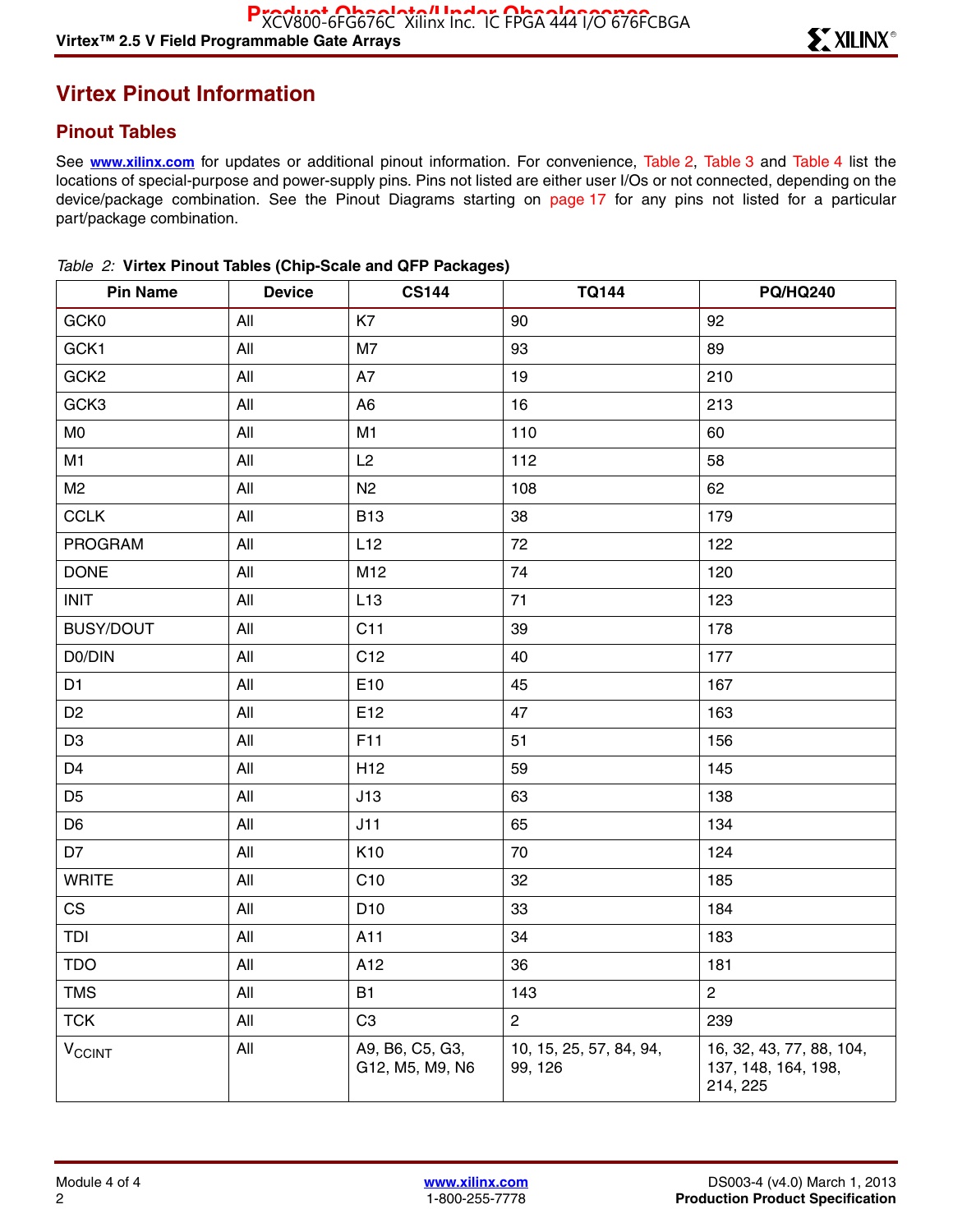#### *Table 2:* **Virtex Pinout Tables (Chip-Scale and QFP Packages)** *(Continued)*

| <b>Pin Name</b>                                                                                                                      | <b>Device</b> | <b>CS144</b>                                                     | <b>TQ144</b>                                                           | <b>PQ/HQ240</b>                                                                         |
|--------------------------------------------------------------------------------------------------------------------------------------|---------------|------------------------------------------------------------------|------------------------------------------------------------------------|-----------------------------------------------------------------------------------------|
| V <sub>CCO</sub>                                                                                                                     | All           | Banks 0 and 1:<br>A2, A13, D7<br>Banks 2 and 3:<br>B12, G11, M13 | No I/O Banks in this<br>package:<br>1, 17, 37, 55, 73, 92,<br>109, 128 | No I/O Banks in this<br>package:<br>15, 30, 44, 61, 76, 90,<br>105, 121, 136, 150, 165, |
|                                                                                                                                      |               | Banks 4 and 5:<br>N1, N7, N13                                    |                                                                        | 180, 197, 212, 226, 240                                                                 |
|                                                                                                                                      |               | Banks 6 and 7:<br>B2, G2, M2                                     |                                                                        |                                                                                         |
| V <sub>REF</sub> , Bank 0                                                                                                            | <b>XCV50</b>  | C4, D6                                                           | 5, 13                                                                  | 218, 232                                                                                |
| $(V_{BFF}$ pins are listed                                                                                                           | XCV100/150    | $ + B4$                                                          | $ + 7$                                                                 | $ + 229$                                                                                |
| incrementally. Connect<br>all pins listed for both                                                                                   | XCV200/300    | N/A                                                              | N/A                                                                    | $ + 236$                                                                                |
| the required device                                                                                                                  | <b>XCV400</b> | N/A                                                              | N/A                                                                    | $ + 215$                                                                                |
| and all smaller devices<br>listed in the same                                                                                        | <b>XCV600</b> | N/A                                                              | N/A                                                                    | $ + 230$                                                                                |
| package.)<br>Within each bank, if<br>input reference voltage<br>is not required, all<br>V <sub>REF</sub> pins are general<br>$I/O$ . | <b>XCV800</b> | N/A                                                              | N/A                                                                    | $ + 222$                                                                                |
| V <sub>REF</sub> , Bank 1                                                                                                            | <b>XCV50</b>  | A10, B8                                                          | 22, 30                                                                 | 191, 205                                                                                |
| $(V_{BFF}$ pins are listed                                                                                                           | XCV100/150    | $ + D9$                                                          | $ + 28$                                                                | $ + 194$                                                                                |
| incrementally. Connect<br>all pins listed for both                                                                                   | XCV200/300    | N/A                                                              | N/A                                                                    | $ + 187$                                                                                |
| the required device                                                                                                                  | <b>XCV400</b> | N/A                                                              | N/A                                                                    | $ + 208$                                                                                |
| and all smaller devices<br>listed in the same                                                                                        | <b>XCV600</b> | N/A                                                              | N/A                                                                    | $ + 193$                                                                                |
| package.)<br>Within each bank, if<br>input reference voltage<br>is not required, all<br>V <sub>REF</sub> pins are general<br>I/O.    | <b>XCV800</b> | N/A                                                              | N/A                                                                    | $ + 201$                                                                                |
| V <sub>REF</sub> , Bank 2                                                                                                            | <b>XCV50</b>  | D11, F10                                                         | 42, 50                                                                 | 157, 171                                                                                |
| $(V_{REF}$ pins are listed                                                                                                           | XCV100/150    | $ + D13$                                                         | $ + 44$                                                                | $ + 168$                                                                                |
| incrementally. Connect<br>all pins listed for both                                                                                   | XCV200/300    | N/A                                                              | N/A                                                                    | $ + 175$                                                                                |
| the required device                                                                                                                  | <b>XCV400</b> | N/A                                                              | N/A                                                                    | $ + 154$                                                                                |
| and all smaller devices<br>listed in the same                                                                                        | <b>XCV600</b> | N/A                                                              | N/A                                                                    | $ + 169$                                                                                |
| package.)<br>Within each bank, if<br>input reference voltage<br>is not required, all<br>V <sub>REF</sub> pins are general<br>$I/O$ . | <b>XCV800</b> | N/A                                                              | N/A                                                                    | $ + 161$                                                                                |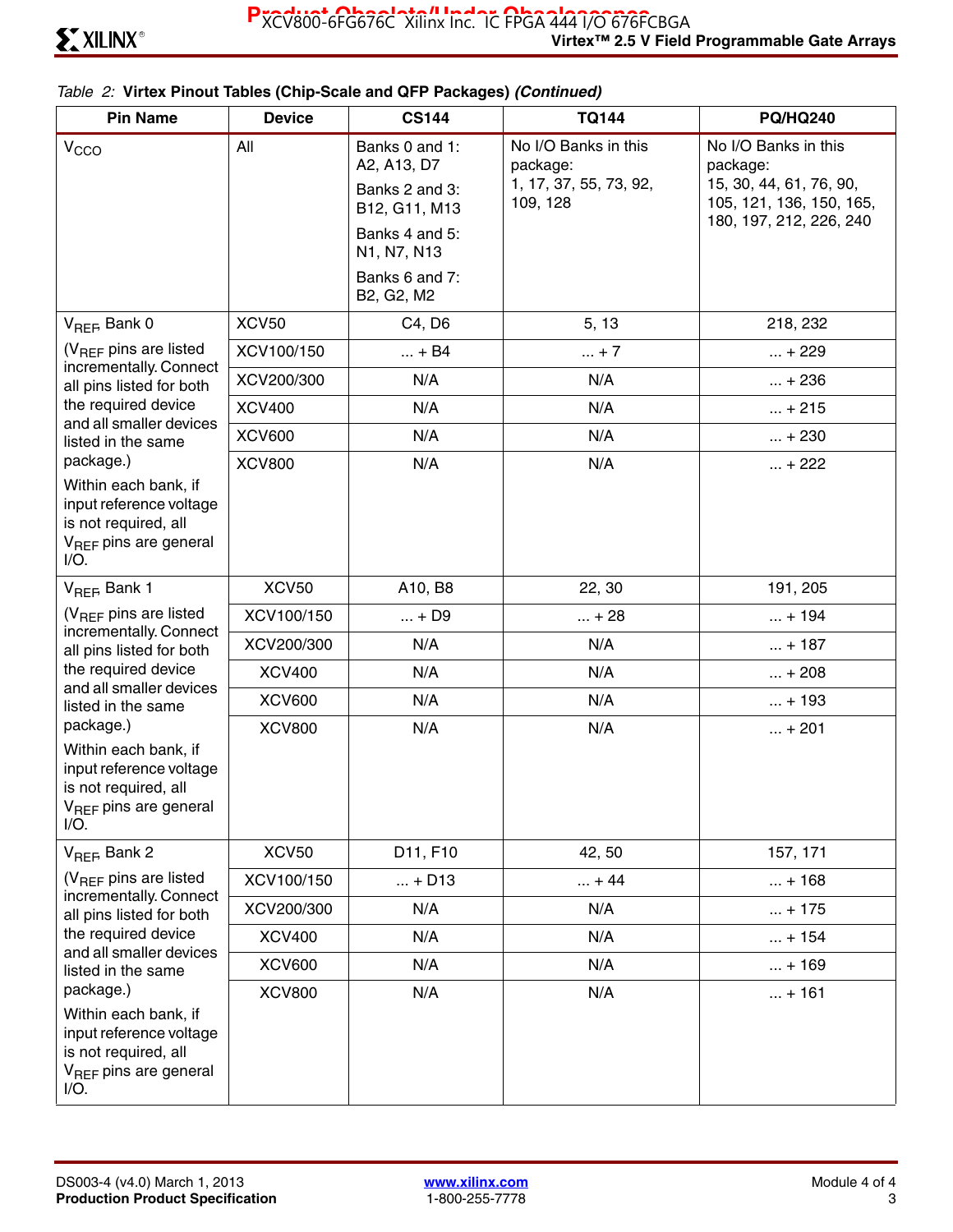### *Table 2:* **Virtex Pinout Tables (Chip-Scale and QFP Packages)** *(Continued)*

| <b>Pin Name</b>                                                                                                         | <b>Device</b> | <b>CS144</b> | <b>TQ144</b> | <b>PQ/HQ240</b> |
|-------------------------------------------------------------------------------------------------------------------------|---------------|--------------|--------------|-----------------|
| V <sub>REF</sub> , Bank 3                                                                                               | <b>XCV50</b>  | H11, K12     | 60, 68       | 130, 144        |
| (V <sub>REF</sub> pins are listed<br>incrementally. Connect<br>all pins listed for both                                 | XCV100/150    | $ + J10$     | $ + 66$      | $ + 133$        |
|                                                                                                                         | XCV200/300    | N/A          | N/A          | $ + 126$        |
| the required device                                                                                                     | <b>XCV400</b> | N/A          | N/A          | $ + 147$        |
| and all smaller devices<br>listed in the same                                                                           | <b>XCV600</b> | N/A          | N/A          | $ + 132$        |
| package.)                                                                                                               | <b>XCV800</b> | N/A          | N/A          | $ + 140$        |
| Within each bank, if<br>input reference voltage<br>is not required, all<br>V <sub>REF</sub> pins are general<br>$I/O$ . |               |              |              |                 |
| V <sub>REF</sub> , Bank 4                                                                                               | <b>XCV50</b>  | L8, L10      | 79, 87       | 97, 111         |
| (V <sub>REF</sub> pins are listed                                                                                       | XCV100/150    | $ + N10$     | $ + 81$      | $ + 108$        |
| incrementally. Connect<br>all pins listed for both                                                                      | XCV200/300    | N/A          | N/A          | $ + 115$        |
| the required device<br>and all smaller devices                                                                          | <b>XCV400</b> | N/A          | N/A          | $ + 94$         |
| listed in the same                                                                                                      | <b>XCV600</b> | N/A          | N/A          | $ + 109$        |
| package.)                                                                                                               | <b>XCV800</b> | N/A          | N/A          | $ + 101$        |
| Within each bank, if<br>input reference voltage<br>is not required, all<br>V <sub>REF</sub> pins are general<br>$I/O$ . |               |              |              |                 |
| $V_{REF}$ Bank 5                                                                                                        | <b>XCV50</b>  | L4, L6       | 96, 104      | 70, 84          |
| (V <sub>REF</sub> pins are listed                                                                                       | XCV100/150    | $ + N4$      | $ + 102$     | $ + 73$         |
| incrementally. Connect<br>all pins listed for both                                                                      | XCV200/300    | N/A          | N/A          | $ + 66$         |
| the required device                                                                                                     | <b>XCV400</b> | N/A          | N/A          | $ + 87$         |
| and all smaller devices<br>listed in the same                                                                           | <b>XCV600</b> | N/A          | N/A          | $ + 72$         |
| package.)                                                                                                               | <b>XCV800</b> | N/A          | N/A          | $ + 80$         |
| Within each bank, if<br>input reference voltage<br>is not required, all<br>V <sub>REF</sub> pins are general<br>I/O.    |               |              |              |                 |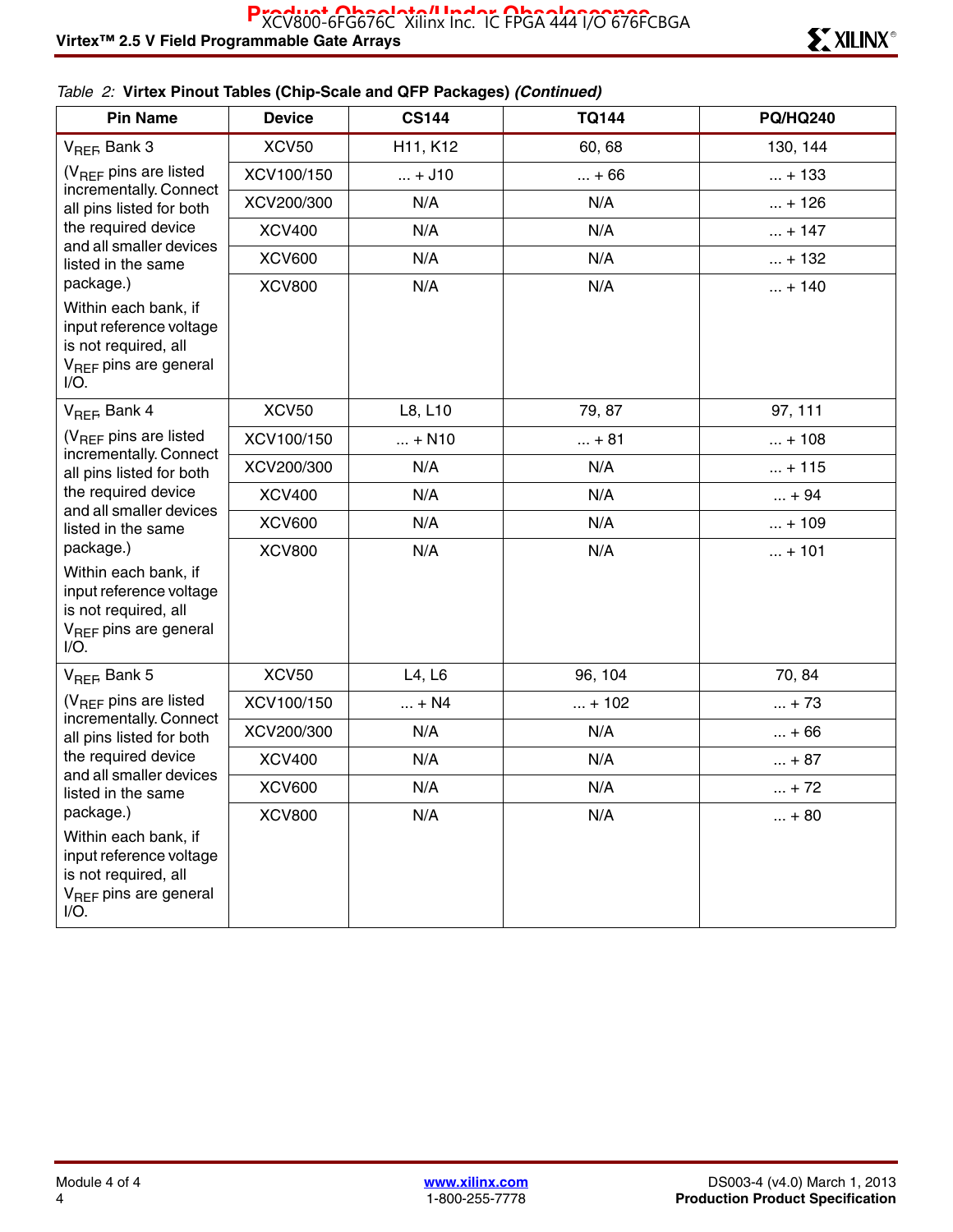#### *Table 2:* **Virtex Pinout Tables (Chip-Scale and QFP Packages)** *(Continued)*

| <b>Pin Name</b>                                                                                                         | <b>Device</b> | <b>CS144</b>                                                                 | <b>TQ144</b>                                                               | <b>PQ/HQ240</b>                                                                                                                                               |
|-------------------------------------------------------------------------------------------------------------------------|---------------|------------------------------------------------------------------------------|----------------------------------------------------------------------------|---------------------------------------------------------------------------------------------------------------------------------------------------------------|
| $V_{REF}$ Bank 6                                                                                                        | <b>XCV50</b>  | H <sub>2</sub> , K <sub>1</sub>                                              | 116, 123                                                                   | 36, 50                                                                                                                                                        |
| $(V_{BFF}$ pins are listed                                                                                              | XCV100/150    | $ + J3$                                                                      | $ + 118$                                                                   | $ + 47$                                                                                                                                                       |
| incrementally. Connect<br>all pins listed for both                                                                      | XCV200/300    | N/A                                                                          | N/A                                                                        | $ + 54$                                                                                                                                                       |
| the required device                                                                                                     | <b>XCV400</b> | N/A                                                                          | N/A                                                                        | $ + 33$                                                                                                                                                       |
| and all smaller devices<br>listed in the same                                                                           | <b>XCV600</b> | N/A                                                                          | N/A                                                                        | $ + 48$                                                                                                                                                       |
| package.)                                                                                                               | <b>XCV800</b> | N/A                                                                          | N/A                                                                        | $ + 40$                                                                                                                                                       |
| Within each bank, if<br>input reference voltage<br>is not required, all<br>$V_{\text{BFF}}$ pins are general<br>$I/O$ . |               |                                                                              |                                                                            |                                                                                                                                                               |
| V <sub>REF</sub> , Bank 7                                                                                               | <b>XCV50</b>  | D4, E1                                                                       | 133, 140                                                                   | 9, 23                                                                                                                                                         |
| $(V_{BFF}$ pins are listed                                                                                              | XCV100/150    | $ + D2$                                                                      | $ + 138$                                                                   | $ + 12$                                                                                                                                                       |
| incrementally. Connect<br>all pins listed for both                                                                      | XCV200/300    | N/A                                                                          | N/A                                                                        | $ + 5$                                                                                                                                                        |
| the required device                                                                                                     | <b>XCV400</b> | N/A                                                                          | N/A                                                                        | $ + 26$                                                                                                                                                       |
| and all smaller devices<br>listed in the same                                                                           | <b>XCV600</b> | N/A                                                                          | N/A                                                                        | $ + 11$                                                                                                                                                       |
| package.)                                                                                                               | <b>XCV800</b> | N/A                                                                          | N/A                                                                        | $ + 19$                                                                                                                                                       |
| Within each bank, if<br>input reference voltage<br>is not required, all<br>$V_{\text{BFE}}$ pins are general<br>I/O.    |               |                                                                              |                                                                            |                                                                                                                                                               |
| <b>GND</b>                                                                                                              | All           | A1, B9, B11, C7,<br>D5, E4, E11, F1,<br>G10, J1, J12, L3,<br>L5, L7, L9, N12 | 9, 18, 26, 35, 46, 54, 64,<br>75, 83, 91, 100, 111, 120,<br>129, 136, 144, | 1, 8, 14, 22, 29, 37, 45, 51,<br>59, 69, 75, 83, 91, 98, 106,<br>112, 119, 129, 135, 143,<br>151, 158, 166, 172, 182,<br>190, 196, 204, 211, 219,<br>227, 233 |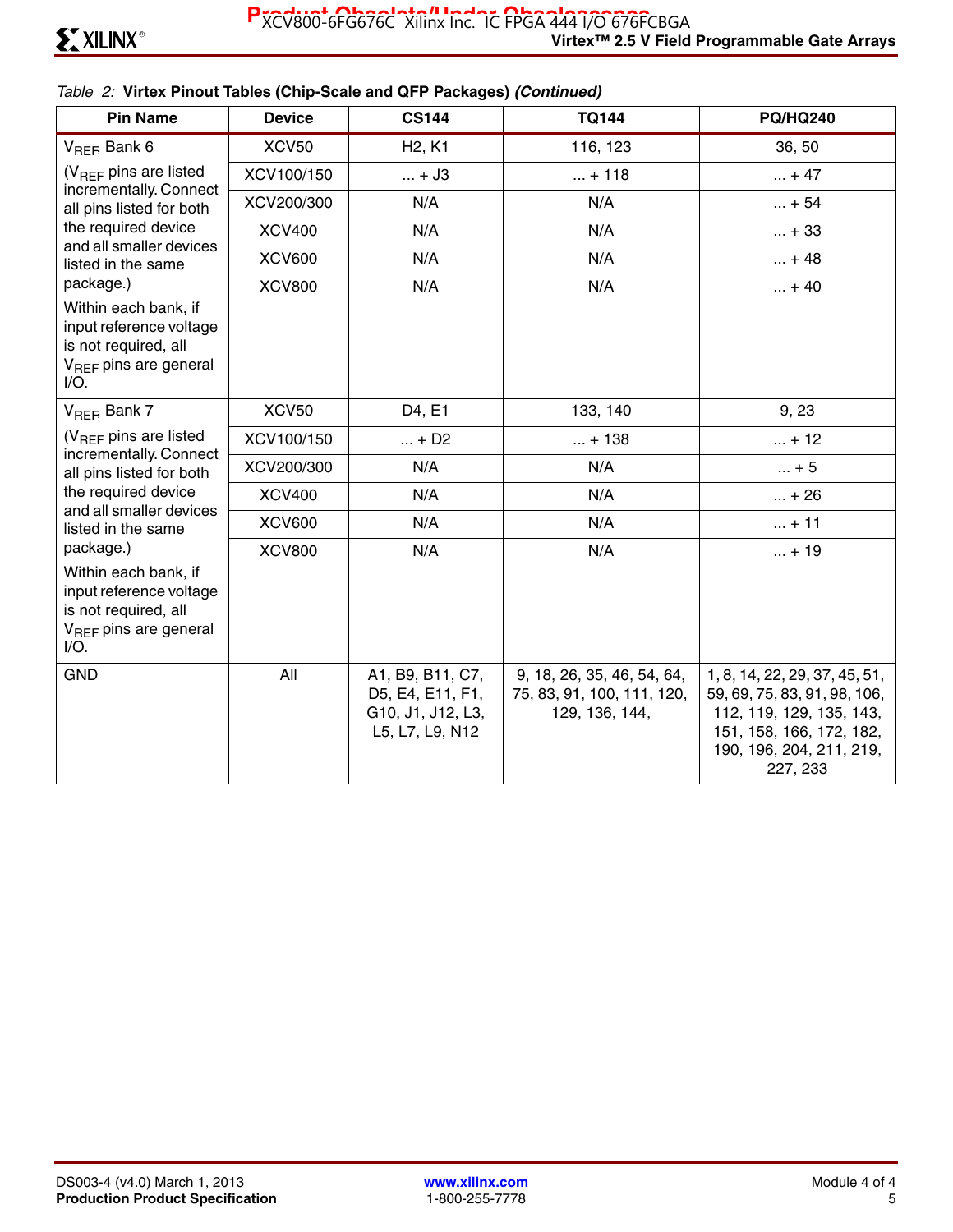### *Table 3:* **Virtex Pinout Tables (BGA)**

| <b>Pin Name</b>  | <b>Device</b> | <b>BG256</b>    | <b>BG352</b>     | <b>BG432</b>    | <b>BG560</b>     |
|------------------|---------------|-----------------|------------------|-----------------|------------------|
| GCK0             | All           | Y11             | AE13             | AL16            | AL <sub>17</sub> |
| GCK1             | All           | Y10             | AF <sub>14</sub> | <b>AK16</b>     | AJ17             |
| GCK <sub>2</sub> | All           | A10             | <b>B14</b>       | A16             | D <sub>17</sub>  |
| GCK3             | All           | <b>B10</b>      | D <sub>14</sub>  | D17             | A17              |
| M <sub>0</sub>   | All           | Y1              | AD <sub>24</sub> | AH28            | AJ29             |
| M1               | All           | U <sub>3</sub>  | AB23             | AH29            | AK30             |
| M <sub>2</sub>   | All           | W <sub>2</sub>  | AC23             | AJ28            | AN32             |
| <b>CCLK</b>      | All           | <b>B19</b>      | C <sub>3</sub>   | D <sub>4</sub>  | C <sub>4</sub>   |
| <b>PROGRAM</b>   | All           | Y20             | AC4              | AH <sub>3</sub> | AM1              |
| <b>DONE</b>      | All           | W19             | AD <sub>3</sub>  | AH4             | AJ <sub>5</sub>  |
| <b>INIT</b>      | All           | U18             | AD <sub>2</sub>  | AJ <sub>2</sub> | AH <sub>5</sub>  |
| <b>BUSY/DOUT</b> | All           | D <sub>18</sub> | E <sub>4</sub>   | D <sub>3</sub>  | D4               |
| D0/DIN           | All           | C <sub>19</sub> | D <sub>3</sub>   | C <sub>2</sub>  | E <sub>4</sub>   |
| D <sub>1</sub>   | All           | E20             | G1               | K4              | K <sub>3</sub>   |
| D <sub>2</sub>   | All           | G19             | J3               | K <sub>2</sub>  | L4               |
| D <sub>3</sub>   | All           | J19             | M <sub>3</sub>   | P <sub>4</sub>  | P <sub>3</sub>   |
| D <sub>4</sub>   | All           | M19             | R <sub>3</sub>   | V <sub>4</sub>  | W4               |
| D <sub>5</sub>   | All           | P <sub>19</sub> | U <sub>4</sub>   | AB1             | AB <sub>5</sub>  |
| D <sub>6</sub>   | All           | T <sub>20</sub> | V <sub>3</sub>   | AB <sub>3</sub> | AC4              |
| D7               | All           | V19             | AC <sub>3</sub>  | AG4             | AJ4              |
| <b>WRITE</b>     | All           | A19             | D <sub>5</sub>   | <b>B4</b>       | D <sub>6</sub>   |
| <b>CS</b>        | All           | <b>B18</b>      | C <sub>4</sub>   | D <sub>5</sub>  | A2               |
| TDI              | All           | C <sub>17</sub> | B <sub>3</sub>   | B <sub>3</sub>  | D <sub>5</sub>   |
| <b>TDO</b>       | All           | A20             | D <sub>4</sub>   | C <sub>4</sub>  | E6               |
| <b>TMS</b>       | All           | D <sub>3</sub>  | D <sub>23</sub>  | D <sub>29</sub> | <b>B33</b>       |
| <b>TCK</b>       | All           | A1              | C <sub>24</sub>  | D <sub>28</sub> | E29              |
| <b>DXN</b>       | All           | W <sub>3</sub>  | AD <sub>23</sub> | <b>AH27</b>     | AK29             |
| <b>DXP</b>       | All           | V <sub>4</sub>  | AE24             | <b>AK29</b>     | AJ28             |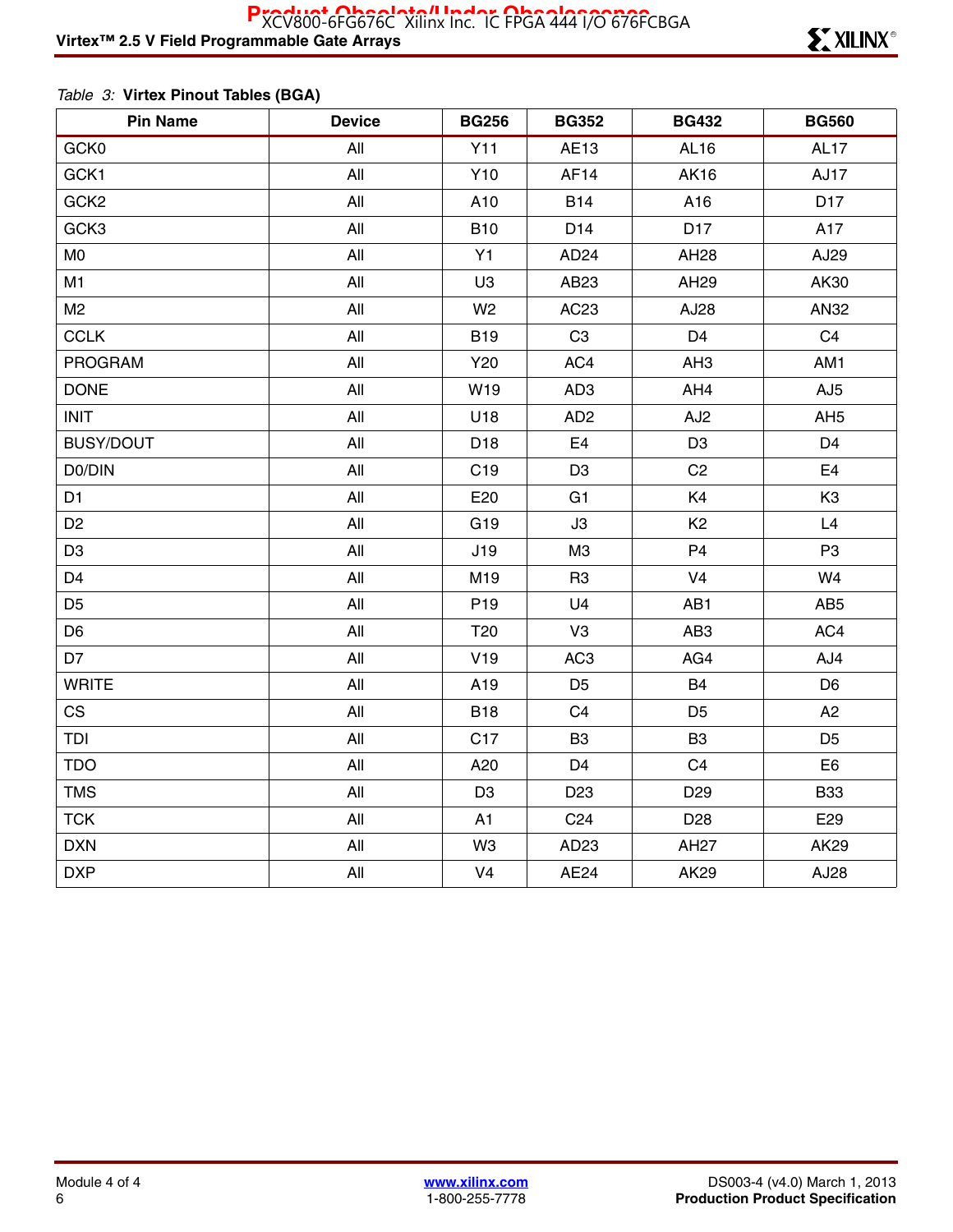| <b>Pin Name</b>                                                                                                                                                                                                                                                                                                                                                                                                                                                                                      | <b>Device</b>       | <b>BG256</b>                                                                                   | <b>BG352</b>                                                                                                                         | <b>BG432</b>                                                                                                                                                                      | <b>BG560</b>                                                                                                                                                                                                                            |
|------------------------------------------------------------------------------------------------------------------------------------------------------------------------------------------------------------------------------------------------------------------------------------------------------------------------------------------------------------------------------------------------------------------------------------------------------------------------------------------------------|---------------------|------------------------------------------------------------------------------------------------|--------------------------------------------------------------------------------------------------------------------------------------|-----------------------------------------------------------------------------------------------------------------------------------------------------------------------------------|-----------------------------------------------------------------------------------------------------------------------------------------------------------------------------------------------------------------------------------------|
| <b>V<sub>CCINT</sub></b><br>Notes:<br>• Superset includes all pins,<br>including the ones in bold<br>type. Subset excludes pins in<br>bold type.                                                                                                                                                                                                                                                                                                                                                     | XCV50/100           | C10, D6,<br>D <sub>15</sub> , F <sub>4</sub> ,<br>F17, L3,<br>L18, R4,<br>R17, U6,<br>U15, V10 | N/A                                                                                                                                  | N/A                                                                                                                                                                               | N/A                                                                                                                                                                                                                                     |
| • In BG352, for XCV300 all the<br>$V_{\text{CCINT}}$ pins in the superset<br>must be connected. For<br>XCV150/200, V <sub>CCINT</sub> pins in<br>the subset must be<br>connected, and pins in bold<br>type can be left unconnected<br>(these unconnected pins<br>cannot be used as user I/O.)<br>In BG432, for<br>XCV400/600/800 all V <sub>CCINT</sub><br>pins in the superset must be                                                                                                              | XCV150/200/300      | Same as<br>above                                                                               | A20, C14,<br>D10, J24,<br>K4, P2, P25,<br>V24, W2,<br>AC10, AE14,<br>AE19,<br>B16, D12,<br>L1, L25,<br>R23, T1,<br><b>AF11, AF16</b> | A10, A17, B23,<br>C14, C19, K3,<br>K29, N2, N29,<br>T1, T29, W2,<br>W31, AB2,<br>AB30, AJ10,<br>AJ16, AK13,<br>AK19, AK22,<br>B26, C7, F1,<br>F30, AE29, AF1,<br><b>AH8, AH24</b> | N/A                                                                                                                                                                                                                                     |
| connected. For XCV300,<br>V <sub>CCINT</sub> pins in the subset<br>must be connected, and pins<br>in bold type can be left<br>unconnected (these<br>unconnected pins cannot be<br>used as user I/O.)<br>In BG560, for XCV800/1000<br>all $V_{\text{CCINT}}$ pins in the<br>superset must be connected.<br>For XCV400/600, V <sub>CCINT</sub><br>pins in the subset must be<br>connected, and pins in bold<br>type can be left unconnected<br>(these unconnected pins<br>cannot be used as user I/O.) | XCV400/600/800/1000 | N/A                                                                                            | N/A                                                                                                                                  | Same as above                                                                                                                                                                     | A21, B14, B18,<br>B28, C24, E9,<br>E12, F2, H30,<br>J1, K32, N1,<br>N33, U5, U30,<br>Y2, Y31, AD2,<br>AD32, AG3,<br>AG31, AK8,<br>AK11, AK17,<br>AK20, AL14,<br>AL27, AN25,<br>B12, C22, M3,<br>N29, AB2,<br>AB32, AJ13,<br><b>AL22</b> |
| V <sub>CCO</sub> , Bank 0                                                                                                                                                                                                                                                                                                                                                                                                                                                                            | All                 | D7, D8                                                                                         | A17, B25,<br>D <sub>19</sub>                                                                                                         | A21, C29, D21                                                                                                                                                                     | A22, A26, A30,<br>B19, B32                                                                                                                                                                                                              |
| V <sub>CCO</sub> , Bank 1                                                                                                                                                                                                                                                                                                                                                                                                                                                                            | All                 | D13, D14                                                                                       | A10, D7,<br>D <sub>13</sub>                                                                                                          | A1, A11, D11                                                                                                                                                                      | A10, A16, B13,<br>C <sub>3</sub> , E <sub>5</sub>                                                                                                                                                                                       |
| V <sub>CCO</sub> , Bank 2                                                                                                                                                                                                                                                                                                                                                                                                                                                                            | All                 | G17, H17                                                                                       | B <sub>2</sub> , H <sub>4</sub> , K <sub>1</sub>                                                                                     | C <sub>3</sub> , L <sub>1</sub> , L <sub>4</sub>                                                                                                                                  | B2, D1, H1, M1,<br>R <sub>2</sub>                                                                                                                                                                                                       |
| V <sub>CCO</sub> , Bank 3                                                                                                                                                                                                                                                                                                                                                                                                                                                                            | All                 | N17, P17                                                                                       | P4, U1, Y4                                                                                                                           | AA1, AA4, AJ3                                                                                                                                                                     | V1, AA2, AD1,<br>AK1, AL2                                                                                                                                                                                                               |
| V <sub>CCO</sub> , Bank 4                                                                                                                                                                                                                                                                                                                                                                                                                                                                            | All                 | U13, U14                                                                                       | AC8, AE2,<br>AF10                                                                                                                    | AH11, AL1,<br><b>AL11</b>                                                                                                                                                         | AM2, AM15,<br>AN4, AN8, AN12                                                                                                                                                                                                            |
| V <sub>CCO</sub> , Bank 5                                                                                                                                                                                                                                                                                                                                                                                                                                                                            | All                 | U7, U8                                                                                         | AC14, AC20,<br>AF17                                                                                                                  | AH21, AJ29,<br>AL <sub>21</sub>                                                                                                                                                   | AL31, AM21,<br>AN18, AN24,<br>AN30                                                                                                                                                                                                      |
| V <sub>CCO</sub> , Bank 6                                                                                                                                                                                                                                                                                                                                                                                                                                                                            | All                 | N4, P4                                                                                         | U26, W23,<br>AE25                                                                                                                    | AA28, AA31,<br>AL31                                                                                                                                                               | W32, AB33,<br>AF33, AK33,<br>AM32                                                                                                                                                                                                       |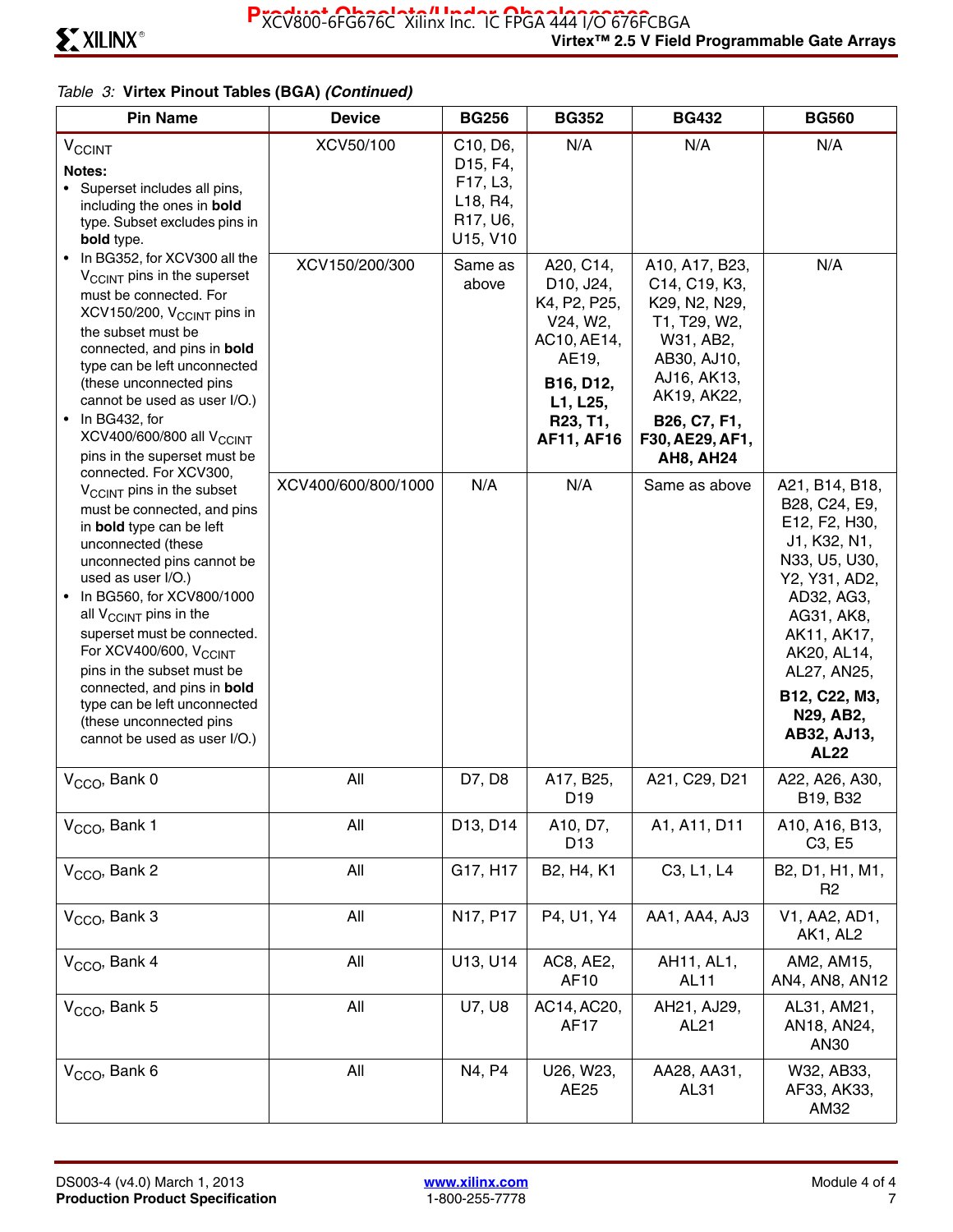| <b>Pin Name</b>                                                                                                                      | <b>Device</b>  | <b>BG256</b>                      | <b>BG352</b>                 | <b>BG432</b>                      | <b>BG560</b>               |
|--------------------------------------------------------------------------------------------------------------------------------------|----------------|-----------------------------------|------------------------------|-----------------------------------|----------------------------|
| V <sub>CCO</sub> , Bank 7                                                                                                            | All            | G4, H4                            | G23, K26,<br>N <sub>23</sub> | A31, L28, L31                     | C32, D33, K33,<br>N32, T33 |
| V <sub>REF</sub> , Bank 0                                                                                                            | <b>XCV50</b>   | A8, B4                            | N/A                          | N/A                               | N/A                        |
| (VREF pins are listed<br>incrementally. Connect all                                                                                  | XCV100/150     | $ + A4$                           | A16, C19,<br>C <sub>21</sub> | N/A                               | N/A                        |
| pins listed for both the<br>required device and all<br>smaller devices listed in the                                                 | XCV200/300     | $ + A2$                           | $ + D21$                     | B19, D22, D24,<br>D <sub>26</sub> | N/A                        |
| same package.)                                                                                                                       | <b>XCV400</b>  | N/A                               | N/A                          | $ + C18$                          | A19, D20,                  |
| Within each bank, if input                                                                                                           |                |                                   |                              |                                   | D26, E23, E27              |
| reference voltage is not<br>required, all V <sub>REF</sub> pins are                                                                  | <b>XCV600</b>  | N/A                               | N/A                          | $ + C24$                          | $ + E24$                   |
| general I/O.                                                                                                                         | <b>XCV800</b>  | N/A                               | N/A                          | $ + B21$                          | $ + E21$                   |
|                                                                                                                                      | <b>XCV1000</b> | N/A                               | N/A                          | N/A                               | $ + D29$                   |
| V <sub>REF</sub> , Bank 1                                                                                                            | <b>XCV50</b>   | A17, B12                          | N/A                          | N/A                               | N/A                        |
| (VREF pins are listed                                                                                                                | XCV100/150     | $ + B15$                          | B6, C9,                      | N/A                               | N/A                        |
| incrementally. Connect all<br>pins listed for both the                                                                               |                |                                   | C <sub>12</sub>              |                                   |                            |
| required device and all                                                                                                              | XCV200/300     | $ + B17$                          | $ + D6$                      | A13, B7,                          | N/A                        |
| smaller devices listed in the                                                                                                        |                |                                   |                              | C6, C10                           |                            |
| same package.)<br>Within each bank, if input                                                                                         | <b>XCV400</b>  | N/A                               | N/A                          | $ + B15$                          | A6, D7,                    |
| reference voltage is not                                                                                                             |                |                                   |                              |                                   | D11, D16, E15              |
| required, all V <sub>REF</sub> pins are                                                                                              | <b>XCV600</b>  | N/A                               | N/A                          | $ + D10$                          | $ + D10$                   |
| general I/O.                                                                                                                         | <b>XCV800</b>  | N/A                               | N/A                          | $ + B12$                          | $ + D13$                   |
|                                                                                                                                      | <b>XCV1000</b> | N/A                               | N/A                          | N/A                               | $ + E7$                    |
| $V_{REF}$ Bank 2                                                                                                                     | <b>XCV50</b>   | C <sub>20</sub> , J <sub>18</sub> | N/A                          | N/A                               | N/A                        |
| (V <sub>REF</sub> pins are listed                                                                                                    | XCV100/150     | $ + F19$                          | E2, H <sub>2</sub> ,         | N/A                               | N/A                        |
| incrementally. Connect all<br>pins listed for both the<br>required device and all<br>smaller devices listed in the<br>same package.) |                |                                   | M4                           |                                   |                            |
|                                                                                                                                      | XCV200/300     | $ + G18$                          | $ + D2$                      | E2, G3,                           | N/A                        |
|                                                                                                                                      |                |                                   |                              | J2, N1                            |                            |
|                                                                                                                                      | <b>XCV400</b>  | N/A                               | N/A                          | $ + R3$                           | G5, H4,                    |
| Within each bank, if input<br>reference voltage is not                                                                               |                |                                   |                              |                                   | L5, P4, R1                 |
| required, all V <sub>REF</sub> pins are                                                                                              | <b>XCV600</b>  | N/A                               | N/A                          | $ + H1$                           | $ + K5$                    |
| general I/O.                                                                                                                         | <b>XCV800</b>  | N/A                               | N/A                          | $ + M3$                           | $ + N5$                    |
|                                                                                                                                      | <b>XCV1000</b> | N/A                               | N/A                          | N/A                               | $ + B3$                    |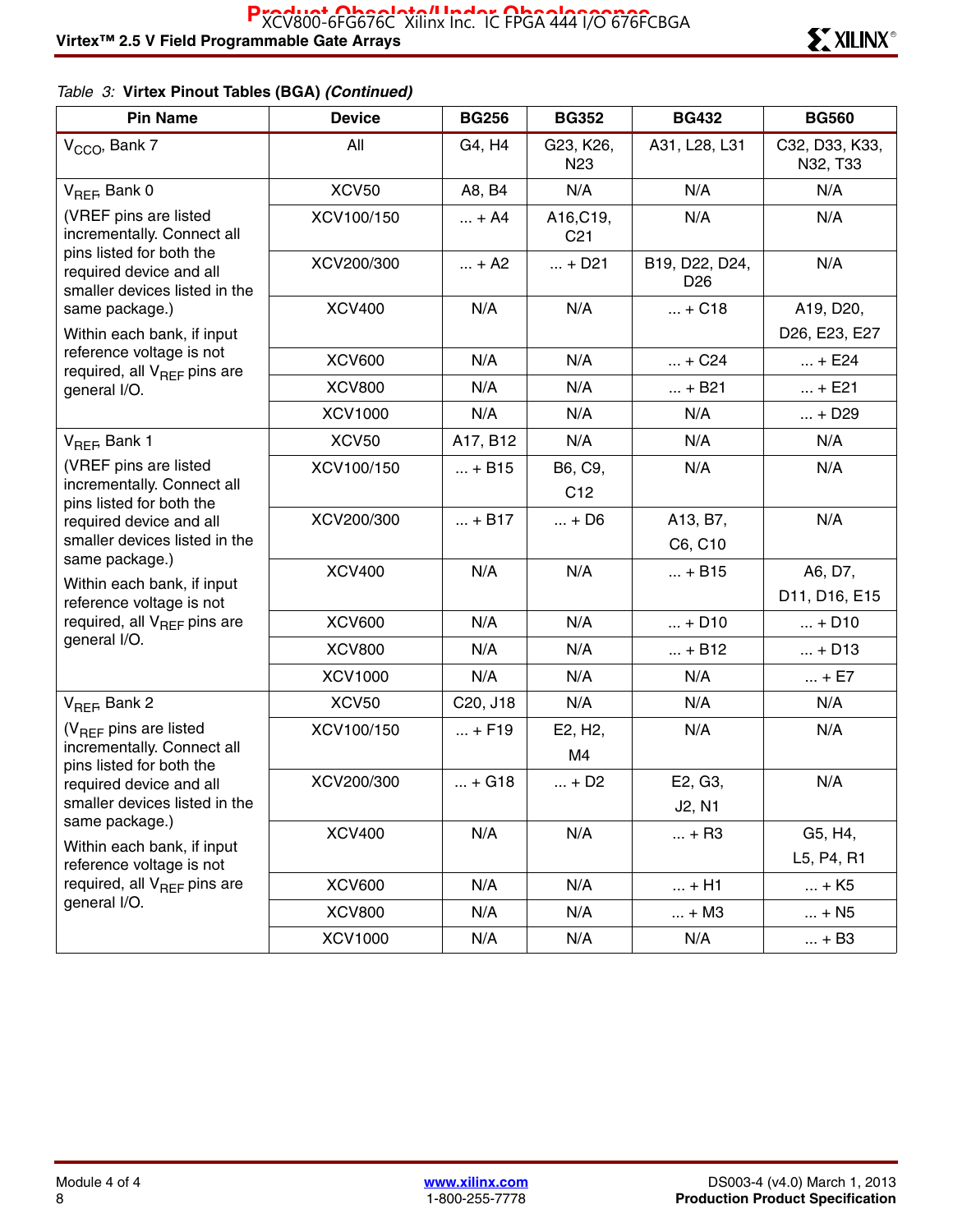| <b>Pin Name</b>                                                                                                                                                                                                              | <b>Device</b>            | <b>BG256</b>                      | <b>BG352</b>                                 | <b>BG432</b>                     | <b>BG560</b>                       |
|------------------------------------------------------------------------------------------------------------------------------------------------------------------------------------------------------------------------------|--------------------------|-----------------------------------|----------------------------------------------|----------------------------------|------------------------------------|
| V <sub>REF</sub> , Bank 3                                                                                                                                                                                                    | <b>XCV50</b>             | M18, V20                          | N/A                                          | N/A                              | N/A                                |
| (V <sub>RFF</sub> pins are listed                                                                                                                                                                                            | XCV100/150               | $ + R19$                          | R4, V4, Y3                                   | N/A                              | N/A                                |
| incrementally. Connect all<br>pins listed for both the<br>required device and all                                                                                                                                            | XCV200/300               | $ + P18$                          | $ + AC2$                                     | V2, AB4, AD4,<br>AF3             | N/A                                |
| smaller devices listed in the                                                                                                                                                                                                | <b>XCV400</b>            | N/A                               | N/A                                          | $ + U2$                          | V4, W5,                            |
| same package.)                                                                                                                                                                                                               |                          |                                   |                                              |                                  | AD3, AE5, AK2                      |
| Within each bank, if input<br>reference voltage is not                                                                                                                                                                       | <b>XCV600</b>            | N/A                               | N/A                                          | $ + AC3$                         | $ + AF1$                           |
| required, all V <sub>REF</sub> pins are                                                                                                                                                                                      | <b>XCV800</b>            | N/A                               | N/A                                          | $ + Y3$                          | $ + AA4$                           |
| general I/O.                                                                                                                                                                                                                 | <b>XCV1000</b>           | N/A                               | N/A                                          | N/A                              | $ + AH4$                           |
| $V_{RFF}$ , Bank 4                                                                                                                                                                                                           | <b>XCV50</b>             | V <sub>12</sub> , Y <sub>18</sub> | N/A                                          | N/A                              | N/A                                |
| $(V_{BFF}$ pins are listed<br>incrementally. Connect all                                                                                                                                                                     | XCV100/150               | $ + W15$                          | AC12, AE5,<br>AE <sub>8</sub>                | N/A                              | N/A                                |
| pins listed for both the<br>required device and all<br>smaller devices listed in the                                                                                                                                         | XCV200/300               | $ + V14$                          | $ + AE4$                                     | AJ7, AL4, AL8,<br>AL13           | N/A                                |
| same package.)<br>Within each bank, if input<br>reference voltage is not                                                                                                                                                     | <b>XCV400</b>            | N/A                               | N/A                                          | $ + AK15$                        | AL7, AL10,<br>AL16, AM4,<br>AM14   |
| required, all $V_{BFE}$ pins are                                                                                                                                                                                             | <b>XCV600</b>            | N/A                               | N/A                                          | $ + AK8$                         | $ + AL9$                           |
| general I/O.                                                                                                                                                                                                                 | <b>XCV800</b>            | N/A                               | N/A                                          | $ + AJ12$                        | $ + AK13$                          |
|                                                                                                                                                                                                                              | <b>XCV1000</b>           | N/A                               | N/A                                          | N/A                              | $ + AN3$                           |
| V <sub>REF</sub> , Bank 5                                                                                                                                                                                                    | <b>XCV50</b>             | V9, Y3                            | N/A                                          | N/A                              | N/A                                |
| $(V_{BFF}$ pins are listed<br>incrementally. Connect all<br>pins listed for both the<br>required device and all<br>smaller devices listed in the<br>same package.)<br>Within each bank, if input<br>reference voltage is not | XCV100/150<br>XCV200/300 | $ + W6$<br>$ + V7$                | AC15, AC18,<br>AD20<br>$ + AE23$             | N/A<br>AJ18, AJ25,<br>AK23, AK27 | N/A<br>N/A                         |
|                                                                                                                                                                                                                              | <b>XCV400</b>            | N/A                               | N/A                                          | $ + AJ17$                        | AJ18, AJ25,<br>AL20, AL24,<br>AL29 |
| required, all V <sub>REF</sub> pins are<br>general I/O.                                                                                                                                                                      | <b>XCV600</b>            | N/A                               | N/A                                          | $ + AL24$                        | $ + AM26$                          |
|                                                                                                                                                                                                                              | <b>XCV800</b>            | N/A                               | N/A                                          | $ + AH19$                        | $ + AN23$                          |
|                                                                                                                                                                                                                              | <b>XCV1000</b>           | N/A                               | N/A                                          | N/A                              | $ + AK28$                          |
| $V_{REF}$ Bank 6                                                                                                                                                                                                             | <b>XCV50</b>             | M <sub>2</sub> , R <sub>3</sub>   | N/A                                          | N/A                              | N/A                                |
| $(V_{RFF}$ pins are listed<br>incrementally. Connect all                                                                                                                                                                     | XCV100/150               | $ + T1$                           | R <sub>24</sub> , Y <sub>26</sub> ,<br>AA25, | N/A                              | N/A                                |
| pins listed for both the<br>required device and all<br>smaller devices listed in the                                                                                                                                         | XCV200/300               | $ + T3$                           | $ + AD26$                                    | V28, AB28,<br>AE30, AF28         | N/A                                |
| same package.)<br>Within each bank, if input                                                                                                                                                                                 | <b>XCV400</b>            | N/A                               | N/A                                          | $ + U28$                         | V29, Y32, AD31,<br>AE29, AK32      |
| reference voltage is not                                                                                                                                                                                                     | <b>XCV600</b>            | N/A                               | N/A                                          | $ + AC28$                        | $ + AE31$                          |
| required, all V <sub>REF</sub> pins are<br>general I/O.                                                                                                                                                                      | <b>XCV800</b>            | N/A                               | N/A                                          | $ + Y30$                         | $ + AA30$                          |
|                                                                                                                                                                                                                              | <b>XCV1000</b>           | N/A                               | N/A                                          | N/A                              | $ + AH30$                          |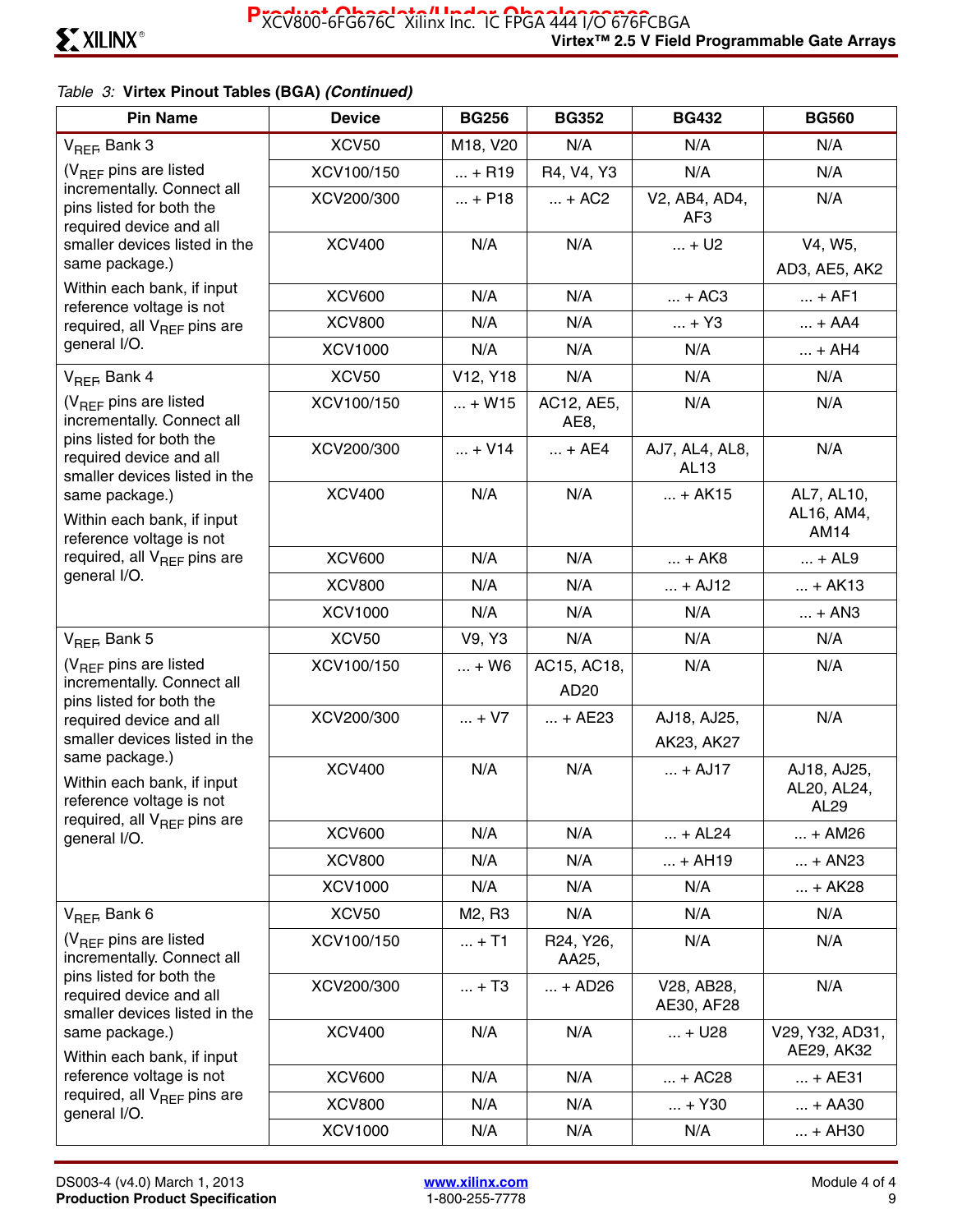| <b>Pin Name</b>                                                                                   | <b>Device</b>     | <b>BG256</b>                                                                                                                                                                                                                                     | <b>BG352</b>                                                                                                                                                                                                                                               | <b>BG432</b>                                                                                                                                                                                                                                                                                                                        | <b>BG560</b>                                                                                                                                                                                                                                                                                                                                                                       |
|---------------------------------------------------------------------------------------------------|-------------------|--------------------------------------------------------------------------------------------------------------------------------------------------------------------------------------------------------------------------------------------------|------------------------------------------------------------------------------------------------------------------------------------------------------------------------------------------------------------------------------------------------------------|-------------------------------------------------------------------------------------------------------------------------------------------------------------------------------------------------------------------------------------------------------------------------------------------------------------------------------------|------------------------------------------------------------------------------------------------------------------------------------------------------------------------------------------------------------------------------------------------------------------------------------------------------------------------------------------------------------------------------------|
| V <sub>REF</sub> , Bank 7                                                                         | XCV <sub>50</sub> | G3, H1                                                                                                                                                                                                                                           | N/A                                                                                                                                                                                                                                                        | N/A                                                                                                                                                                                                                                                                                                                                 | N/A                                                                                                                                                                                                                                                                                                                                                                                |
| $(V_{REF}$ pins are listed                                                                        | XCV100/150        | $ + D1$                                                                                                                                                                                                                                          | D26, G26,                                                                                                                                                                                                                                                  | N/A                                                                                                                                                                                                                                                                                                                                 | N/A                                                                                                                                                                                                                                                                                                                                                                                |
| incrementally. Connect all<br>pins listed for both the                                            |                   |                                                                                                                                                                                                                                                  | L26                                                                                                                                                                                                                                                        |                                                                                                                                                                                                                                                                                                                                     |                                                                                                                                                                                                                                                                                                                                                                                    |
| required device and all                                                                           | XCV200/300        | $ + B2$                                                                                                                                                                                                                                          | $ + E24$                                                                                                                                                                                                                                                   | F28, F31,                                                                                                                                                                                                                                                                                                                           | N/A                                                                                                                                                                                                                                                                                                                                                                                |
| smaller devices listed in the                                                                     |                   |                                                                                                                                                                                                                                                  |                                                                                                                                                                                                                                                            | J30, N30                                                                                                                                                                                                                                                                                                                            |                                                                                                                                                                                                                                                                                                                                                                                    |
| same package.)                                                                                    |                   |                                                                                                                                                                                                                                                  |                                                                                                                                                                                                                                                            |                                                                                                                                                                                                                                                                                                                                     |                                                                                                                                                                                                                                                                                                                                                                                    |
| Within each bank, if input<br>reference voltage is not<br>required, all V <sub>REF</sub> pins are | <b>XCV400</b>     | N/A                                                                                                                                                                                                                                              | N/A                                                                                                                                                                                                                                                        | $ + R31$                                                                                                                                                                                                                                                                                                                            | E31, G31, K31,<br>P31, T31                                                                                                                                                                                                                                                                                                                                                         |
| general I/O.                                                                                      | <b>XCV600</b>     | N/A                                                                                                                                                                                                                                              | N/A                                                                                                                                                                                                                                                        | $ + J28$                                                                                                                                                                                                                                                                                                                            | $ + H32$                                                                                                                                                                                                                                                                                                                                                                           |
|                                                                                                   | <b>XCV800</b>     | N/A                                                                                                                                                                                                                                              | N/A                                                                                                                                                                                                                                                        | $ + M28$                                                                                                                                                                                                                                                                                                                            | $ + L33$                                                                                                                                                                                                                                                                                                                                                                           |
|                                                                                                   | <b>XCV1000</b>    | N/A                                                                                                                                                                                                                                              | N/A                                                                                                                                                                                                                                                        | N/A                                                                                                                                                                                                                                                                                                                                 | $ + D31$                                                                                                                                                                                                                                                                                                                                                                           |
| <b>GND</b>                                                                                        | All               | C3, C18,<br>D4, D5,<br>D9, D10,<br>D <sub>11</sub> ,<br>D <sub>12</sub> ,<br>D <sub>16</sub> ,<br>D17, E4,<br>E17, J4,<br>J17, K4,<br>K17, L4,<br>L17, M4,<br>M17, T4,<br>T17, U4,<br>U5, U9,<br>U10,<br>U11,<br>U12,<br>U16,<br>U17, V3,<br>V18 | A1, A2, A5,<br>A8, A14,<br>A19, A22,<br>A25, A26,<br>B1, B26, E1,<br>E26, H1,<br>H <sub>26</sub> , N <sub>1</sub> ,<br>P <sub>26</sub> , W <sub>1</sub> ,<br>W26, AB1,<br>AB26, AE1,<br>AE26, AF1,<br>AF2, AF5,<br>AF8, AF13,<br>AF19, AF22,<br>AF25, AF26 | A2, A3, A7, A9,<br>A14, A18, A23,<br>A25, A29, A30,<br>B1, B2, B30,<br>B31, C1, C31,<br>D <sub>16</sub> , G <sub>1</sub> , G <sub>31</sub> ,<br>J1, J31, P1, P31,<br>T4, T28, V1,<br>V31, AC1, AC31,<br>AE1, AE31,<br>AH16, AJ1,<br>AJ31, AK1, AK2,<br>AK30, AK31,<br>AL2, AL3, AL7,<br>AL9 AL14, AL18<br>AL23, AL25,<br>AL29, AL30 | A1, A7, A12,<br>A14, A18, A20,<br>A24, A29, A32,<br>A33, B1, B6, B9,<br>B15, B23, B27,<br>B31, C2, E1,<br>F32, G2, G33,<br>J32, K1, L2,<br>M33, P1, P33,<br>R32, T1, V33,<br>W2, Y1, Y33,<br>AB1, AC32,<br>AD33, AE2,<br>AG1, AG32,<br>AH2, AJ33,<br>AL32, AM3,<br>AM7, AM11,<br>AM19, AM25,<br>AM28, AM33,<br>AN1, AN2, AN5,<br>AN10, AN14,<br>AN16, AN20,<br>AN22, AN27,<br>AN33 |
| GND <sup>(1)</sup>                                                                                | All               | J9, J10,<br>J11, J12,<br>K9, K10,<br>K11, K12,<br>L9, L10,<br>L11, L12,<br>M9, M10,<br>M11, M12                                                                                                                                                  | N/A                                                                                                                                                                                                                                                        | N/A                                                                                                                                                                                                                                                                                                                                 | N/A                                                                                                                                                                                                                                                                                                                                                                                |
| No Connect                                                                                        | All               | N/A                                                                                                                                                                                                                                              | N/A                                                                                                                                                                                                                                                        | N/A                                                                                                                                                                                                                                                                                                                                 | C31, AC2, AK4,<br>AL3                                                                                                                                                                                                                                                                                                                                                              |

#### **Notes:**

1. 16 extra balls (grounded) at package center.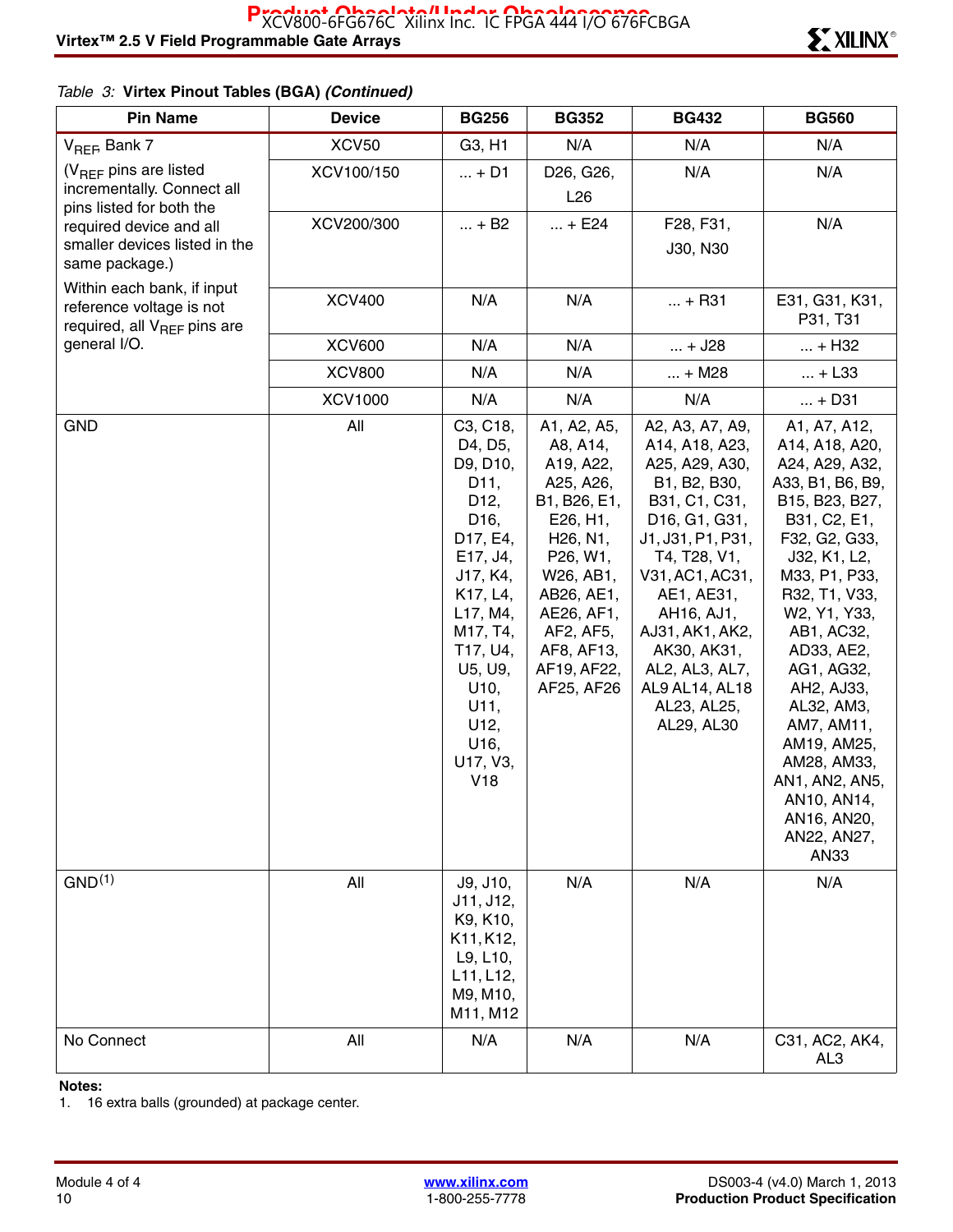### *Table 4:* **Virtex Pinout Tables (Fine-Pitch BGA)**

| <b>Pin Name</b>  | <b>Device</b> | <b>FG256</b>    | <b>FG456</b>    | <b>FG676</b>    | <b>FG680</b>    |
|------------------|---------------|-----------------|-----------------|-----------------|-----------------|
| GCK0             | All           | N <sub>8</sub>  | W12             | <b>AA14</b>     | AW19            |
| GCK1             | All           | R <sub>8</sub>  | Y11             | AB13            | <b>AU22</b>     |
| GCK <sub>2</sub> | All           | C <sub>9</sub>  | A11             | C <sub>13</sub> | D <sub>21</sub> |
| GCK3             | All           | B <sub>8</sub>  | C11             | E13             | A20             |
| M <sub>0</sub>   | All           | N <sub>3</sub>  | AB <sub>2</sub> | AD4             | AT37            |
| M1               | All           | P <sub>2</sub>  | U <sub>5</sub>  | W7              | <b>AU38</b>     |
| M <sub>2</sub>   | All           | R <sub>3</sub>  | Y4              | AB <sub>6</sub> | AT35            |
| <b>CCLK</b>      | All           | D <sub>15</sub> | <b>B22</b>      | D <sub>24</sub> | E <sub>4</sub>  |
| <b>PROGRAM</b>   | All           | P <sub>15</sub> | W20             | AA22            | AT <sub>5</sub> |
| <b>DONE</b>      | All           | R <sub>14</sub> | Y19             | AB21            | AU <sub>5</sub> |
| <b>INIT</b>      | All           | N <sub>15</sub> | V19             | <b>Y21</b>      | AU <sub>2</sub> |
| <b>BUSY/DOUT</b> | All           | C15             | C <sub>21</sub> | E23             | E <sub>3</sub>  |
| D0/DIN           | All           | D14             | D <sub>20</sub> | F <sub>22</sub> | C <sub>2</sub>  |
| D <sub>1</sub>   | All           | E16             | H <sub>22</sub> | K <sub>24</sub> | P <sub>4</sub>  |
| D <sub>2</sub>   | All           | F <sub>15</sub> | H <sub>20</sub> | K22             | P <sub>3</sub>  |
| D <sub>3</sub>   | All           | G16             | K <sub>20</sub> | M22             | R1              |
| D <sub>4</sub>   | All           | J16             | N <sub>22</sub> | R <sub>24</sub> | AD <sub>3</sub> |
| D <sub>5</sub>   | All           | M16             | R <sub>21</sub> | U23             | AG <sub>2</sub> |
| D <sub>6</sub>   | All           | N <sub>16</sub> | T <sub>22</sub> | V <sub>24</sub> | AH <sub>1</sub> |
| D7               | All           | N <sub>14</sub> | Y21             | AB23            | AR4             |
| <b>WRITE</b>     | All           | C13             | A20             | C <sub>22</sub> | <b>B4</b>       |
| CS               | All           | <b>B13</b>      | C <sub>19</sub> | E21             | D <sub>5</sub>  |
| TDI              | All           | A15             | <b>B20</b>      | D <sub>22</sub> | B <sub>3</sub>  |
| <b>TDO</b>       | All           | <b>B14</b>      | A21             | C <sub>23</sub> | C <sub>4</sub>  |
| <b>TMS</b>       | All           | D <sub>3</sub>  | D <sub>3</sub>  | F <sub>5</sub>  | E36             |
| <b>TCK</b>       | All           | C <sub>4</sub>  | C <sub>4</sub>  | E <sub>6</sub>  | C36             |
| <b>DXN</b>       | All           | R <sub>4</sub>  | Y5              | AB7             | <b>AV37</b>     |
| <b>DXP</b>       | All           | P <sub>4</sub>  | V <sub>6</sub>  | Y8              | <b>AU35</b>     |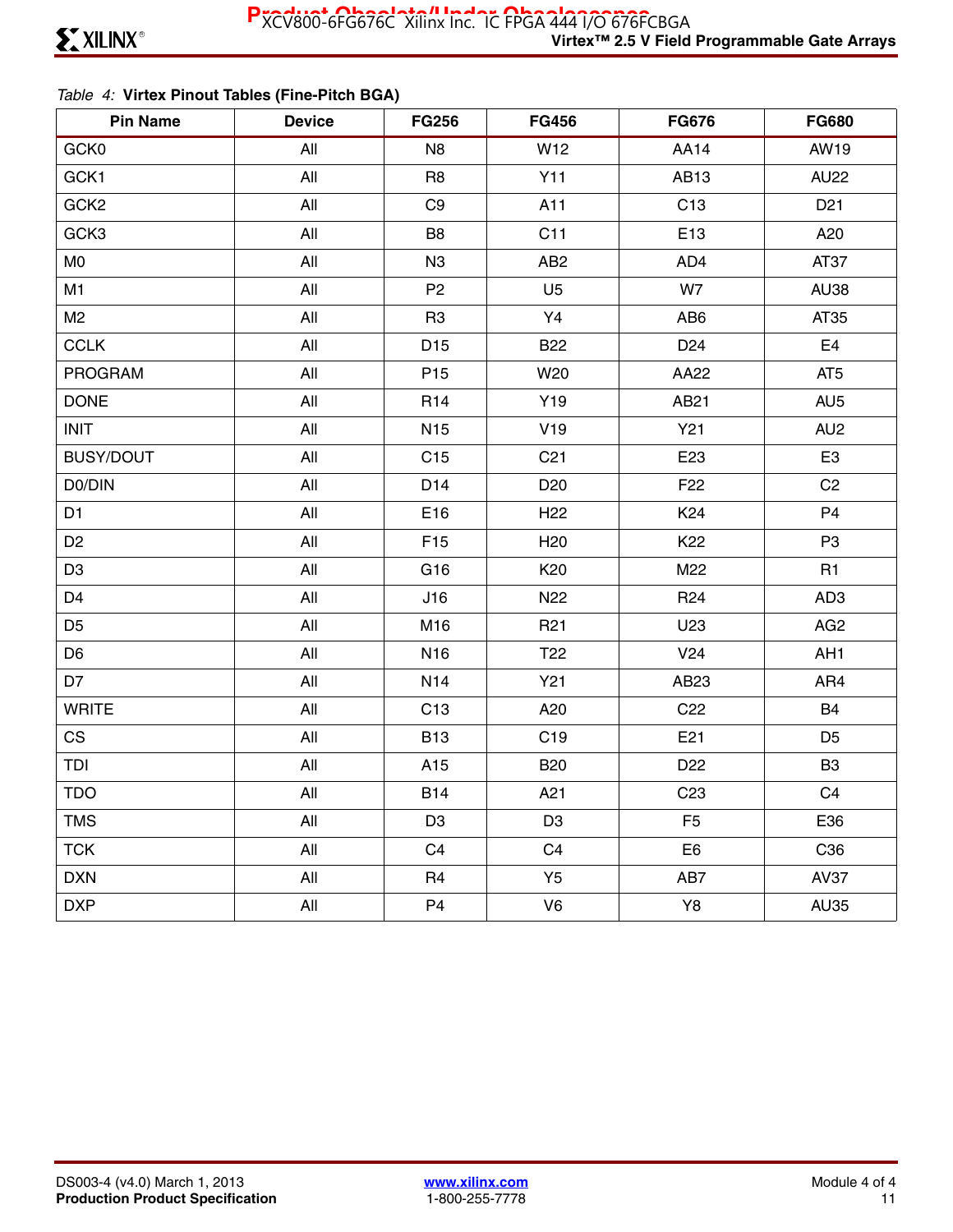| <b>Pin Name</b>                                                      | <b>Device</b>  | <b>FG256</b>                                                                    | <b>FG456</b>                                                                                                                                         | <b>FG676</b>                                                                                                                                          | <b>FG680</b>                                                                                                                                                                                           |
|----------------------------------------------------------------------|----------------|---------------------------------------------------------------------------------|------------------------------------------------------------------------------------------------------------------------------------------------------|-------------------------------------------------------------------------------------------------------------------------------------------------------|--------------------------------------------------------------------------------------------------------------------------------------------------------------------------------------------------------|
| <b>V<sub>CCINT</sub></b>                                             | All            | C3, C14, D4,<br>D13, E5,<br>E12, M5,<br>M12, N4,<br>N13, P3,<br>P <sub>14</sub> | E5, E18, F6,<br>F17, G7, G8, G9,<br>G14, G15, G16,<br>H7, H16, J7,<br>J16, P7, P16,<br>R7, R16, T7, T8,<br>T9, T14, T15,<br>T16, U6, U17,<br>V5, V18 | G7, G20, H8, H19,<br>J9, J10, J11, J16,<br>J17, J18, K9, K18,<br>L9, L18, T9, T18,<br>U9, U18, V9, V10,<br>V11, V16, V17,<br>V18, W8, W19, Y7,<br>Y20 | AD5, AD35,<br>AE5, AE35, AL5,<br>AL35, AM5,<br>AM35, AR8,<br>AR9, AR15,<br>AR16, AR24,<br>AR25, AR31,<br>AR32, E8, E9,<br>E15, E16, E24,<br>E25, E31, E32,<br>H5, H35, J5,<br>J35, R5, R35,<br>T5, T35 |
| $VCCO$ , Bank 0                                                      | All            | E8, F8                                                                          | F7, F8, F9, F10<br>G10, G11                                                                                                                          | H <sub>9</sub> , H <sub>10</sub> , H <sub>11</sub> ,<br>H12, J12, J13                                                                                 | E26, E27, E29,<br>E30, E33, E34                                                                                                                                                                        |
| V <sub>CCO</sub> , Bank 1                                            | All            | E9, F9                                                                          | F13, F14, F15,<br>F16, G12, G13                                                                                                                      | H15, H16, H17,<br>H18, J14, J15                                                                                                                       | E6, E7, E10,<br>E11, E13, E14                                                                                                                                                                          |
| $VCCO$ , Bank 2                                                      | All            | H11, H12                                                                        | G17, H17, J17,<br>K16, K17, L16                                                                                                                      | J19, K19, L19,<br>M18, M19, N18                                                                                                                       | F5, G5, K5, L5,<br>N <sub>5</sub> , P <sub>5</sub>                                                                                                                                                     |
| V <sub>CCO</sub> , Bank 3                                            | All            | J11, J12                                                                        | M16, N16, N17,<br>P17, R17, T17                                                                                                                      | P18, R18, R19,<br>T19, U19, V19                                                                                                                       | AF5, AG5, AN5,<br>AK5, AJ5, AP5                                                                                                                                                                        |
| V <sub>CCO</sub> , Bank 4                                            | All            | L9. M9                                                                          | T12, T13, U13,<br>U14, U15, U16,                                                                                                                     | V14, V15, W15,<br>W16, W17, W18                                                                                                                       | AR6, AR7,<br>AR10, AR11,<br>AR13, AR14                                                                                                                                                                 |
| V <sub>CCO</sub> , Bank 5                                            | All            | L8, M8                                                                          | T10, T11, U7,<br>U8, U9, U10                                                                                                                         | V <sub>12</sub> , V <sub>13</sub> ,<br>W9, W10, W11,<br>W <sub>12</sub>                                                                               | AR26, AR27,<br>AR29, AR30,<br>AR33, AR34                                                                                                                                                               |
| V <sub>CCO</sub> , Bank 6                                            | All            | J5, J6                                                                          | M7, N6, N7, P6,<br>R6, T6                                                                                                                            | P9, R8, R9, T8,<br>U8, V8                                                                                                                             | AF35, AG35,<br>AJ35, AK35,<br>AN35, AP35                                                                                                                                                               |
| V <sub>CCO</sub> , Bank 7                                            | All            | H <sub>5</sub> , H <sub>6</sub>                                                 | G6, H6, J6, K6,<br>K7, L7                                                                                                                            | J8, K8, L8, M8,<br>M9, N9                                                                                                                             | F35, G35, K35,<br>L35, N35, P35                                                                                                                                                                        |
| $V_{REF}$ Bank 0                                                     | <b>XCV50</b>   | B4, B7                                                                          | N/A                                                                                                                                                  | N/A                                                                                                                                                   | N/A                                                                                                                                                                                                    |
| (VREF pins are listed<br>incrementally. Connect                      | XCV100/150     | $ + C6$                                                                         | A9, C6, E8                                                                                                                                           | N/A                                                                                                                                                   | N/A                                                                                                                                                                                                    |
| all pins listed for both                                             | XCV200/300     | $ + A3$                                                                         | $ + B4$                                                                                                                                              | N/A                                                                                                                                                   | N/A                                                                                                                                                                                                    |
| the required device and<br>all smaller devices<br>listed in the same | <b>XCV400</b>  | N/A                                                                             | N/A                                                                                                                                                  | A12, C11, D6, E8,<br>G <sub>10</sub>                                                                                                                  |                                                                                                                                                                                                        |
| package.)<br>Within each bank, if                                    | <b>XCV600</b>  | N/A                                                                             | N/A                                                                                                                                                  | $ + B7$                                                                                                                                               | A33, B28, B30,<br>C23, C24, D33                                                                                                                                                                        |
| input reference voltage                                              | <b>XCV800</b>  | N/A                                                                             | N/A                                                                                                                                                  | $ + B10$                                                                                                                                              | $ + A26$                                                                                                                                                                                               |
| is not required, all $V_{\text{BFF}}$<br>pins are general I/O.       | <b>XCV1000</b> | N/A                                                                             | N/A                                                                                                                                                  | N/A                                                                                                                                                   | $ + D34$                                                                                                                                                                                               |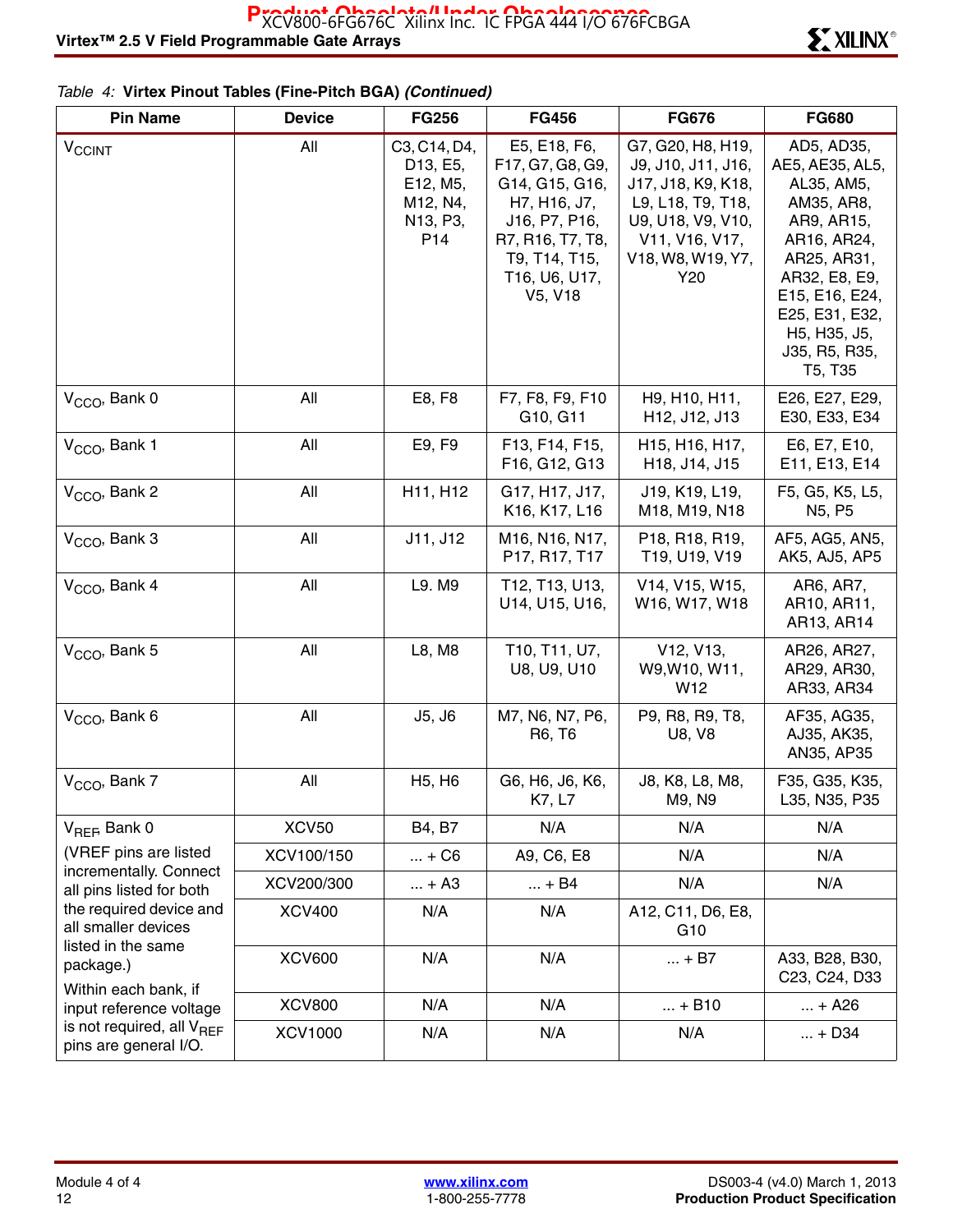| <b>Pin Name</b>                                                      | <b>Device</b>  | <b>FG256</b> | <b>FG456</b>  | <b>FG676</b>               | <b>FG680</b>                   |
|----------------------------------------------------------------------|----------------|--------------|---------------|----------------------------|--------------------------------|
| V <sub>REF</sub> , Bank 1                                            | <b>XCV50</b>   | B9, C11      | N/A           | N/A                        | N/A                            |
| (VREF pins are listed                                                | XCV100/150     | $ + E11$     | A18, B13, E14 | N/A                        | N/A                            |
| incrementally. Connect<br>all pins listed for both                   | XCV200/300     | $ + A14$     | $ + A19$      | N/A                        | N/A                            |
| the required device and<br>all smaller devices<br>listed in the same | <b>XCV400</b>  | N/A          | N/A           | A14, C20, C21,<br>D15, G16 | N/A                            |
| package.)<br>Within each bank, if                                    | <b>XCV600</b>  | N/A          | N/A           | $ + B19$                   | B6, B8, B18,<br>D11, D13, D17  |
| input reference voltage                                              | <b>XCV800</b>  | N/A          | N/A           | $ + A17$                   | $ + B14$                       |
| is not required, all $V_{BFF}$<br>pins are general I/O.              | <b>XCV1000</b> | N/A          | N/A           | N/A                        | $ + B5$                        |
| V <sub>REF</sub> , Bank 2                                            | <b>XCV50</b>   | F13, H13     | N/A           | N/A                        | N/A                            |
| $(V_{BFF}$ pins are listed                                           | XCV100/150     | $ + F14$     | F21, H18, K21 | N/A                        | N/A                            |
| incrementally. Connect<br>all pins listed for both                   | XCV200/300     | $ + E13$     | $ + D22$      | N/A                        | N/A                            |
| the required device and<br>all smaller devices<br>listed in the same | <b>XCV400</b>  | N/A          | N/A           | F24, H23, K20,<br>M23, M26 | N/A                            |
| package.)<br>Within each bank, if                                    | <b>XCV600</b>  | N/A          | N/A           | $ + G26$                   | G1, H4, J1, L2,<br>V5, W3      |
| input reference voltage                                              | <b>XCV800</b>  | N/A          | N/A           | $ + K25$                   | $ + N1$                        |
| is not required, all V <sub>RFF</sub><br>pins are general I/O.       | <b>XCV1000</b> | N/A          | N/A           | N/A                        | $ + D2$                        |
| V <sub>REF</sub> , Bank 3                                            | <b>XCV50</b>   | K16, L14     | N/A           | N/A                        | N/A                            |
| $(V_{BFF}$ pins are listed                                           | XCV100/150     | $ + L13$     | N21, R19, U21 | N/A                        | N/A                            |
| incrementally. Connect<br>all pins listed for both                   | XCV200/300     | $ + M13$     | $ + U20$      | N/A                        | N/A                            |
| the required device and<br>all smaller devices                       | <b>XCV400</b>  | N/A          | N/A           | R23, R25, U21,<br>W22, W23 | N/A                            |
| listed in the same<br>package.)<br>Within each bank, if              | <b>XCV600</b>  | N/A          | N/A           | $ + W26$                   | AC1, AJ2, AK3,<br>AL4, AR1, Y1 |
| input reference voltage                                              | <b>XCV800</b>  | N/A          | N/A           | $ + U25$                   | $ + AF3$                       |
| is not required, all $V_{BFF}$<br>pins are general I/O.              | <b>XCV1000</b> | N/A          | N/A           | N/A                        | $ + AP4$                       |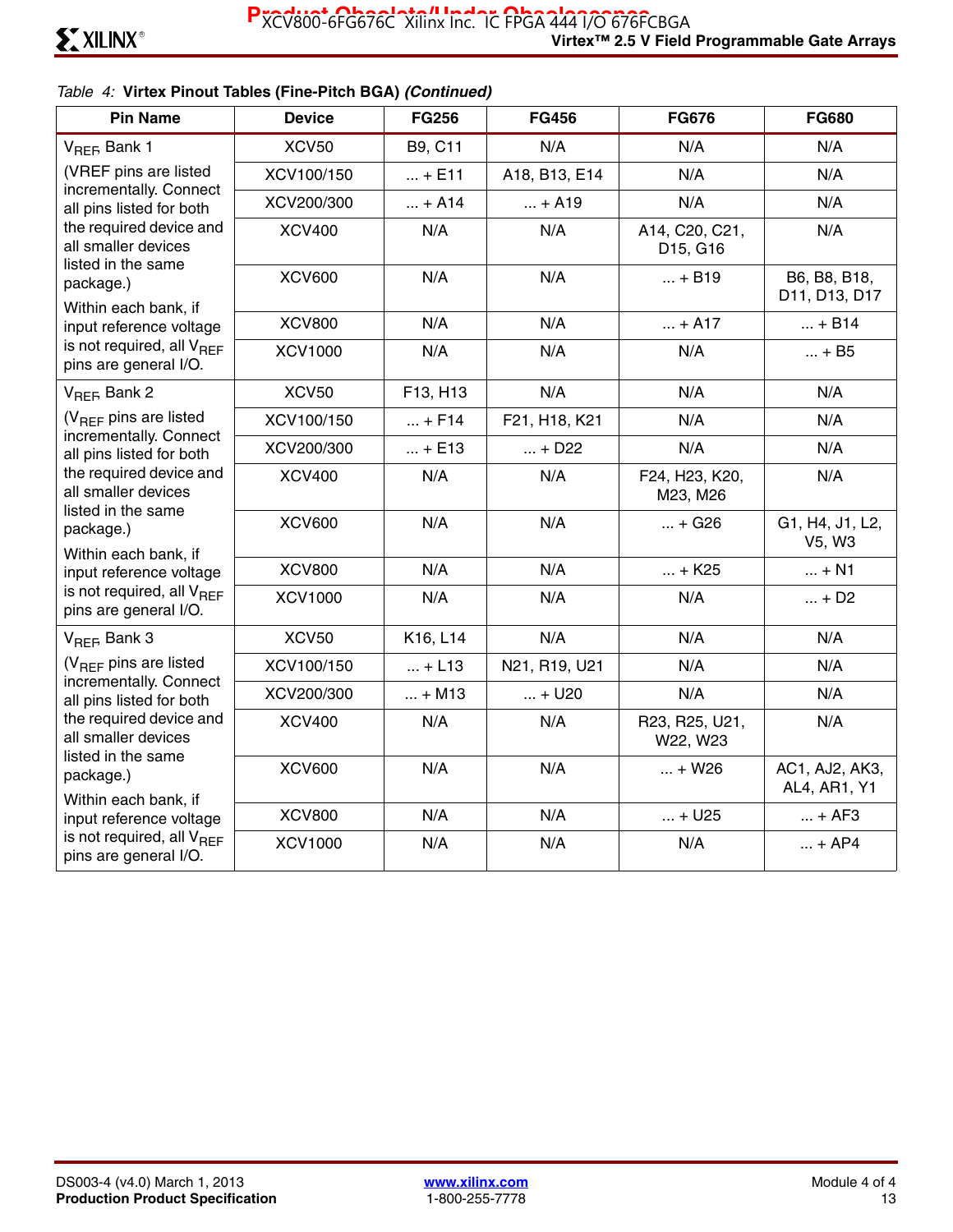| <b>Pin Name</b>                                                                                                   | <b>Device</b>  | <b>FG256</b> | <b>FG456</b>                                     | <b>FG676</b>                         | <b>FG680</b>                             |
|-------------------------------------------------------------------------------------------------------------------|----------------|--------------|--------------------------------------------------|--------------------------------------|------------------------------------------|
| $V_{REF}$ Bank 4                                                                                                  | <b>XCV50</b>   | P9, T12      | N/A                                              | N/A                                  | N/A                                      |
| (V <sub>REF</sub> pins are listed<br>incrementally. Connect                                                       | XCV100/150     | $ + T11$     | AA13, AB16,<br>AB19                              | N/A                                  | N/A                                      |
| all pins listed for both<br>the required device and                                                               | XCV200/300     | $ + R13$     | $ + AB20$                                        | N/A                                  | N/A                                      |
| all smaller devices<br>listed in the same<br>package.)                                                            | <b>XCV400</b>  | N/A          | N/A                                              | AC15, AD18,<br>AD21, AD22,<br>AF15   | N/A                                      |
| Within each bank, if<br>input reference voltage<br>is not required, all V <sub>REF</sub><br>pins are general I/O. | <b>XCV600</b>  | N/A          | N/A                                              | $ + AF20$                            | AT19, AU7,<br>AU17, AV8,<br>AV10, AW11   |
|                                                                                                                   | <b>XCV800</b>  | N/A          | N/A                                              | $ + AF17$                            | $ + AV14$                                |
|                                                                                                                   | <b>XCV1000</b> | N/A          | N/A                                              | N/A                                  | $ +$ AU6                                 |
| V <sub>REF</sub> , Bank 5                                                                                         | <b>XCV50</b>   | T4, P8       | N/A                                              | N/A                                  | N/A                                      |
| (V <sub>REF</sub> pins are listed                                                                                 | XCV100/150     | $ + R5$      | W8, Y10, AA5                                     | N/A                                  | N/A                                      |
| incrementally. Connect<br>all pins listed for both                                                                | XCV200/300     | $ + T2$      | $ + Y6$                                          | N/A                                  | N/A                                      |
| the required device and<br>all smaller devices                                                                    | <b>XCV400</b>  | N/A          | N/A                                              | AA10, AB8, AB12,<br><b>AC7, AF12</b> | N/A                                      |
| listed in the same<br>package.)<br>Within each bank, if<br>input reference voltage                                | <b>XCV600</b>  | N/A          | N/A                                              | $ + AFB$                             | AT27, AU29,<br>AU31, AV35,<br>AW21, AW23 |
| is not required, all $V_{\text{RFF}}$                                                                             | <b>XCV800</b>  | N/A          | N/A                                              | $ + AE10$                            | $ + AT25$                                |
| pins are general I/O.                                                                                             | <b>XCV1000</b> | N/A          | N/A                                              | N/A                                  | $ + AV36$                                |
| $V_{REF}$ Bank 6                                                                                                  | <b>XCV50</b>   | J3, N1       | N/A                                              | N/A                                  | N/A                                      |
| (V <sub>REF</sub> pins are listed                                                                                 | XCV100/150     | $ + M1$      | N <sub>2</sub> , R <sub>4</sub> , T <sub>3</sub> | N/A                                  | N/A                                      |
| incrementally. Connect<br>all pins listed for both<br>the required device and<br>all smaller devices              | XCV200/300     | $ + N2$      | $ + Y1$                                          | N/A                                  | N/A                                      |
|                                                                                                                   | <b>XCV400</b>  | N/A          | N/A                                              | AB3, R1, R4, U6,<br>V <sub>5</sub>   | N/A                                      |
| listed in the same<br>package.)<br>Within each bank, if                                                           | <b>XCV600</b>  | N/A          | N/A                                              | $ + Y1$                              | AB35, AD37,<br>AH39, AK39,<br>AM39, AN36 |
| input reference voltage<br>is not required, all V <sub>REF</sub>                                                  | <b>XCV800</b>  | N/A          | N/A                                              | $ + U2$                              | $ + AE39$                                |
| pins are general I/O.                                                                                             | <b>XCV1000</b> | N/A          | N/A                                              | N/A                                  | $ + AT39$                                |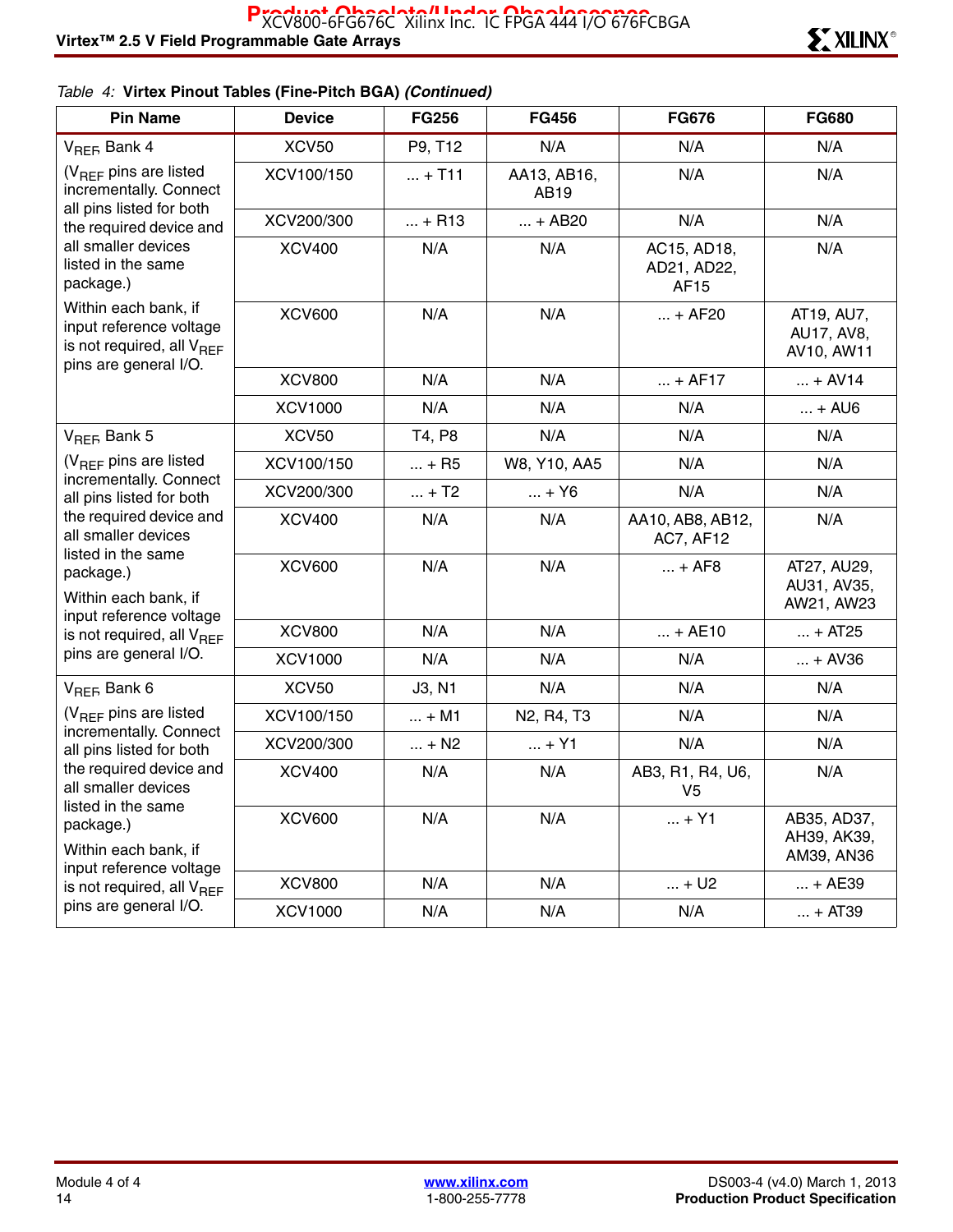| <b>Pin Name</b>                                                | <b>Device</b>  | <b>FG256</b>                                                                                                                                                                                                                                           | <b>FG456</b>                                                                                                                                                                                                                                                                           | <b>FG676</b>                                                                                                                                                                                                                                                                                                                                                                                                                                                                                                                                                                           | <b>FG680</b>                                                                                                                                                                                                                                                                                                                                                                                                                                               |
|----------------------------------------------------------------|----------------|--------------------------------------------------------------------------------------------------------------------------------------------------------------------------------------------------------------------------------------------------------|----------------------------------------------------------------------------------------------------------------------------------------------------------------------------------------------------------------------------------------------------------------------------------------|----------------------------------------------------------------------------------------------------------------------------------------------------------------------------------------------------------------------------------------------------------------------------------------------------------------------------------------------------------------------------------------------------------------------------------------------------------------------------------------------------------------------------------------------------------------------------------------|------------------------------------------------------------------------------------------------------------------------------------------------------------------------------------------------------------------------------------------------------------------------------------------------------------------------------------------------------------------------------------------------------------------------------------------------------------|
| $V_{REF}$ Bank 7                                               | <b>XCV50</b>   | C1, H3                                                                                                                                                                                                                                                 | N/A                                                                                                                                                                                                                                                                                    | N/A                                                                                                                                                                                                                                                                                                                                                                                                                                                                                                                                                                                    | N/A                                                                                                                                                                                                                                                                                                                                                                                                                                                        |
| $(V_{BFF}$ pins are listed                                     | XCV100/150     | $ + D1$                                                                                                                                                                                                                                                | E2, H4, K3                                                                                                                                                                                                                                                                             | N/A                                                                                                                                                                                                                                                                                                                                                                                                                                                                                                                                                                                    | N/A                                                                                                                                                                                                                                                                                                                                                                                                                                                        |
| incrementally. Connect<br>all pins listed for both             | XCV200/300     | $ + B1$                                                                                                                                                                                                                                                | $ + D2$                                                                                                                                                                                                                                                                                | N/A                                                                                                                                                                                                                                                                                                                                                                                                                                                                                                                                                                                    | N/A                                                                                                                                                                                                                                                                                                                                                                                                                                                        |
| the required device and<br>all smaller devices                 | <b>XCV400</b>  | N/A                                                                                                                                                                                                                                                    | N/A                                                                                                                                                                                                                                                                                    | F4, G4, K6, M2,<br>M5                                                                                                                                                                                                                                                                                                                                                                                                                                                                                                                                                                  | N/A                                                                                                                                                                                                                                                                                                                                                                                                                                                        |
| listed in the same<br>package.)                                | <b>XCV600</b>  | N/A                                                                                                                                                                                                                                                    | N/A                                                                                                                                                                                                                                                                                    | $ + H1$                                                                                                                                                                                                                                                                                                                                                                                                                                                                                                                                                                                | E38, G38, L36,<br>N36, U36, U38                                                                                                                                                                                                                                                                                                                                                                                                                            |
| Within each bank, if<br>input reference voltage                | <b>XCV800</b>  | N/A                                                                                                                                                                                                                                                    | N/A                                                                                                                                                                                                                                                                                    | $ + K1$                                                                                                                                                                                                                                                                                                                                                                                                                                                                                                                                                                                | $ + N38$                                                                                                                                                                                                                                                                                                                                                                                                                                                   |
| is not required, all $V_{\text{BFF}}$<br>pins are general I/O. | <b>XCV1000</b> | N/A                                                                                                                                                                                                                                                    | N/A                                                                                                                                                                                                                                                                                    | N/A                                                                                                                                                                                                                                                                                                                                                                                                                                                                                                                                                                                    | $ + F36$                                                                                                                                                                                                                                                                                                                                                                                                                                                   |
| <b>GND</b>                                                     | All            | A1, A16, B2,<br>B15, F6, F7,<br>F10, F11,<br>G6, G7, G8,<br>G9, G10,<br>G11, H7,<br>H8, H9, H10,<br>J7, J8, J9,<br>J10, K6, K7,<br>K8, K9, K10,<br>K11, L6, L7,<br>L10, L11,<br>R <sub>2</sub> , R <sub>15</sub> , T <sub>1</sub> ,<br>T <sub>16</sub> | A1, A22, B2,<br>B21, C3, C20,<br>J9, J10, J11,<br>J12, J13, J14,<br>K9, K10, K11,<br>K12, K13, K14,<br>L9, L10, L11,<br>L12, L13, L14,<br>M9, M10, M11,<br>M12, M13, M14,<br>N9, N10, N11,<br>N12, N13, N14,<br>P9, P10, P11,<br>P12, P13, P14,<br>Y3, Y20, AA2,<br>AA21, AB1,<br>AB22 | A1, A26, B2, B9,<br>B14, B18, B25,<br>C3, C24, D4, D23,<br>E5, E22, J2, J25,<br>K10, K11, K12,<br>K13, K14, K15,<br>K16, K17, L10,<br>L11, L12, L13,<br>L14, L15, L16,<br>L17, M10, M11,<br>M12, M13, M14,<br>M15, M16, M17,<br>N2, N10, N11,<br>N12, N13, N14,<br>N15, N16, N17,<br>P10, P11, P12,<br>P13, P14, P15,<br>P16, P17, P25,<br>R10, R11, R12,<br>R13, R14, R15,<br>R16, R17, T10,<br>T11, T12, T13,<br>T14, T15, T16,<br>T17, U10, U11,<br>U12, U13, U14,<br>U15, U16, U17,<br>V2, V25, AB5,<br>AB22, AC4, AC23,<br>AD3, AD24, AE2,<br>AE9, AE13, AE18,<br>AE25, AF1, AF26 | A1, A2, A3, A37,<br>A38, A39, AA5,<br>AA35, AH4,<br>AH5, AH35,<br>AH36, AR5,<br>AR12, AR19,<br>AR20, AR21,<br>AR28, AR35,<br>AT4, AT12, AT20,<br>AT28, AT36,<br>AU1, AU3, AU20,<br>AU37, AU39,<br>AV1, AV2, AV38,<br>AV39, AW1,<br>AW2, AW3,<br>AW37, AW38,<br>AW39, B1, B2,<br>B38, B39, C1,<br>C3, C20, C37,<br>C39, D4, D12,<br>D20, D28, D36,<br>E5, E12, E19,<br>E20, E21, E28,<br>E35, M4, M5,<br>M35, M36, W5,<br>W35, Y3, Y4, Y5,<br>Y35, Y36, Y37 |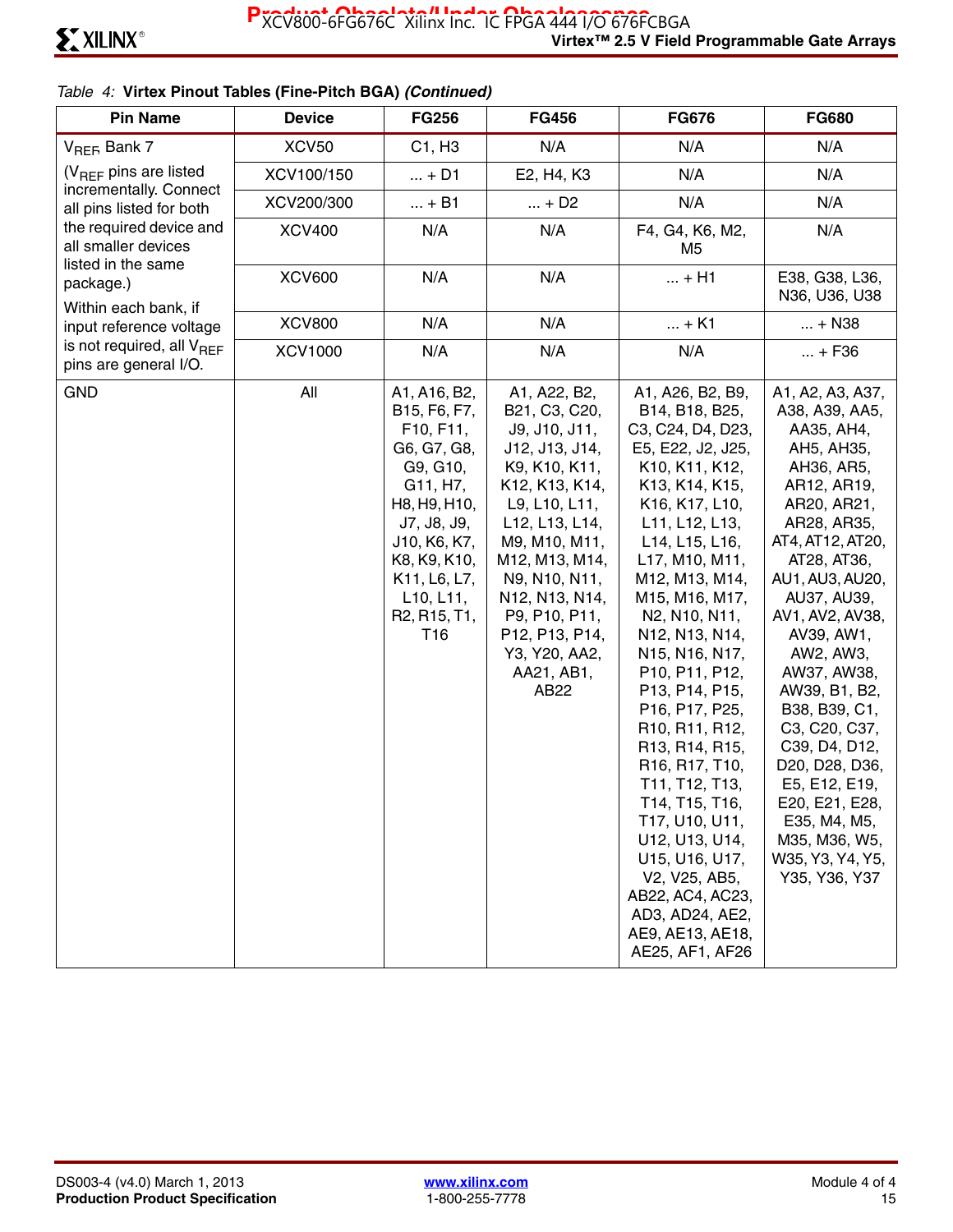| <b>Pin Name</b>                                                                                                                                                                             | <b>Device</b> | <b>FG256</b> | <b>FG456</b>                                                                                                                                                           | <b>FG676</b>                                                                                                                                                                                                                                                                                       | <b>FG680</b> |
|---------------------------------------------------------------------------------------------------------------------------------------------------------------------------------------------|---------------|--------------|------------------------------------------------------------------------------------------------------------------------------------------------------------------------|----------------------------------------------------------------------------------------------------------------------------------------------------------------------------------------------------------------------------------------------------------------------------------------------------|--------------|
| No Connect<br>(No-connect pins are<br>listed incrementally. All<br>pins listed for both the<br>required device and all<br>larger devices listed in<br>the same package are<br>no connects.) | <b>XCV800</b> | N/A          | N/A                                                                                                                                                                    | A2, A3, A15, A25,<br>B1, B6, B11, B16,<br>B21, B24, B26,<br>C1, C2, C25, C26,<br>F2, F6, F21, F25,<br>L2, L25, N25, P2,<br>T2, T25, AA2,<br>AA6, AA21, AA25,<br>AD1, AD2, AD25,<br>AE1, AE3, AE6,<br>AE11, AE14,<br>AE16, AE21,<br>AE24, AE26, AF2,<br>AF24, AF25                                  | N/A          |
|                                                                                                                                                                                             | <b>XCV600</b> | N/A          | N/A                                                                                                                                                                    | same as above                                                                                                                                                                                                                                                                                      | N/A          |
|                                                                                                                                                                                             | <b>XCV400</b> | N/A          | N/A                                                                                                                                                                    | $ + A9, A10, A13,$<br>A16, A24, AC1,<br>AC25, AE12,<br>AE15, AF3, AF10,<br>AF11, AF13,<br>AF14, AF16,<br>AF18, AF23, B4,<br>B12, B13, B15,<br>B17, D1, D25,<br>H <sub>26</sub> , J <sub>1</sub> , K <sub>26</sub> , L <sub>1</sub> ,<br>M1, M25, N1, N26,<br>P1, P26, R2, R26,<br>T1, T26, U26, V1 | N/A          |
|                                                                                                                                                                                             | <b>XCV300</b> | N/A          | D4, D19, W4,<br>W19                                                                                                                                                    | N/A                                                                                                                                                                                                                                                                                                | N/A          |
|                                                                                                                                                                                             | <b>XCV200</b> | N/A          | $ + A2, A6, A12,$<br>B11, B16, C2,<br>D1, D18, E17,<br>E19, G2, G22,<br>L2, L19, M2,<br>M21, R3, R20,<br>U3, U18, Y22,<br>AA1, AA3, AA11,<br>AA16, AB7,<br>AB12, AB21, | N/A                                                                                                                                                                                                                                                                                                | N/A          |
|                                                                                                                                                                                             | <b>XCV150</b> | N/A          | $ + A13, A14,$<br>C8, C9, E13,<br>F11, H21, J1, J4,<br>K2, K18, K19,<br>M17, N1, P1, P5,<br>P22, R22, W13,<br>W15, AA9,<br>AA10, AB8,<br>AB14                          | N/A                                                                                                                                                                                                                                                                                                | N/A          |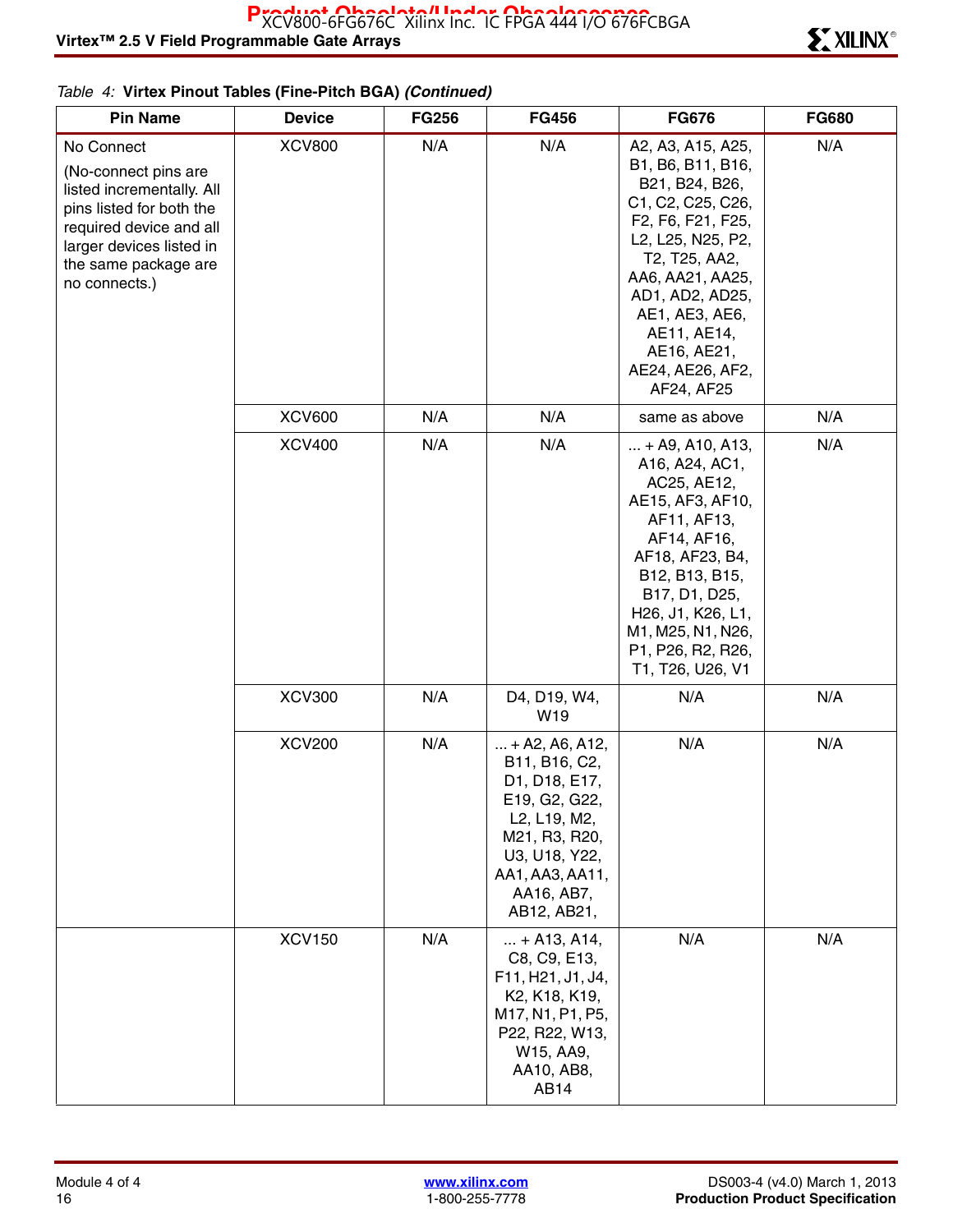# **Pinout Diagrams**

The following diagrams, **CS144 Pin Function Diagram**, page 17 through **FG680 Pin Function Diagram**, page 27, illustrate the locations of special-purpose pins on Virtex FPGAs. Table 5 lists the symbols used in these diagrams. The diagrams also show I/O-bank boundaries.

#### *Table 5:* **Pinout Diagram Symbols**

| <b>Symbol</b>           | <b>Pin Function</b>                                                   |
|-------------------------|-----------------------------------------------------------------------|
| ⋇                       | General I/O                                                           |
| ₩                       | Device-dependent general I/O, n/c on<br>smaller devices               |
| v                       | <b>V<sub>CCINT</sub></b>                                              |
| v                       | Device-dependent V <sub>CCINT</sub> , n/c on smaller<br>devices       |
| ∩                       | V <sub>CCO</sub>                                                      |
| R                       | $\mathsf{V}_{\mathsf{RFF}}$                                           |
| r                       | Device-dependent V <sub>REF</sub> , remains I/O on<br>smaller devices |
| G                       | Ground                                                                |
| $\varnothing$ , 1, 2, 3 | Global Clocks                                                         |

#### *Table 5:* **Pinout Diagram Symbols** *(Continued)*

| <b>Symbol</b>                                                | <b>Pin Function</b>                |
|--------------------------------------------------------------|------------------------------------|
| $\mathbf{0}, \mathbf{0}, \mathbf{\Theta}$                    | M0, M1, M2                         |
| $\mathbb{0}, \mathbb{0}, \mathbb{2},$<br>(3, 4, 5, 6,<br>(7) | D0/DIN, D1, D2, D3, D4, D5, D6, D7 |
| в                                                            | DOUT/BUSY                          |
| D                                                            | <b>DONE</b>                        |
| P                                                            | <b>PROGRAM</b>                     |
| ı                                                            | <b>INIT</b>                        |
| K                                                            | <b>CCLK</b>                        |
| w                                                            | <b>WRITE</b>                       |
| S                                                            | $\overline{\text{CS}}$             |
| т                                                            | Boundary-scan Test Access Port     |
| $+$                                                          | Temperature diode, anode           |
|                                                              | Temperature diode, cathode         |
| n                                                            | No connect                         |

# **CS144 Pin Function Diagram**



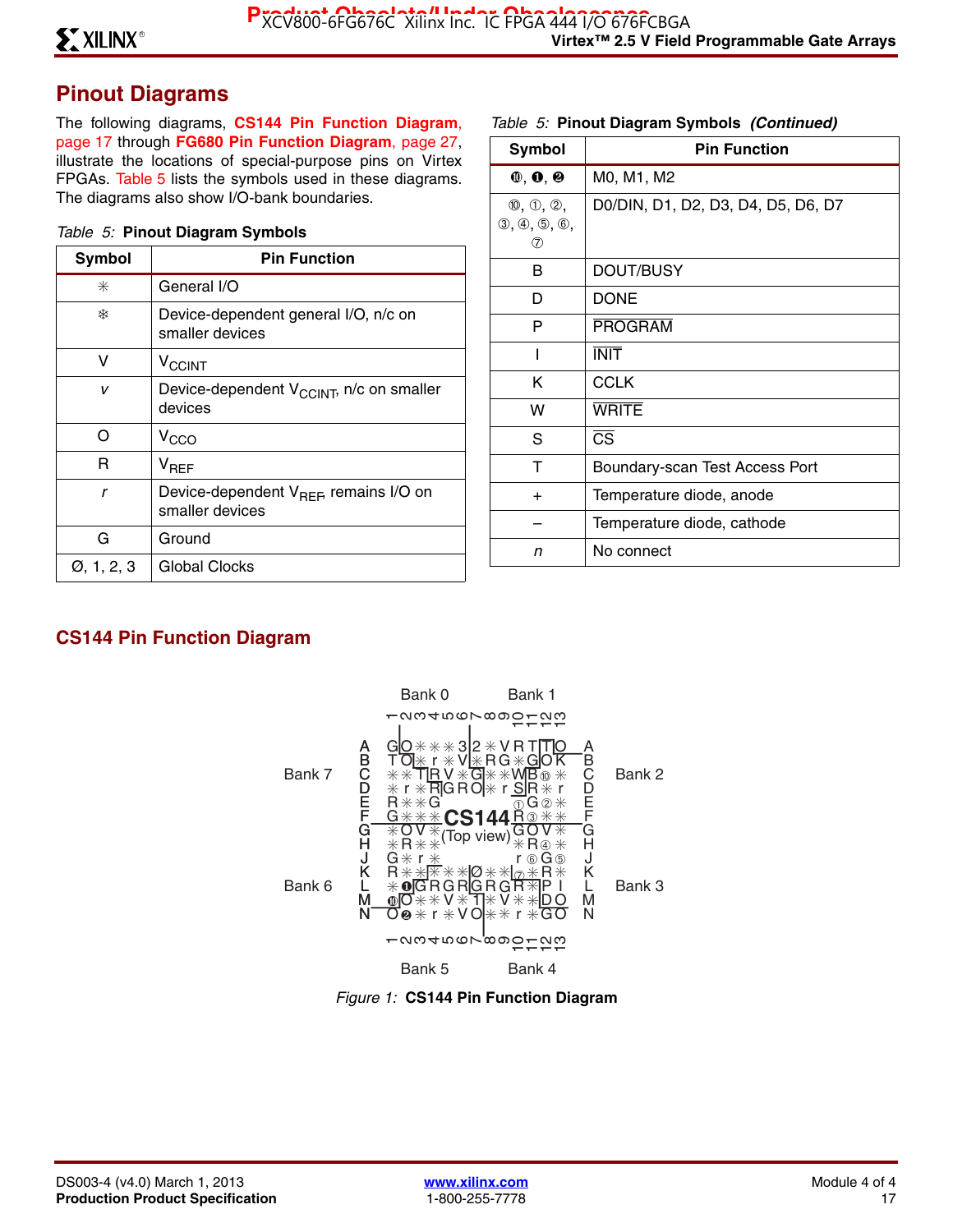## **TQ144 Pin Function Diagram**



*Figure 2:* **TQ144 Pin Function Diagram**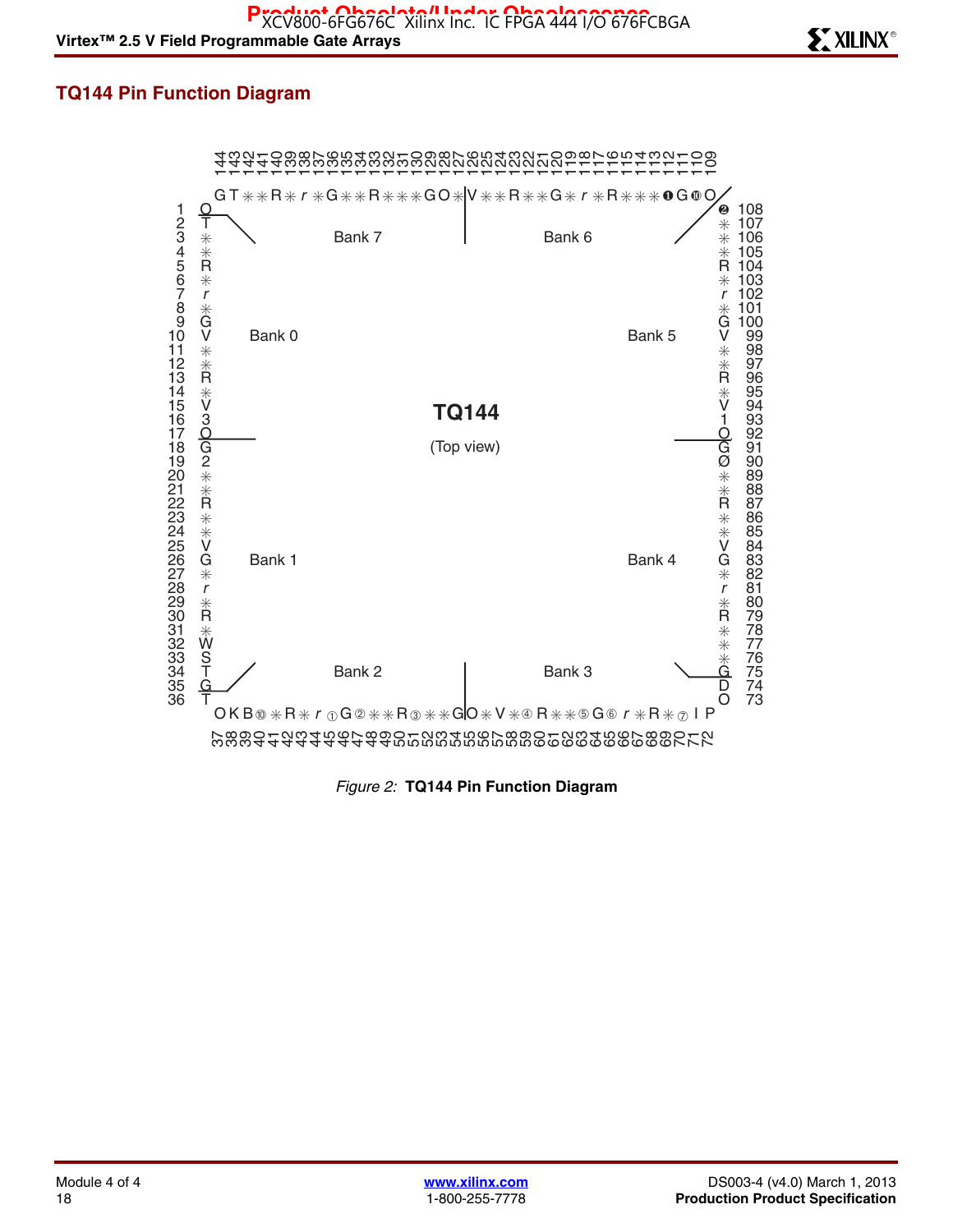## **PQ240/HQ240 Pin Function Diagram**



*Figure 3:* **PQ240/HQ240 Pin Function Diagram**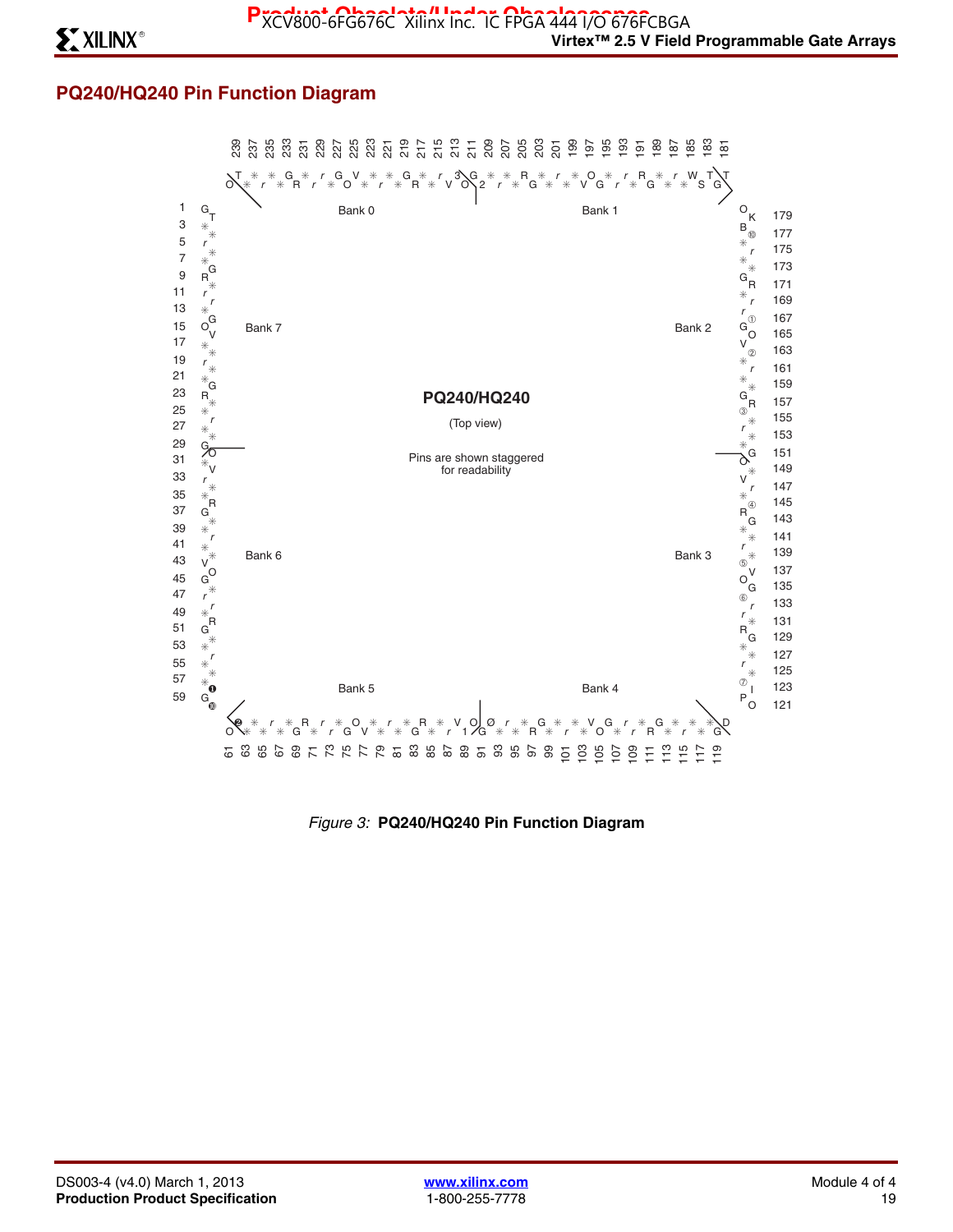## **BG256 Pin Function Diagram**

- 2345678901セ12 4567890

| A                | $T r * r * * * R *   2 * * * * * * * R * W   T$                                     | A                |
|------------------|-------------------------------------------------------------------------------------|------------------|
| B<br>$\mathsf C$ | * r  * R * * * * * 3 * R * * r * r S K *<br>* * G * * * * * * V * * * * * * T G ® R | B<br>$\mathsf C$ |
| D                | $r * T$ G IG V O O G G IG G O O V G IG B $* *$                                      | D                |
| Ε                | $G$ $*$ $*$ $\circledcirc$<br>$* * * G$                                             | Ε                |
| F                | Bank 1<br>Bank 0<br>* * * V<br>$V * r *$                                            | F                |
|                  | Or $\mathcal{D}$ $*$<br>$* * R$ O                                                   | G                |
| G                | <b>BG256</b>                                                                        |                  |
| Н                | $0$ $*$ $*$ $*$<br>$R$ $*$ $*$ O<br>Bank 7<br>Bank 2                                | Η                |
| J                | $G R \circledcirc *$<br>$* * * G$<br>G G G G                                        | J                |
| K                | $*$ $*$ $*$ G<br>GGGG<br>$G$ $*$ $*$ $*$                                            | Κ                |
| $\mathsf{L}$     | $G V * *$<br>$*$ $*$ $\vee$ $\vee$<br>G G G G                                       | L                |
| M                | GGGG<br>$G R @ *$<br>$*$ R $*$ G                                                    | M                |
| N                | $***$ O<br>$0$ $*$ $*$ $*$<br>Bank 6<br>Bank 3                                      | N                |
| P                | (Top View)<br>$Or$ $\circ$ $*$<br>$**\ast$ $\Omega$                                 | P                |
| R                | $* * R V$<br>$V * r *$                                                              | $\overline{R}$   |
| Τ                | <b>G</b> * * 6<br>$r * r$ G<br>Bank 5 Bank 4                                        | $\top$           |
| U                | $*$ $*$ $\bullet$ $\circ$ G G V O O G G G G O O V G G I $*$ $*$                     | $\cup$           |
| $\vee$           | * * G + * * r * R V * R * r * * * G 2 R                                             | $\vee$           |
| W                | * <b>0</b> - * * r * * * * * * * * r * * * D *                                      | W                |
| Y                | $\text{O}$ * R * * * * * * 1 $\varnothing$ * * * * * * R * P                        | Y                |
|                  | 12345678901に12は1567890                                                              |                  |
|                  | DS003 18 100300                                                                     |                  |
|                  |                                                                                     |                  |

*Figure 4:* **BG256 Pin Function Diagram**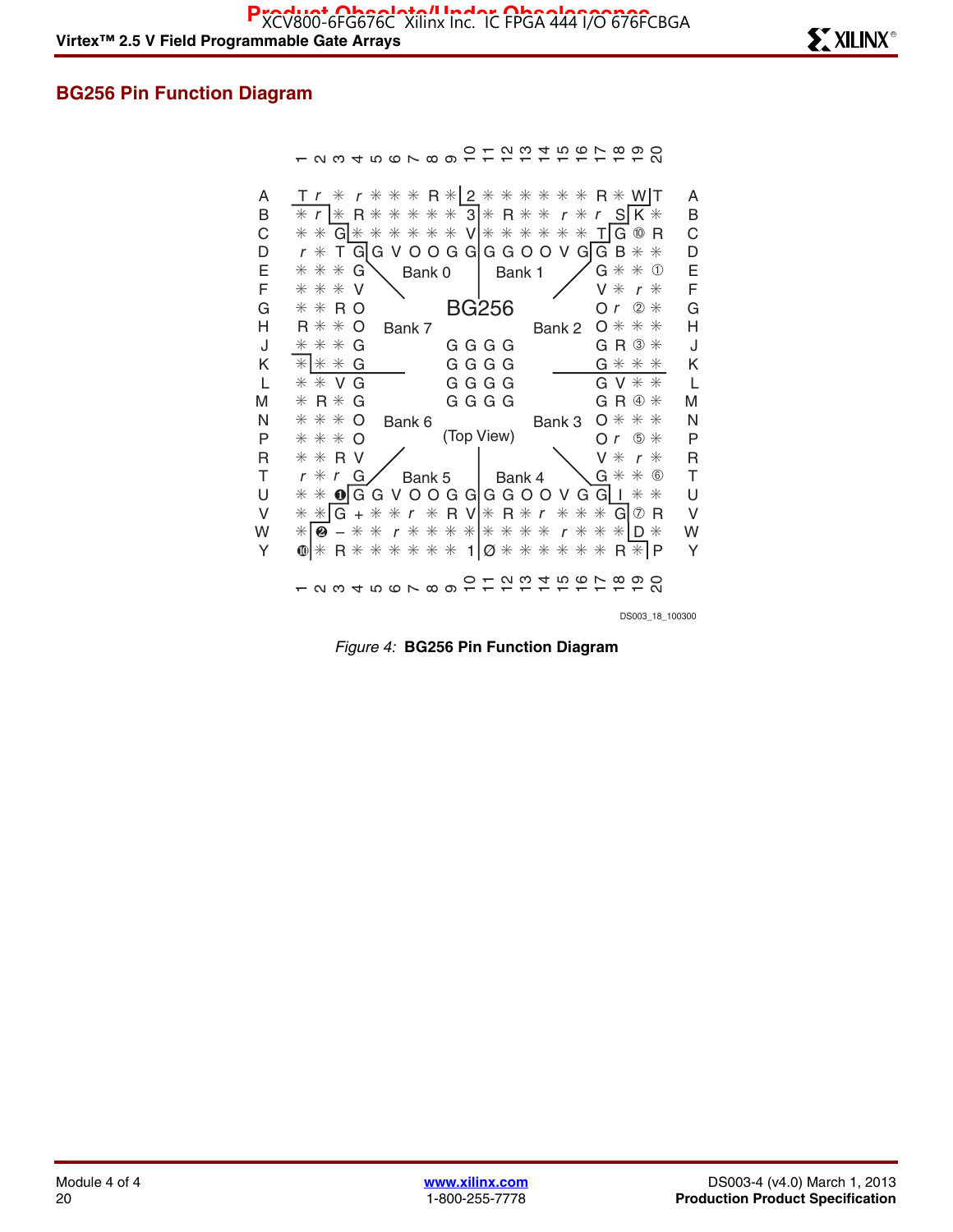# **BG352 Pin Function Diagram**

| A<br>B<br>С<br>D<br>E<br>F<br>G | $G G$ $*$ $*$ $G$ $*$ $*$ $G$ $*$ $O$ $*$ $*$ $*$ $G $ $*$ $R$ $O$ $*$ $G$ $V$ $*$ $G$ $*$ $*$ $G$ $G$<br>G O T * * R * * * * * * * 2 * V * * * * * *<br>$\ast$<br>$*$ OI<br>G<br>* * * R * * R * V * * * * R * R *<br>$*$ $*$ $K$ $S$ $*$<br>$T$ $*$ $*$<br>$\ast$<br>$T W r 0$ * * V * V 0 3 * * * * 0 * r *<br>$r \n\infty$<br>$\ast$<br>$\ast$<br>т<br>$\ast$<br>R<br>$G R * B$<br>$r *$<br>G<br>$\ast$<br>* * * *<br>* * *<br>$\ast$<br>Bank 0<br>Bank 1<br>① 米 米 米<br>$* * R$<br>O | A<br>B<br>C<br>D<br>Ε<br>F<br>G |
|---------------------------------|------------------------------------------------------------------------------------------------------------------------------------------------------------------------------------------------------------------------------------------------------------------------------------------------------------------------------------------------------------------------------------------------------------------------------------------------------------------------------------------|---------------------------------|
| Н                               | $* * * G$<br>$G R * O$                                                                                                                                                                                                                                                                                                                                                                                                                                                                   | Η                               |
| J                               | * * 2 *<br>$*$ V $*$ $*$                                                                                                                                                                                                                                                                                                                                                                                                                                                                 | J                               |
| Κ                               | $0$ $*$ $*$ $V$<br>$***$ O<br>Bank 2<br>Bank 7                                                                                                                                                                                                                                                                                                                                                                                                                                           | K                               |
| L                               | * * *<br>$*$ $*$ $\vee$ $\mathsf{R}$<br>V                                                                                                                                                                                                                                                                                                                                                                                                                                                | L                               |
| M                               | $*$ 3 R<br>* * * *<br>$\ast$                                                                                                                                                                                                                                                                                                                                                                                                                                                             | M                               |
| N                               | BG352<br>$*$ $*$<br>$G$ $*$ $*$ $*$<br>$\ast$<br>O                                                                                                                                                                                                                                                                                                                                                                                                                                       | N                               |
| P                               | $*V*O$<br>(Top View)<br>$* * v$<br>G                                                                                                                                                                                                                                                                                                                                                                                                                                                     | P                               |
| R                               | $* * ④ R$<br>$V R$ $*$ $*$                                                                                                                                                                                                                                                                                                                                                                                                                                                               | $\overline{R}$                  |
| Τ                               | V * * *<br>* * * *                                                                                                                                                                                                                                                                                                                                                                                                                                                                       | $\top$                          |
| U                               | * * 0<br>$***$ O<br>O<br>Bank 3<br>Bank 6                                                                                                                                                                                                                                                                                                                                                                                                                                                | U                               |
| $\vee$                          | * * © R<br>$*$ V $*$ $*$                                                                                                                                                                                                                                                                                                                                                                                                                                                                 | $\vee$                          |
| W<br>Y                          | $GV**$<br>$* * G$<br>Ω<br>$* * R$<br>$\ast$                                                                                                                                                                                                                                                                                                                                                                                                                                              | W<br>Y                          |
|                                 | $* * R$ O<br>* * * *<br>$* * R *$                                                                                                                                                                                                                                                                                                                                                                                                                                                        | AA                              |
| AA<br>AB                        | Bank 4<br>Bank 5<br>* * *<br>0<br>$* * G$<br>G                                                                                                                                                                                                                                                                                                                                                                                                                                           | AB                              |
| АC                              | * * * 0 * V * R * O R * * R * O * * @ * * *<br>$r \nabla$ P<br>$\ast$                                                                                                                                                                                                                                                                                                                                                                                                                    | AC                              |
| AD                              | * * * * * * * * * * * * * * R * * -<br>$\mathsf{I} \ast$<br>$\mathbf{0}$ $*$ r<br>$\ast$<br>$\ast$<br>⋇<br>ID.                                                                                                                                                                                                                                                                                                                                                                           | AD                              |
| AЕ                              | $O*$<br>r R * * R * * * * Ø V * * * * V * * *<br>Gl<br>$+IO$ G<br>$\mathsf{r}$                                                                                                                                                                                                                                                                                                                                                                                                           | AE                              |
| AF                              | * G * * G * O V * G 1 * V O * G * * G * * G G<br>$G *$<br>G                                                                                                                                                                                                                                                                                                                                                                                                                              | AF                              |
|                                 | ∞ ∼ ∞<br><b>P S L S S 4 B S 4 B S</b><br>$ \alpha$ $\alpha$ $+$ $\alpha$ $\alpha$ $\alpha$ $\alpha$ $-$                                                                                                                                                                                                                                                                                                                                                                                  |                                 |

DS003\_19\_100600

*Figure 5:* **BG352 Pin Function Diagram**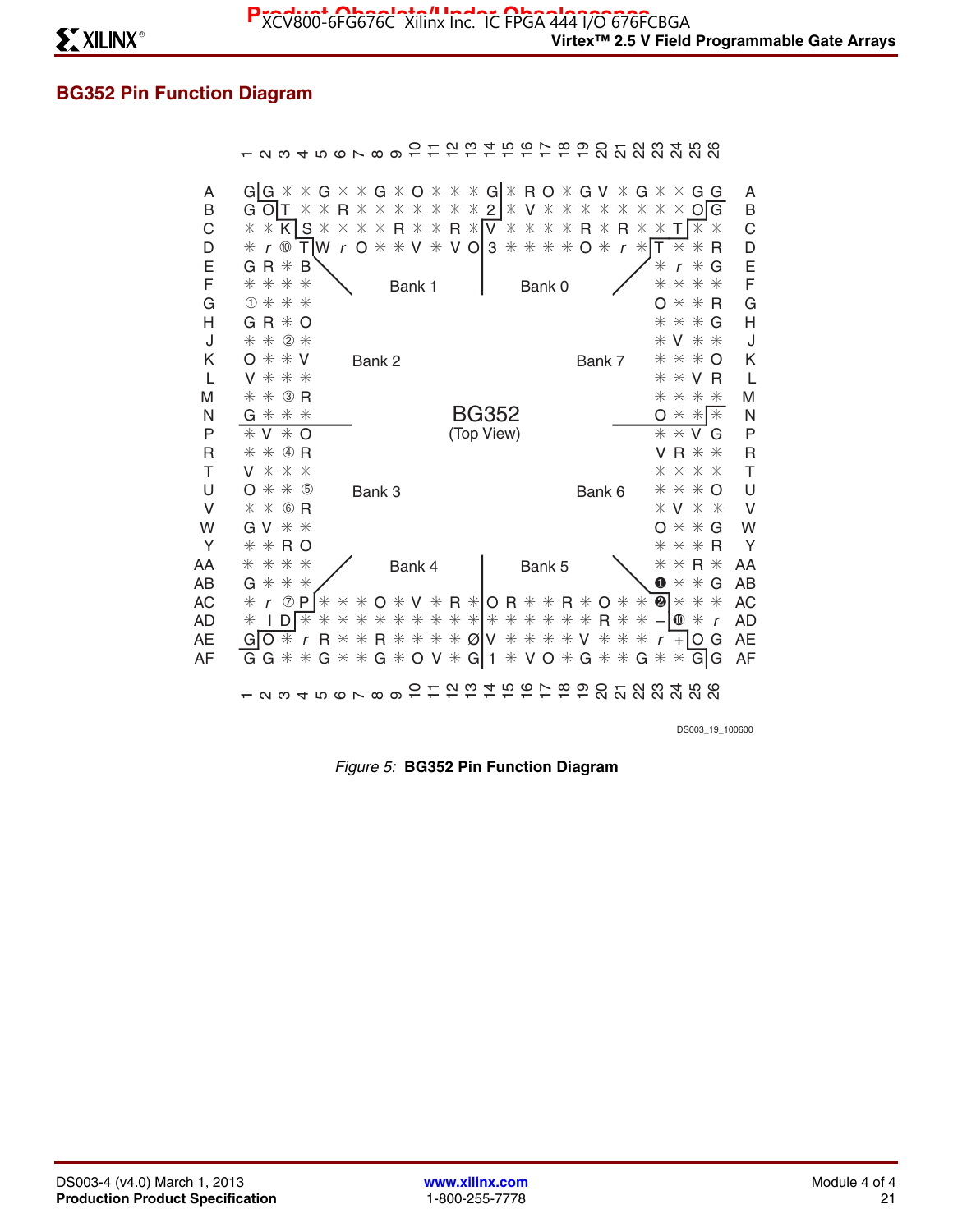# **BG432 Pin Function Diagram**

|                                    | Q W 4 T Q L W Q                                                                                                                                                                                                                  |                               |                                                                                                  |                          | $\overline{a}$ $\overline{a}$ $\overline{a}$ $\overline{a}$ $\overline{a}$ $\overline{a}$ $\overline{a}$ |                  |                                       | $\infty$<br>$\overline{\omega}$ |              |                                                                   |                        |                  |                                               |                                                     | <u>នដុន្ត្រី ដូចទី និង និង</u>                                       |                                                  |
|------------------------------------|----------------------------------------------------------------------------------------------------------------------------------------------------------------------------------------------------------------------------------|-------------------------------|--------------------------------------------------------------------------------------------------|--------------------------|----------------------------------------------------------------------------------------------------------|------------------|---------------------------------------|---------------------------------|--------------|-------------------------------------------------------------------|------------------------|------------------|-----------------------------------------------|-----------------------------------------------------|----------------------------------------------------------------------|--------------------------------------------------|
| Α<br>Β<br>C<br>D<br>E              | G G $\ast$ $\ast$ $\ast$ G $\ast$ G V O $\ast$ R G $\ast$ 2 V G $\ast$ $\ast$ O $\ast$ G $\ast$ G $\ast$ $\ast$ $\ast$ G G O<br>Ő<br>G G $\Gamma$ W $*$<br>G <sup>10</sup><br>$\circ$<br>T<br>l⋇<br>* *<br>B K<br>S<br>$* R * *$ | R<br>$\ast$<br>V<br>R<br>$**$ | $\ast$<br>$\ast$<br>$\ast$<br>$\ast$<br>$*$                                                      | $\ast$<br>$\ast$<br>$R*$ | $\mathsf{r}$<br>$\ast$<br>$*$<br>* r O * * * * G 3 * * * O R *                                           | $\ast$<br>$\ast$ | $r *   * * R *$<br>$V$ * *  * r V * * |                                 | $\mathsf{r}$ | $\ast$<br>V<br>$\ast$<br>$\ast$                                   | $\ast$<br>$\mathsf{r}$ | $\ast$<br>$\ast$ | $\ast$<br>V.<br>$\ast$<br>$\ast$<br>$R * R *$ | $\ast$<br>$\ast$<br>$\ast$<br>O<br>T<br>Τ<br>$\ast$ | GIG<br>G<br>I*<br>$\ast$<br>$\ast$<br>$\ast$<br>$*$<br>$\ast$        | A<br>B<br>$\mathsf C$<br>D<br>E                  |
| F<br>G<br>Н<br>J                   | V * * *<br>$R*$<br>$G *$<br>$* *$<br>$r *$<br>$G R$ $*$ $*$                                                                                                                                                                      |                               |                                                                                                  | Bank 1                   |                                                                                                          |                  |                                       |                                 | Bank 0       |                                                                   |                        |                  |                                               | R<br>$\ast$<br>$\ast$<br>$\ast$<br>r                | V R<br>$\ast$<br>$\ast$<br>G<br>* * *<br>$*$ R G                     | F<br>G<br>$\overline{\mathsf{H}}$<br>J           |
| Κ<br>L<br>M<br>N                   | * 2 V 1<br>$*$ $*$ O<br>O<br>$*$<br>$\ast$<br>⋇<br>$\mathsf{r}$<br><b>RV * *</b>                                                                                                                                                 |                               | Bank 2                                                                                           |                          |                                                                                                          |                  |                                       |                                 |              |                                                                   |                        | Bank 7           |                                               | ⋇<br>O<br>r<br>⋇                                    | V * *<br>$*$ $*$ O<br>* * *<br>V R $*$                               | Κ<br>L<br>M<br>N                                 |
| P<br>$\mathsf{R}$<br>T<br>U        | $\ast$<br>$*$ 3<br>G<br>$\ast$<br>$\ast$<br>$\ast$<br>$\mathsf{r}$<br>$*$ $*$ G<br>V<br>$**$<br>$\mathsf{r}$<br>⋇                                                                                                                |                               |                                                                                                  |                          |                                                                                                          |                  | <b>BG432</b><br>(Top View)            |                                 |              |                                                                   |                        |                  |                                               | $\ast$<br>$\ast$<br>$\ast$<br>G<br>V<br>$\ast$<br>r | $*$<br>$*$ G<br>$\ddot{*}$<br>$\mathsf{r}$<br>$* *$<br>$\ast$<br>$*$ | P<br>$\mathsf{R}$<br>$\top$<br>U                 |
| $\vee$<br>W<br>Y<br>AA             | $G R * ④$<br>V * *<br>$\ast$<br>$* * r *$<br>$\ast$<br>— * О<br>O                                                                                                                                                                |                               |                                                                                                  |                          |                                                                                                          |                  |                                       |                                 |              |                                                                   |                        |                  |                                               | $**$<br>O                                           | $R$ $*$ $*$ $G$<br>* * *<br>- V<br>$r*$<br>$**$<br>O                 | $\vee$<br>W<br>Y<br>AA                           |
| AB<br><b>AC</b><br><b>AD</b><br>AE | 5 V 6 R<br>G $*$<br>$r*$<br>$* *$<br>$*R$<br>$G *$<br>$**$                                                                                                                                                                       |                               | Bank 3                                                                                           |                          |                                                                                                          |                  |                                       |                                 |              |                                                                   |                        | Bank 6           |                                               | R<br>r<br>⋇<br>⋇                                    | $*$ V $*$<br>$* * G$<br>* * *<br>VRG                                 | <b>AB</b><br><b>AC</b><br><b>AD</b><br><b>AE</b> |
| <b>AF</b><br>AG<br>AH<br>AJ        | $*$ R $*$<br>V<br>* * * 0<br>$* *$<br>P<br>D<br>$\ast$<br>∦<br>O<br>$\ast$<br>G<br>J.                                                                                                                                            | $\ast$<br>$\ast$<br>R.<br>⋇   | V * * O * * * *  G * * r * O * *<br>* * <b>V</b> * <b>r</b> * * * <mark>V r R</mark> * * * * * * | Bank 4                   |                                                                                                          |                  |                                       |                                 | Bank 5       |                                                                   |                        | $R*$             | $\ast$                                        | R<br>$\ast$<br>$\mathbf 0$<br>❷                     | * * *<br>* * *<br>$\mathbf{0} *$<br>$*$<br>$O$   $*$<br>G            | <b>AF</b><br>AG<br>AH<br>AJ                      |
| ΑK<br>AL                           | G<br>$G$ $*$<br>$\ast$<br>⋇<br>G G<br>$\ast$<br>O<br>R<br>$Q \cup Q$ $Q \cup Q$ $Q \cup Q$                                                                                                                                       | $\ast$<br>$\ast$<br>$\ast$    | $\mathsf{r}$<br>$G R G * O * R G *$                                                              |                          | * * * * V *                                                                                              |                  | $r \mid 1 \ast$                       |                                 |              | * V * * V R * * *<br>$\overline{\emptyset}$ * G * * O * G r G * * |                        |                  | R                                             | $\ast$<br>$+$<br>$*$                                | G G<br>G GIO<br><u>ភ</u> ្លង់ ដូច ដូច ដូច ដូច ដូច ដូ                 | AK<br><b>AL</b>                                  |

DS003\_21\_100300

*Figure 6:* **BG432 Pin Function Diagram**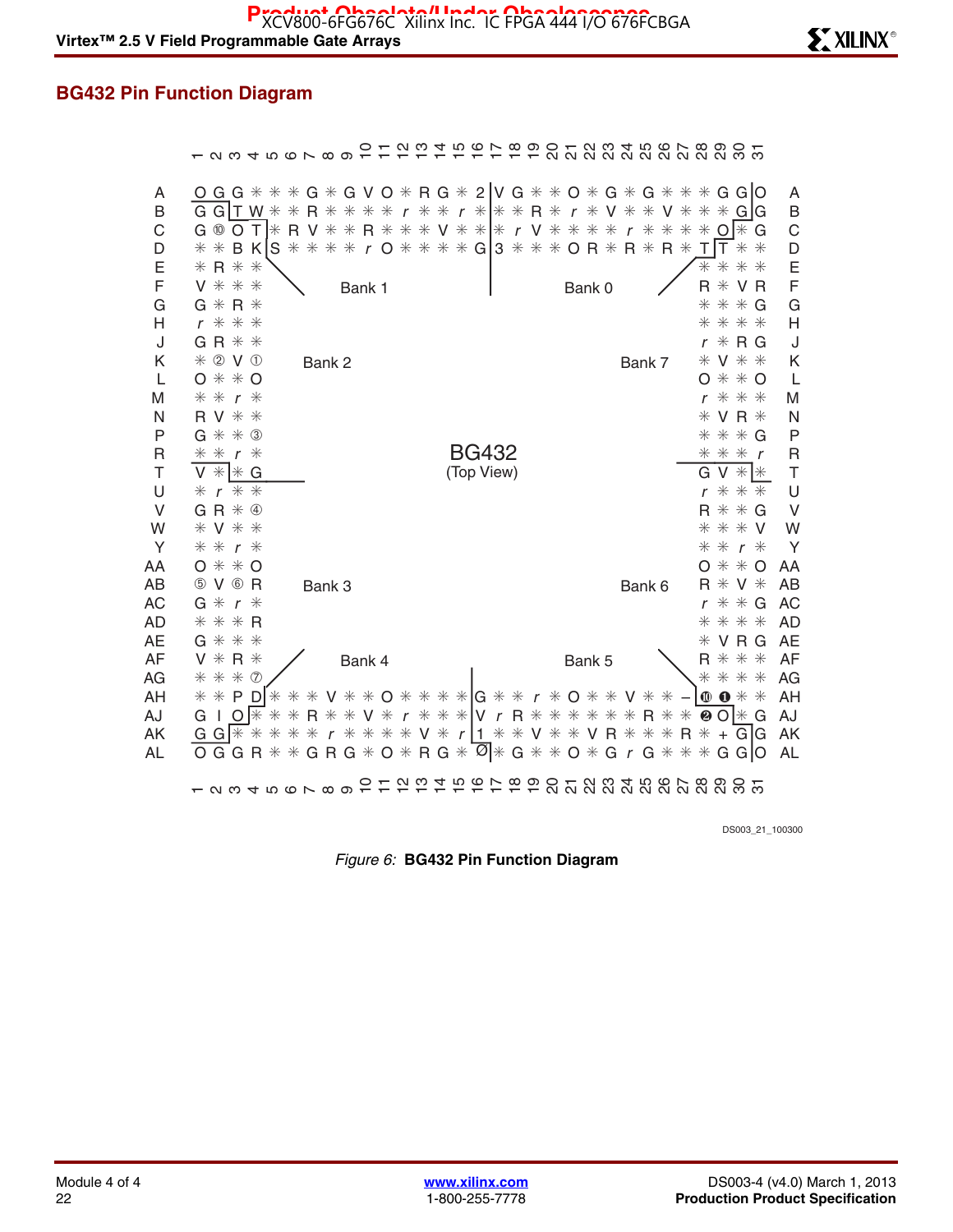# **BG560 Pin Function Diagram**

|                                                                                    | - 8 8 4 5 6 6 7 8 9 -                                                                                                                                                                                                                                                                                                                                                                              |                   |        |        |                       |                  |                                                                                                                                      |     | ດ! ຕ |   |  |                                                     |   |  |   |                                   |             |                                    |                               |                                 |                         |                       |                                     | <b>B B B L B B 4 B &amp; L B B B L B B B</b> B B B B B                                                                                       |                                                                                                                                                                                         |                                                                                   |
|------------------------------------------------------------------------------------|----------------------------------------------------------------------------------------------------------------------------------------------------------------------------------------------------------------------------------------------------------------------------------------------------------------------------------------------------------------------------------------------------|-------------------|--------|--------|-----------------------|------------------|--------------------------------------------------------------------------------------------------------------------------------------|-----|------|---|--|-----------------------------------------------------|---|--|---|-----------------------------------|-------------|------------------------------------|-------------------------------|---------------------------------|-------------------------|-----------------------|-------------------------------------|----------------------------------------------------------------------------------------------------------------------------------------------|-----------------------------------------------------------------------------------------------------------------------------------------------------------------------------------------|-----------------------------------------------------------------------------------|
| Α<br>B<br>C<br>D<br>Ε<br>F<br>G<br>н<br>J<br>κ<br>I.<br>M<br>N<br>P<br>R<br>Τ<br>U | $G$ $S$ $*$ $*$ $*$ $R$ $G$ $*$ $*$ $O$ $*$ $G$ $*$ $G$ $*$ $O$ $S$ $G$ $R$ $G$ $V$ $O$ $*$ $G$ $*$ $O$ $*$<br>G O $r$ $*$ $*$ G $*$<br>$*$ GIOK $**$<br>$0$ $*$ $*$ B T W R $*$<br>G * *<br>$*$ V $*$ $*$<br>$* G * * R$<br>$0$ $*$ $*$ R $*$<br>V * * * *<br>$G * 0 * r$<br>$*G*QR$<br>$O*V**$<br>$V$ $*$ $*$ $*$ $r$<br>$G * 3R *$<br><b>RO * * *</b><br>$G$ $*$ $*$ $*$ $*$<br>$* *   *   * v$ | ®IOIT             | $\ast$ | $*$    | $\ast$<br>r<br>Bank 2 | $\ast$<br>$\ast$ | $G$ * * V O V $G$ * * V O * * * G *<br>* * * * * * * * * * * * * *<br>$*$ $r$ R $*$<br>* V * * V * * R * * * * * r * R r *<br>Bank 1 |     |      |   |  | $r$ * * R 2 * * R * *<br><b>BG560</b><br>(Top View) |   |  | V | $*$<br>$\ast$<br>Bank 0           | V<br>$\ast$ | $\ast$<br>$*$<br>$\ast$            | $*$<br>$\ast$<br>R.<br>$\ast$ | $\ast$<br>$*$<br>$R*$<br>Bank 7 | $\ast$<br>$*$<br>$\ast$ | $\ast$<br>⋇<br>⋇<br>⋇ | $\ast$<br>— *<br>$*$<br>⋇<br>⋇<br>V | $GV * * G$ O T<br>n<br>$\mathbf{r}$<br>R<br>⋇<br>$\ast$<br>R.<br>$\ast$<br>$\ast$<br>$\mathsf{r}$<br>$* * R V$<br>* * * *<br>$V$ $*$ $*$ O V | $G$ O $*$ G G<br>$\Omega$ $*$<br>$\ast$<br>$\Omega$<br>$G *$<br>G<br>$\ast$<br>$* * G *$<br>O<br>$\mathbf{r}$<br>$* * * * G$<br>$* * R * G$<br>$* * * G *$<br>$* * R * O$<br>$*V$ * * * | Α<br>B<br>C<br>D<br>E<br>F<br>Ġ<br>H<br>J<br>Κ<br>L<br>M<br>N<br>P<br>R<br>T<br>U |
| V                                                                                  | $O$ $*$ $*$                                                                                                                                                                                                                                                                                                                                                                                        | $\mathsf{R} \; *$ |        |        |                       |                  |                                                                                                                                      |     |      |   |  |                                                     |   |  |   |                                   |             |                                    |                               |                                 |                         |                       |                                     |                                                                                                                                              | $R$ $*$ $*$ $*$ $G$                                                                                                                                                                     | V                                                                                 |
| W<br>Y                                                                             | $* G * \Phi R$<br>$G V * * * *$                                                                                                                                                                                                                                                                                                                                                                    |                   |        |        |                       |                  |                                                                                                                                      |     |      |   |  |                                                     |   |  |   |                                   |             |                                    |                               |                                 |                         |                       |                                     |                                                                                                                                              | * * * 0 *<br>$*$ $*$ $V$ R G                                                                                                                                                            | W<br>Υ                                                                            |
| AA                                                                                 | $*$ O $*$ r $*$                                                                                                                                                                                                                                                                                                                                                                                    |                   |        |        |                       |                  |                                                                                                                                      |     |      |   |  |                                                     |   |  |   |                                   |             |                                    |                               |                                 |                         |                       |                                     |                                                                                                                                              | $*$ $r$ $*$ $*$ $*$                                                                                                                                                                     | AA                                                                                |
| AB                                                                                 | $G V * * 9$                                                                                                                                                                                                                                                                                                                                                                                        |                   |        |        |                       |                  |                                                                                                                                      |     |      |   |  |                                                     |   |  |   |                                   |             |                                    |                               |                                 |                         |                       |                                     |                                                                                                                                              | * * * V O AB                                                                                                                                                                            |                                                                                   |
| <b>AC</b><br>AD                                                                    | $* n * 6 *$<br>$O V R$ $*$ $*$                                                                                                                                                                                                                                                                                                                                                                     |                   |        |        | Bank 3                |                  |                                                                                                                                      |     |      |   |  |                                                     |   |  |   |                                   |             |                                    |                               | Bank 6                          |                         |                       |                                     |                                                                                                                                              | * * * G * AC<br>$*$ $*$ R V G AD                                                                                                                                                        |                                                                                   |
| AE                                                                                 | $*G**R$                                                                                                                                                                                                                                                                                                                                                                                            |                   |        |        |                       |                  |                                                                                                                                      |     |      |   |  |                                                     |   |  |   |                                   |             |                                    |                               |                                 |                         |                       |                                     |                                                                                                                                              | $R * r * * AE$                                                                                                                                                                          |                                                                                   |
| AF                                                                                 | $r$ * * * *<br>$G * V * *$                                                                                                                                                                                                                                                                                                                                                                         |                   |        |        |                       |                  |                                                                                                                                      |     |      |   |  |                                                     |   |  |   |                                   |             |                                    |                               |                                 |                         | ⋇                     |                                     |                                                                                                                                              | $* * * o$ AF<br>$*V$ G $*AG$                                                                                                                                                            |                                                                                   |
| AG<br>AH                                                                           | $*$ G $*$                                                                                                                                                                                                                                                                                                                                                                                          | $\mathbf{r}$      |        |        |                       |                  | Bank 4                                                                                                                               |     |      |   |  |                                                     |   |  |   | Bank 5                            |             |                                    |                               |                                 |                         | ⋇<br>⋇                | r                                   |                                                                                                                                              | $* * * A$                                                                                                                                                                               |                                                                                   |
| AJ                                                                                 | * * *                                                                                                                                                                                                                                                                                                                                                                                              | (7)               |        |        |                       | Ж                | * * *                                                                                                                                |     | ⋇    |   |  |                                                     |   |  |   |                                   |             | V * * * 1 R * * * * * * R *        |                               | ⋇                               |                         |                       |                                     |                                                                                                                                              | $+10$ $*$ $*$ $*$ G AJ                                                                                                                                                                  |                                                                                   |
| AK                                                                                 | O R $*$ ln                                                                                                                                                                                                                                                                                                                                                                                         |                   | $\ast$ | $\ast$ | Ж                     | v                | $*$                                                                                                                                  | * V | ⋇    |   |  |                                                     |   |  |   |                                   |             | r * * * <u>V</u> * * V * * * * * * |                               | $\ast$                          |                         |                       |                                     |                                                                                                                                              | $-$ 0 $*$ R O AK                                                                                                                                                                        |                                                                                   |
| AL                                                                                 | $*$ OIn $*$                                                                                                                                                                                                                                                                                                                                                                                        |                   | $\ast$ | $\ast$ | $R*$                  |                  | $\mathsf{r}$                                                                                                                         |     |      |   |  |                                                     |   |  |   | $R$ * * * V * R Ø * * R * V * R * |             |                                    | $*$                           | v                               | $\ast$                  |                       |                                     |                                                                                                                                              | $R * O G * AL$                                                                                                                                                                          |                                                                                   |
| AM                                                                                 | $P$  OGR $*$                                                                                                                                                                                                                                                                                                                                                                                       |                   |        | $\ast$ |                       |                  | $G$ * * * $G$ * * $R$ O * * * * $G$ * O * * * * $G$ r *                                                                              |     |      |   |  |                                                     |   |  |   |                                   |             |                                    |                               |                                 |                         |                       |                                     |                                                                                                                                              | $G$ $*$ $*$ $*$ $O$ $G$ AM                                                                                                                                                              |                                                                                   |
| AN                                                                                 | G G r O G * * O * G * O * G * G * IO * G * G r O V * G * * O * @ IG AN                                                                                                                                                                                                                                                                                                                             |                   |        |        |                       |                  |                                                                                                                                      |     |      |   |  |                                                     |   |  |   |                                   |             |                                    |                               |                                 |                         |                       |                                     |                                                                                                                                              |                                                                                                                                                                                         |                                                                                   |
|                                                                                    | $ \alpha$ $\alpha$ $+$ $\alpha$ $\alpha$ $\alpha$ $\alpha$ $\alpha$ $\alpha$ $\alpha$                                                                                                                                                                                                                                                                                                              |                   |        |        |                       |                  |                                                                                                                                      |     |      | ⊻ |  | 5959                                                | တ |  |   |                                   |             |                                    |                               |                                 |                         |                       |                                     |                                                                                                                                              |                                                                                                                                                                                         |                                                                                   |

DS003\_22\_100300

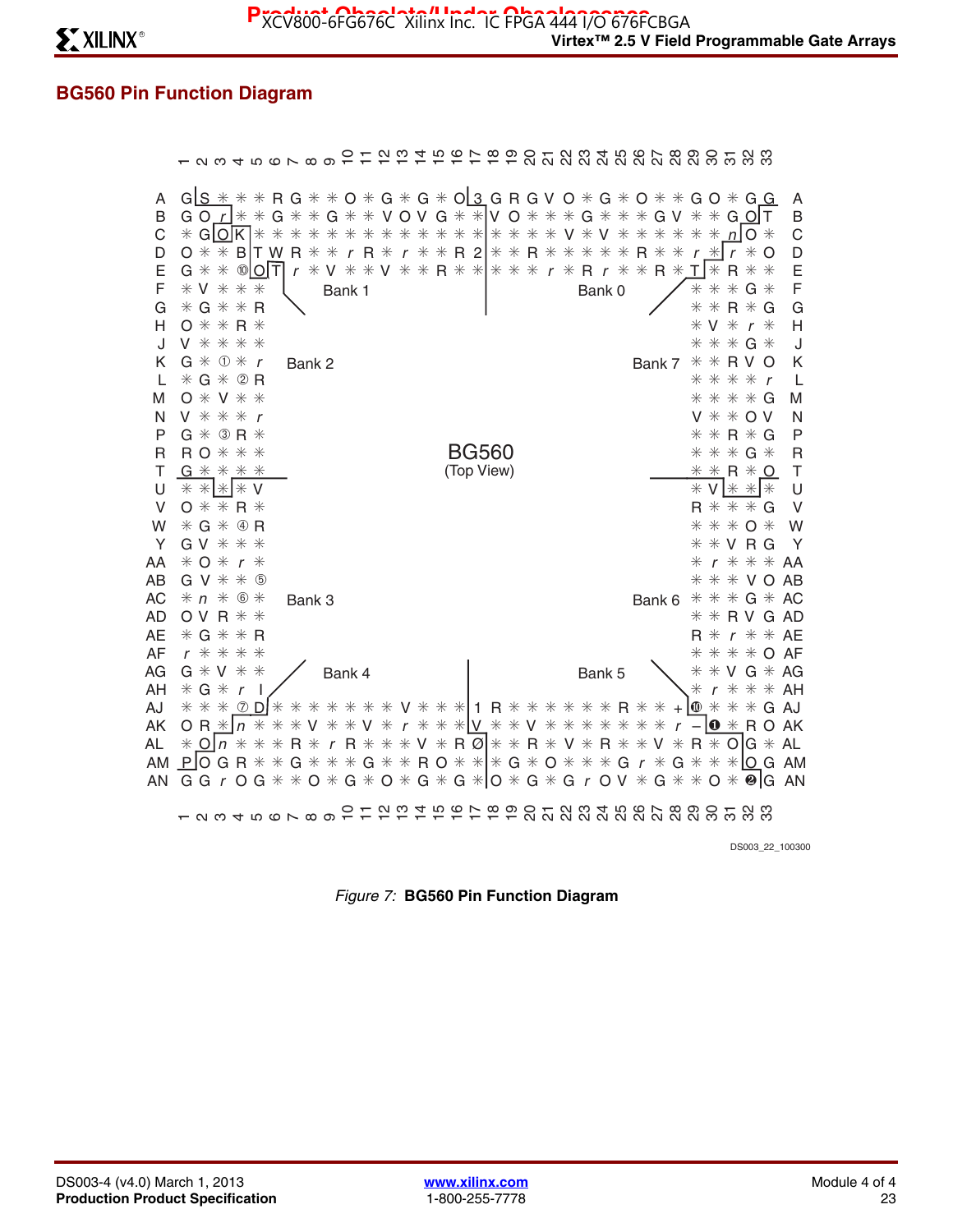Virtex™ 2.5 V Field Programmable Gate Arrays Research Control of Control of Control of Control of Control of Control of Control of Control of Control of Control of Control of Control of Control of Control of Control of Co Pxcduct Obsolete." Index Obsolescence<br>XCV800-6FG676C Xilinx Inc. IC FPGA 444 I/O 676FCBGA

## **FG256 Pin Function Diagram**



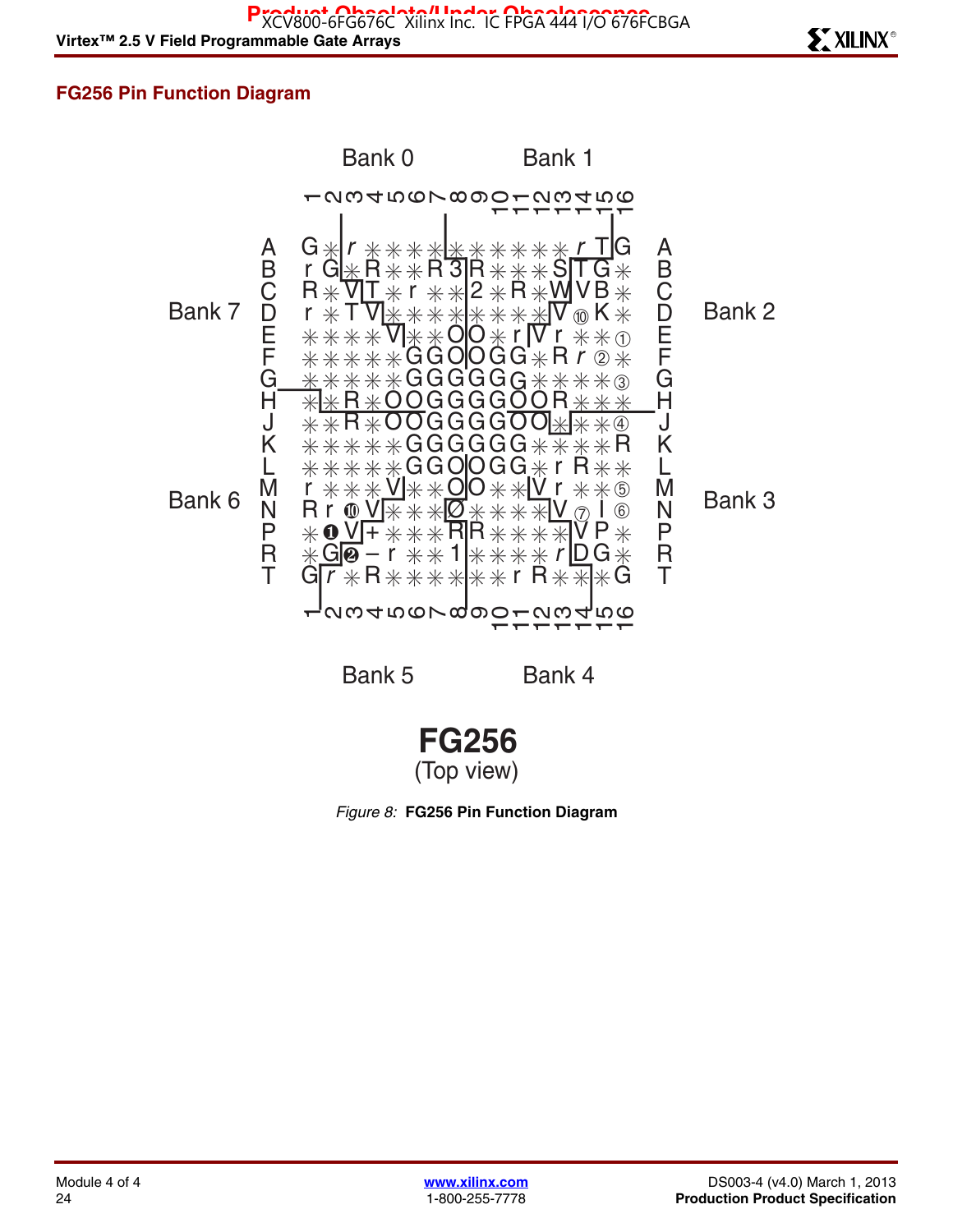## **FG456 Pin Function Diagram**





### *Figure 9:* **FG456 Pin Function Diagram**

#### **Notes:**

Packages FG456 and FG676 are layout compatible.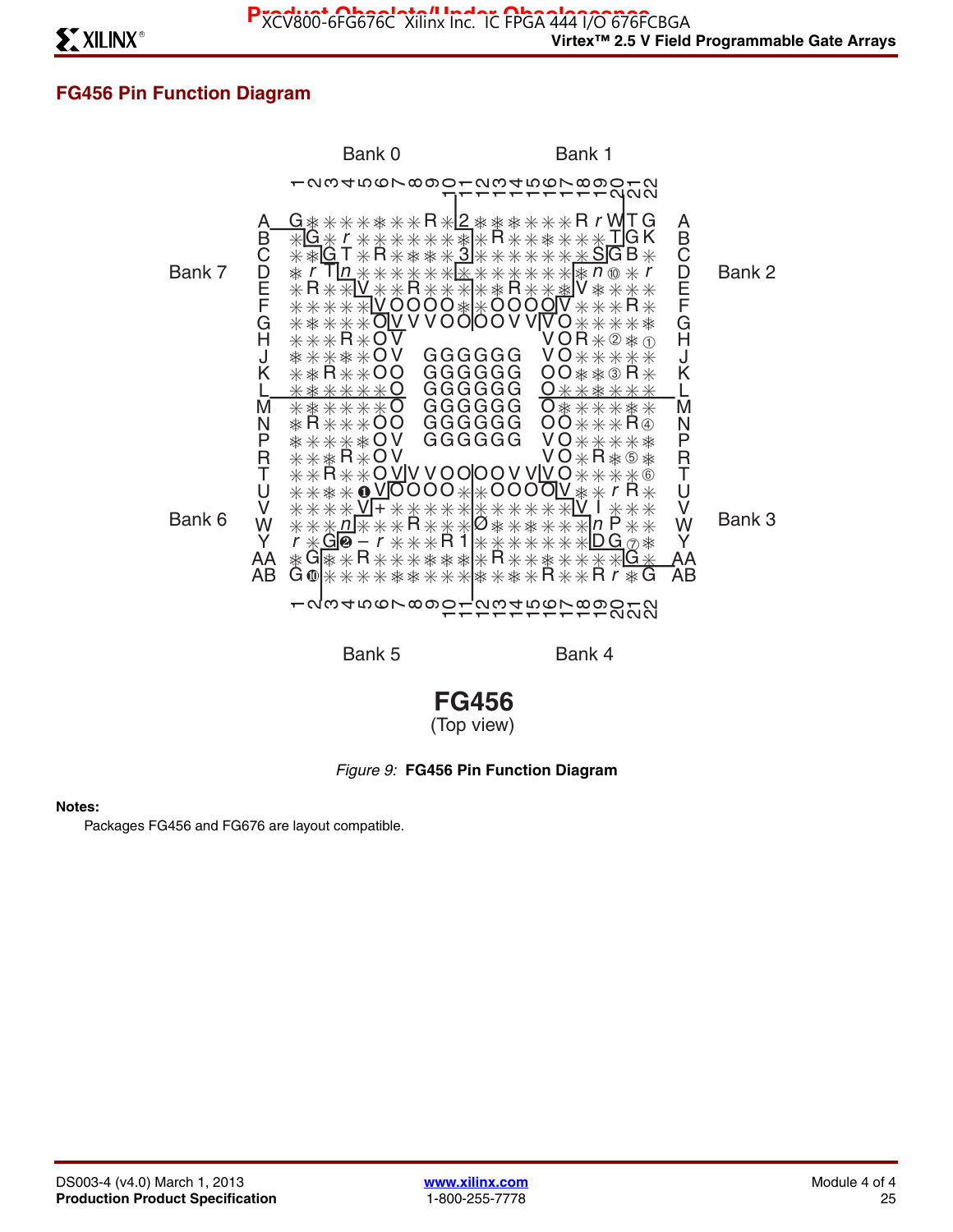### **FG676 Pin Function Diagram**



*Figure 10:* **FG676 Pin Function Diagram**

#### **Notes:**

Packages FG456 and FG676 are layout compatible.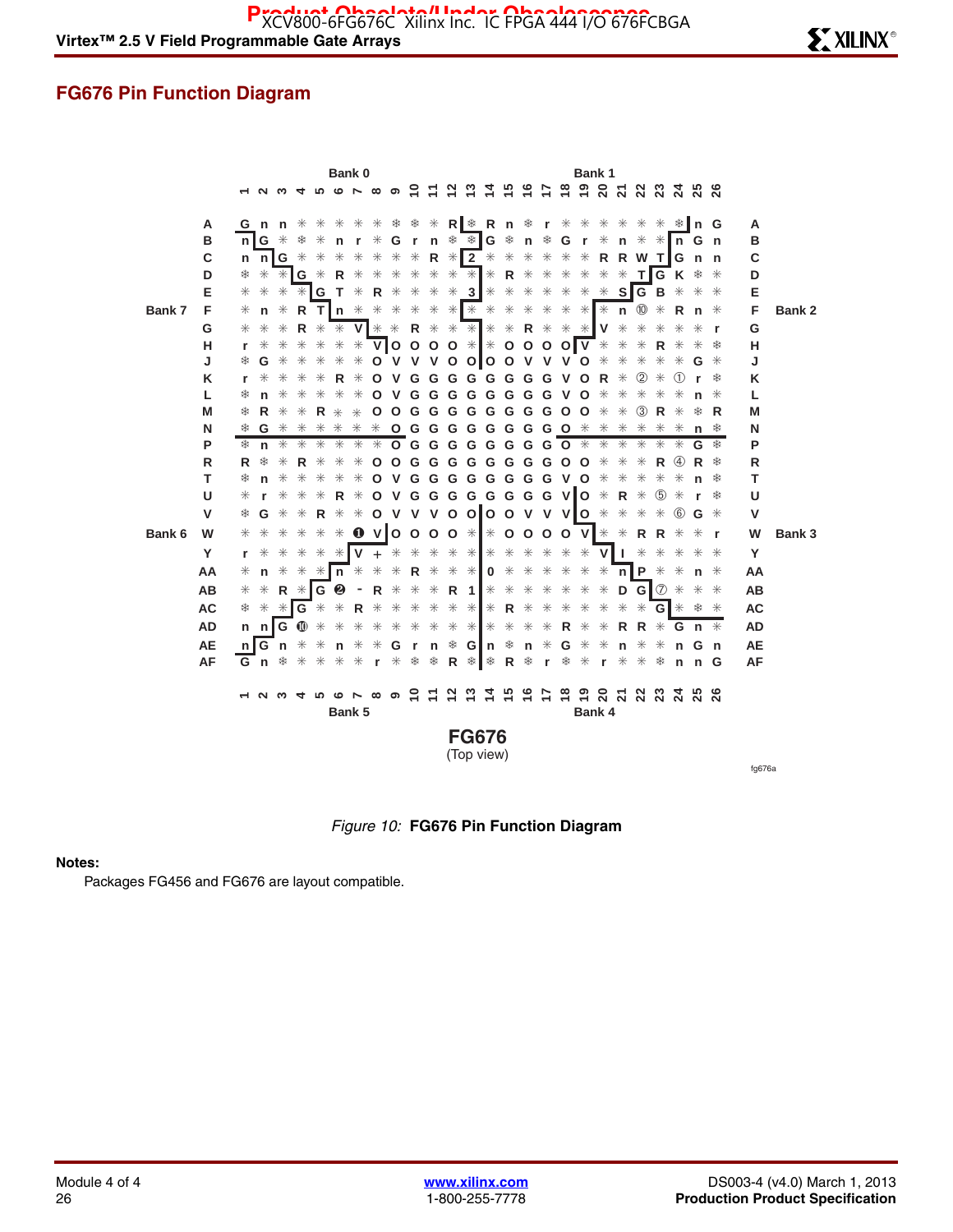## **FG680 Pin Function Diagram**



*Figure 11:* **FG680 Pin Function Diagram**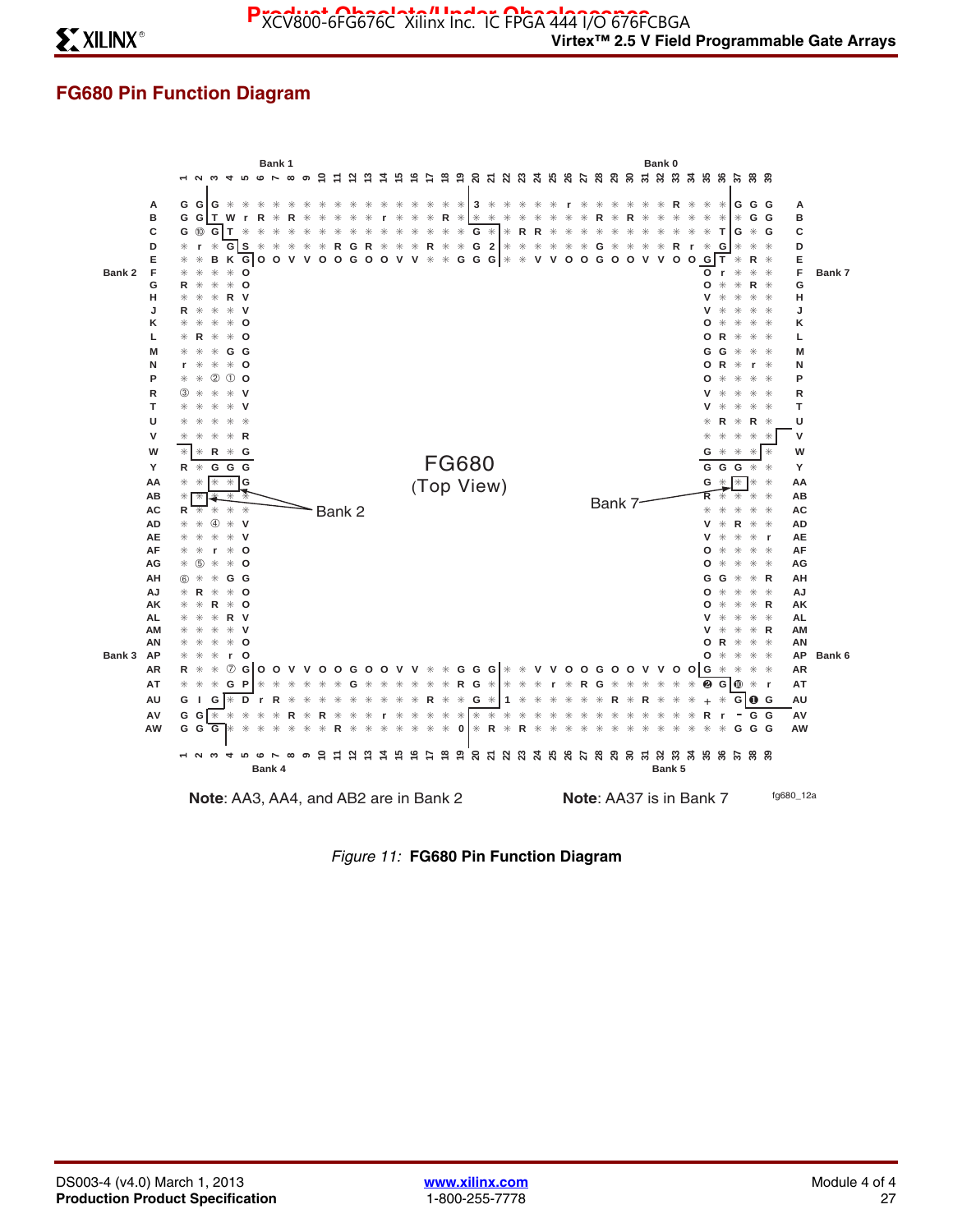## **Revision History**

| <b>Date</b> | <b>Version</b> | <b>Revision</b>                                                                                                                                                                                                                                                                                                                                                                                                                                                                                                                                                                                                                                                                             |
|-------------|----------------|---------------------------------------------------------------------------------------------------------------------------------------------------------------------------------------------------------------------------------------------------------------------------------------------------------------------------------------------------------------------------------------------------------------------------------------------------------------------------------------------------------------------------------------------------------------------------------------------------------------------------------------------------------------------------------------------|
| 11/98       | 1.0            | Initial Xilinx release.                                                                                                                                                                                                                                                                                                                                                                                                                                                                                                                                                                                                                                                                     |
| 01/99-02/99 | $1.2 - 1.3$    | Both versions updated package drawings and specs.                                                                                                                                                                                                                                                                                                                                                                                                                                                                                                                                                                                                                                           |
| 05/99       | 1.4            | Addition of package drawings and specifications.                                                                                                                                                                                                                                                                                                                                                                                                                                                                                                                                                                                                                                            |
| 05/99       | 1.5            | Replaced FG 676 & FG680 package drawings.                                                                                                                                                                                                                                                                                                                                                                                                                                                                                                                                                                                                                                                   |
| 07/99       | 1.6            | Changed Boundary Scan Information and changed Figure 11, Boundary Scan Bit<br>Sequence. Updated IOB Input & Output delays. Added Capacitance info for different I/O<br>Standards. Added 5 V tolerant information. Added DLL Parameters and waveforms and<br>new Pin-to-pin Input and Output Parameter tables for Global Clock Input to Output and<br>Setup and Hold. Changed Configuration Information including Figures 12, 14, 17 & 19.<br>Added device-dependent listings for quiescent currents ICCINTQ and ICCOQ. Updated<br>IOB Input and Output Delays based on default standard of LVTTL, 12 mA, Fast Slew Rate.<br>Added IOB Input Switching Characteristics Standard Adjustments. |
| 09/99       | 1.7            | Speed grade update to preliminary status, Power-on specification and Clock-to-Out<br>Minimums additions, "0" hold time listing explanation, quiescent current listing update, and<br>Figure 6 ADDRA input label correction. Added T <sub>IJITCC</sub> parameter, changed T <sub>OJIT</sub> to T <sub>OPHASE</sub> .                                                                                                                                                                                                                                                                                                                                                                         |
| 01/00       | 1.8            | Update to speed.txt file 1.96. Corrections for CRs 111036,111137, 112697, 115479,<br>117153, 117154, and 117612. Modified notes for Recommended Operating Conditions<br>(voltage and temperature). Changed Bank information for V <sub>CCO</sub> in CS144 package on p.43.                                                                                                                                                                                                                                                                                                                                                                                                                  |
| 01/00       | 1.9            | Updated DLL Jitter Parameter table and waveforms, added Delay Measurement<br>Methodology table for different I/O standards, changed buffered Hex line info and<br>Input/Output Timing measurement notes.                                                                                                                                                                                                                                                                                                                                                                                                                                                                                    |
| 03/00       | 2.0            | New TBCKO values; corrected FG680 package connection drawing; new note about status<br>of CCLK pin after configuration.                                                                                                                                                                                                                                                                                                                                                                                                                                                                                                                                                                     |
| 05/00       | 2.1            | Modified "Pins not listed" statement. Speed grade update to Final status.                                                                                                                                                                                                                                                                                                                                                                                                                                                                                                                                                                                                                   |
| 05/00       | 2.2            | Modified Table 18.                                                                                                                                                                                                                                                                                                                                                                                                                                                                                                                                                                                                                                                                          |
| 09/00       | 2.3            | Added XCV400 values to table under Minimum Clock-to-Out for Virtex Devices.<br>$\bullet$<br>Corrected Units column in table under IOB Input Switching Characteristics.<br>Added values to table under CLB SelectRAM Switching Characteristics.<br>$\bullet$                                                                                                                                                                                                                                                                                                                                                                                                                                 |
| 10/00       | 2.4            | Corrected pinout info for devices in the BG256, BG432, and BG560 pkgs in Table 18.<br>$\bullet$<br>Corrected BG256 Pin Function Diagram.                                                                                                                                                                                                                                                                                                                                                                                                                                                                                                                                                    |
| 04/02/01    | 2.5            | Revised minimums for Global Clock Set-Up and Hold for LVTTL Standard, with DLL.<br>$\bullet$<br>Converted file to modularized format. See section Virtex Data Sheet, below.                                                                                                                                                                                                                                                                                                                                                                                                                                                                                                                 |
| 04/19/01    | 2.6            | Corrected pinout information for FG676 device in Table 4. (Added AB22 pin.)<br>$\bullet$                                                                                                                                                                                                                                                                                                                                                                                                                                                                                                                                                                                                    |
| 07/19/01    | 2.7            | Clarified $V_{CClNT}$ pinout information and added AE19 pin for BG352 devices in Table 3.<br>$\bullet$<br>Changed pinouts listed for BG352 XCV400 devices in banks 0 thru 7.<br>٠                                                                                                                                                                                                                                                                                                                                                                                                                                                                                                           |
| 07/19/02    | 2.8            | Changed pinouts listed for GND in TQ144 devices (see Table 2).<br>٠                                                                                                                                                                                                                                                                                                                                                                                                                                                                                                                                                                                                                         |
| 03/01/13    | 4.0            | The products listed in this data sheet are obsolete. See XCN10016 for further information.                                                                                                                                                                                                                                                                                                                                                                                                                                                                                                                                                                                                  |

## **Virtex Data Sheet**

The Virtex Data Sheet contains the following modules:

- DS003-1, Virtex 2.5V FPGAs: Introduction and Ordering Information (Module 1)
- DS003-2, Virtex 2.5V FPGAs: Functional Description (Module 2)
- DS003-3, Virtex 2.5V FPGAs: DC and Switching Characteristics (Module 3)
- DS003-4, Virtex 2.5V FPGAs: Pinout Tables (Module 4)